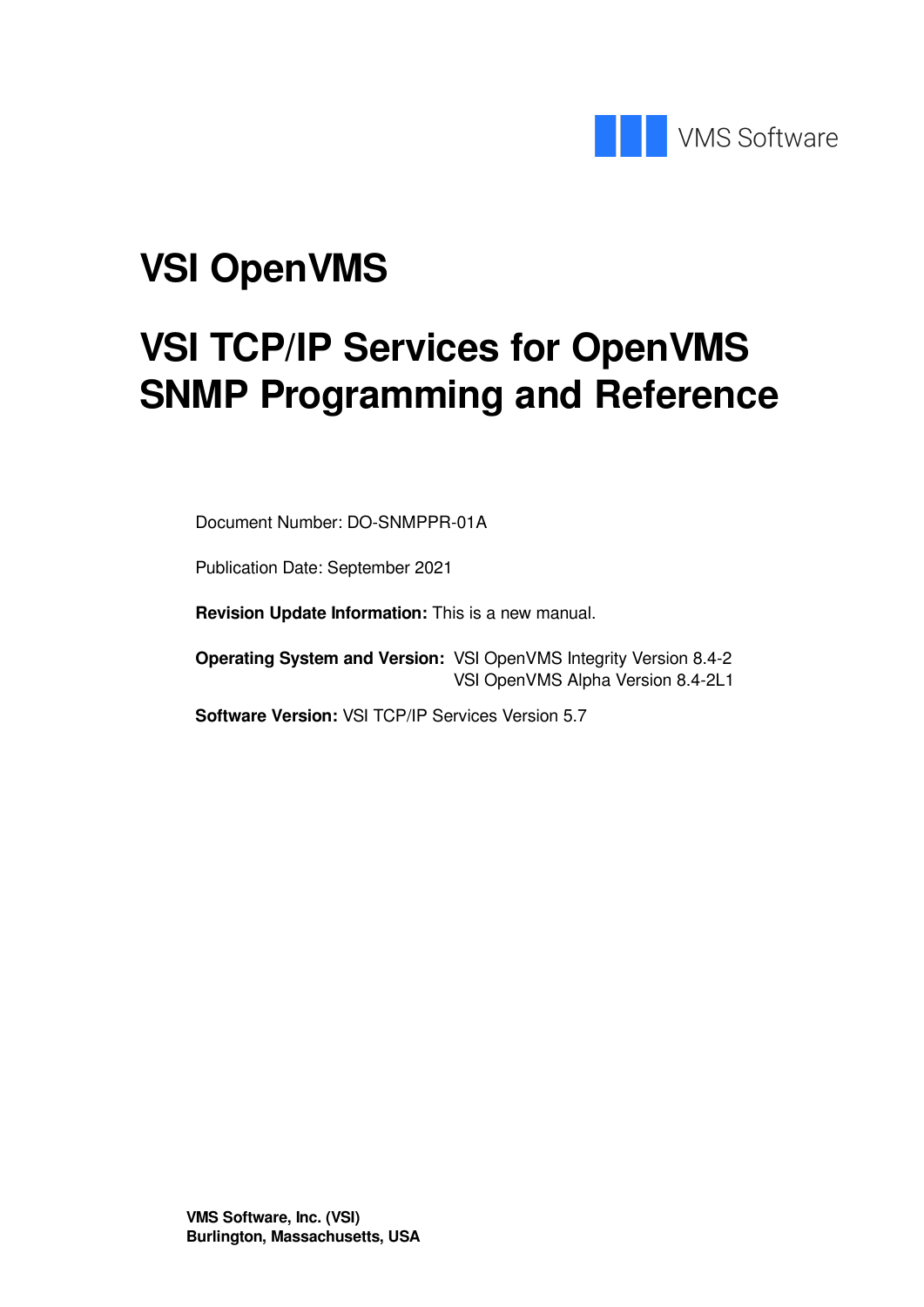#### **VSI TCP/IP Services for OpenVMS SNMP Programming and Reference**

**VMS Software** 

Copyright © 2021 VMS Software, Inc. (VSI), Burlington, Massachusetts, USA

#### **Legal Notice**

Confidential computer software. Valid license from VSI required for possession, use or copying. Consistent with FAR 12.211 and 12.212, Commercial Computer Software, Computer Software Documentation, and Technical Data for Commercial Items are licensed to the U.S. Government under vendor's standard commercial license.

The information contained herein is subject to change without notice. The only warranties for VSI products and services are set forth in the express warranty statements accompanying such products and services. Nothing herein should be construed as constituting an additional warranty. VSI shall not be liable for technical or editorial errors or omissions contained herein.

HPE, HPE Integrity, HPE Alpha, and HPE Proliant are trademarks or registered trademarks of Hewlett Packard Enterprise.

Intel, Itanium and IA-64 are trademarks or registered trademarks of Intel Corporation or its subsidiaries in the United States and other countries.

UNIX is a registered trademark of The Open Group.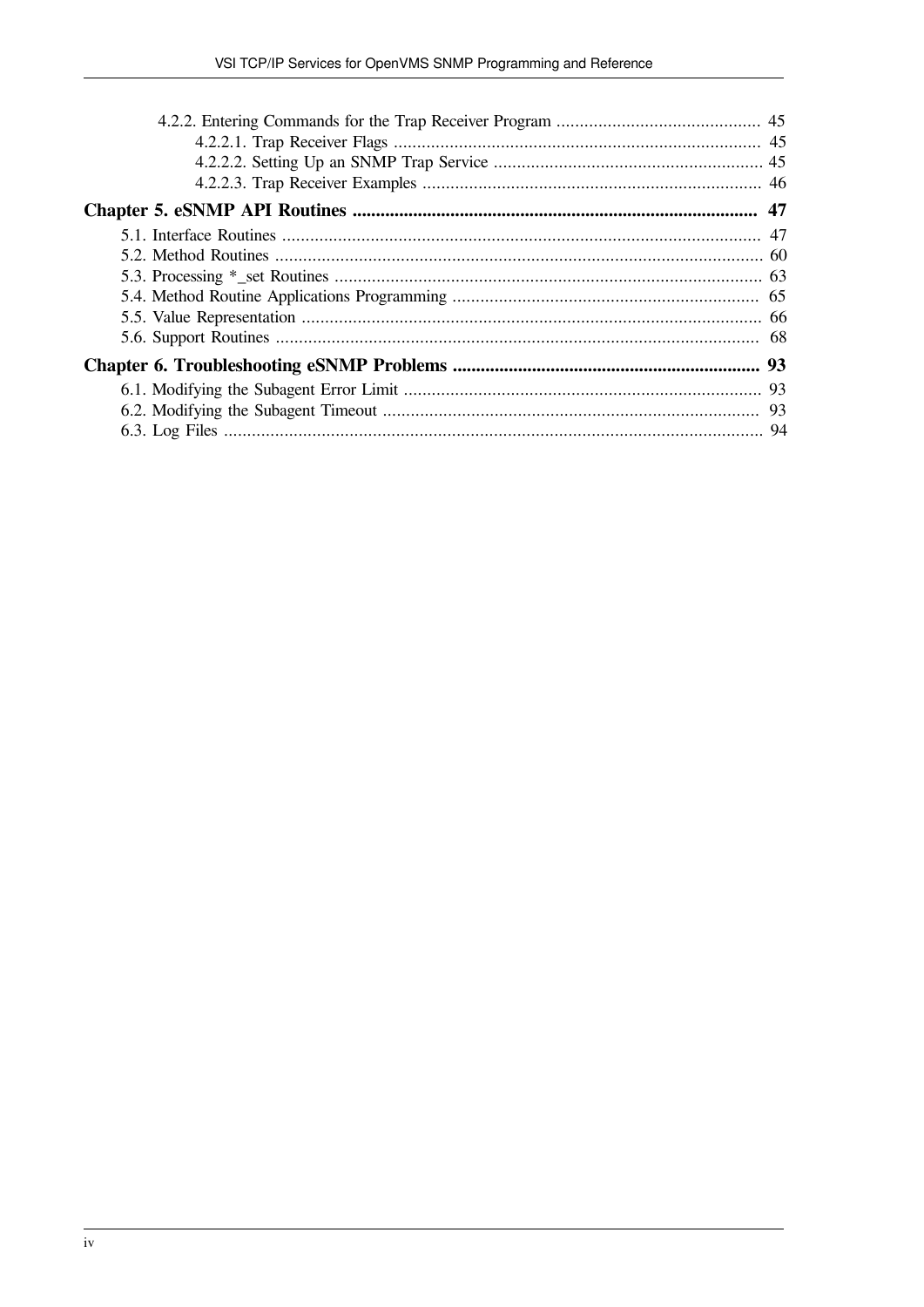# <span id="page-4-0"></span>**Preface**

The VSI TCP/IP Services for OpenVMS product is the VSI implementation of the TCP/IP networking protocol suite and internet services for OpenVMS Alpha and OpenVMS VAX systems.

A layered software product, TCP/IP Services provides a comprehensive suite of functions and applications that support industry-standard protocols for heterogeneous network communications and resource sharing.

This manual describes the features of the Simple Network Management Protocol (SNMP) provided with TCP/IP Services. It also describes the extensible SNMP (eSNMP) application programming interface (API)and development environment.

See the *VSI TCP/IP Services for OpenVMS Installation and Configuration* manual for information about installing, configuring, and starting this product.

## <span id="page-4-1"></span>**1. About VSI**

VMS Software, Inc. (VSI) is an independent software company licensed by Hewlett Packard Enterprise to develop and support the OpenVMS operating system.

VSI seeks to continue the legendary development prowess and customer-first priorities that are so closely associated with the OpenVMS operating system and its original author, Digital Equipment Corporation.

## <span id="page-4-2"></span>**2. Intended Audience**

This manual is for experienced OpenVMS and UNIX system managers and assumes a working knowledge of TCP/IP networking, TCP/IP terminology, and some familiarity with the TCP/IP Services product.

## <span id="page-4-3"></span>**3. Document Structure**

This manual contains the following chapters:

- [Chapter](#page-8-0) 1 describes the implementation of eSNMP provided with TCP/IP Services.
- [Chapter](#page-18-0) 2 describes the groups and objects implemented with the Host Resources MIB and MIB II that are provided with the eSNMP software.
- [Chapter](#page-26-0) 3 describes how to use the eSNMP API to create a MIB subagent to manage entities or applications.
- [Chapter](#page-40-0) 4 describes the trap sender, trap receiver,and MIB browser utilities provided with TCP/IP Services.
- [Chapter](#page-54-0) 5 provides reference information about the eSNMP API routines.
- [Chapter](#page-100-0) 6 describes some troubleshooting aids provided with TCP/IP Services.

## <span id="page-4-4"></span>**4. Related Documents**

The table below lists the documents available with this version of TCP/IP Services.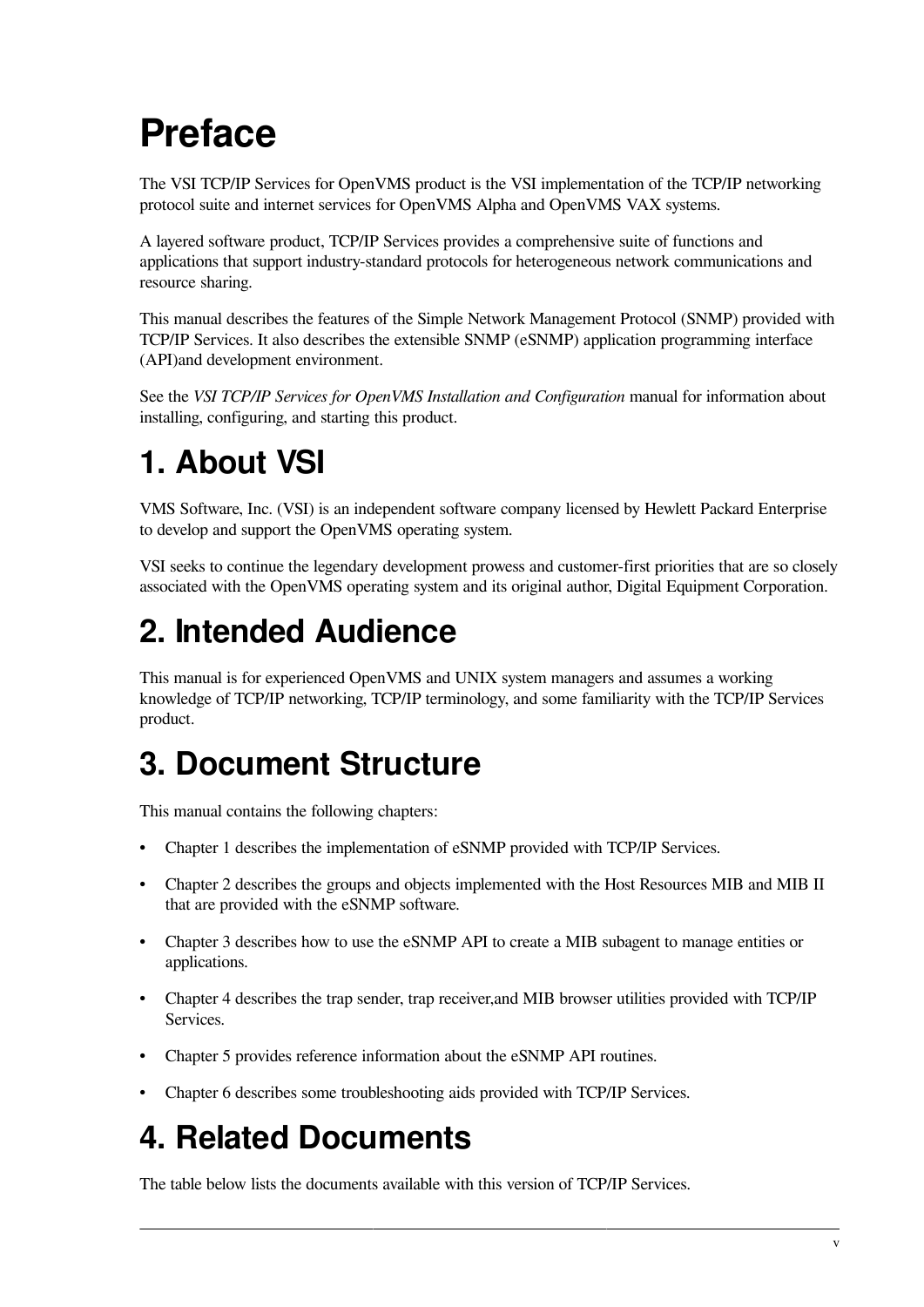| Manual                                                                                | <b>Contents</b>                                                                                                                                                                                                                                                                      |
|---------------------------------------------------------------------------------------|--------------------------------------------------------------------------------------------------------------------------------------------------------------------------------------------------------------------------------------------------------------------------------------|
| VSI TCP/IP Services for OpenVMS Concepts and<br>Planning                              | This manual provides conceptual information<br>about TCP/IP networking on OpenVMS<br>systems, including general planning issues to<br>consider before configuring your system to use the<br><b>TCP/IP Services software.</b><br>This manual also describes the manuals in the        |
|                                                                                       | documentation set, and provides a glossary of terms<br>and acronyms for the TCP/IP Services software<br>product.                                                                                                                                                                     |
| VSI TCP/IP Services for OpenVMS Installation and<br>Configuration                     | This manual explains how to install and configure<br>the TCP/IP Services product.                                                                                                                                                                                                    |
| VSI TCP/IP Services for OpenVMS User's Guide                                          | This manual describes how to use the applications<br>available with TCP/IP Services such as remote file<br>operations, email, TELNET, TN3270, and network<br>printing.                                                                                                               |
| VSI TCP/IP Services for OpenVMS Management                                            | This manual describes how to configure and<br>manage the TCP/IP Services product.                                                                                                                                                                                                    |
| VSI TCP/IP Services for OpenVMS Management<br>Command Reference                       | This manual describes the TCP/IP Services<br>management commands.                                                                                                                                                                                                                    |
| VSI TCP/IP Services for OpenVMS ONC RPC<br>Programming                                | This manual presents an overview of high-level<br>programming using open network computing<br>remote procedure calls (ONC RPC). This manual<br>also describes the RPC programming interface<br>and how to use the RPCGEN protocol compiler to<br>create applications.                |
| VSI TCP/IP Services for OpenVMS Sockets API and<br><b>System Services Programming</b> | This manual describes how to use the Sockets API<br>and OpenVMS system services to develop network<br>applications.                                                                                                                                                                  |
| VSI TCP/IP Services for OpenVMS SNMP<br>Programming and Reference                     | This manual describes the Simple Network<br>Management Protocol (SNMP) and the SNMP<br>application programming interface (eSNMP). It<br>describes the subagents provided with TCP/IP<br>Services, utilities provided for managing subagents,<br>and how to build your own subagents. |
| VSI TCP/IP Services for OpenVMS Guide to IPv6                                         | This manual describes the IPv6 environment, the<br>roles of systems in this environment, the types and<br>function of the different IPv6addresses, and how<br>to configure TCP/IP Services to access the IPv6<br>network.                                                            |

#### **Table 1. TCP/IP Services Documentation**

For a comprehensive overview of the TCP/IP protocol suite, refer to the book *Internetworking with TCP/ IP:Principles, Protocols, and Architecture*, by Douglas Comer.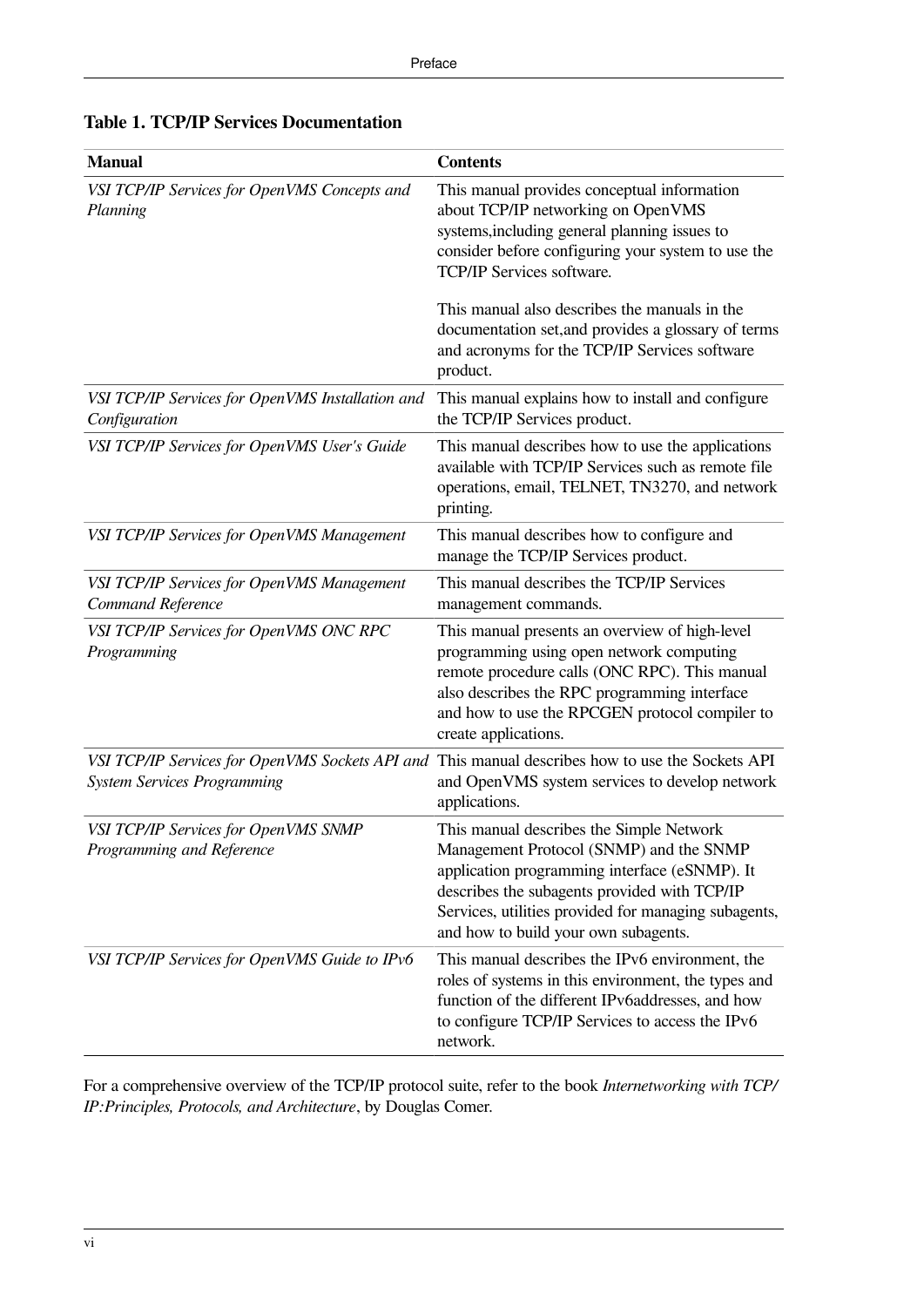## <span id="page-6-0"></span>**5. VSI Encourages Your Comments**

You may send comments or suggestions regarding this manual or any VSI document by sending electronic mail to the following Internet address: <docinfo@vmssoftware.com>. Users who have OpenVMS support contracts through VSI can contact <support@vmssoftware.com> for help with this product.

## <span id="page-6-1"></span>**6. Conventions**

| <b>Convention</b>        | <b>Meaning</b>                                                                                                                                                                                                                                                                                                                   |
|--------------------------|----------------------------------------------------------------------------------------------------------------------------------------------------------------------------------------------------------------------------------------------------------------------------------------------------------------------------------|
| Ctrl/ $x$                | A sequence such as $\text{Ctrl}/x$ indicates that you must hold down the key labeled $\text{Ctrl}$<br>while you press another key or a pointing device button.                                                                                                                                                                   |
| PF1 $x$                  | A sequence such as $PF1 x$ indicates that you must first press and release the key<br>labeled PF1 and then press and release another key or a pointing device button.                                                                                                                                                            |
| Return                   | In examples, a key name enclosed in a box indicates that you press a key on the<br>keyboard. (In text, a key name is not enclosed in a box.)                                                                                                                                                                                     |
|                          | A horizontal ellipsis in examples indicates one of the following possibilities:                                                                                                                                                                                                                                                  |
|                          | Additional optional arguments in a statement have been omitted.<br>$\bullet$                                                                                                                                                                                                                                                     |
|                          | The preceding item or items can be repeated one or more times.                                                                                                                                                                                                                                                                   |
|                          | Additional parameters, values, or other information can be entered.                                                                                                                                                                                                                                                              |
|                          | A vertical ellipsis indicates the omission of items from a code example or<br>command format; the items are omitted because they are not important to the<br>topic being discussed.                                                                                                                                              |
| $\left( \right)$         | In command format descriptions, parentheses indicate that you must enclose the<br>options in parentheses if you choose more than one.                                                                                                                                                                                            |
| 1]                       | In command format descriptions, brackets indicate optional choices. You can<br>choose one or more items or no items. Do not type the brackets on the command<br>line. However, you must include the brackets in the syntax for OpenVMS directory<br>specifications and for a substring specification in an assignment statement. |
| $[ \; ]$                 | In command format descriptions, vertical bars separate choices within brackets or<br>braces. Within brackets, the choices are options; within braces, at least one choice<br>is required. Do not type the vertical bars on the command line.                                                                                     |
| $\{ \; \}$               | In command format descriptions, braces indicate required choices; you must<br>choose at least one of the items listed. Do not type the braces on the command<br>line.                                                                                                                                                            |
| bold text                | This typeface represents the introduction of a new term. It also represents the<br>name of an argument, an attribute, or a reason.                                                                                                                                                                                               |
| <i>italic</i> text       | Italic text indicates important information, complete titles of manuals, or variables.<br>Variables include information that varies in system output (Internal error number),<br>in command lines (/PRODUCER= name), and in command parameters in text<br>(where <i>dd</i> represents the predefined code for the device type).  |
| <b>UPPERCASE</b><br>TEXT | Uppercase text indicates a command, the name of a routine, the name of a file, or<br>the abbreviation for a system privilege.                                                                                                                                                                                                    |

The following conventions may be used in this manual: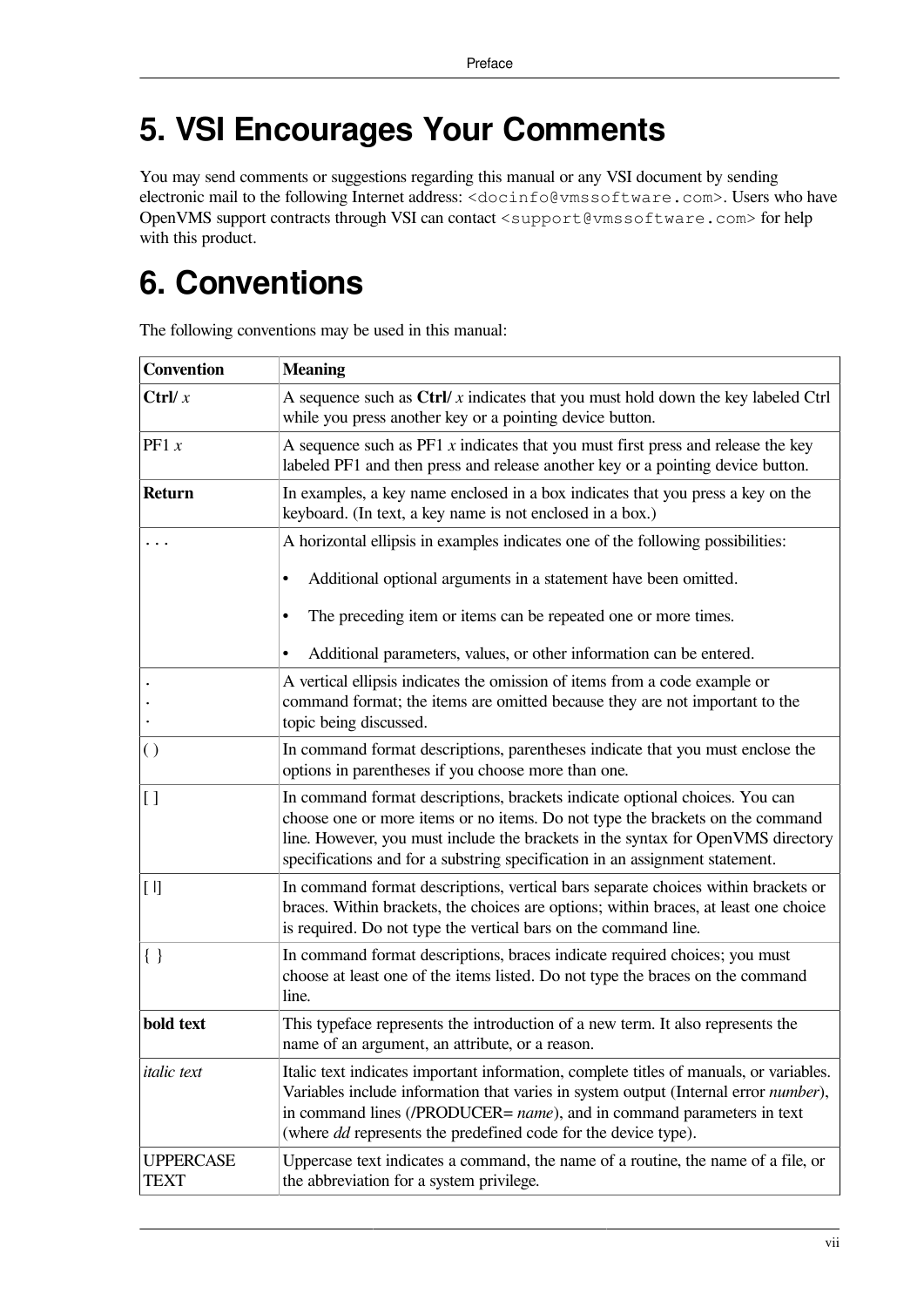| <b>Convention</b> | <b>Meaning</b>                                                                                                                                                                                                                                                       |
|-------------------|----------------------------------------------------------------------------------------------------------------------------------------------------------------------------------------------------------------------------------------------------------------------|
| Monospace         | Monospace type indicates code examples and interactive screen displays.                                                                                                                                                                                              |
| type              | In the C programming language, monospace type in text identifies the following<br>elements: keywords, the names of independently compiled external functions and<br>files, syntax summaries, and references to variables or identifiers introduced in an<br>example. |
|                   | A hyphen at the end of a command format description, command line, or code line<br>indicates that the command or statement continues on the following line.                                                                                                          |
| numbers           | All numbers in text are assumed to be decimal unless otherwise noted. Nondecimal<br>radixes—binary, octal, or hexadecimal—are explicitly indicated.                                                                                                                  |

Other conventions are:

- All numbers are decimal unless otherwise noted.
- All Ethernet addresses are hexadecimal.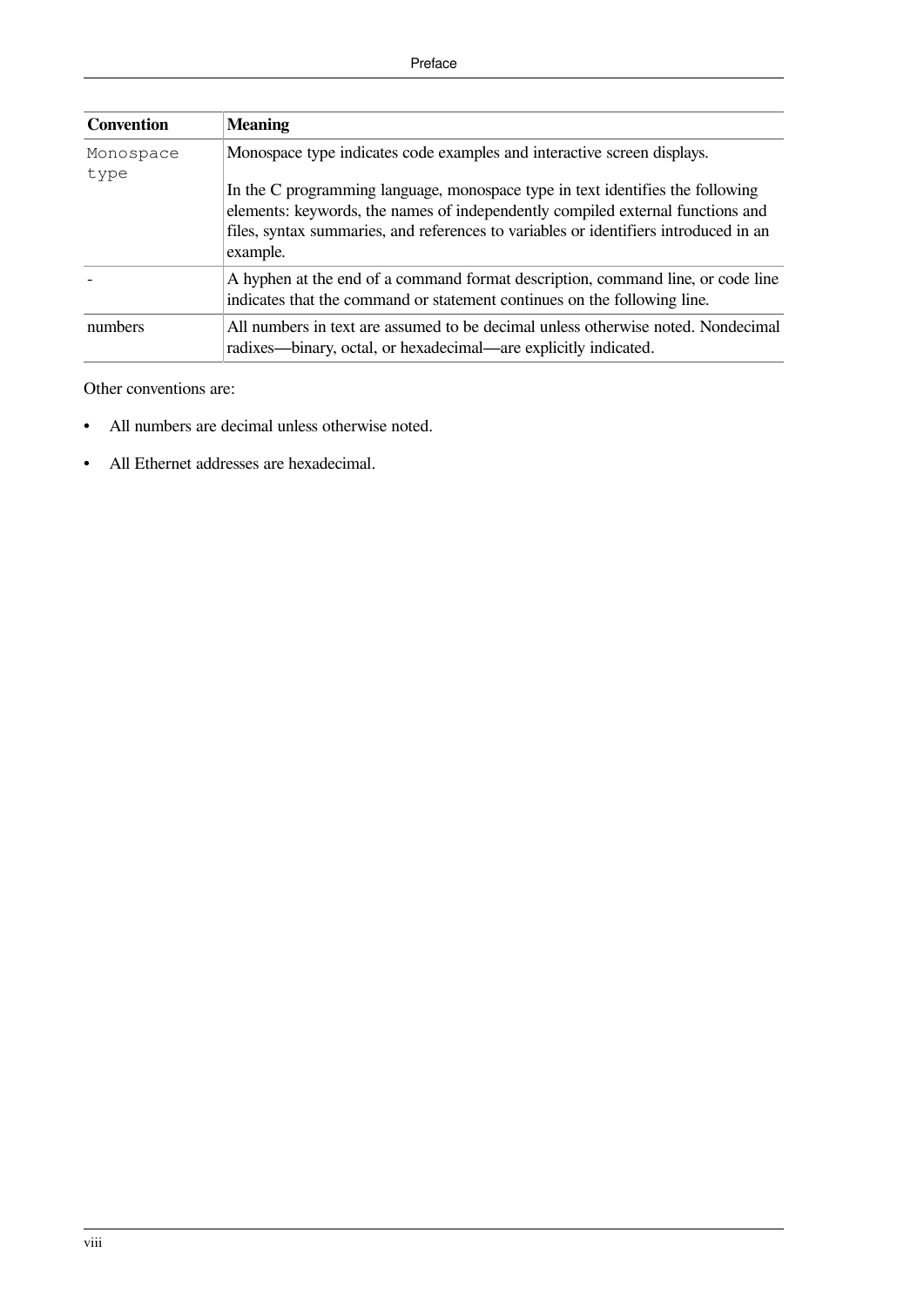# <span id="page-8-0"></span>**Chapter 1. Overview**

The Simple Network Management Protocol (SNMP) is the de facto industry standard for managing TCP/ IP networks. The protocol defines the role of a network management station (NMS) and the SNMP agent. SNMP allows remote users on an NMS to monitor and manage network entities such as hosts, routers, X terminals, and terminal servers.

TCP/IP Services provides support for SNMP Version 2, using the Extensible Simple Network Management Protocol (eSNMP) architecture, under which a single master agent can support any number of subagents. The TCP/IP Services implementation of eSNMP includes a master agent, two subagents, an application programming interface (API), tools used to build additional subagents, startup and shutdown procedures, and text-based configuration files.

This chapter provides an overview of the VSI OpenVMS implementation of eSNMP. Topics include:

- eSNMP master agent and subagent architecture [\(Section](#page-8-1) 1.1)
- The procedure for handling SNMP requests ([Section](#page-9-0) 1.2)
- The components of the TCP/IP Services software kit that implement SNMP [\(Section](#page-11-0) 1.3)
- The files useful in developing your own subagent ([Section](#page-12-0) 1.4)
- The eSNMP API [\(Section](#page-13-0) 1.5)
- The management information base (MIB) compiler ([Section](#page-14-1) 1.6)
- The impact of running SNMP Version 1 subagents against the SNMP Version 2 implementation provided with TCP/IP Services [\(Section](#page-14-2) 1.7)
- Sources of additional information about implementing subagents ([Section](#page-16-0) 1.8)

### <span id="page-8-1"></span>**1.1. SNMP Architecture**

<span id="page-8-2"></span>[Figure](#page-8-2) 1.1 illustrates the SNMP architecture.

#### **Figure 1.1. SNMP Architecture**

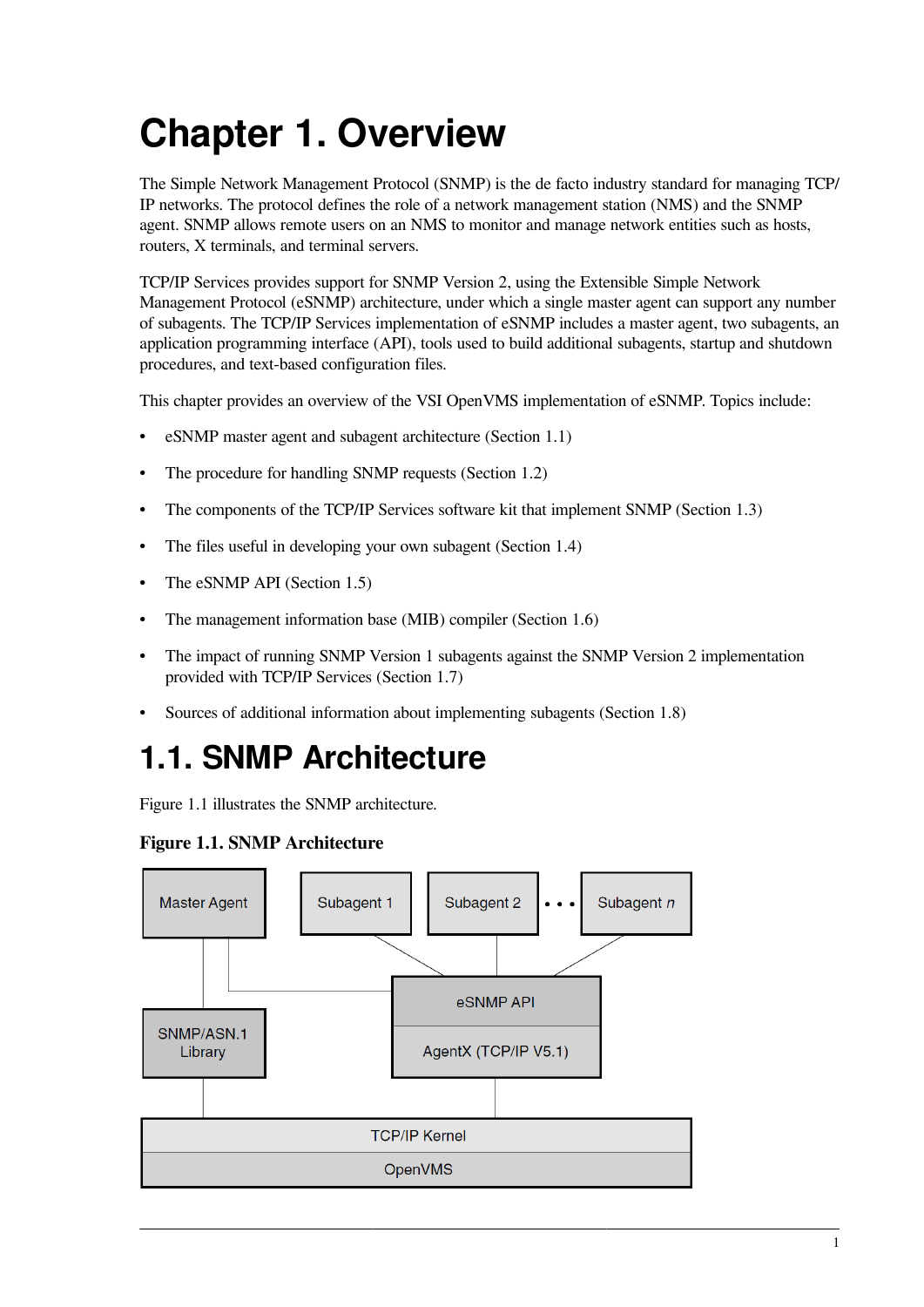The SNMP environment consists of the following elements:

- The master agent, a process that runs on the host and handles SNMP requests from clients over the standard SNMP well-known port 161.
- One or more subagents, each of which provides access to the MIB data specified in client requests. In the TCP/IP Services implementation, the master agent contains two resident subagents, one that handles a subset of MIB II variables, and another that handles the Host Resources MIB. These MIBs are described in [Chapter](#page-18-0) 2.
- The SNMP ASN.1 library, used by the master agent to interpret ASN.1 messages.
- The eSNMP API, the application programming interface that provides routines for programming your own subagents. This API runs on the AgentX routines, which are internal to the SNMP architecture.
- The TCP/IP kernel running on the OpenVMS operating system.

The master agent and subagents communicate by means of the AgentX protocol, which is based on RFC 2741.

For information about configuring and managing the SNMP service, refer to the *VSI TCP/IP Services for OpenVMS Management* guide.

### <span id="page-9-0"></span>**1.2. Request Handling**

The eSNMP software manages network communication by having the master agent listen for requests and then passes the requests to the appropriate subagent.

<span id="page-9-1"></span>[Figure](#page-9-1) 1.2 illustrates communication between the master agent and subagents.



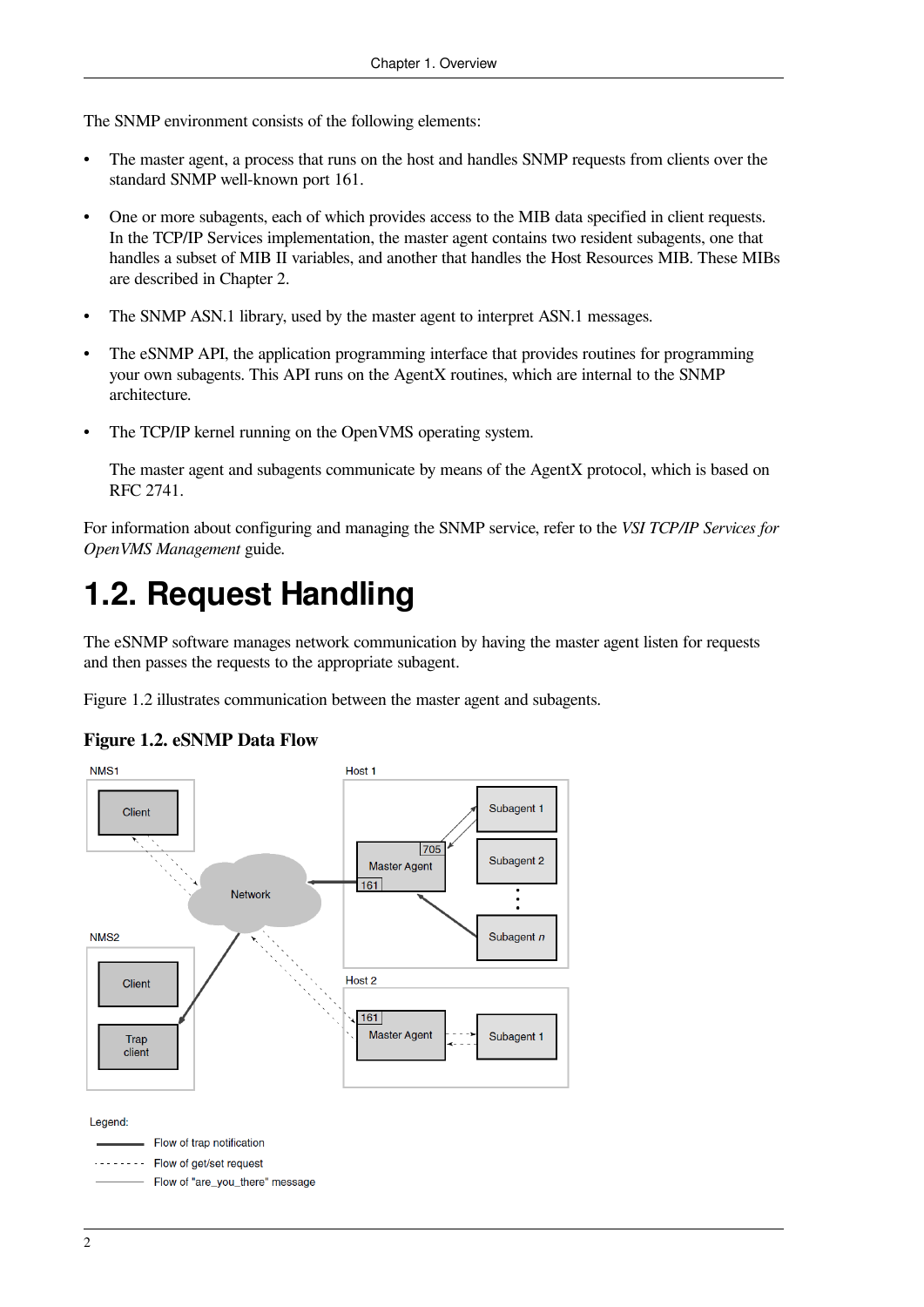The process of communication for a request is illustrated with dashed lines and includes the following steps:

1. The network management station (NMS) (sometimes called the client), originates SNMP requests to obtain and set information.

#### **Note**

The client component is not provided with TCP/IP Services.

To provide access to MIBs and to test SNMP communication, TCP/IP Services provides the following utilities:

- MIB browser
- Trap sender
- Trap receiver

These utilities are described in [Chapter](#page-40-0) 4.

The network management station sends an SNMP request to the master agent running on the host, using port 161. An SNMP request is made using one of the following commands:

- Get
- GetNext
- GetBulk
- Set

#### **Note**

TCP/IP Services does not support the standard SNMP Inform command.

The request specifies the object identifier (OID) of the data to be accessed. For information about formatting get and set requests, refer to [Section](#page-67-0) 5.2. Request formats are specified in RFC 1905.

2. The master agent sends the request to the subagent that registered the subtree containing the OID.

The subagent receives communications from the master agent over the socket that was assigned when the subagent registered the subtree.

- 3. The appropriate subagent processes the request.
- 4. The subagent sends the response message to the master agent using the port that was assigned when the subagent registered the MIB.

When they are idle, subagents periodically send a message to port 705 to ensure that the master agent is still running. In [Figure](#page-9-1) 1.2, subagent 1 is sending the esnmp\_are\_you\_there message.

A trap is generated by the subagent and sent to the client. In [Figure](#page-9-1) 1.2, subagent *n* is generating a trap for the trap client on NMS 2.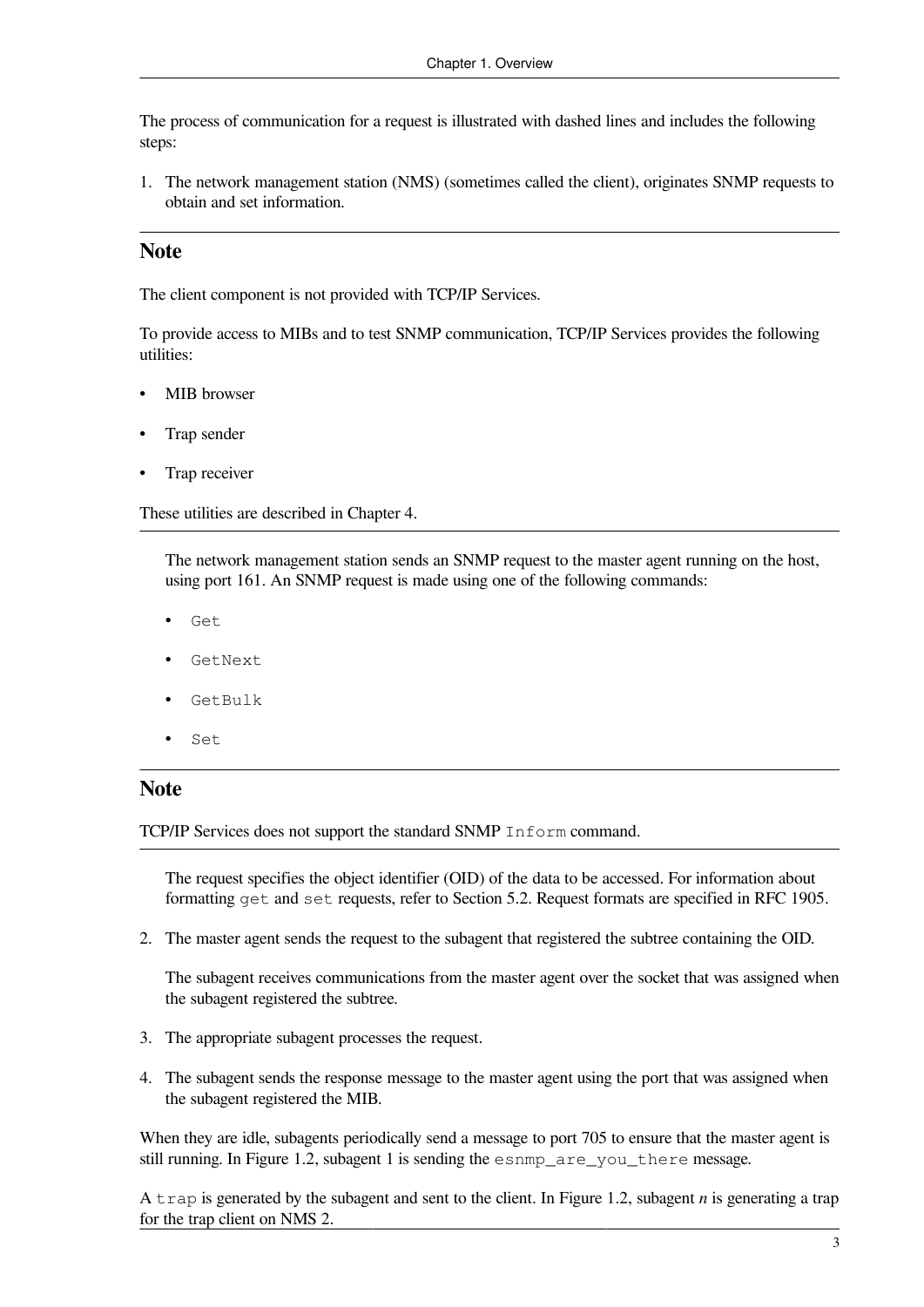The trap and esnmp\_are\_you\_there routines are described in [Section](#page-54-1) 5.1.

## <span id="page-11-0"></span>**1.3. TCP/IP Services Components for SNMP**

[Table](#page-11-1) 1.1 lists the components of SNMP and the command procedures for managing SNMP that are supplied with TCP/IP Services.

#### <span id="page-11-1"></span>**Table 1.1. SNMP Component Files**

| <b>File</b>                                  | <b>Location</b>                   | <b>Function</b>                                                                                                                                |
|----------------------------------------------|-----------------------------------|------------------------------------------------------------------------------------------------------------------------------------------------|
| TCPIP\$ESNMP_SERVER.EXE                      | SYS\$SYSTEM                       | Master agent image.                                                                                                                            |
| TCPIP\$OS_MIBS.EXE                           | SYS\$SYSTEM                       | MIB II subagent image.                                                                                                                         |
| TCPIP\$HR_MIB.EXE                            | SYS\$SYSTEM                       | Host Resources MIB subagent<br>image.                                                                                                          |
| TCPIP\$SNMP_REQUEST.EXE                      | SYS\$SYSTEM                       | Simple MIB browser.                                                                                                                            |
| TCPIP\$SNMP TRAPSND.EXE                      | SYS\$SYSTEM                       | Utility for sending trap messages.                                                                                                             |
| TCPIP\$SNMP_TRAPRCV.EXE                      | SYS\$SYSTEM                       | Utility for receiving trap<br>messages.                                                                                                        |
| TCPIP\$ESNMP_SHR.EXE                         | <b>SYS\$SHARE</b>                 | Image file containing eSNMP<br>application programming<br>interface (API) routines.                                                            |
| TCPIP\$SNMP_STARTUP.COM                      | <b>SYS\$STARTUP</b>               | Command procedure that installs<br>master and subagent images and<br>runs TCPIP\$SNMP RUN.COM.                                                 |
| <b>TCPIP</b><br>\$SNMP_SYSTARTUP.COM         | <b>SYS\$STARTUP</b>               | Command procedure initiated by<br>TCPIP\$SNMP_STARTUP.COM.<br>Provided for site-specific<br>customizations, such as parameter<br>settings.     |
| TCPIP\$SNMP_RUN.COM                          | <b>TCPIP\$SYSTEM</b>              | Command procedure that starts<br>the master agent and subagents.                                                                               |
| <b>TCPIP</b><br>\$SNMP_SHUTDOWN.COM          | SYS\$STARTUP                      | Command procedure that stops<br>the master agent and subagents.                                                                                |
| <b>TCPIP</b><br><b>\$SNMP SYSHUTDOWN.COM</b> | <b>SYS\$STARTUP</b>               | Command procedure<br>initiated by TCPIP<br>\$SNMP_SHUTDOWN.COM.<br>Provided for site-specific<br>customization, such as parameter<br>settings. |
| TCPIP\$EXTENSION_MIB                         | SYS\$SYSDEVICE: [TCPIP<br>\$SNMP] |                                                                                                                                                |
| STARTUP.COM                                  |                                   | Command procedure<br>invoked by TCPIP<br>\$SNMP_SYSTARTUP.COM to<br>start custom subagents.                                                    |
| TCPIP\$EXTENSION_MIB                         | SYS\$SYSDEVICE: [TCPIP<br>\$SNMP] |                                                                                                                                                |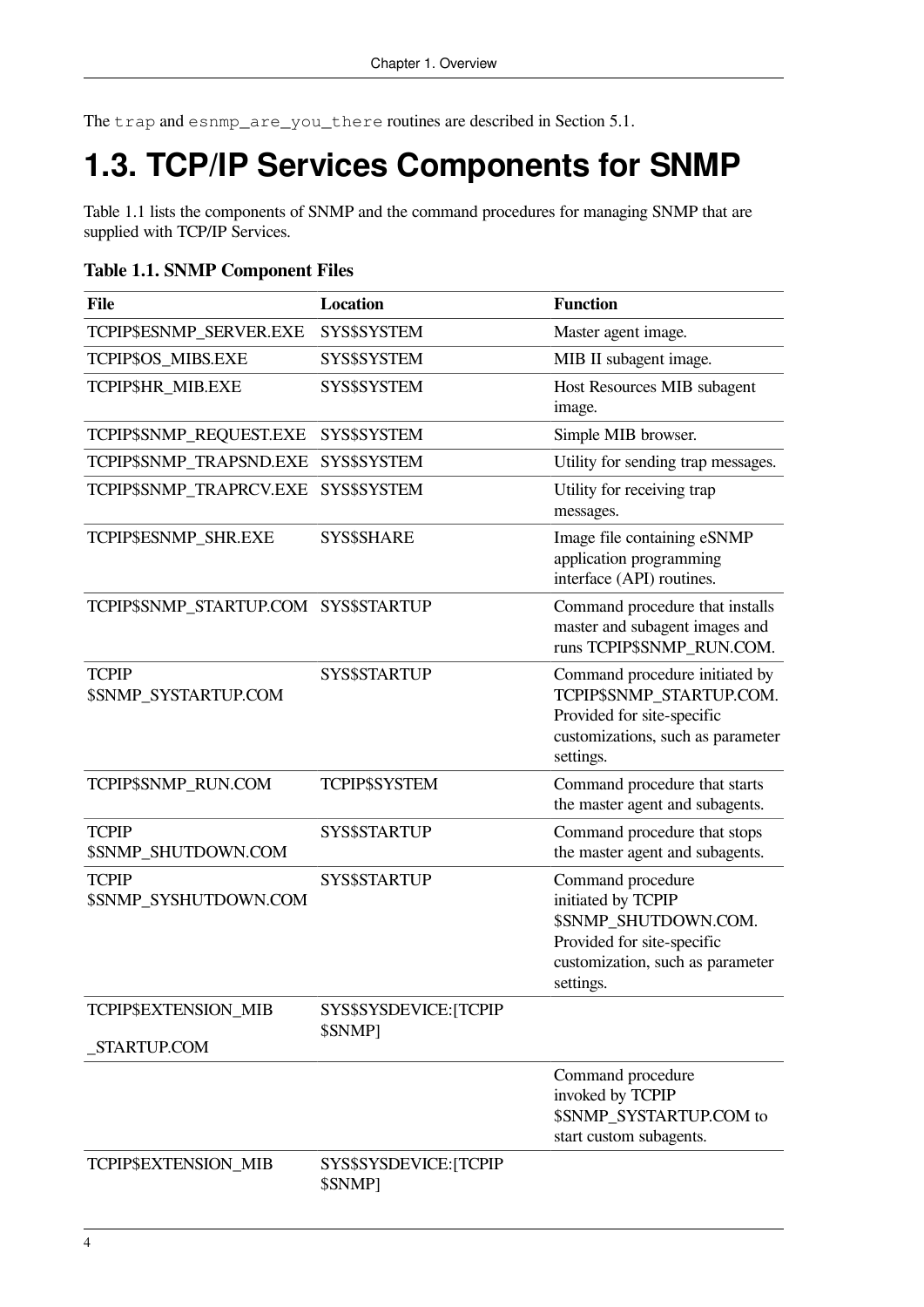| <b>File</b>                            | <b>Location</b>                   | <b>Function</b>                                                                                                                                           |
|----------------------------------------|-----------------------------------|-----------------------------------------------------------------------------------------------------------------------------------------------------------|
| SHUTDOWN.COM                           |                                   |                                                                                                                                                           |
|                                        |                                   | Command procedure<br>invoked by TCPIP<br><b>\$SNMP SYSHUTDOWN.COM</b><br>to stop custom subagents.                                                        |
| <b>TCPIP\$EXTENSION</b><br>MIB RUN.COM | SYS\$SYSDEVICE: [TCPIP<br>\$SNMP1 |                                                                                                                                                           |
|                                        |                                   | Command procedure<br>invoked by TCPIP<br><b>\$SNMP SYSTARTUP.COM</b><br>when the service is enabled and<br>starts detached processes to run<br>subagents. |

## <span id="page-12-0"></span>**1.4. Writing an eSNMP Subagent**

[Table](#page-12-1) 1.2 lists the files that are available to help you develop MIBs and subagents. Except where noted, the files are located in the directory pointed to by TCPIP\$SNMP\_EXAMPLES.

| <b>File</b>               | <b>Description</b>                                                                                                |
|---------------------------|-------------------------------------------------------------------------------------------------------------------|
| <b>ESNMP.H</b>            | Header file used to create a subagent. Located in<br>TCPIP\$ESNMP.                                                |
| <b>GAWK EXE</b>           | Interpreter for MIB converter.                                                                                    |
| MIB-CONVERTER.AWK         | A UNIX based awk shell script that takes a MIB<br>definition in ASN.1 notation and converts it to<br>an .MY file. |
| <b>RFC1213.MY</b>         | MIB II definitions.                                                                                               |
| <b>RFC1231.MY</b>         | IEEE 802.5 Token Ring MIB definitions.                                                                            |
| <b>RFC1285.MY</b>         | FDDI MIB definitions.                                                                                             |
| <b>RFC1442.MY</b>         | <b>SNMP Version 2 Structure of Management</b><br>Information (SMI) definitions.                                   |
| SNMP-SMLMY                | SNMP Version 2 SMI definitions from RFC 1902<br>(replaces RFC 1442).                                              |
| SNMP-TC.MY                | SNMP Version 2 SMI definitions from RFC 1903<br>(replaces RFC 1443).                                              |
| V2-TC.MY                  | SNMP Version 2 SMI definitions from RFC 1903<br>(superset of those in SNMP-TC.MY).                                |
| TCPIP\$BUILD_CHESS.COM    | Command file that builds the sample chess<br>subagent.                                                            |
| TCPIP\$CHESS_SUBAGENT.OPT | Options file for use in building the sample chess<br>subagent.                                                    |

<span id="page-12-1"></span>**Table 1.2. Files for Building a Subagent**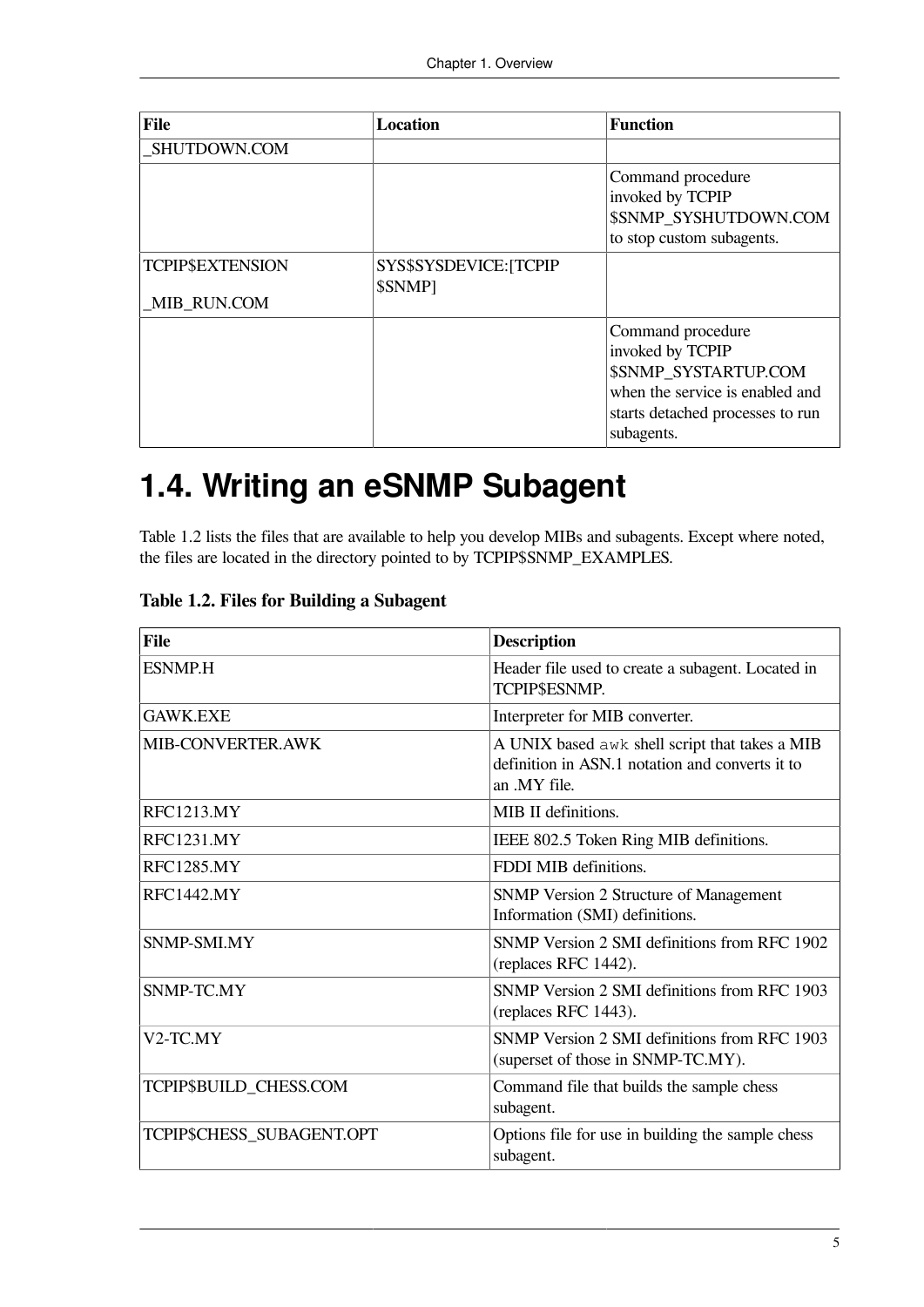| File                      | <b>Description</b>                                                                                                                                                                        |
|---------------------------|-------------------------------------------------------------------------------------------------------------------------------------------------------------------------------------------|
| $^*$ .C and $^*$ .H       | Source code for chess example. Contains detailed<br>documentation that explains how the code<br>functions.                                                                                |
| TCPIP\$CHESS_SUBAGENT.EXE | Functioning chess example image.                                                                                                                                                          |
| TCPIP\$ESNMP.OLB          | Object library file containing routines used to<br>create a subagent. Located in the directory pointed<br>to by TCPIP\$SNMP.                                                              |
| TCPIP\$ESNMP_SHR.EXE      | Shareable image containing routines used to create<br>a subagent. Located in the directory pointed to by<br>SYS\$SHARE.                                                                   |
| UCX\$ESNMP_SHR.EXE        | Copy of TCPIP\$ESNMP_SHR.EXE, provided<br>for compatibility with existing customer subagents<br>linked under TCP/IP Services V4. x. Located in<br>the directory pointed to by SYS\$SHARE. |
| TCPIP\$MIBCOMP.EXE        | Images associated with the MIB compiler. Located                                                                                                                                          |
| TCPIP\$MOSY.EXE           | in SYS\$SYSTEM.                                                                                                                                                                           |
| TCPIP\$SNMPI.EXE          |                                                                                                                                                                                           |

For information about building a subagent on an OpenVMS system, see [Chapter](#page-26-0) 3.

### <span id="page-13-0"></span>**1.5. The eSNMP API**

The TCP/IP Services implementation of the eSNMP architecture includes an API that provides programmers with many eSNMP routines they would otherwise have to develop themselves.

The eSNMP API includes interface routines, method routines, and support routines.

Interface routines handle the basic subagent operations, such as:

- Subagent initialization and termination
- **Registration**
- Polling of the master agent
- Trap sending
- UNIX system time conversion
- Adding and removing subagent capabilities registered with the master agent

The support routines allow the subagent to manipulate the data in the response to the request, and include the following:

- Basic protocol data unit (PDU) handling
- Authentication handling
- Octet string handling
- Variable binding (VARBIND) handling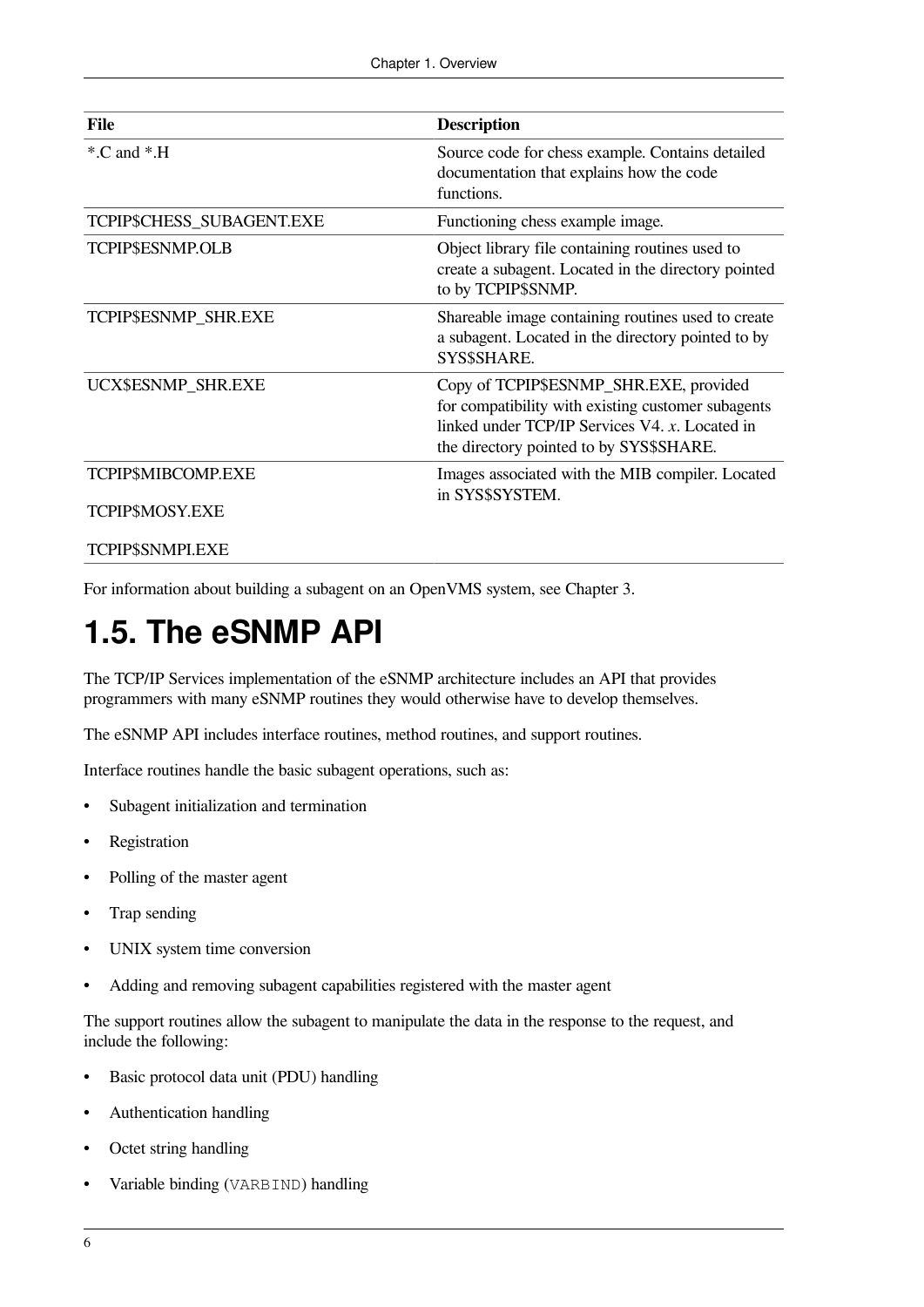- Object identifier (OID) handling
- Buffer handling

[Chapter](#page-54-0) 5 describes the API routines in more detail.

To create a subagent, the programmer must provide modules to implement the method routines, as described in [Chapter](#page-26-0) 3.

### <span id="page-14-0"></span>**1.5.1. The SNMP Utilities**

To provide quick access to information in the MIBs, and to test SNMP operation, TCP/IP Services provides the following utilities:

- TCPIP\$SNMP\_REQUEST.EXE, a MIB browser that allows you to retrieve and update objects from the MIBs.
- TCPIP\$SNMP\_TRPSND.EXE, a trap sender that generates traps (messages that require no response).
- TCPIP\$SNMP\_TRPRCV.EXE, a trap receiver (or "listener") that is used to detect trap messages.

For information about using the SNMP utilities, see [Chapter](#page-40-0) 4.

### <span id="page-14-1"></span>**1.6. The MIB Compiler**

The MIB compiler processes the statements in an ASN.1 file and generates modules that are used by the developer to create subagent routines. For every ASN.1 input file that is processed using the MIB compiler, two output files, a *subtree*\_TBL.H file and a *subtree*\_TBL.C file, are generated, where *subtree* is the name from the original MIB definition file (for example, chess). The output files are described in more detail in [Chapter](#page-26-0) 3.

The *subtree* TBL.H file is a header file that contains the following:

- A declaration of the subtree structure
- Index definitions for each MIB variable in the subtree
- Enumeration definitions for MIB variables with enumerated values
- MIB group data structure definitions
- Method routine function prototypes

The *subtree*\_TBL.C file is an object file that contains the following:

- An array of integers representing the OIDs for each MIB variable
- An array of OBJECT structures
- An initialized SUBTREE structure

### <span id="page-14-2"></span>**1.7. SNMP Versions**

The extensible SNMP software supports SNMP Version 2, based on RFCs 1901 through 1908, including: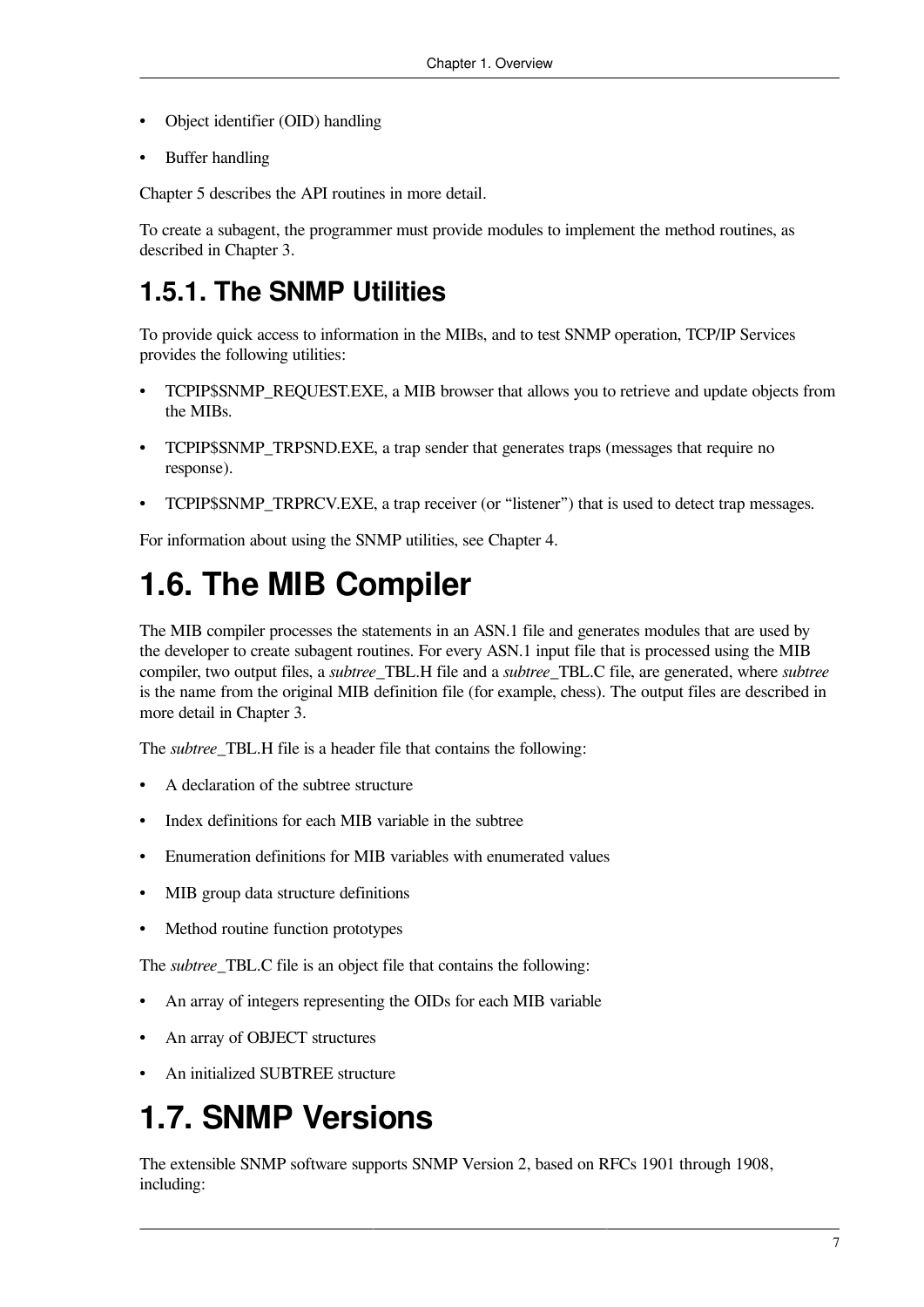- The SNMP Version 2 structure of management information for SNMP Version 2 (SMI Version 2) and textual conventions.
- The eSNMP library API (SNMP Version 2), variable binding exceptions, and error codes.
- SNMP Version 1 and SNMP Version 2 requests. Both versions are handled by the master agent. SNMP Version 2 specific information from the subagent is mapped, when necessary, to SNMP Version 1 adherent data (according to RFC 2089). For example, if a management application makes a request using SNMP Version 1 PDUs, the master agent replies using SNMP Version 1 PDUs, mapping any SNMP Version 2 SMI items received from subagents. In most cases, subagents created with a previous version of the eSNMP API do not require any code changes and do not have to be recompiled. The circumstances under which recoding or recompiling are required are described in [Section](#page-15-0) 1.7.1.

### <span id="page-15-0"></span>**1.7.1. Using Existing (SNMP Version 1) MIB Modules**

Existing SNMP Version 1 MIB subagent executable files should be compatible with the current SNMP Version 2 master agent without the need to recompile and relink, with the following exceptions:

- Any program that relies on TCP/IP Services Version 4.1 or 4.2 kernel data structures or access functions may run but may not return valid data. Such programs should be rewritten.
- Programs linked against UCX\$ACCESS\_SHR.EXE, UCX\$IPC\_SHR.EXE, or other older shareable images (except for UCX\$ESNMP\_SHR.EXE, which is described in the next list item) may not run even when relinked. You may need to either rewrite or both rewrite and recompile such programs. Note that the Chess example image (UCX\$CHESS\_SUBAGENT.EXE) has been updated and renamed TCPIP\$CHESS\_SUBAGENT.EXE.
- For programs linked against certain versions of UCX\$ESNMP\_SHR.EXE:
	- Images associated with the following versions of TCP/IP Services will run correctly without the need to relink them:

Version 4.1 ECO 9 and later Version 4.2 ECO 1 and later

The installation of TCP/IP Services provides a backward-compatible version of UCX \$ESNMP\_SHR.EXE in the SYS\$SHARE directory. Do not delete this image.

If you have problems running images linked against an older version of UCX \$ESNMP\_SHR.EXE, verify that the version in SYS\$SHARE is the latest by entering the following DCL command:

\$ DIRECTORY/DATE SYS\$SHARE:\*\$ESNMP\_SHR.EXE

The creation dates of the files with the prefix TCPIP\$ and UCX\$ should be within a few seconds of each other, and only one version of each file should exist. Make sure both images include the file protection W:RE.

• You should relink and perhaps recompile images associated with ECOs for Version 4.1 or 4.2 other than those discussed in the previous list item.

Images linked against object library (.OLB) files may not need to be relinked, although you can relink them against the shareable images in this version of the product to decrease the image size. Relinking against the shareable image allows you to take advantage of updated versions of the eSNMP API without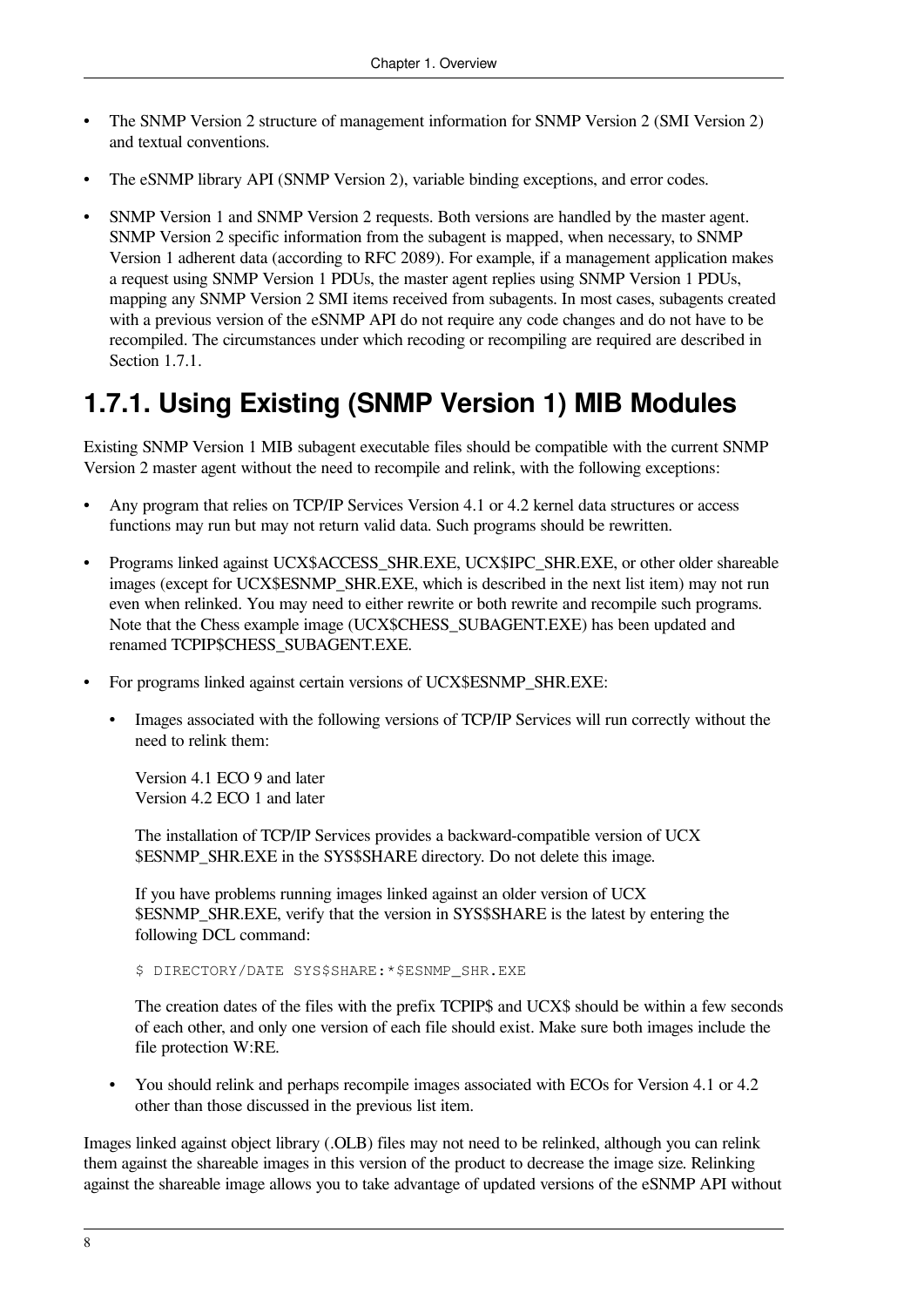the need to relink. Some images linked against the current version of TCP/IP Services may run under Versions 4.1 and 4.2, but this backward compatibility is not supported and may not work in future versions of TCP/IP Services.

If an existing subagent does not execute properly, relink it against this version of TCP/IP Services to produce a working image. Some subagents (such as the OpenVMS Server MIB) require a minimum version of OpenVMS as well as a minimum version of TCP/IP Services.

### <span id="page-16-0"></span>**1.8. For More Information**

This manual provides the OpenVMS information required for implementing eSNMP subagents and ensuring their proper operation in that environment.

For information about prototypes and definitions for the routines in the eSNMP API, see the TCPIP \$SNMP:ESNMP.H file.

[Table](#page-12-1) 1.2 lists files that contain additional comments and documentation.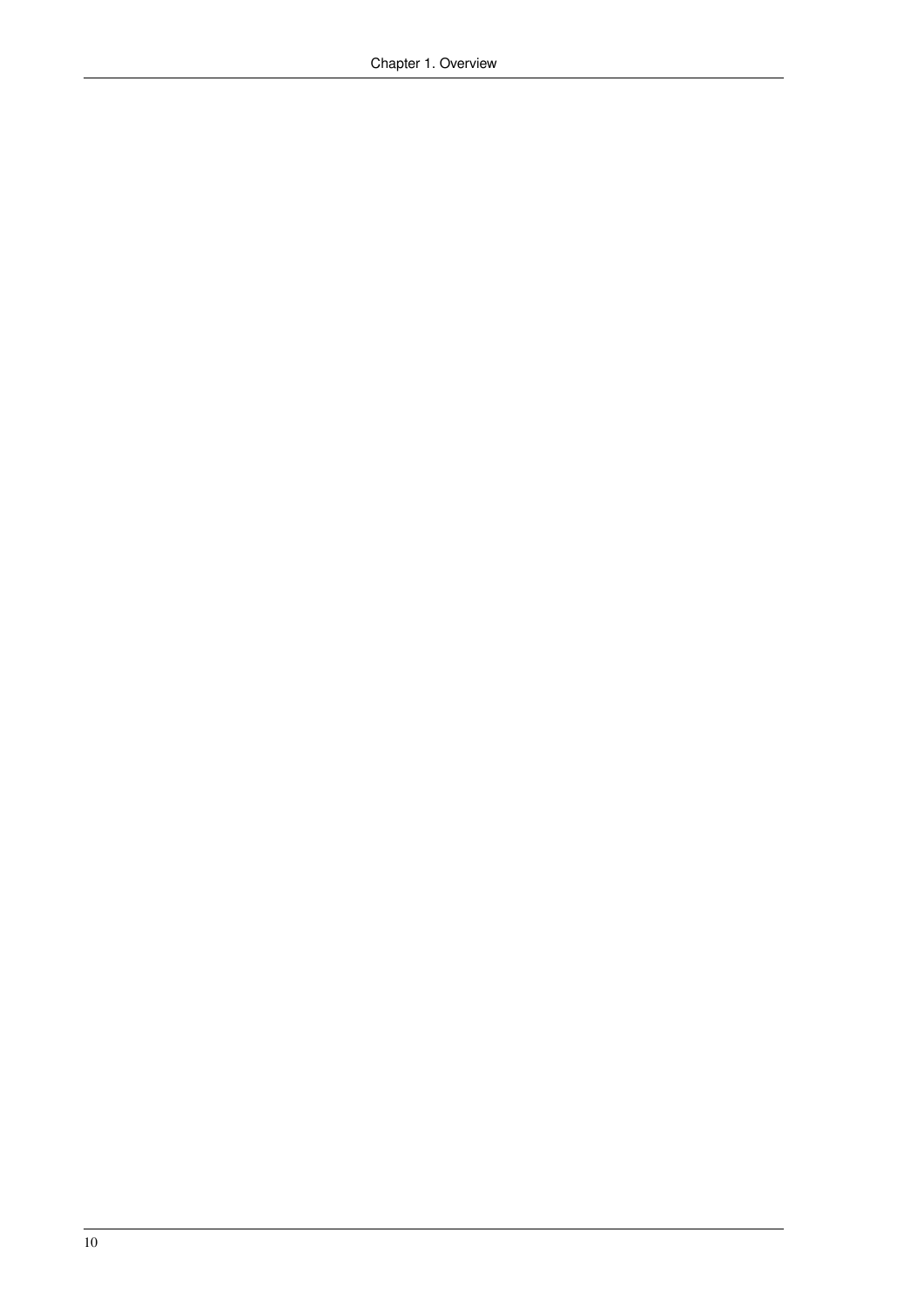# <span id="page-18-0"></span>**Chapter 2. MIBs Provided with TCP/IP Services**

This chapter describes how MIBs are implemented on OpenVMS. The MIBs provided with TCP/IP Services are:

- The Host Resources MIB, which manages operating system objects ([Section](#page-18-1) 2.1)
- MIB II, which manages TCP/IP kernel objects ([Section](#page-22-0) 2.2)

## <span id="page-18-1"></span>**2.1. Overview of the Host Resources MIB**

The Host Resources MIB defines a uniform set of objects useful for the management of host computers. The Host Resources MIB, described by RFC 1514, defines objects that are common across many computer system architectures. The TCP/IP Services implementation of SNMP includes many of these defined objects. In addition, some objects in MIB II provide host management functionality.

### <span id="page-18-2"></span>**2.1.1. Defining Host Resources MIB Implemented Objects**

This section defines each of the implemented eSNMP objects. [Table](#page-18-3) 2.1 provides a general RFC description and a specific OpenVMS description for each implemented object.

| <b>Object Name</b>           | <b>RFC</b> Description                                                                               | <b>OpenVMS Description</b>                                                                           |
|------------------------------|------------------------------------------------------------------------------------------------------|------------------------------------------------------------------------------------------------------|
| hrSystemUptime               | The amount of time since this<br>host was last initialized.                                          | Time since system boot (in<br>hundredths of a second).                                               |
| hrSystemDate                 | The host's notion of the local<br>date and time of day.                                              | Date and time character string<br>with Coordinated Universal Time<br>(UTC) information if available. |
| hrSystemIntialLoadDevice     | Index of the hrDeviceEntry<br>for configured initial operating<br>system load.                       | Index of SYS\$SYSDEVICE in<br>the device table.                                                      |
| hrSystemIntialLoadParameters | Parameters supplied to the load<br>device when requesting initial<br>operating system configuration. | A string of boot parameters from<br>the console (Alpha only).                                        |
| hrSystemNumUsers             | Number of user sessions for<br>which the host is storing state<br>information.                       | Number of processes that are<br>neither owned by another process<br>nor running detached.            |
| hrSystemProcesses            | Number of process contexts<br>currently loaded or running on<br>the system.                          | Number of processes listed using<br>the SHOW SYSTEM command.                                         |
| hrSystemMaxProcesses         | Maximum number of process<br>contexts the system can support,<br>or 0 if not applicable.             | <b>SYSGEN</b> parameter<br>MAXPROCESSCNT.                                                            |
| hrMemorySize                 | The amount of physical main<br>memory contained in the host.                                         | The amount of physical main<br>memory contained in the host.                                         |

<span id="page-18-3"></span>**Table 2.1. Host Resources MIB Objects**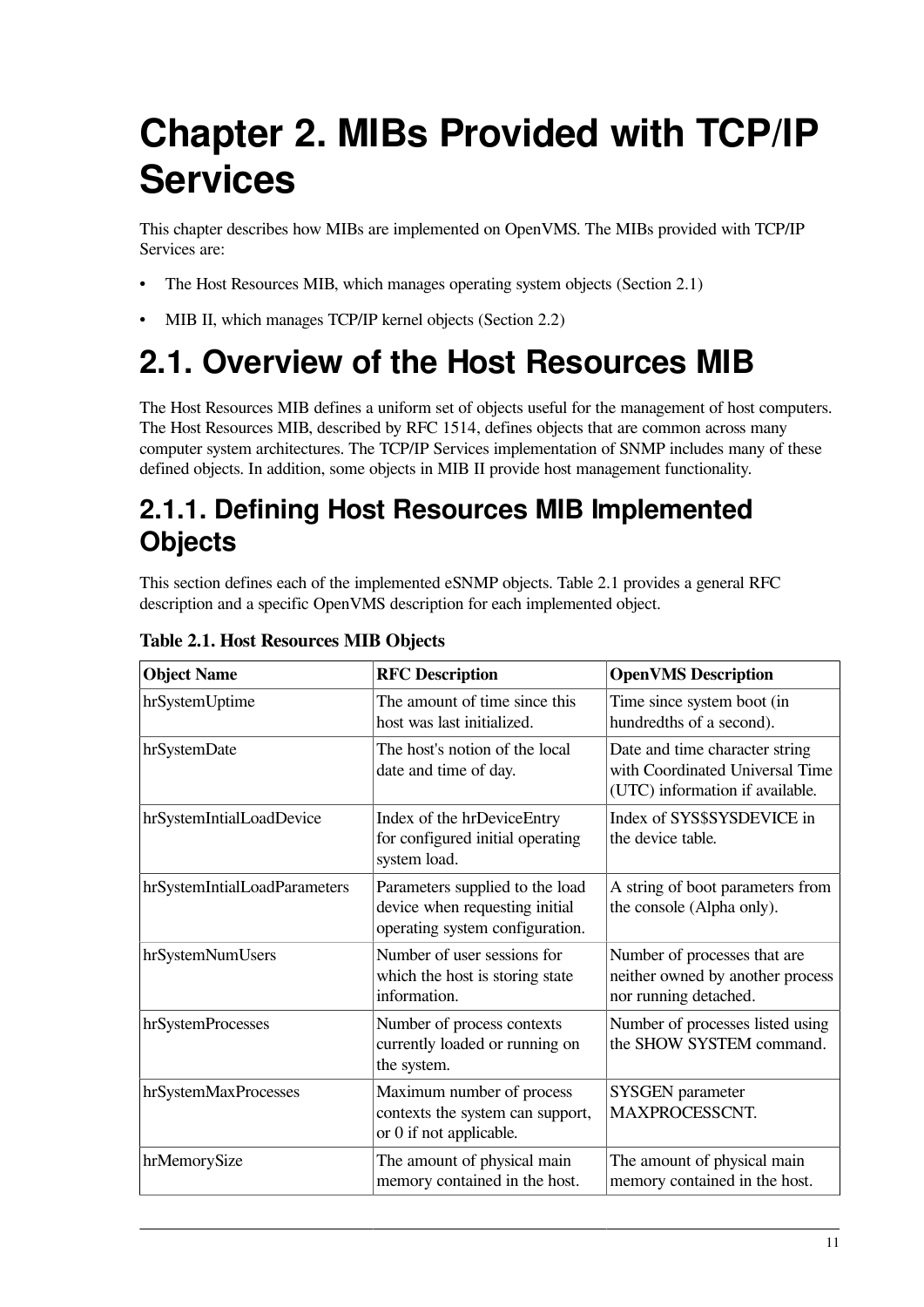| <b>Object Name</b>       | <b>RFC Description</b>                                                                                          | <b>OpenVMS</b> Description                                                                                                                                                                                  |
|--------------------------|-----------------------------------------------------------------------------------------------------------------|-------------------------------------------------------------------------------------------------------------------------------------------------------------------------------------------------------------|
| hrStorageIndex           | A unique value for each logical<br>storage area contained in the<br>host.                                       | Index of entry in hrStorageTable.                                                                                                                                                                           |
| hrStorageType            | The type of storage represented<br>by this entry.                                                               | A numeric representation of the<br>device class and type displayed<br>by the SHOW DEVICE/FULL<br>command.                                                                                                   |
| hrStorageDescr           | A description of the type and<br>instance of the storage described<br>by this entry.                            | Character string device type<br>displayed by the SHOW<br>DEVICE/FULL command.                                                                                                                               |
| hrStorageAllocationUnits | The size of the data objects<br>allocated from this pool (in<br>bytes).                                         | Always 512 (the size of an<br>OpenVMS disk block).                                                                                                                                                          |
| hrStorageSize            | The size of storage in this entry<br>in hrStorageAllocationUnits.                                               | The total number of blocks on a<br>device displayed by the SHOW<br>DEVICE/FULL command.                                                                                                                     |
| hrStorageUsed            | The allocated amount<br>of storage in this entry<br>inhrStorageAllocationUnits.                                 | The total number of used<br>blocks on a device displayed<br>by the SHOW DEVICE/FULL<br>command.                                                                                                             |
| hrDeviceIndex            | A unique value for each host or<br>device constant between agent<br>reinitialization.                           | Index of entry in hrDeviceTable.                                                                                                                                                                            |
| hrDeviceType             | An indication of the type of<br>device. Some of these devices<br>have corresponding entries in<br>other tables. | In object identifier format, a<br>numeric representation of the<br>device class and type displayed<br>by the SHOW DEVICE/FULL<br>command.                                                                   |
| hrDeviceDesc             | A text description of the device,<br>including manufacturer and<br>version number (service,<br>optional).       | Character string of the device<br>type displayed by the SHOW<br>DEVICE/FULL command.                                                                                                                        |
| hrDeviceStatus           | The current operational state of<br>the device.                                                                 | A numeric indication of the<br>status of the device.                                                                                                                                                        |
| hrDeviceErrors           | The number of errors detected<br>on the device. The recommended<br>initial value is zero.                       | The number of errors indicated<br>by the SHOW DEVICE<br>command. This value is<br>initialized to zero when the<br>device is recognized by the<br>system instead of when the<br>master agent is initialized. |
| hrProcessorFrwID         | The product ID of the firmware<br>associated with the processor.                                                | An object identifier that<br>corresponds to the console or<br>PALcode version (Alpha only).                                                                                                                 |
| hrNetworkIfIndex         | The value of the if Index that<br>corresponds to this network<br>device.                                        | The value of the index in the<br>interface table in the standard                                                                                                                                            |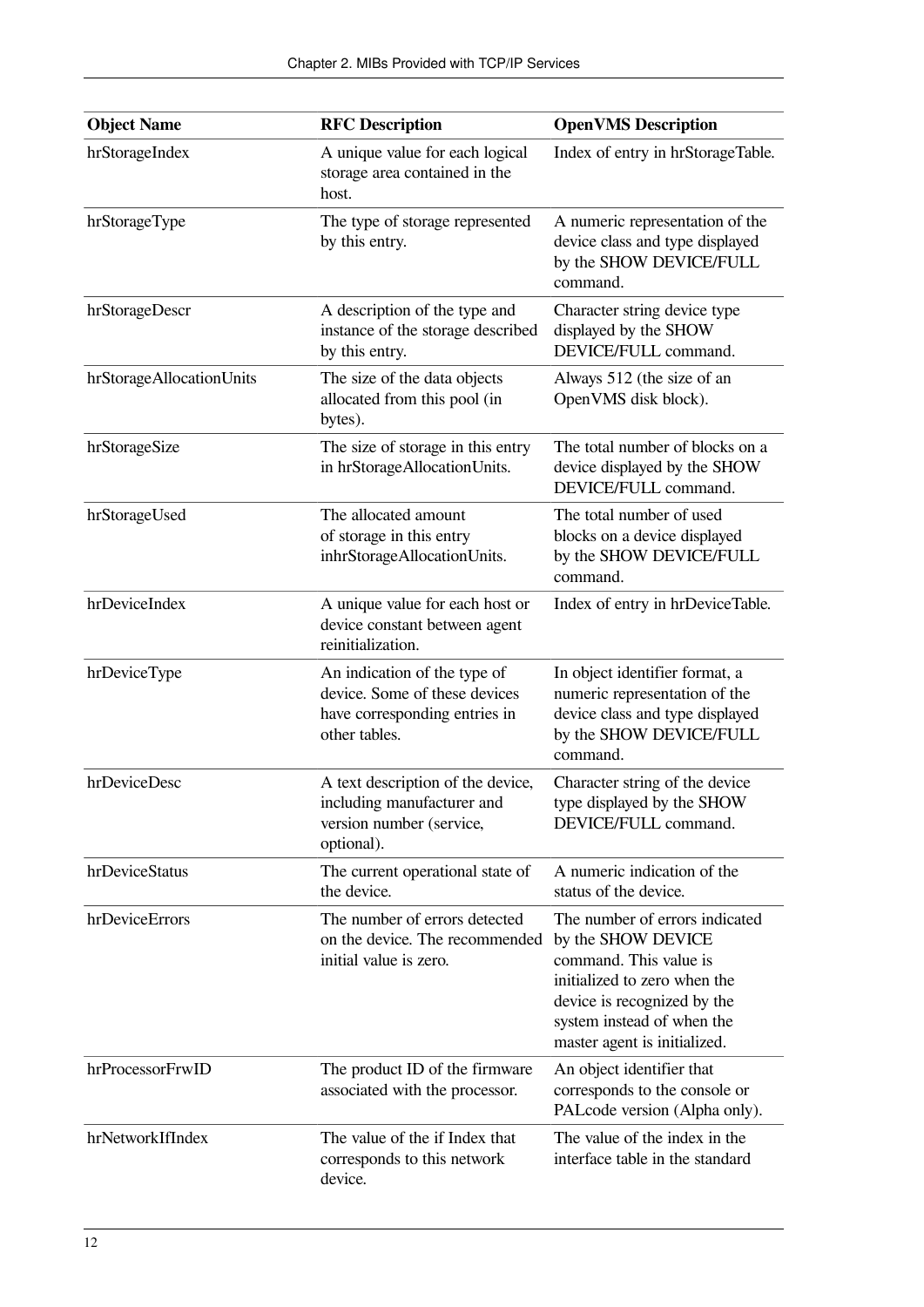| <b>Object Name</b>              | <b>RFC</b> Description                                                         | <b>OpenVMS</b> Description                                                                                                                                                                                                                                                           |
|---------------------------------|--------------------------------------------------------------------------------|--------------------------------------------------------------------------------------------------------------------------------------------------------------------------------------------------------------------------------------------------------------------------------------|
|                                 |                                                                                | MIB that corresponds to this<br>network device.                                                                                                                                                                                                                                      |
| hrDiskStorageAccess             | Indicates whether the storage<br>device is read/write or read only.            | This value is set to 2 if the device<br>is read only; otherwise, it is set to<br>1. (The SHOW DEVICE/FULL<br>command displays "software<br>write-locked.")                                                                                                                           |
| hrDiskStorageMedia              | Indicates the storage device<br>media type.                                    | Indicates device type.                                                                                                                                                                                                                                                               |
| hrDiskStorageRemovable          | Indicates whether the disk can be<br>removed from the drive.                   | Indicates whether the disk can be<br>removed from the drive.                                                                                                                                                                                                                         |
| hrDiskStorageCapacity           | The total size of this long-term<br>storage device.                            | Half of the value for total<br>blocks displayed by the SHOW<br>DEVICE/FULL command.                                                                                                                                                                                                  |
| hrSWRunIndex                    | A unique value for each software<br>product running on the host.               | Process ID.                                                                                                                                                                                                                                                                          |
| hrSWRunPath                     | A description of the location<br>where this software was loaded.               | Fully qualified name of<br>executable image.                                                                                                                                                                                                                                         |
| hrSWRunStatus<br>hrSWRunPerfCPU | The status of the software that is<br>running.<br>The number (in hundredths of | The values and the associated<br>status of each are:<br>1 indicates that the current<br>$\bullet$<br>process is running (CUR)<br>2 indicates that the process is<br>$\bullet$<br>computable (COM)<br>3 indicates that you cannot<br>run the process.<br>Process elapsed CPU time (in |
|                                 | a second) of the total system's<br>CPU resources consumed by this<br>process.  | hundredths of a second).                                                                                                                                                                                                                                                             |
| hrSWRunPerfMem                  | The total amount of real system<br>memory allocated to this process.           | Process current working set (in<br>kilobytes).                                                                                                                                                                                                                                       |

### <span id="page-20-0"></span>**2.1.2. Restrictions to Host Resources MIB**

SNMP requests are not implemented for the following Host Resources MIB objects:

hrPartitionTablehrPrinterTablehrSWInstalledhrSWInstalledTable

SNMP set requests are not implemented for the following Host Resources MIB objects:

```
hrFSLastFullBackupDate
hrFSLastPartialBackupDate
hrStorageSize
hrSWRunStatus
hrSystemDate
hrSystemInitialLoadDevice
```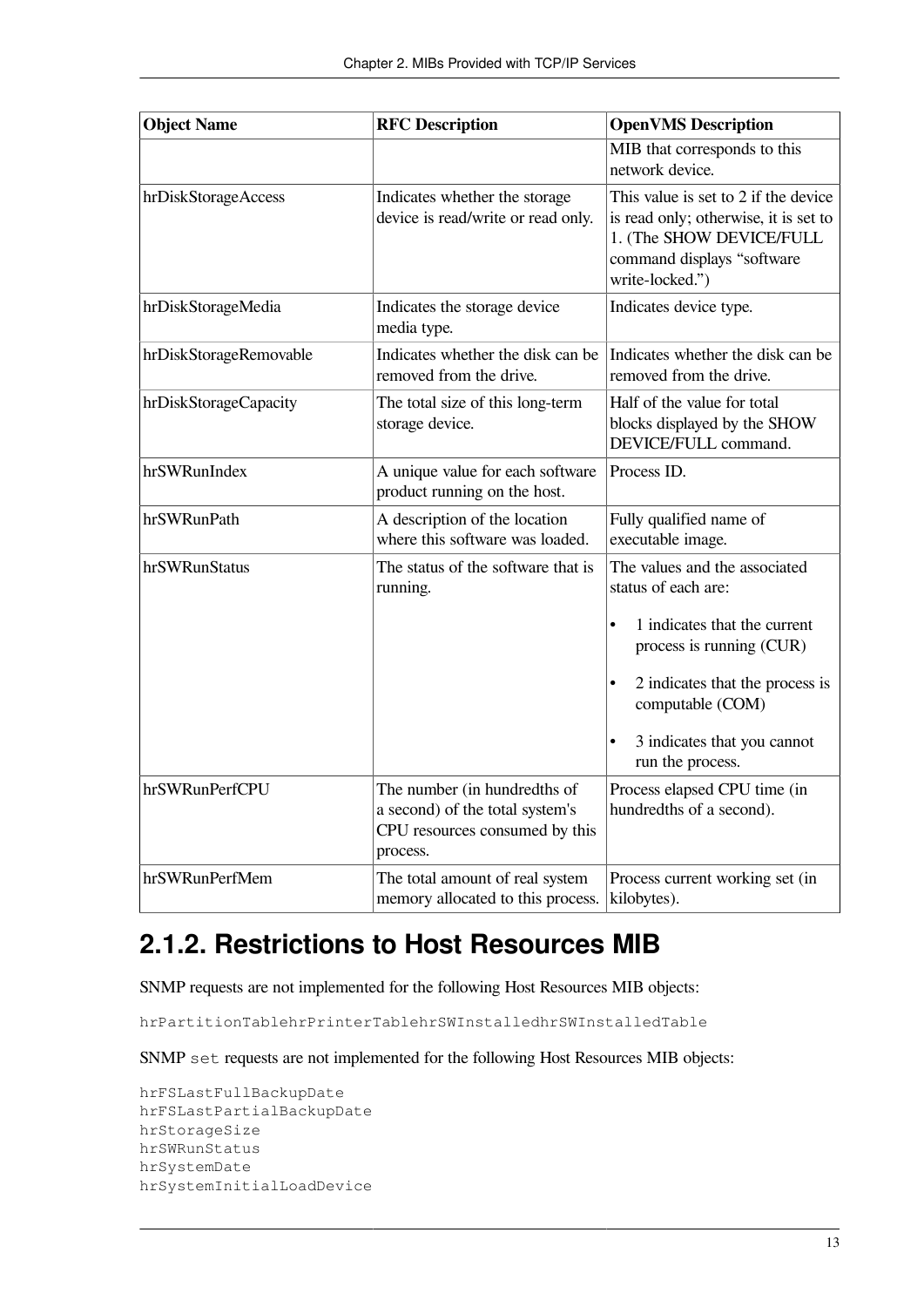hrSystemInitialLoadParameters

#### **Note**

For objects that are not implemented, the Host Resources MIB returns a NoSuchObject error status.

TCP/IP Services supports the objects in the Host Resources MIB as follows:

- The hrDeviceTable includes all the devices known to the OpenVMS host except those with the following characteristics:
	- Off line
	- Remote
	- UCB marked delete-on-zero-reference-count
	- Mailbox device
	- Device with remote terminal (DEV\$M\_RTT characteristic)
	- Template terminal-class device
	- LAT device (begins with  $LT$ )
	- Virtual terminal device (begins with VT)
	- Pseudoterminal device (begins with \_FT)

Data items in the hrDeviceTable group have the following restrictions:

- hrDeviceID is always null OID (0.0).
- hrDeviceErrors is coded as follows:

| Code          | <b>Condition</b>                                                                               |
|---------------|------------------------------------------------------------------------------------------------|
| warning $(3)$ | Error logging is in progress (OpenVMS UCB value)<br>UCB\$M ERLOGIP).                           |
| running $(2)$ | Software is valid and no error logging is<br>in progress (OpenVMS UCB value UCB<br>\$M_VALID). |
| unknown $(1)$ | Any other OpenVMS status.                                                                      |

The hrDeviceTable now includes template devices (for example, DNFS0 for NFS and DAD0 for virtual devices).

For network devices, only the template devices (those with unit number 0) are displayed.

- hrFSMountPoint (1.3.6.1.2.1.25.3.8.1.2) is DNFS *n*. The device may change between restarts or after a dismount/mount procedure.
- In the hrFSTable group, if no file systems are mounted through NFS or no information is accessible, a "no such instance" status is returned for a get request. Browsers respond differently to this message. For example, TCPIP\$SNMP\_REQUEST.EXE responds with no output and returns directly to the DCL prompt.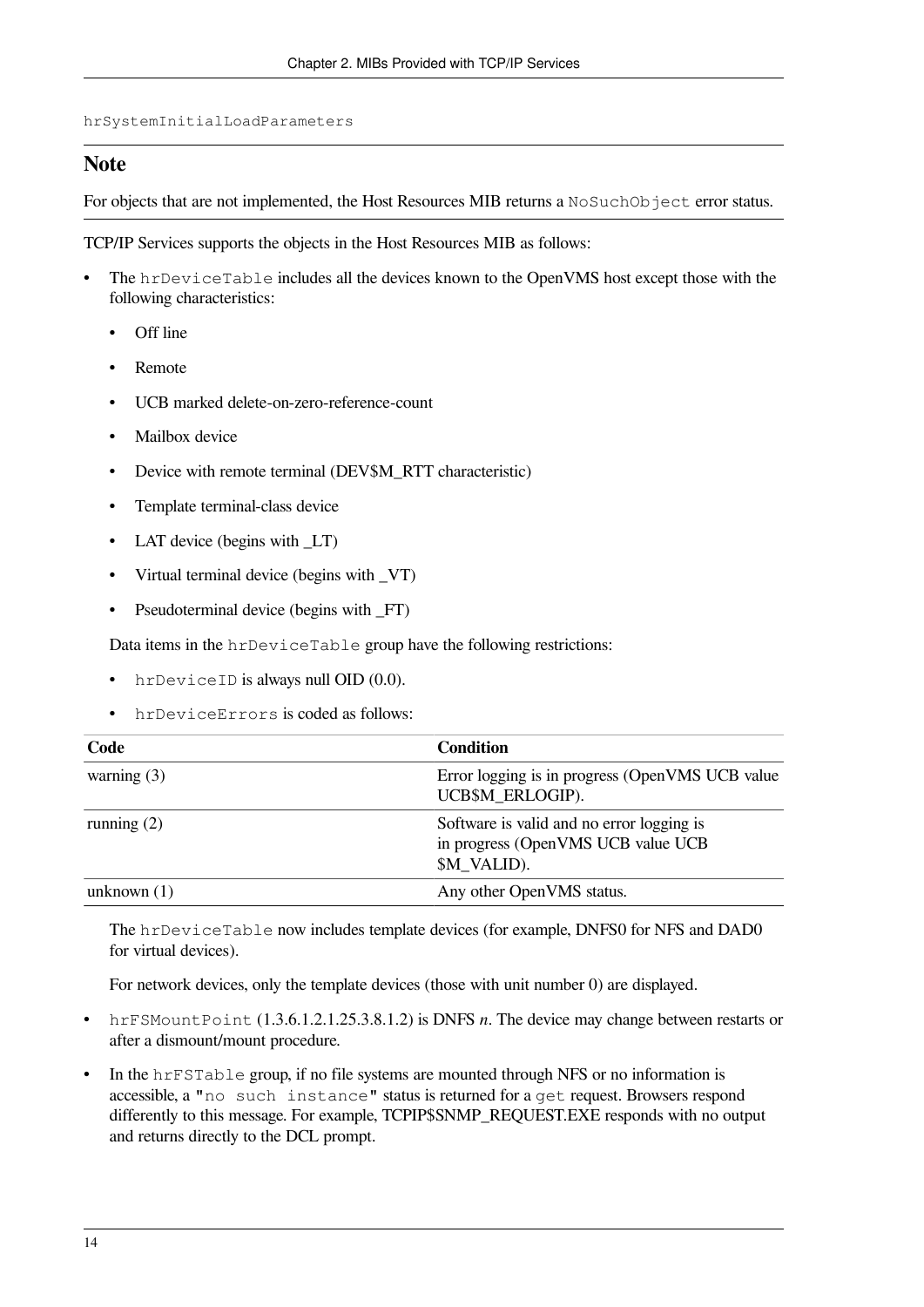After an NFS mount, the following information is returned in response to a Getrequest. The data items implemented for OpenVMS (refer to RFC 1514) are:

- hrFSIndex.
- hrFSMount Point is the local DNFS device name.
- hrFSRemoteMountPoint is the remote file system.
- hrFSType is implemented as:
	- OID 1.3.6.1.2.1.25.3.9.1, for OpenVMS if the file system is not a UNIX style container file system.
	- hrFSNFS, OID 1.3.6.1.2.1.25.3.9.14, if the file system is a TCP/IP Services container file system or a UNIX host.
- hrFSAccess, as defined in RFC 1514.
- hrFSBootable is always HRM\_FALSE (integer 2).
- hrFSStorageIndex is always 0.
- hrFSLastFullBackupDate is unknown time. This entry is encoded according to RFC 1514 as a hexadecimal value 00-00-01-01-00-00-00-00 (January 1, 0000).
- hrFSLastPartialBackupDate is unknown time. This information is not available for OpenVMS systems. Instead, hexadecimal value 00-00-01-01-00-00-00-00 (January 1, 0000) applies.
- hrProcessorFrwID (OID prefix 1.3.6.1.2.1.25.3.3.1.1) is not implemented on OpenVMS VAX. On this type of system, it returns standard null OID (0.0). For example:

 $1.3.6.1.2.1.25.3.3.1.1.1 = 0.0$ 

For OpenVMS Alpha (firmware version 5.56-7), the response is shown in the following example:

 $1.3.6.1.2.1.25.3.3.1.1.1 = 1.3.6.1.2.1.25.3.3.1.1.1.5.56.7$ 

- Data items in the hrDiskStorage table have the following restrictions:
	- hrDiskStorageMediais always "unknown" (2).
	- hrDiskStorageRemoveble is always "false" (2). Note the incorrect spelling of "removable" in hrDiskStorageRemoveble (from RFC 1514).
- hrStorageType always contains the value of hrStorageFixedDisk (1.3.6.1.2.1.25.2.1.4).

## <span id="page-22-0"></span>**2.2. Overview of MIB II**

The Standard MIB (MIB II) described in RFC 1213 defines a set of objects useful for managing TCP/ IP Internet entities. MIB II supports network monitoring and managing from the Transport layer down to the Physical layer of the TCP/IP internet stack. This MIB also provides information on how connections are established and how packets are routed through the Internet. For more information about MIB architecture, see [Section](#page-26-2) 3.2.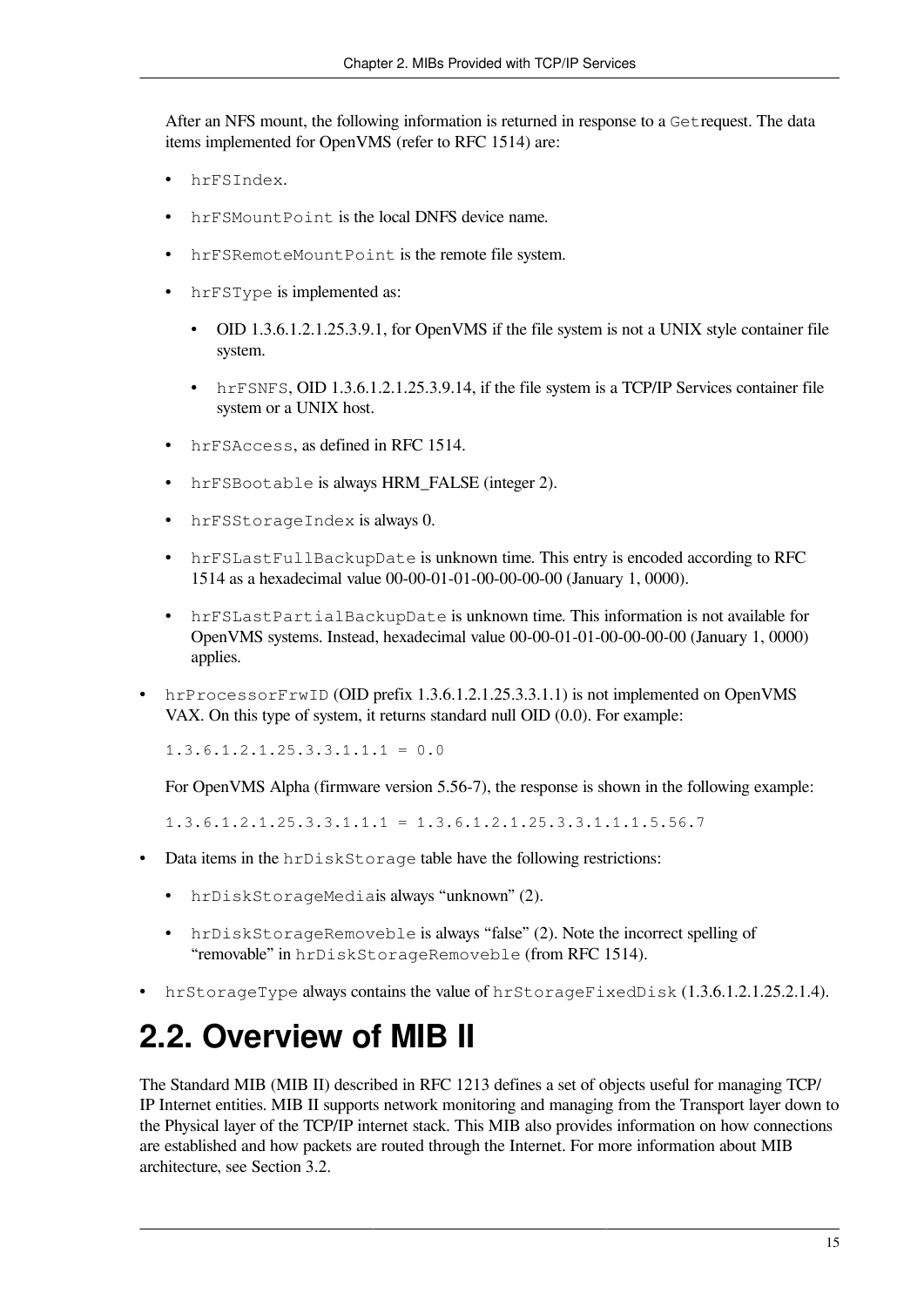### <span id="page-23-0"></span>**2.2.1. MIB II Implemented Groups**

A **group** is a subdivision of a MIB that defines a subtree. SNMP as implemented by TCP/IP Services supports the following groups:

- system (1)
- interfaces (2)
- Internet Protocol (4)
- ICMP (5)
- TCP (6)
- UDP (7)
- SNMP (11)

In the SNMP group (1.3.6.1.2.1.11), data elements with the status noted as obsolete in RFC 1907 are not implemented.

#### **Note**

The TCP/IP Services implementation of SNMP does not support the following defined MIB II groups:

- at (address translation) group
- EGP (External Gateway Protocol) group
- transmission group

### <span id="page-23-1"></span>**2.2.2. Restrictions to MIB II Implementation**

SNMP requests are not implemented for the following MIB II objects:

```
ipRouteMetric1 - ipRouteMetric5tcpMaxConn
```
SNMP set requests are not implemented for the following MIB II group objects:

```
ipDefaultTTL
ipRouteAge
ipRouteDest
ipRouteIfIndex
ipRouteMaskipRouteNextHop
ipRouteType
```
The TCP/IP Services implementation of SNMP includes the following MIB II objects:

sysObjectID is returned in the following format:

 $1.3.6.1.2.1.1.2.0 = 1.3.6.1.4.1.36.2.15.13.22.1$ 

where 1.3.6.1.4.1.36.2.15.13.22.1 corresponds to: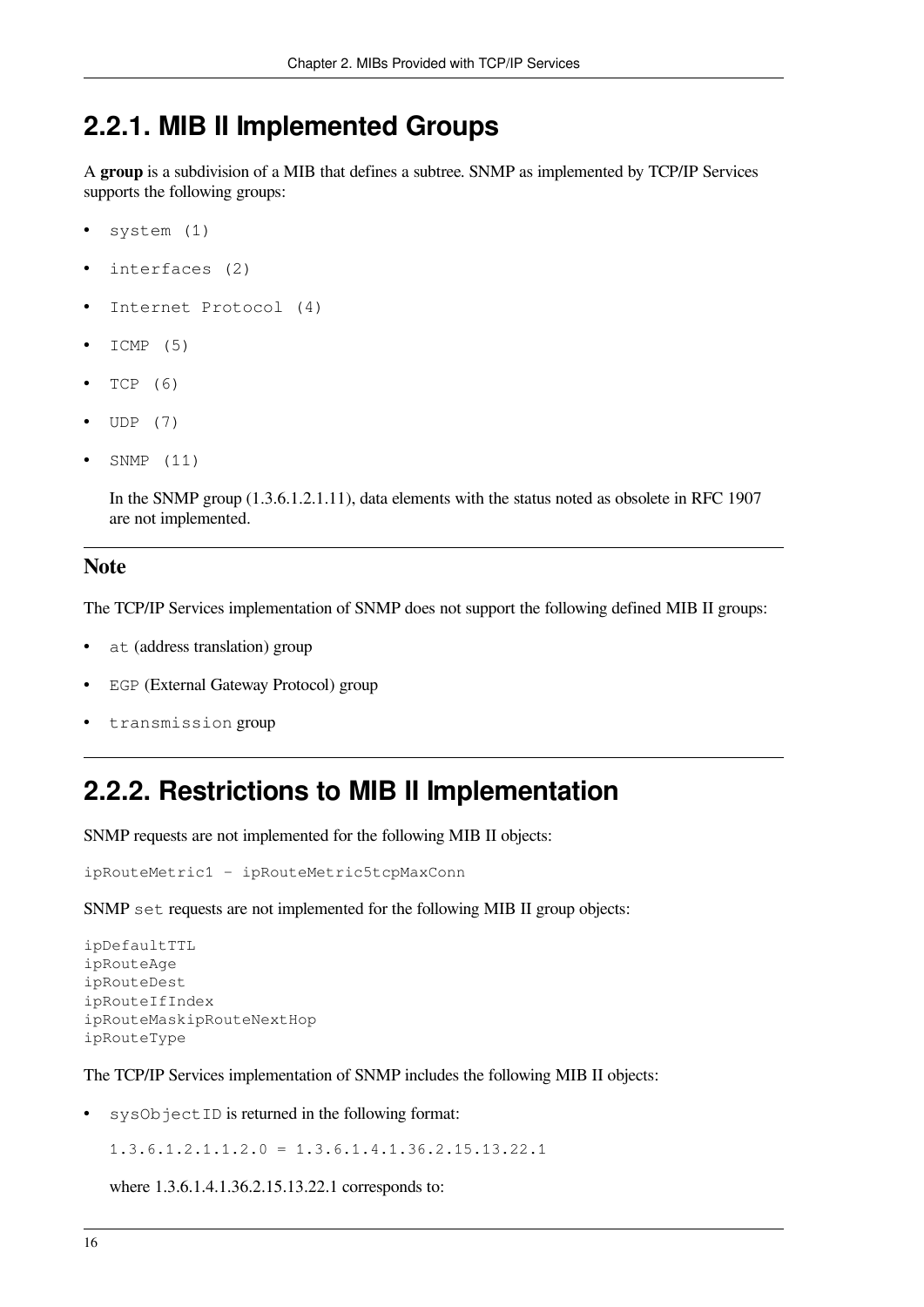iso.org.dod.internet.private.enterprises.dec.ema.SysObjectIds.DEC-OpenVMS.eSNMP

The sysORTable elements are under OID prefix 1.3.6.1.2.1.1.9.1. See RFC 1907 for details.

When both the TCPIP\$OS MIBS and TCPIP\$HR MIB subagents are running, a get request on the sysORTable is as follows. Except where noted, the OIDs conform to RFC 1907.

```
1.3.6.1.2.1.1.9.1.2.1 = 1.3.6.1.4.1.36.15.3.3.1.11.3.6.1.2.1.1.9.1.2.2 = 1.3.6.1.4.1.36.15.3.3.1.21.3.6.1.2.1.1.9.1.3.1 = Base o/s agent (OS_MIBS) capabilities
1.3.6.1.2.1.1.9.1.3.2 = Base o/s agent (HR_MIB) capabilities
1.3.6.1.2.1.1.9.1.4.1 = 31 = 0 d 0:0:01.3.6.1.2.1.1.9.1.4.2 = 36 = 0 d 0:0:0
```
This example is from the MIB browser (TCPIP\$SNMP\_REQUEST.EXE).

• Under certain conditions, a subagent makes a duplicate entry in sysORTable when it restarts. For example:

```
1.3.6.1.2.1.1.9.1.2.1 = 1.3.6.1.4.1.36.15.3.3.1.11.3.6.1.2.1.1.9.1.2.2 = 1.3.6.1.4.1.36.15.3.3.1.21.3.6.1.2.1.1.9.1.2.1 = Base o/s agent (OS_MIBS) capabilities
1.3.6.1.2.1.1.9.1.2.2 = Base 0/s agent (OS MIBS) capabilities
1.3.6.1.2.1.1.9.1.4.1 = 3256 = 0 d 0:0:321.3.6.1.2.1.1.9.1.4.2 = 3256 = 0 d 0:0:32
```
In this example, the TCPIP\$OS\_MIBS subagent made two entries with different ID numbers (OIDs with the prefix  $1.3.6.1.2.1.1.9.1.2$ ) that may show different  $sysORUpTime (1.3.6.1.2.1.1.9.1.4)$ . The snmp\_request program translates the value received (in hundredths of a second) to the following, dropping any fractions of seconds:

d *n hh*:*mm*:*ss*

In this format, *n* represents the number of days, *hh* represents the number of hours, *mm* represents the number of minutes, and *ss* represents the number of seconds.

The HR\_MIB subagent has not yet successfully started and registered its capabilities. If it starts, its entries in this example would use the next available index number.

• On systems running versions of the operating system prior to OpenVMS 7.1-2, counters for the MIB II if Table do not wrap back to 9 after reaching the maximum value  $(2^{32} - 1)$ , as defined in RFC 1155. Instead, they behave like the gauge type and remain at the maximum value until cleared by an external event, such as a system reboot. The following counters are affected:

```
ifInDiscardsifInErrors
ifInNUcastPkts
ifInOctets
ifInUcastPkts
ifInUnknownProtos
ifOutErrors
ifOutNUcastPkts
ifOutOctets
ifOutUcastPkts
```
Note that for SNMP Version 2, these counters are data type Counter 32. The following  $ifTable$ members are always -1 for OpenVMS: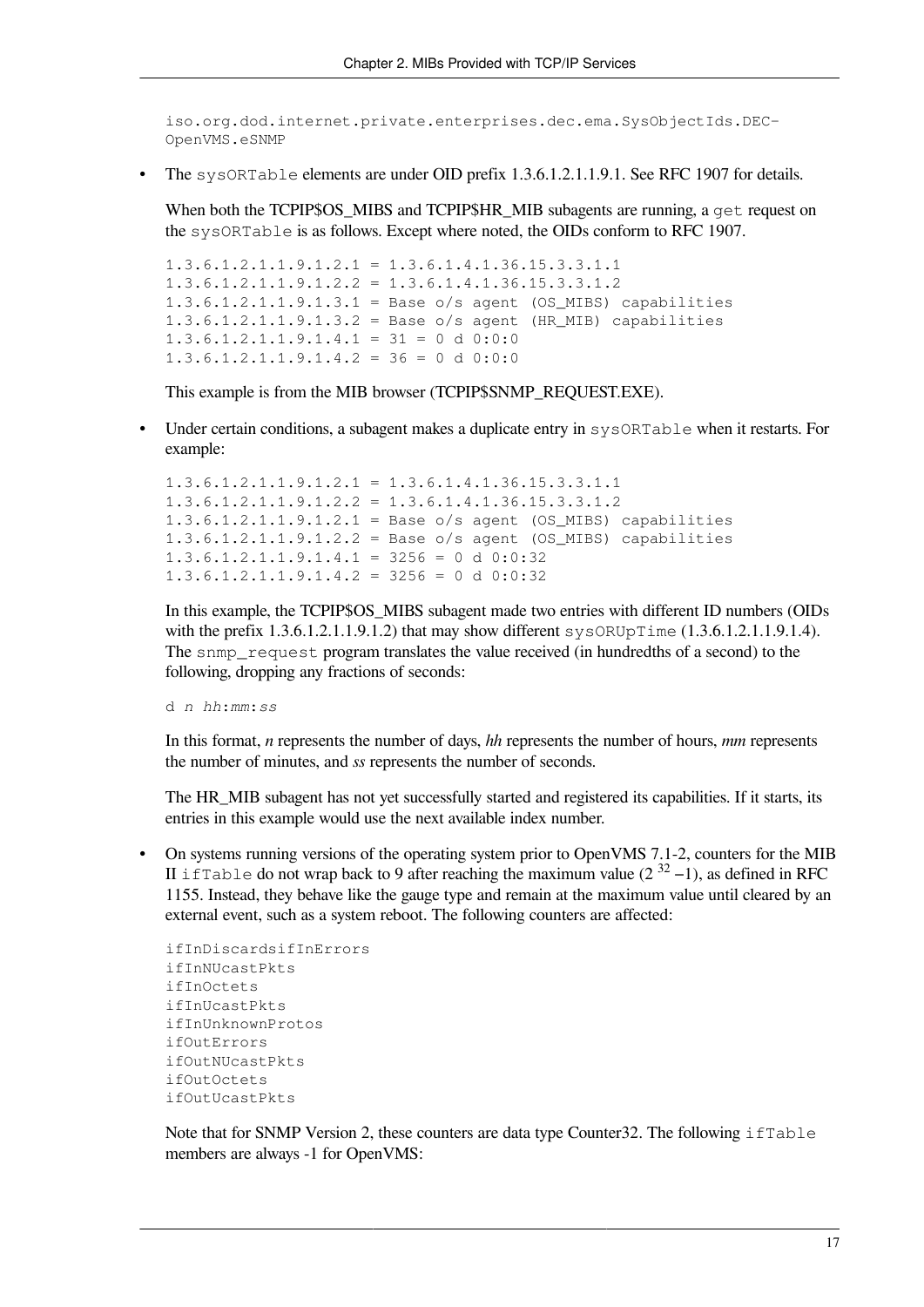ifOutDiscards (Counter32) ifOutQLen (Gauge32)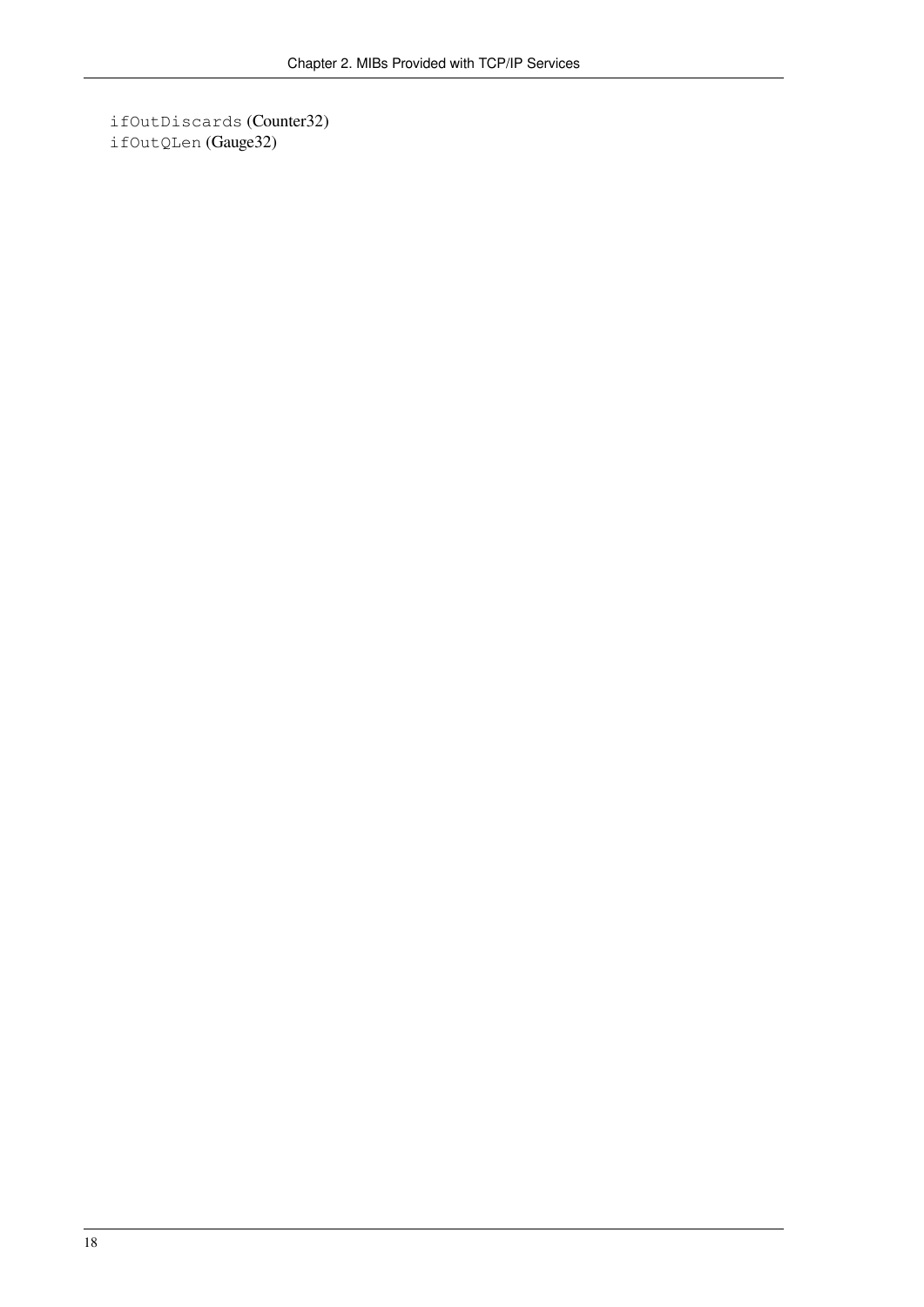# <span id="page-26-0"></span>**Chapter 3. Creating a Subagent Using the eSNMP API**

This chapter describes how to use the eSNMP API to create a MIB subagent that manages entities or applications. Topics included in this chapter are:

- Creating a MIB specification [\(Section](#page-26-1) 3.1)
- The structure of management information ([Section](#page-26-2) 3.2)
- Creating a MIB source file [\(Section](#page-29-0) 3.3)
- Including the routines and building the subagent [\(Section](#page-36-0) 3.4)
- Including your subagents in startup and shutdown procedures [\(Section](#page-37-0) 3.5)

#### **Note**

To use this eSNMP API to create a subagent, you must have a C compiler running in your development environment.

## <span id="page-26-1"></span>**3.1. Creating a MIB Specification**

The creation of a management information base (MIB) begins with data gathering. During this phase, the developer identifies the information to manage, based on the entities that the network manager needs to examine and manipulate. Each resource that a MIB manages is represented by an object. After gathering the data, the developer uses Abstract Syntax Notation 1 (ASN.1) to specify the objects in the MIB.

### <span id="page-26-2"></span>**3.2. The Structure of Management Information**

The structure of management information (SMI), which is specified in RFCs 1155 and 1902, describes the general framework within which a MIB can be defined and constructed. The SMI framework identifies the data types that can be used in the MIB and how resources within the MIB are represented and named.

SMI avoids complex data types to simplify the task of implementation and to enhance interoperability. To provide a standard representation of management information, the SMI specifies standard techniques for the following:

- Defining the structure of a particular MIB
- Defining individual objects, including the syntax and value of each object
- Encoding object values

### <span id="page-26-3"></span>**3.2.1. Assigning Object Identification Codes**

Each object in a MIB is associated with an identifier of the ASN.1 type, called an object identifier (OID). OIDs are unique integers that follow a hierarchical naming convention.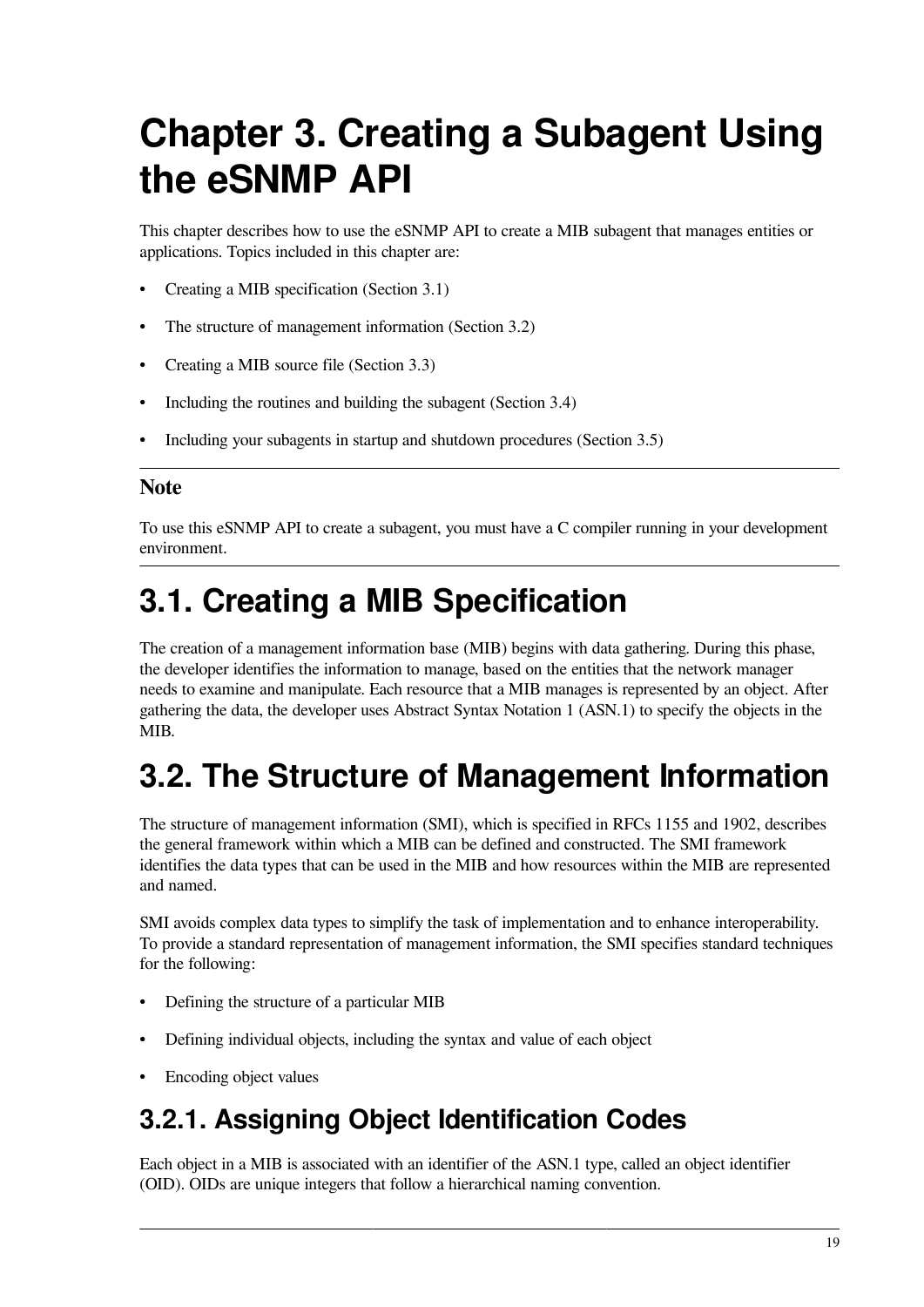Each OID has two parts:

- A preassigned portion that is always represented on the SMI tree as 1.3.6.1 or iso (1), org (3), dod (6), Internet (1).
- A developer-assigned portion for the private development of MIBs.

#### **Note**

Your organization may require you to register all newly assigned OIDs.

<span id="page-27-0"></span>In addition to an OID, you should also assign a name to each object to help with human interpretation.

### **3.2.2. MIB Subtrees**

Understanding MIB subtrees is crucial to understanding the eSNMP API and how your subagent will work.

#### **Note**

This manual assumes that you understand the OID naming structure used in SNMP. If not, refer to RFC 1902: Structure of Management Information for Version 2 of the Simple Network Management Protocol (SNMP Version 2).

The information in SNMP is structured hierarchically like an inverted tree. Each node has a name and a number. Each node can also be identified by an OID, which is a concatenation of the subidentifiers (nonnegative numbers). These numbers are on the path from the root node down to that node in the tree. In this hierarchy, data is associated only with leaf nodes. (A **leaf node** represents a MIB variable that can have an instance and an associated value.)

An OID must be at least two subidentifiers and at most 128 subidentifiers in length. The subidentifier ranges are:

- Subidentifier 1 values range from 0 to 2, inclusive.
- Subidentifier 2 values range from 0 to 39, inclusive.
- The remaining subidentifier values can be any non-negative number.

[Figure](#page-28-0) 3.1 illustrates the SMI hierarchical tree arrangement as specified in RFCs 1155 and 1902.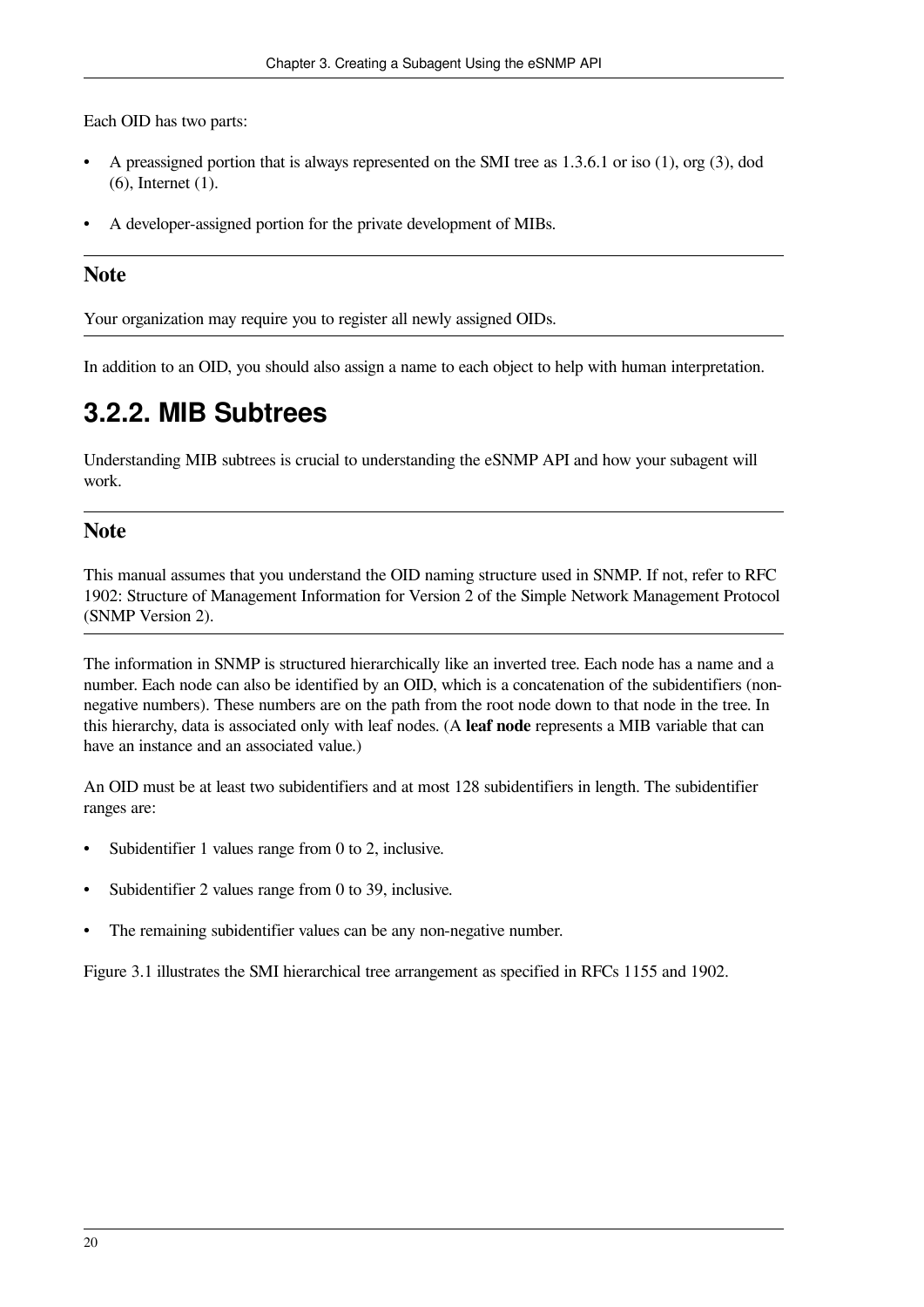

#### <span id="page-28-0"></span>**Figure 3.1. MIB II in SMI Tree Structure**

For example, the chess MIB provided with the sample code in the [TCPIP\$EXAMPLES.SNMP] directory has an element with the name "chess." The OID for the element chess is 1.3.6.1.4.1.36.2.15.2.99, which is derived from its position in the hierarchy of the tree:

```
iso(1)
  org(3)
   dod(6)
    internet(1)
     private(4)
      enterprise(1)
        digital(36)
         ema(2)
          sysobjects(15)
           decosf(2)
            chess(99)
```
Any node in the MIB hierarchy can define a MIB subtree. All elements in the subtree have an OID that starts with the OID of the subtree base. For example, if you define chess to be a MIB subtree base, the elements with the same prefix as the chess OID are all in the MIB subtree:

| chess          | 1.3.6.1.4.1.36.2.15.2.99       |
|----------------|--------------------------------|
| chessProductID | 1.3.6.1.4.1.36.2.15.2.99.1     |
| chessMaxGames  | 1.3.6.1.4.1.36.2.15.2.99.2     |
| chessNumGames  | 1.3.6.1.4.1.36.2.15.2.99.3     |
| qameTable      | 1.3.6.1.4.1.36.2.15.2.99.4     |
| qameEntry      | 1.3.6.1.4.1.36.2.15.2.99.4.1   |
| qameIndex      | 1.3.6.1.4.1.36.2.15.2.99.4.1.1 |
| qameDescr      | 1.3.6.1.4.1.36.2.15.2.99.4.1.2 |
| qameNumMoves   | 1.3.6.1.4.1.36.2.15.2.99.4.1.3 |
| qameStatus     | 1.3.6.1.4.1.36.2.15.2.99.4.1.4 |
| moveTable      | 1.3.6.1.4.1.36.2.15.2.99.5     |
| moveEntry      | 1.3.6.1.4.1.36.2.15.2.99.5.1   |
|                |                                |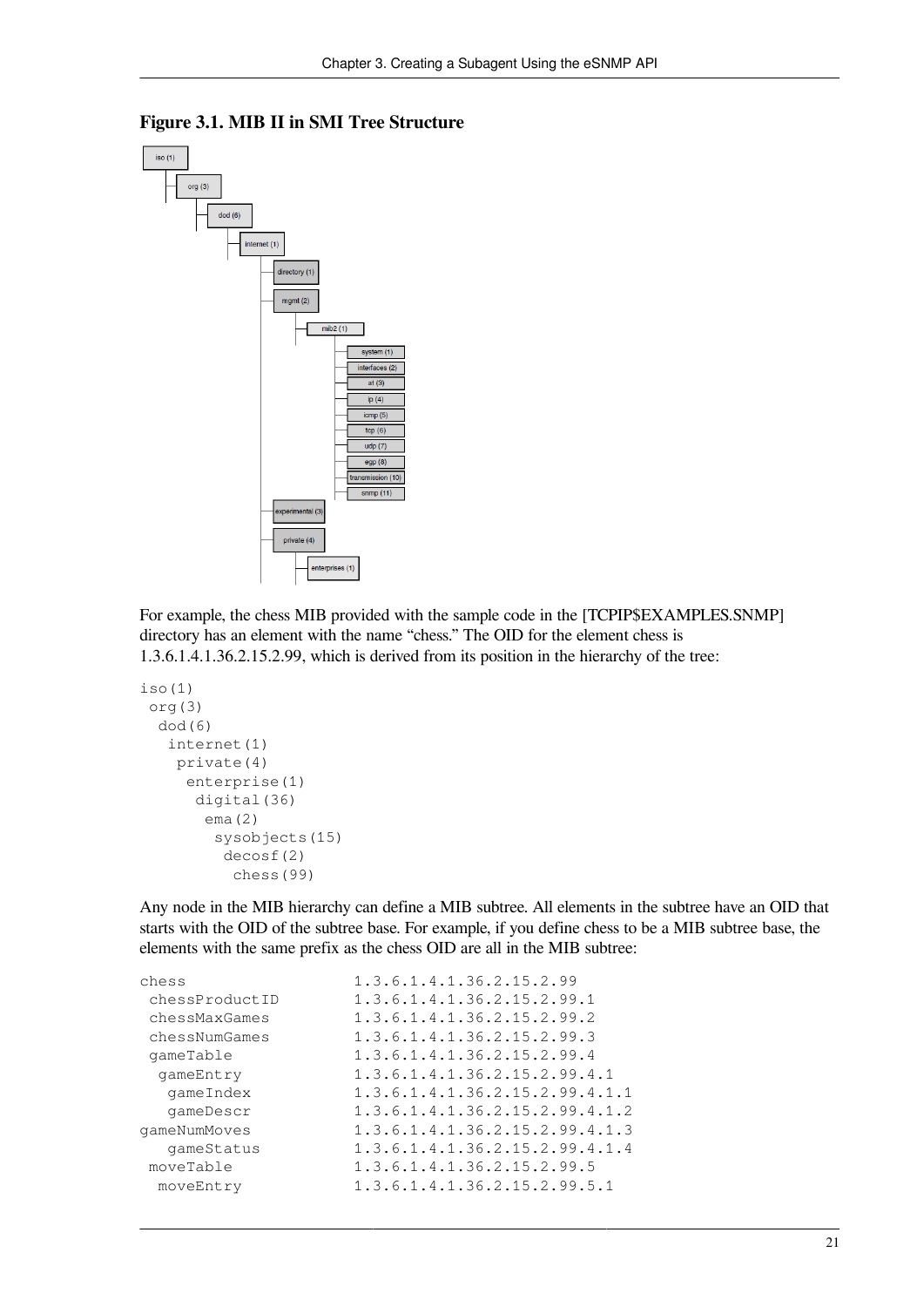| moveIndex   | 1.3.6.1.4.1.36.2.15.2.99.5.1.1 |
|-------------|--------------------------------|
| moveByWhite | 1.3.6.1.4.1.36.2.15.2.99.5.1.2 |
| moveByBlack | 1.3.6.1.4.1.36.2.15.2.99.5.1.3 |
| moveStatus  | 1.3.6.1.4.1.36.2.15.2.99.5.1.4 |
| chessTraps  | 1.3.6.1.4.1.36.2.15.2.99.6     |
| moveTrap    | 1.3.6.1.4.1.36.2.15.2.99.6.1   |

The base of this MIB subtree is registered with the master agent to tell it that this subagent handles all requests related to the elements in the subtree.

The master agent expects a subagent to handle all objects subordinate to the registered MIB subtree. This principle guides your choice of MIB subtrees. For example, registering a subtree of chess is reasonable because it is realistic to assume that the subagent could handle all requests for elements in this subtree. Registering an entire application-specific MIB usually makes sense because the particular application expects to handle all objects defined in the application-specific MIB.

However, registering a subtree of SNMP (under MIB II) would be a mistake, because it is unlikely that the subagent is prepared to handle every defined MIB object subordinate to SNMP (packet counts, errors, trapping, and so on).

A subagent can register as many MIB subtrees as it wants. It can register OIDs that overlap with other registrations by itself or with other subagents; however, it cannot register the same OID more than once. Subagents can register and unregister MIB subtrees at any time after communication with the master agent is established.

Normally, it is the nonleaf nodes that are registered as a subtree with the master agent. However, leaf nodes, or even specific instances, can be registered as a subtree.

The master agent delivers requests to the subagent that has the MIB subtree with the longest prefix and the highest priority.

### <span id="page-29-0"></span>**3.3. Creating a MIB Source File**

Creating the MIB source file requires the following four-step process:

- 1. Write the ASN.1 input files, as described in [Section](#page-29-1) 3.3.1.
- 2. Process the input files with the MIB compiler, as described in [Section](#page-30-0) 3.3.2.
- 3. Compile and link the routines, as described in [Section](#page-36-0) 3.4.
- <span id="page-29-1"></span>4. Include the subagent, as described in [Section](#page-37-0) 3.5.

### **3.3.1. Writing the ASN.1 Input File**

After you have assigned names and OIDs to all of the objects in the MIB, create an ASN.1 source file using ASCII statements.

#### **Note**

Providing information about ASN.1 syntax and programming is beyond the scope of this guide. For more information about ASN.1 programming, refer to one or more of the documents on this subject provided by the International Organization for Standardization (ISO).

Instead of creating ASN.1 files yourself, you can create .MY files from existing ASCII files (for example, from RFCs) by using the MIB-converter facility provided with TCP/IP Services. This facility uses a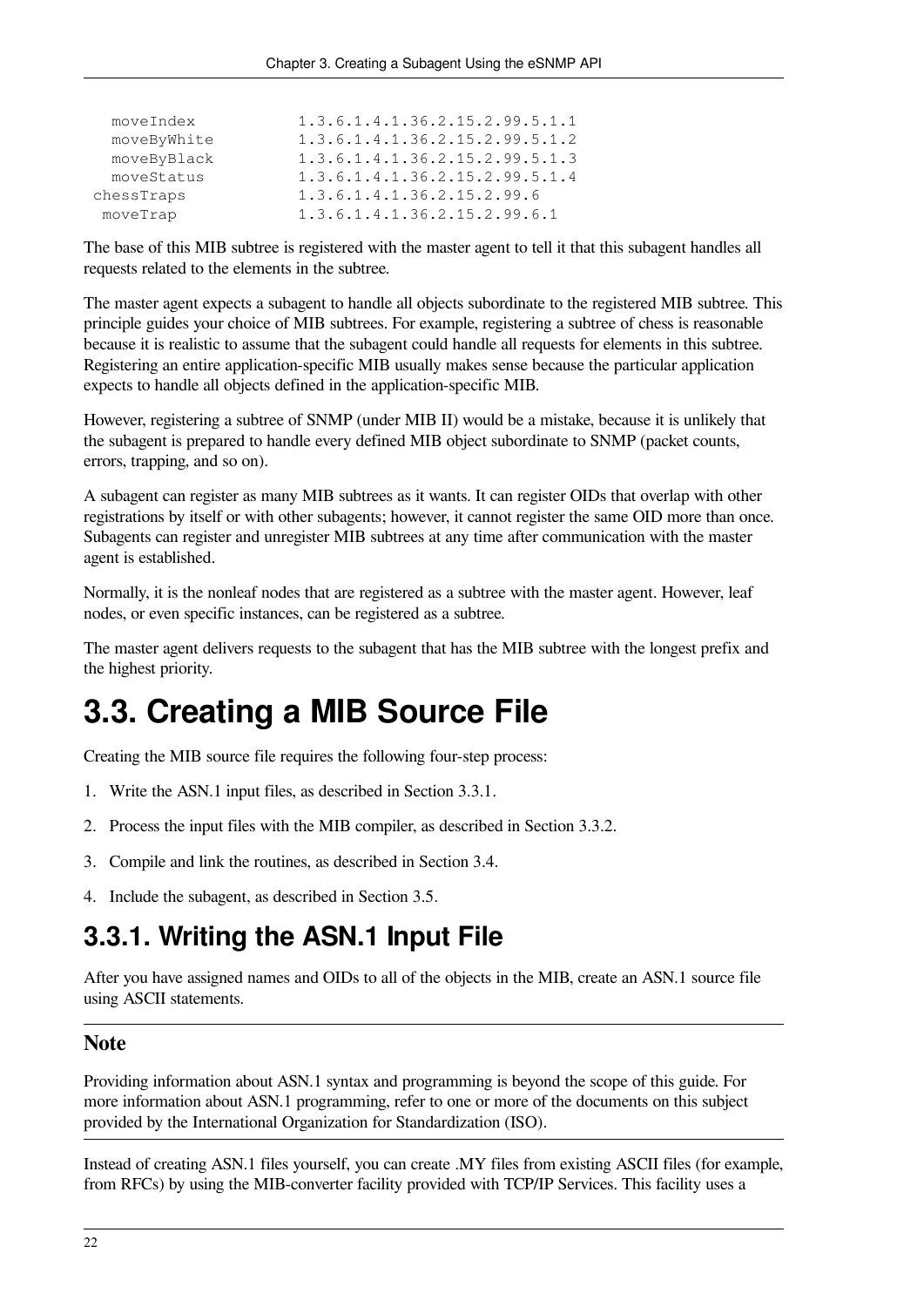UNIX awk script, which runs on OpenVMS as well as on appropriately configured UNIX systems. For details about the facility, see the MIB-CONVERTER.AWK file, which is located in the [.SNMP] subdirectory of TCPIP\$EXAMPLES. Standard .MY files are also provided for your convenience.

The custom MIB definition files have the default extension .MY.

### <span id="page-30-0"></span>**3.3.2. Processing the Input File with the MIB Compiler**

Process your ASN.1 source files with the MIB compiler using the DCL command MIBCOMP.

#### **Note**

If you are familiar with processing on UNIX systems, you can use the UNIX utilities snmpi and mosy. See [Section](#page-32-0) 3.3.2.1 for more information.

The compilation process produces two template C programming modules that are used in building the executable subagent code. When you run the compiler, specify all the ASN.1 source files for a given subagent. Whenever any of these source files are updated, you must repeat the compilation process.

The syntax for the MIBCOMP command is as follows:

```
MIBCOMP MIB-source-file "subtree" [/PREFIX=prefix-name] [/PRINT_TREE] [/
SNMPV2]
```

| <b>Parameter or Qualifier</b> | <b>Definition</b>                                                                                                                                                                                                                                                           |
|-------------------------------|-----------------------------------------------------------------------------------------------------------------------------------------------------------------------------------------------------------------------------------------------------------------------------|
| MIB-source-file               | A comma-separated list of MIB definition files.<br>The standard extension is .MY, but you can specify<br>any valid OpenVMS file name. You must specify<br>the full filename.                                                                                                |
| subtree                       | The text name for the root of your MIB<br>definitions. This parameter must be enclosed in<br>quotation marks. This name is used in generating<br>names for template C modules and also for the<br>names of the files themselves: <i>subtree</i> tbl.c and<br>subtree tbl.h. |
| $/PREFIX = prefix-name$       | The MIB compiler attaches the <i>prefix-namestring</i><br>to the beginning of all generated names.                                                                                                                                                                          |
| /PRINT_TREE                   | Displays the entire MIB subtree.                                                                                                                                                                                                                                            |
| /SNMPV2                       | Specifies the use of SNMP Version 2 parsing rules.                                                                                                                                                                                                                          |

The parameters and qualifiers for the MIBCOMP command are as follows:

The following is an example of processing the chess example files using the /PRINT\_TREE qualifier:

```
$ MIBCOMP RFC1442.MY, CHESS_MIB.MY "chess" /PRINT_TREE
Processing RFC1442.MY
Processing CHESS_MIB.MY
Dump of objects in lexical order
   – This file created by program 'snmpi -p'
ccitt and \sim 0
iso 1
internet 1.3.6.1
 directory 1.3.6.1.1
 mgmt 1.3.6.1.2
```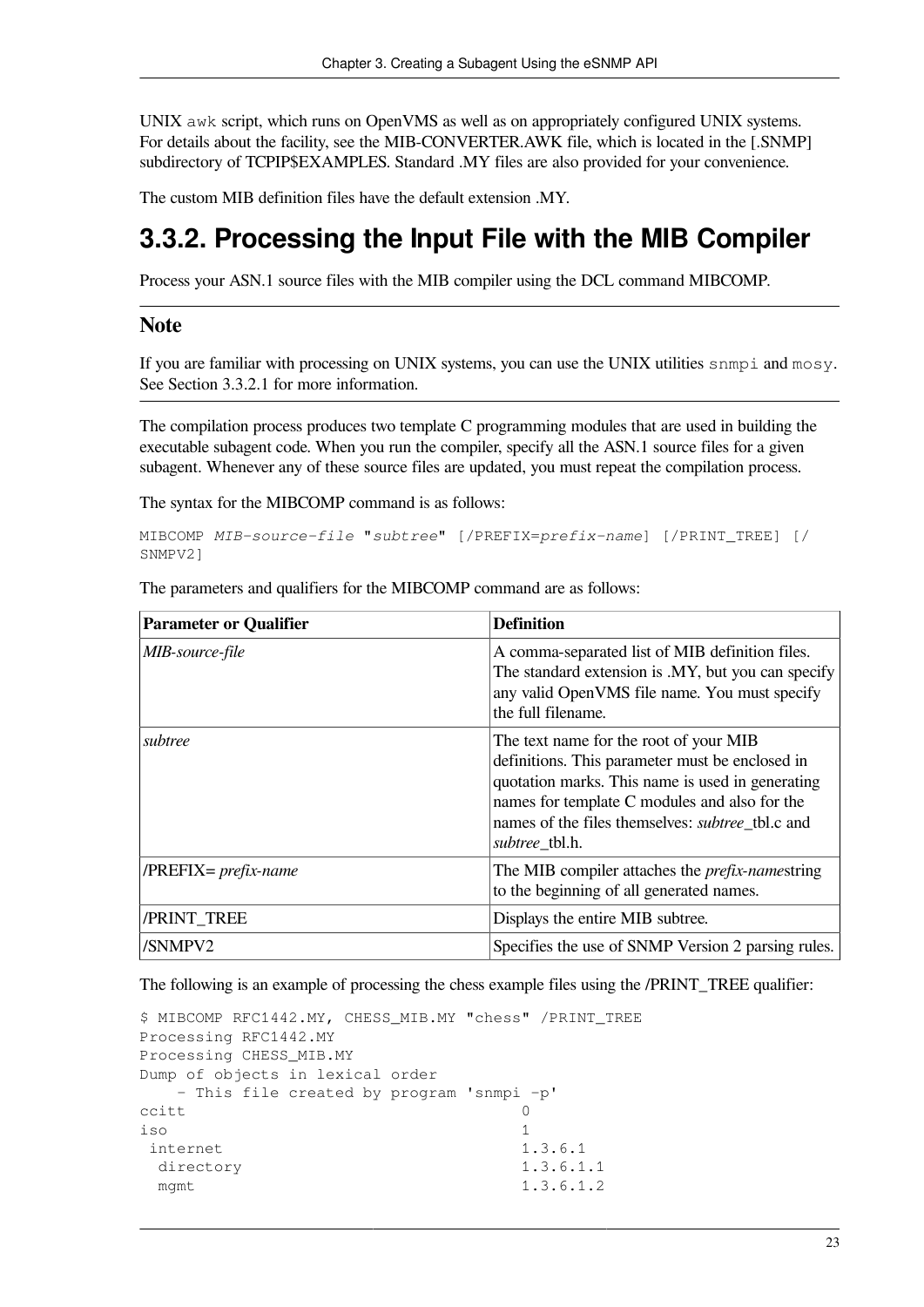```
experimental 1.3.6.1.3
  private 1.3.6.1.4
 enterprises 1.3.6.1.4.1
  dec 1.3.6.1.4.1.36
   ema 1.3.6.1.4.1.36.2
    sysobjectids 1.3.6.1.4.1.36.2.15
    decosf 1.3.6.1.4.1.36.2.15.2
      chess 1.3.6.1.4.1.36.2.15.2.99
      chessProductID 1.3.6.1.4.1.36.2.15.2.99.1
ObjectID read-only
      chessMaxGames 1.3.6.1.4.1.36.2.15.2.99.2
INTEGER read-only
      chessNumGames 1.3.6.1.4.1.36.2.15.2.99.3
INTEGER read-only
     gameTable 1.3.6.1.4.1.36.2.15.2.99.4
       gameEntry 1.3.6.1.4.1.36.2.15.2.99.4.1
indexes: gameIndex
       gameIndex
1.3.6.1.4.1.36.2.15.2.99.4.1.1
INTEGER read-write
        gameDescr
1.3.6.1.4.1.36.2.15.2.99.4.1.2
DisplayString read-write mange: 0 to 255
        gameNumMoves
1.3.6.1.4.1.36.2.15.2.99.4.1.3
INTEGER read-write
       gameStatus
1.3.6.1.4.1.36.2.15.2.99.4.1.4
INTEGER read-write
             enum: complete 1
             enum: underway 2
             enum: delete 3
     moveTable 1.3.6.1.4.1.36.2.15.2.99.5
       moveEntry 1.3.6.1.4.1.36.2.15.2.99.5.1
indexes: gameIndex moveIndex
       moveIndex
1.3.6.1.4.1.36.2.15.2.99.5.1.1
INTEGER read-write
       moveByWhite
1.3.6.1.4.1.36.2.15.2.99.5.1.2
DisplayString read-write
             range: 0 to 255
       moveByBlack
1.3.6.1.4.1.36.2.15.2.99.5.1.3
DisplayString read-write
             range: 0 to 255
       moveStatus
1.3.6.1.4.1.36.2.15.2.99.5.1.4
INTEGER read-write
             enum: ok 1
             enum: delete 2
 security 1.3.6.1.5
 snmpV2 1.3.6.1.6
 snmpDomains 1.3.6.1.6.1
  snmpProxys 1.3.6.1.6.2
 snmpModules 1.3.6.1.6.3
joint iso ccitt 2
 --------------------------
```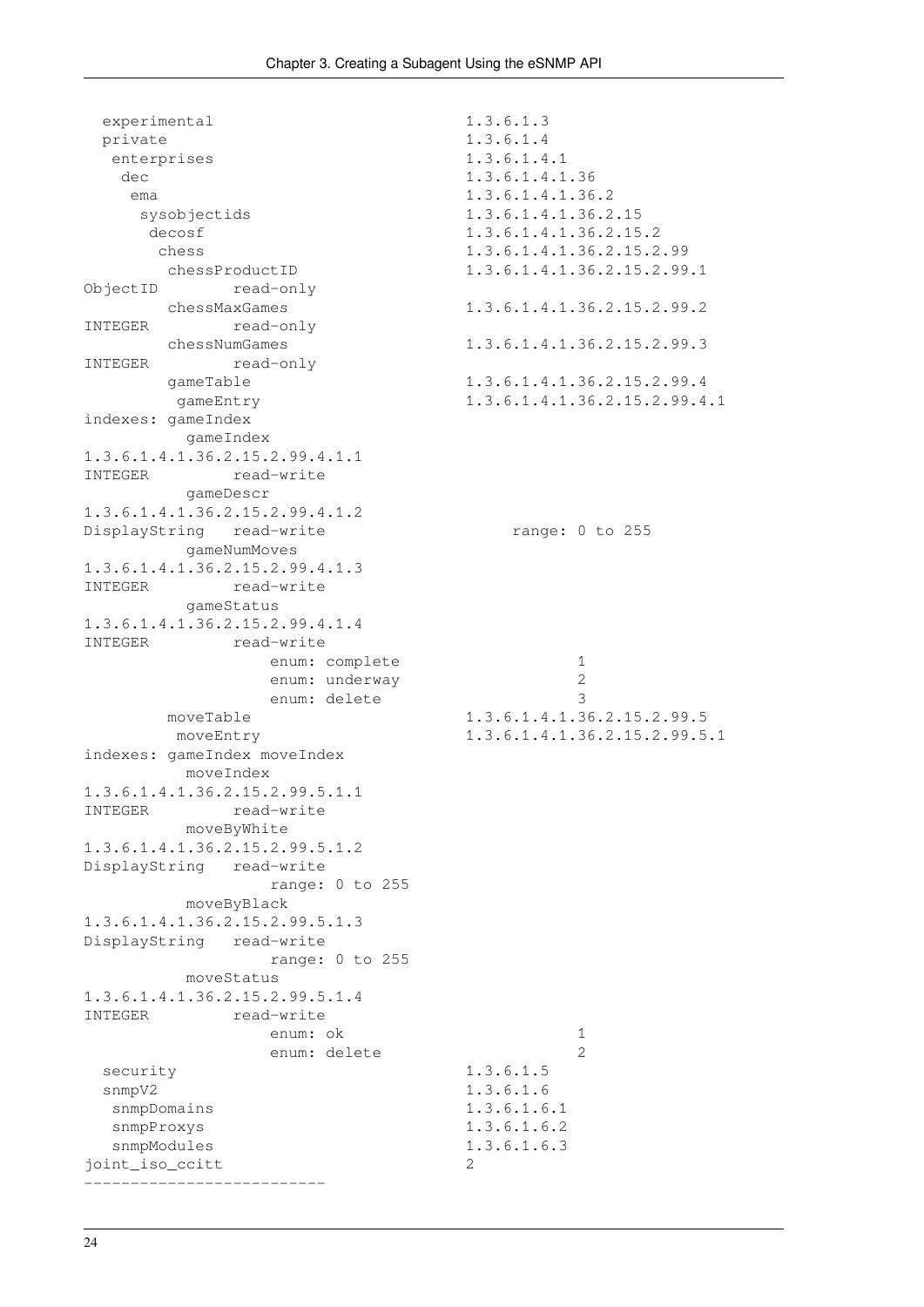```
11 objects written to chess_tbl.c
11 objects written to chess_tbl.h
```
#### <span id="page-32-0"></span>**3.3.2.1. UNIX Utilities Supplied with TCP/IP Services**

For compatibility with UNIX, the mosy and snmpi utilities are provided with TCP/IP Services for generating the C language code that defines the object tables. These UNIX utilities are supported on OpenVMS for compatibility with UNIX-developed procedures. For information about using these utilities, refer to the *VSI UNIX Network Programmer's Guide*.

#### <span id="page-32-1"></span>**3.3.2.2. Object Tables**

The MIBCOMP command is used to generate the C language code that defines the object tables from the MIBs. The object tables are defined in the emitted files *subtree*\_TBL.H and *subtree*\_TBL.C, which are compiled into your subagent.

These modules are created by the MIBCOMP command or the UNIX utilities. VSI recommends that you do not edit them. If the MIBs change or if a future version of the SNMP development utilities requires your object tables to be rebuilt, it is easier to rebuild and recompile the files if you did not edit them.

#### <span id="page-32-2"></span>**3.3.2.3. The** *subtree***\_TBL.H Output File**

The *subtree* TBL.H file contains the following sections:

- 1. A declaration of the subtree structure
- 2. Index definitions for each MIB variable in the subtree
- 3. Enumeration definitions for MIB variables with enumerated values
- 4. MIB group data structure definitions
- 5. Method routine function prototypes

The following sections describe each section of the *subtree*\_TBL.H file.

#### **1. Declaration Section**

The first section of the *subtree*\_TBL.H file is a declaration of the subtree structure. The subtree is automatically initialized by code in the *subtree*\_TBL.C file. A pointer to this structure is passed to the esnmp\_register routine to register a subtree with the master agent. All access to the object table for this subtree is through this pointer. The declaration has the following form:

extern SUBTREE *subtree* subtree;

#### **2. Index Definitions Section**

The second section of the *subtree*\_TBL.H file contains index definitions for each MIB variable in the *subtree* of the form:

#define I\_*mib-variable nnn*

These values are unique for each MIB variable in a subtree and are the index into the object table for this MIB variable. These values are also generally used to differentiate between variables that are implemented in the same method routine so they can be used in a switch operation.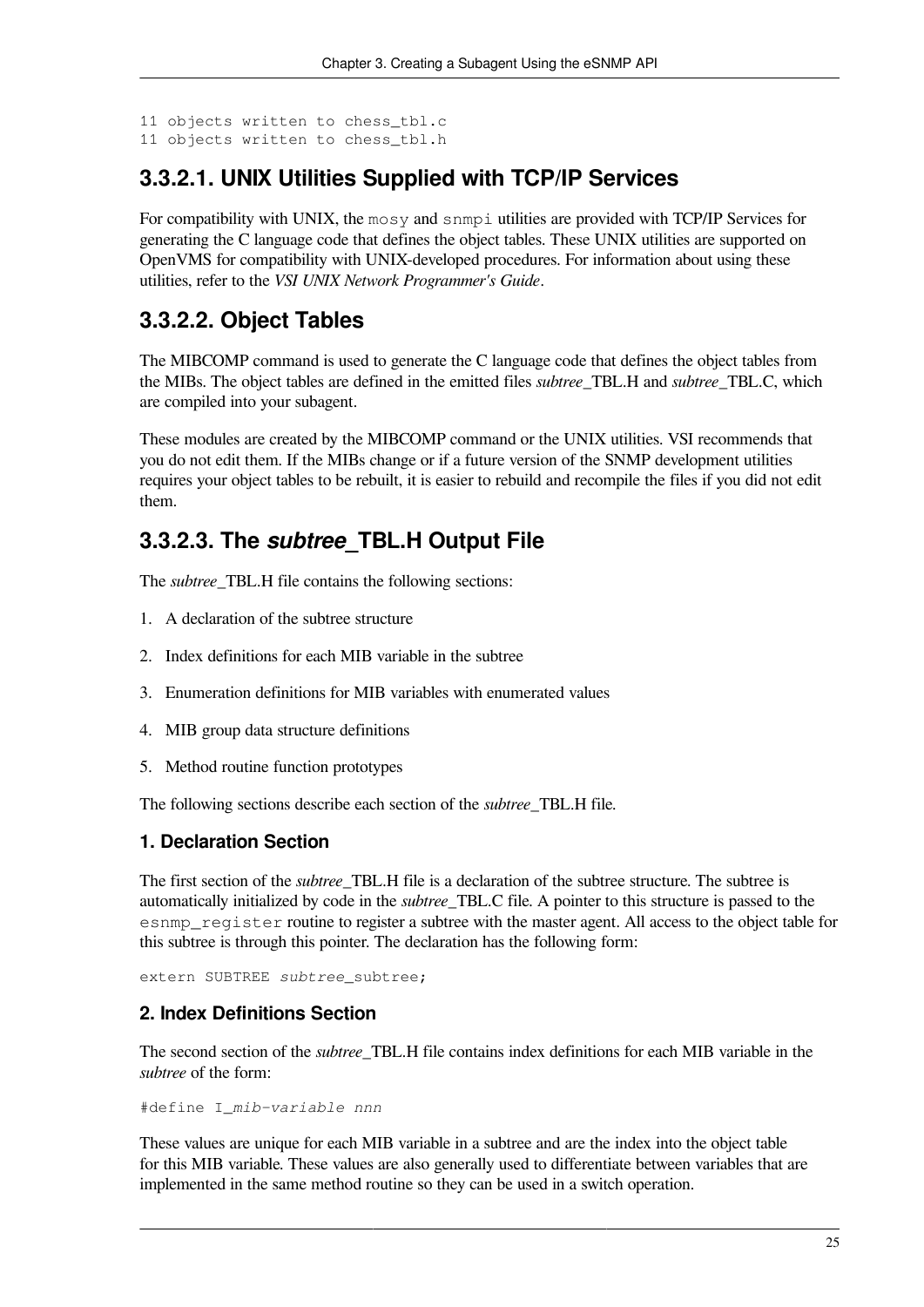#### **3. Enumeration Definitions Section**

The third section of the *subtree*\_TBL.H file contains enumeration definitions for those integer MIB variables that are defined with enumerated values, as follows:

```
#define D_mib-variable_enumeration-name value
```
These definitions are useful because they describe the value that enumerated integer MIB variables may take on. For example:

```
/* enumerations for gameEntry group */
   #define D_gameStatus_complete 1
   #define D_gameStatus_underway 2
  #define D qameStatus delete 3
```
#### **4. MIB Group Data Structure Definitions Section**

The fourth section of the *subtree*\_TBL.H file contains data structure definitions of the following form:

```
typedef structxxx {
     type mib-variable;
 .
 .
 .
     char mib-variable_mark;
 .
 .
 .
     } mib-group_type
```
The MIB compiler generates one of these data structures for each MIB group in the subtree. Each structure definition contains a field representing each MIB variable in the group. In addition to the MIB variable fields, the structure includes a 1-byte *mib-variable-mark* field for each variable. You can use these for maintaining status of a MIB variable. For example, the following is the group structure for the chess MIB:

```
typedef struct _chess_type {
    OID ches;
     int chessMaxGames;
     int chessNumGames;
    char chessProductID mark;
    char chessMaxGames mark;
   char chessNumGames mark;
} chess_type;
```
Although MIB group structures are provided for your use, you are not required to use them. You can use the structure that works best with your method routines.

#### **5. Method Routine Prototypes Section**

The fifth section of the *subtree*\_TBL.H file describes the method routine prototypes. Each MIB group within the subtree has a method routine prototype defined. A MIB group is a collection of MIB variables that are leaf nodes and that share a common parent node.

There is always a function prototype for the method routine that handles the Get, GetNext, and GetBulk operations. If the group contains any writable variables, there is also a function prototype for the method routine that handles Set operations. Pointers to these routines appear in the subtree's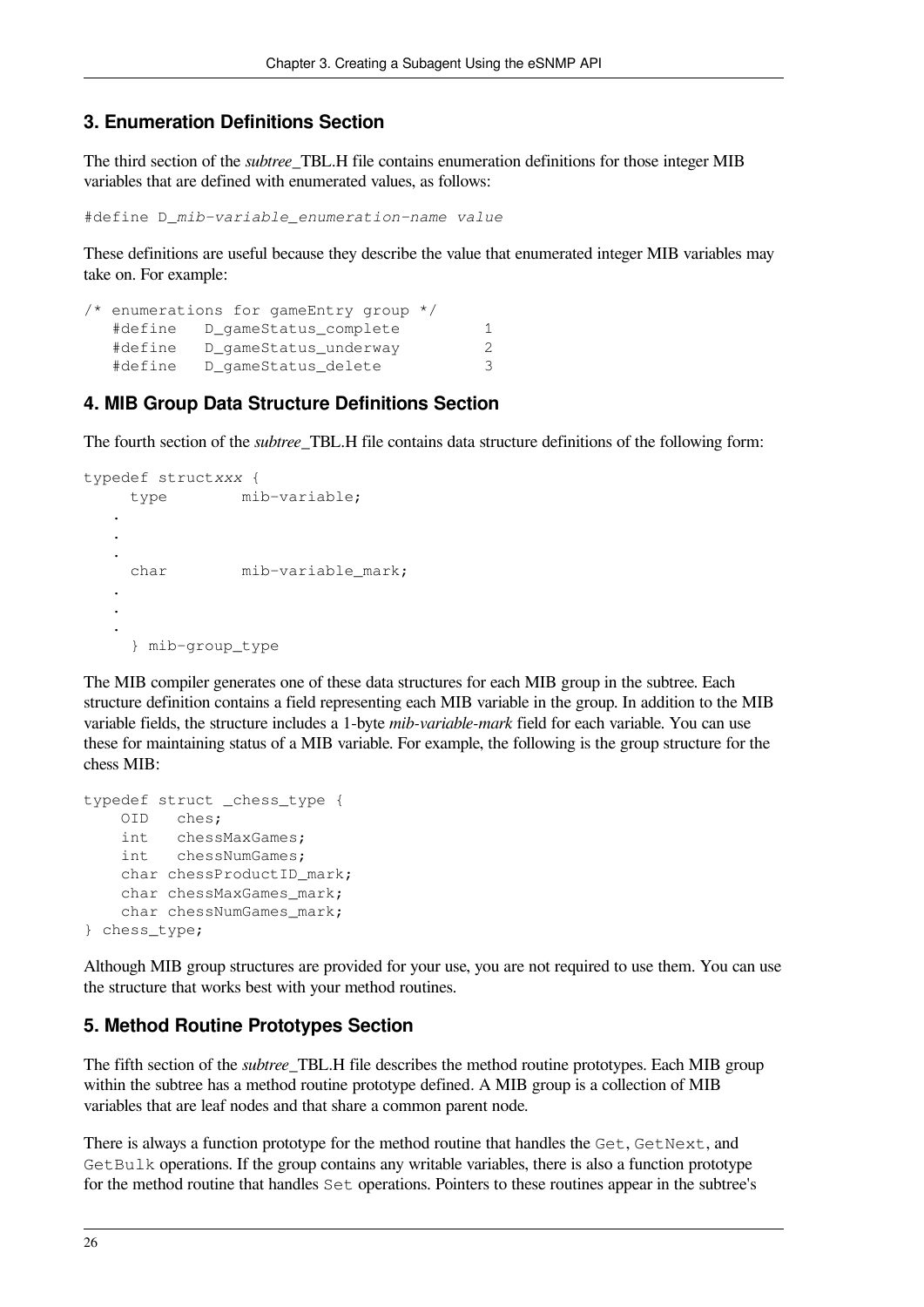object table which is initialized in the *subtree*\_TBL.C module. You must write method routines for each prototype that is defined, as follows:

extern int *mib-group* get(METHOD *\*method* );

extern int *mib-group* set(METHOD *\*method* );

For example:

extern int chess\_get(METHOD \**method* )

<span id="page-34-0"></span>extern int chess\_set(METHOD \**method* );

#### **3.3.2.4. The** *subtree***\_TBL.C Output Files**

The *subtree*\_TBL.C file contains the following sections:

- 1. An array of integers representing the OIDs for each MIB variable
- 2. An array of OBJECT structures
- 3. An initialized SUBTREE structure
- 4. Routines for allocating and freeing the mib\_group\_type

The following sections describe each section of the *subtree*\_TBL.C file.

#### **1. Array of Integers Section**

The first section of the *subtree*\_TBL.C file is an array of integers used to represent the OID of each MIB variable in the subtree. For example:

static unsigned int elems[] = { 1, 3, 6, 1, 4, 1, 36, 2, 15, 2, 99, /\* chess \*/ 1, 3, 6, 1, 4, 1, 36, 2, 15, 2, 99, 1, 0, /\* chessProductID \*/ . . . 1, 3, 6, 1, 4, 1, 36, 2, 15, 2, 99, 5, 1, 4, 0, /\* moveStatus \*/ };

The first line represents the root of the tree; the other lines represent specific variables. The latter groups are all terminated by a zero, a programming convenience in internal implementations of API routines.

#### **2. Array of OBJECT Structures Section**

The second section of the *subtree*\_TBL.C file is an array of OBJECT structures. Each MIB variable within the subtree has one OBJECT. The chess example produces the following:

```
static OBJECT objects[ ] = { } {I_chessProductID , {12, &elems[ 11]}, ESNMP_TYPE_ObjectId 
  , chess_get, NULL}, 
 . . .
```
An OBJECT structure represents a MIB variable and has the following fields:

• object index — The constant I *mib-variable* from the *subtree* TBL.H file, which identifies this variable (in the chess example,  $I$  chessProductID.)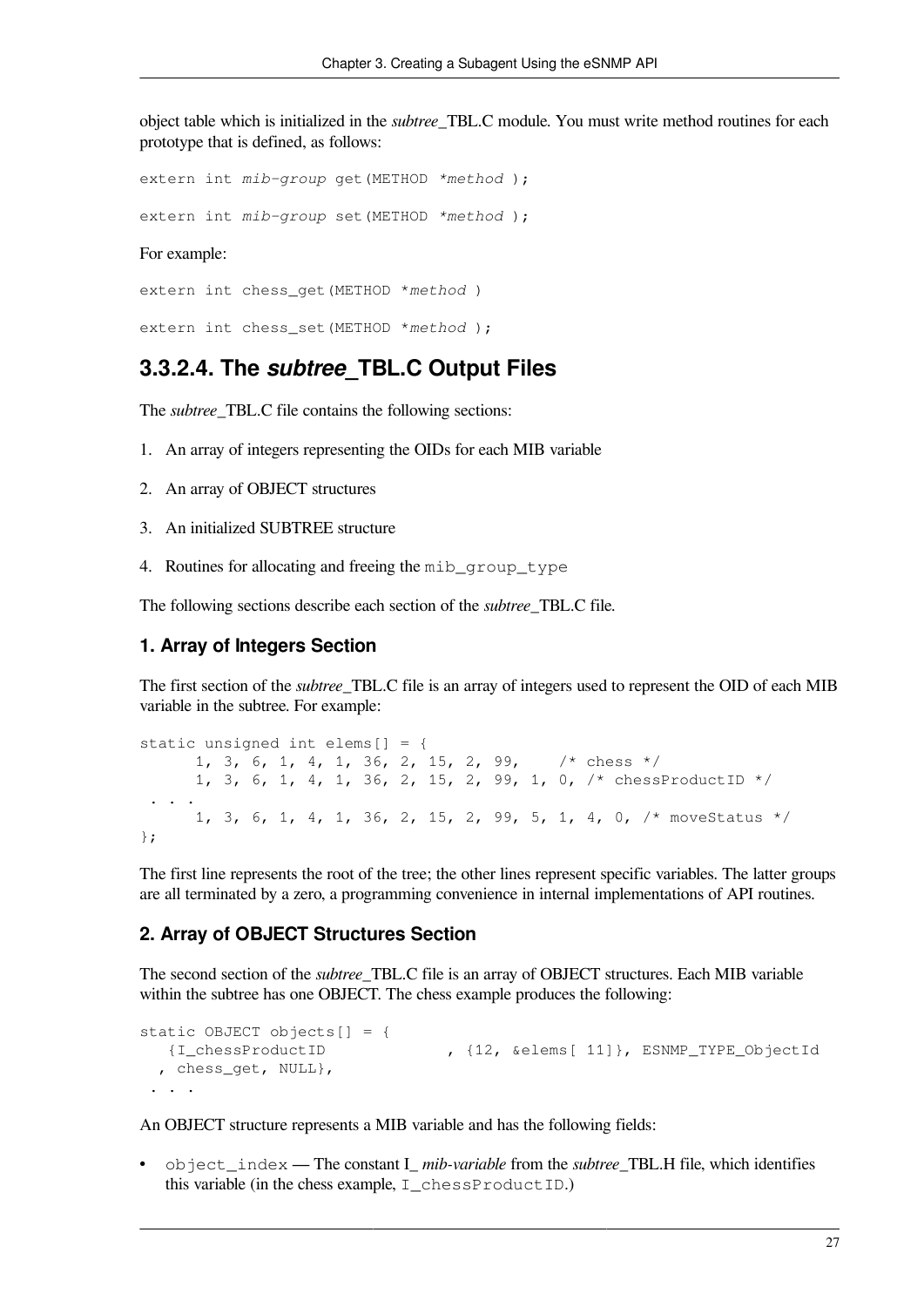$\circ$ id — The variable's OID (points to a part of elems []).

This variable is of type OID, which is a structure containing two elements: the number of elements in the OID and a pointer to the correct starting place in the array of elements (elems[] in the chess example).

In the chess example, oidis designated by  $\{12, \& \text{elements} \, | \, 11\}$ . This indicates that:

- The OID has 12 integers separated by dots in the ASCII text representation ("1.3.6.1.4.1.36.2.15.2.99.2")
- The integer with index 11 in the array  $\epsilon$  lems [] is the first element.
- type The variable's eSNMP data type.
- getfunc The address of the method routine to call for Get requests (null if no routine exists).
- set func The address of the method routine to call for Set requests (null if no routine exists).

The master agent does not access object tables or MIB variables directly. It only maintains a registry of subtrees. When a request for a particular MIB variable arrives, it is processed as shown in the following steps (where the MIB variable is  $m$ ib var and the subtree is subtree 1):

- 1. The master agent finds subtree 1 as the authoritative region for the mib\_var in the register of subtrees. The authoritative region is determined as the registered MIB subtree that has the longest prefix and the highest priority.
- 2. The master agent sends a message to the subagent that registered subtree\_1.
- 3. The subagent consults its list of registered subtrees and locates subtree\_1.

It searches the object table of subtree 1 and locates the following:

- mib var (for Get and Set routines)
- The first object lexicographically after mib\_var (for Next or Bulk routines)
- 4. The appropriate method routine is called. If the method routine completes successfully, the data is returned to the master agent. If the method routine fails when doing a Get or Set, an error is returned. If the method routine fails when doing a GetNext, the code keeps trying subsequent objects in the object table of subtree\_1 until either a method routine returns successfully or the table is exhausted. In either case, a response is returned.
- 5. If the master agent detects that subtree 1 could not return data on a Next routine, it recursively tries the subtree lexicographically after subtree 1 until a subagent returns a value or the registry of subtrees is exhausted.

#### **3. Initialized Subtree Structure Section**

The third section of the *subtree*\_TBL.C file is the SUBTREE structure itself. A pointer to this structure is passed to the eSNMP library routine esnmp\_register to register the subtree. It is through this pointer that the library routines find the object structures. The following is an example of the chess subtree structure:

SUBTREE chess\_subtree = { "chess", "1.3.6.1.4.1.36.2.15.2.99",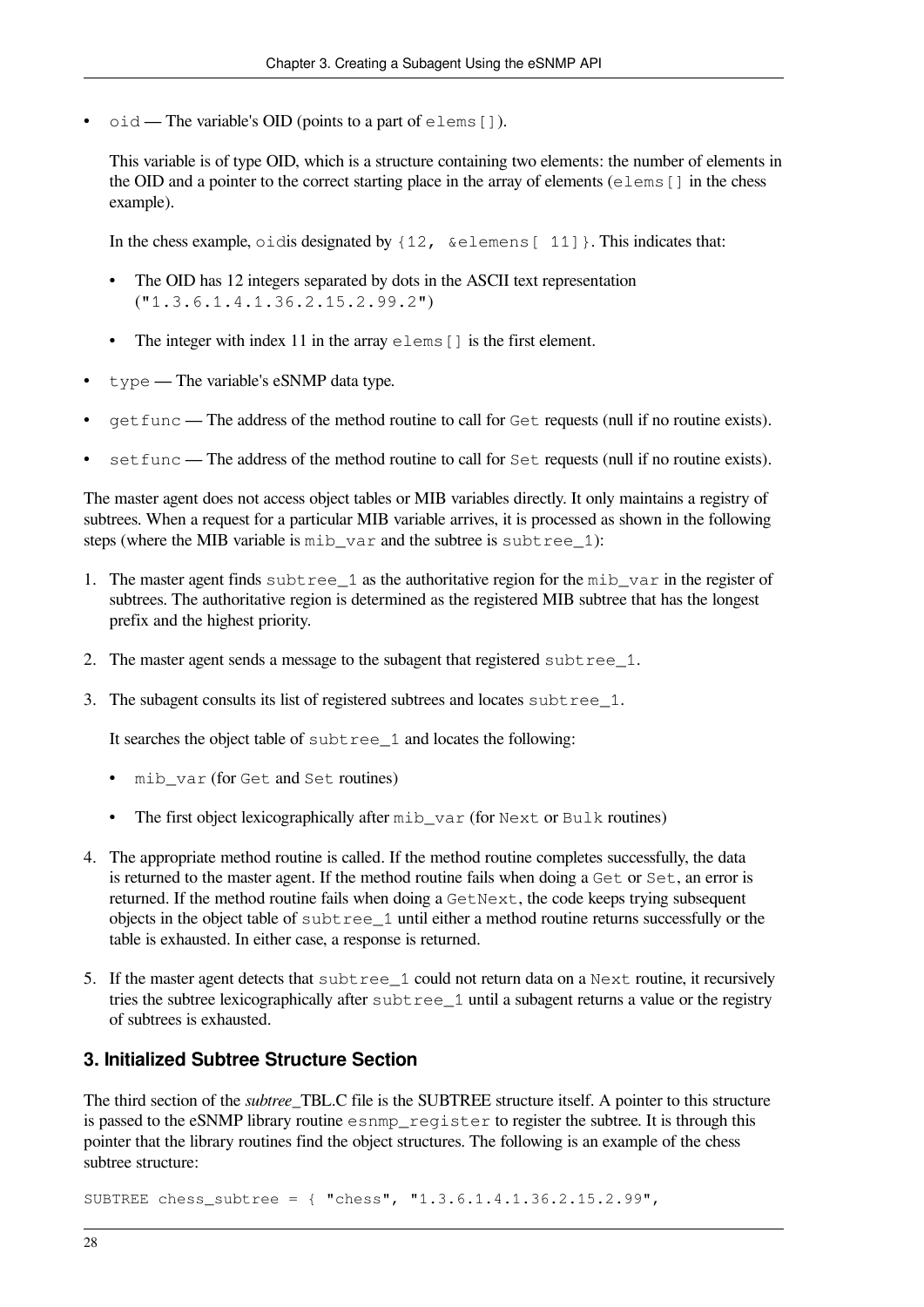{ 11, &elems[0] }, objects, I\_moveStatus};

The following table describes the elements of the SUBTREE structure, the definition of each element in the header file (*subtree*\_TBL.H)), and the element in the chess example:

| <b>Description</b>                                                                                                                          | <b>Header File</b><br><b>Representation</b> | <b>Example</b>             |
|---------------------------------------------------------------------------------------------------------------------------------------------|---------------------------------------------|----------------------------|
| The name of the subtree's base element.                                                                                                     | name                                        | "chess"                    |
| The ASCII string representation of the<br>subtree's OID. This is what actually gets<br>registered.                                          | dots                                        | "1.3.6.1.4.1.36.2.15.2.99" |
| The OID structure for the base node of<br>the subtree. This points back to the array<br>of integers.                                        | oid                                         | 11, $\&$ elems $[0]$ }     |
| A pointer to the array of objects in<br>the object table. It is indexed by the<br>$I$ xxxx definitions found in the<br>subtree_TBL.H file.  | object_oid                                  | objects                    |
| The index of the last object in the<br><i>object</i> _TBL file. This is used to<br>determine when the end of the table has<br>been reached. | last                                        | I moveStatus               |

#### **4. Routines Section**

The final section of the *subtree*\_TBL.C file. Contains short routines for allocating and freeing the mib group type. These are provided as a convenience and are not a required part of the API.

# **3.4. Including the Routines and Building the Subagent**

The MIB compiler does not generate code for implementing the method routines for your subagent. This includes code for processing get, set, and other SNMP requests as well as for generating traps. You must write this code yourself. See the CHESS\_MIB.C module for an example.

To produce executable subagent code, follow these steps:

1. Compile the C modules generated by the MIB compiler, along with your implementation code. Use a command in the following format (derived from the sample provided for building the chess example in TCPIP\$BUILD\_CHESS.COM):

```
$ CC /INCLUDE=TCPIP$SNMP /PREFIX=ALL /STANDARD=VAX CHESS_METHOD.C, -
_$ CHESS_MIB.C, CHESS_TBL.C
```
Depending on the version of the C compiler you are using, you might see warnings that you can ignore. Portions of these warnings are as follows:

```
%CC-I-SIGNEDKNOWN In this declaration, DEC C recognizes the ANSI
                     keyword "signed". This differs from the VAX C
 behavior.
%CC-I-INTRINSICINT In this statement, the return type for intrinsic
```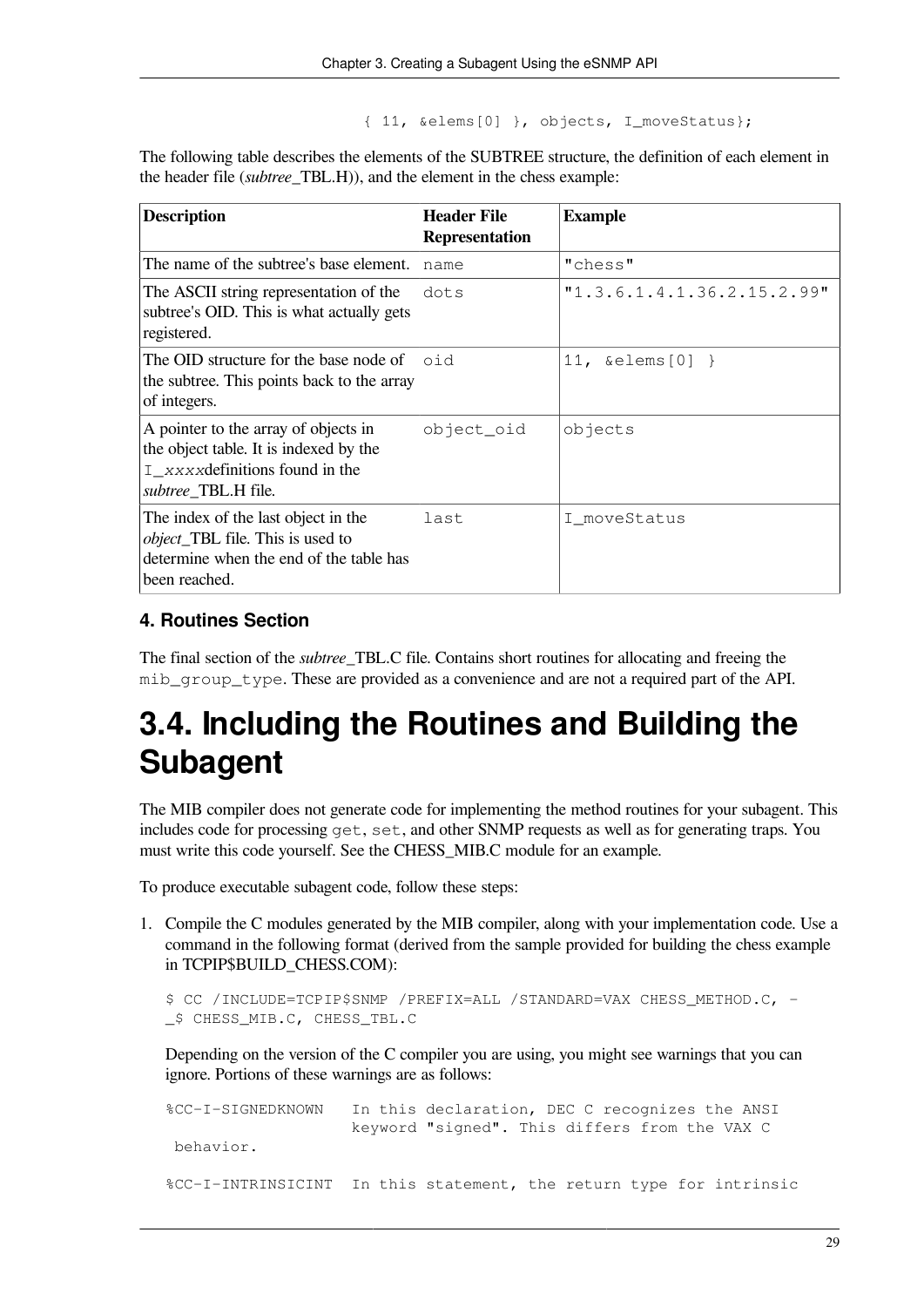"strlen" is being changed from "size\_t" to "int".

2. Link the object modules using a command and options in the following format (derived from the chess example):

```
$ LINK SYS$INPUT/OPTIONS
CHESS_METHOD.OBJ
CHESS_MIB.OBJ
CHESS_TBL.OBJ
SYS$SHARE:TCPIP$ESNMP_SHR.EXE/SHARE
```
To link with the eSNMP object library, enter the following command:

```
$ LINK SYS$INPUT/OPTIONS
CHESS_METHOD.OBJ
CHESS_MIB.OBJ
CHESS_TBL.OBJ
TCPIP$SNMP:TCPIP$ESNMP.OLB/LIBRARY
TCPIP$LIBRARY:TCPIP$LIB.OLB/LIBRARY
```
Alternatively, you can link your subagent with the eSNMP API shareable image (TCPIP \$ESNMP\_SHR.EXE). The resulting executable image is smaller and can be run without relinking against any future versions of the shareable image. To link the example object with the shareable image, enter the following command:

```
$ LINK SYS$INPUT/OPTIONS
CHESS_METHOD.OBJ
CHESS_MIB.OBJ
CHESS_TBL.OBJ
SYS$SHARE:TCPIP$ESNMP_SHR.EXE/SHARE
```
# **3.5. Including Extension Subagents in the Startup and Shutdown Procedures**

You can add your custom subagents to the SNMP startup and shutdown procedures by editing the following files:

| <b>File Name</b>                  | <b>Edit Required</b>                                                                                                                                                                                                                                         |
|-----------------------------------|--------------------------------------------------------------------------------------------------------------------------------------------------------------------------------------------------------------------------------------------------------------|
| TCPIP\$EXTENSION_MIB_STARTUP.COM  | Edit the example lines to include an INSTALL<br>CREATE command for custom images that need to<br>be installed, possibly with privileges. Remove extra<br>example lines, and adjust the GOTO statement.                                                       |
| TCPIP\$EXTENSION_MIB_RUN.COM      | Edit the example lines to include a RUN command<br>for custom images. Remove extra example lines,<br>and adjust the GOTO statement.                                                                                                                          |
| TCPIP\$EXTENSION_MIB_SHUTDOWN.COM | Edit the example lines to:<br>Include symbols for the detached processes<br>that are running custom images. Use the<br>same process names specified in TCPIP<br>\$EXTENSION MIB RUN.COM.<br>Modify the IF and THEN statements to include<br>the new symbols. |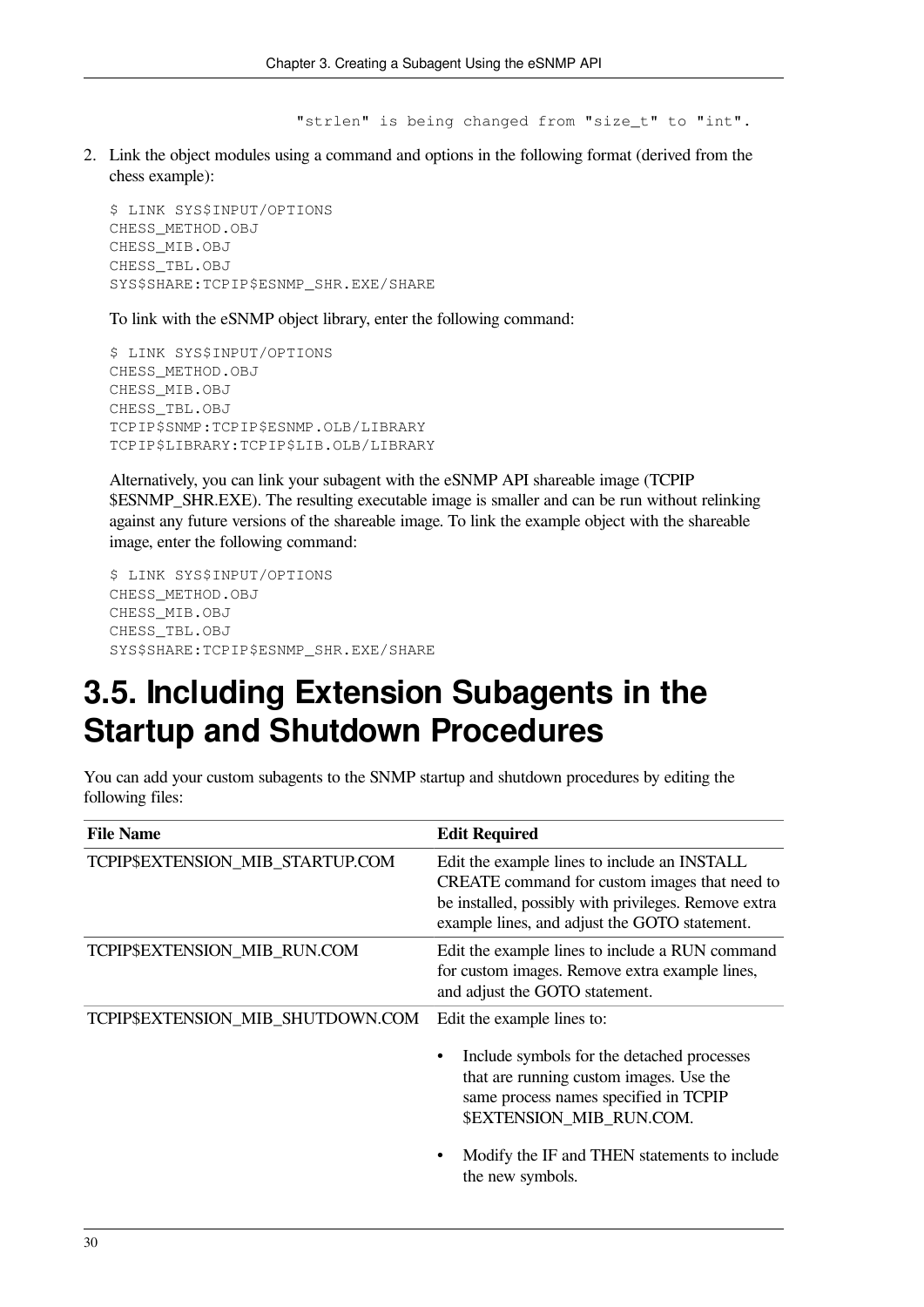| <b>File Name</b> | <b>Edit Required</b>                                                                               |
|------------------|----------------------------------------------------------------------------------------------------|
|                  | Include an INSTALL DELETE<br>command for images installed in TCPIP<br>\$EXTENSION MIB STARTUP.COM. |
|                  | Remove extra example lines, and adjust the<br>GOTO statement.                                      |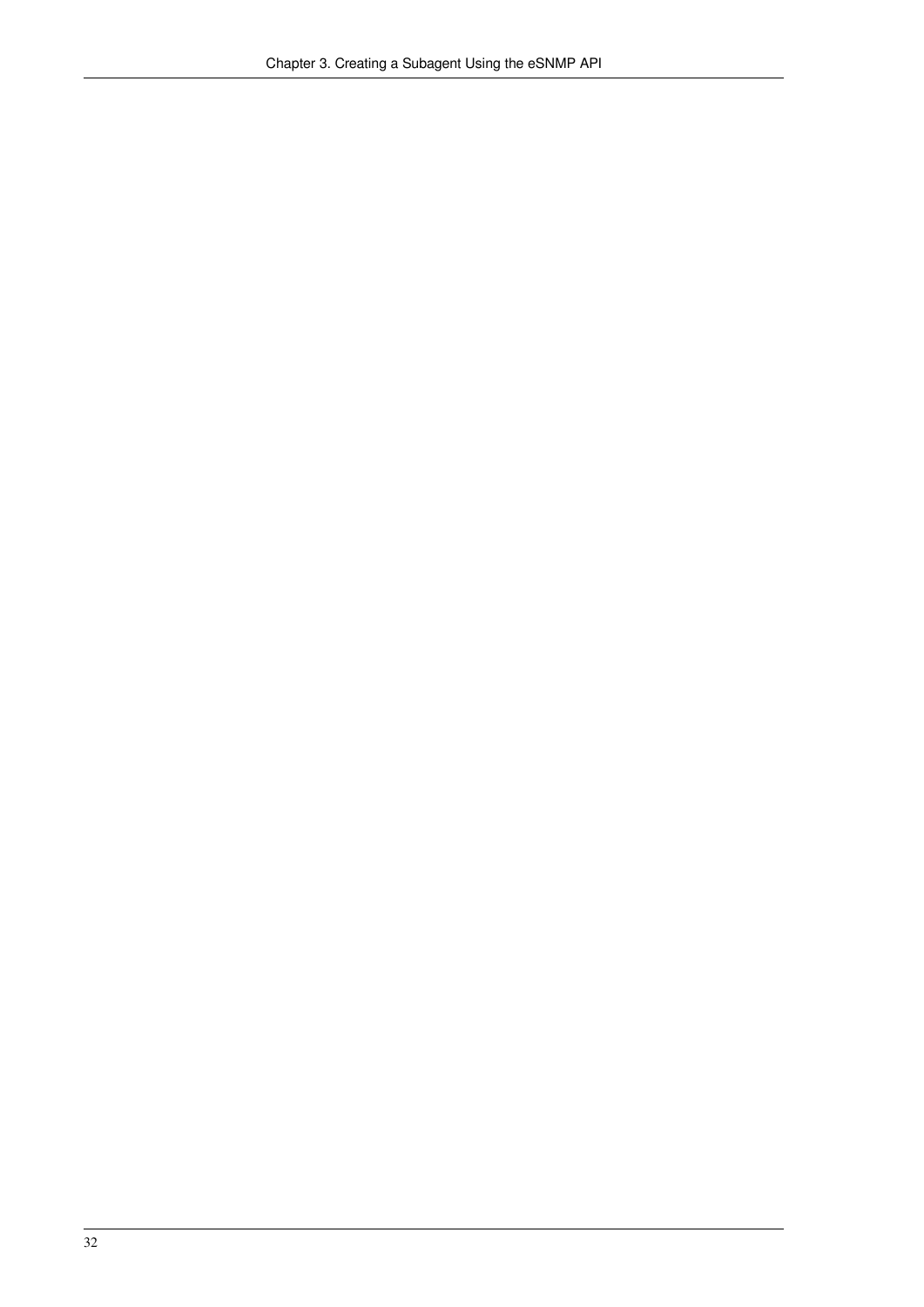# **Chapter 4. Using the SNMP Utilities**

TCP/IP Services includes the following programs, which are useful for testing applications and for analyzing SNMP problems:

- TCPIP\$SNMP\_REQUEST (MIB browser) [\(Section](#page-40-0) 4.1)
- TCPIP\$SNMP\_TRPSND (trap sender) ([Section](#page-48-0) 4.2)
- TCPIP\$SNMP\_TRPRCV (trap receiver) ([Section](#page-48-0) 4.2)

These programs can be invoked by commands that are defined by the SYS\$STARTUP:TCPIP \$DEFINE\_COMMANDS.COM command procedure.

<span id="page-40-0"></span>This chapter describes how to use the supplied SNMP utilities.

# **4.1. Using the MIB Browser**

TCP/IP Services provides the snmp\_request MIB browser that acts as a simple client to handle single SNMP requests for reading and writing to a MIB. The browser sends SNMP Version 1 and SNMP Version 2 request PDUs to an agent and displays the agent's response.

To run the MIB browser, follow these steps:

- 1. Define a foreign command for the program:
	- \$ snmp\_request == "\$SYS\$SYSTEM:TCPIP\$SNMP\_REQUEST"

Alternatively, you can run the SYS\$MANAGER:TCPIP\$DEFINE\_COMMANDS.COM procedure to define all the foreign commands available with TCP/IP Services.

2. Enter the command using the following format.

```
snmp_request agent "community" request_type [flags] variable [data-type
 value]
```
[Section](#page-40-1) 4.1.1 describes the parameters. [Section](#page-41-0) 4.1.2 describes the flags.

### <span id="page-40-1"></span>**4.1.1. MIB Browser Parameters**

<span id="page-40-2"></span>[Table](#page-40-2) 4.1 describes the snmp\_request parameters.

| <b>Parameter</b> | <b>Function</b>                                                                                                                                                                                                                                                                                                                                       |
|------------------|-------------------------------------------------------------------------------------------------------------------------------------------------------------------------------------------------------------------------------------------------------------------------------------------------------------------------------------------------------|
| agent            | The host name or IP address (in dot notation) of the managed node<br>to query.<br>If you specify $0, 0.0.0.0$ , 127.0.0.1, or "localhost, "the server on the<br>browser's host is queried.                                                                                                                                                            |
| "commonity"      | The community string to be used in the query. This parameter is<br>case sensitive. Typically, agents are configured to permit read access<br>to the community string "public". For accurate interpretation, be<br>sure to enclose the name in quotation marks (""). Note that if you<br>do not use quotation marks, the name is changed to lowercase. |

**Table 4.1. snmp\_request Command Parameters**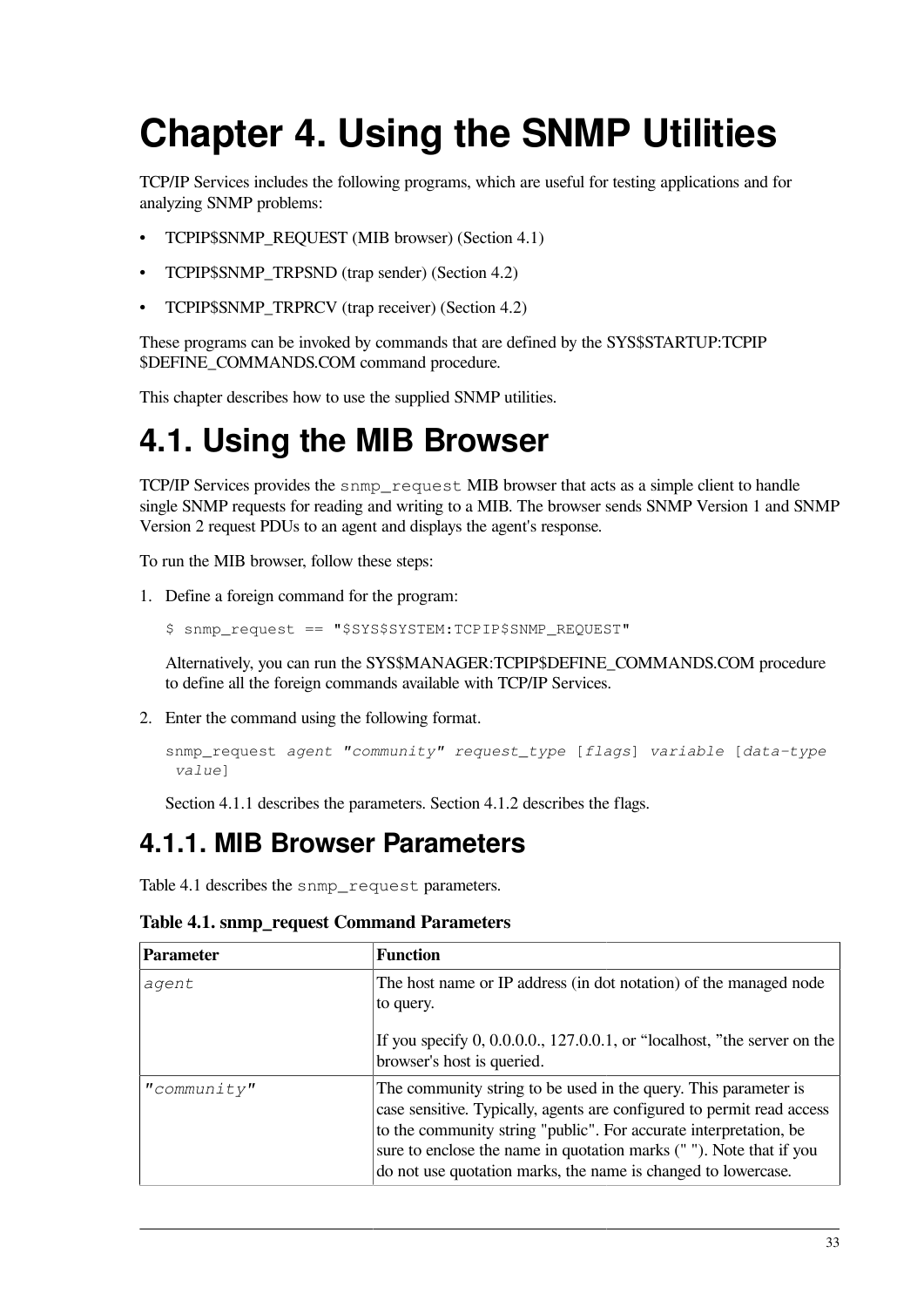| <b>Parameter</b> | <b>Function</b>                                                                                                                                                            |                                                       |
|------------------|----------------------------------------------------------------------------------------------------------------------------------------------------------------------------|-------------------------------------------------------|
| request-type     | PDU type to send. Can be one of the following SNMP requests:                                                                                                               |                                                       |
|                  | Get.                                                                                                                                                                       | Sends a Get-Request PDU.                              |
|                  | GetNext                                                                                                                                                                    | Sends a GetNext-Request PDU.                          |
|                  | GetBulk                                                                                                                                                                    | Sends a GetBulk-Request PDU<br>(SNMP Version 2 only). |
|                  | Set                                                                                                                                                                        | Sends a Set-Request PDU.                              |
| variable         | An object identifier (OID) in ASN.1 notation that is associated with<br>an object in a MIB. For example:<br>\$ snmp_request host1 "public" getnext -d<br>1.3.6.1.6.3.1.1.6 |                                                       |
| data-type        | Data type of the <i>value</i> . This parameter can be specified for<br>Set requests. The data types are described in Section 4.1.3.                                        |                                                       |
| value            | The value to which to set the contents of the OID. This parameter is<br>used for set requests.                                                                             |                                                       |

For Set requests, you can specify more than one group of the following:

- *variable-name*
- *data-type*
- *value*

For other requests, you can specify more than one variable name, except when you specify the -l or -t flag; these flags are valid only with a GetNext or GetBulk request, for which only one OID is permitted.

### <span id="page-41-0"></span>**4.1.2. MIB Browser Flags**

Flags are specified in UNIX format.

Because flags and data types are case sensitive, you should always enter them in the case that is specified. If a letter or value is specified as uppercase, you must enclose it in quotation marks. In general, if you use uppercase letters where lowercase is specified, the results are unpredictable. For example, the flag " $-v2C$ " functions correctly but the flag " $-v2c$ " does not, because the flag character (v) must be lowercase.

If you do not specify a flag, or if you specify an invalid flag, a usage message is displayed. You must place the flags after the *request-type* parameter.

<span id="page-41-1"></span>[Table](#page-41-1) 4.2 describes the flags for the snmp\_request command.

| Flag | <b>Description</b>                                                                                                                                   |
|------|------------------------------------------------------------------------------------------------------------------------------------------------------|
| -d   | Specifies hexadecimal dump mode. Before displaying a return value,<br>displays a hexadecimal dump of SNMP packets sent and received.<br>For example: |
|      | \$ snmp_request host1 "public" getnext -d -v 2c<br>1.3.6.1.6.3.1.1.6                                                                                 |

**Table 4.2. Flags for the snmp\_request Command**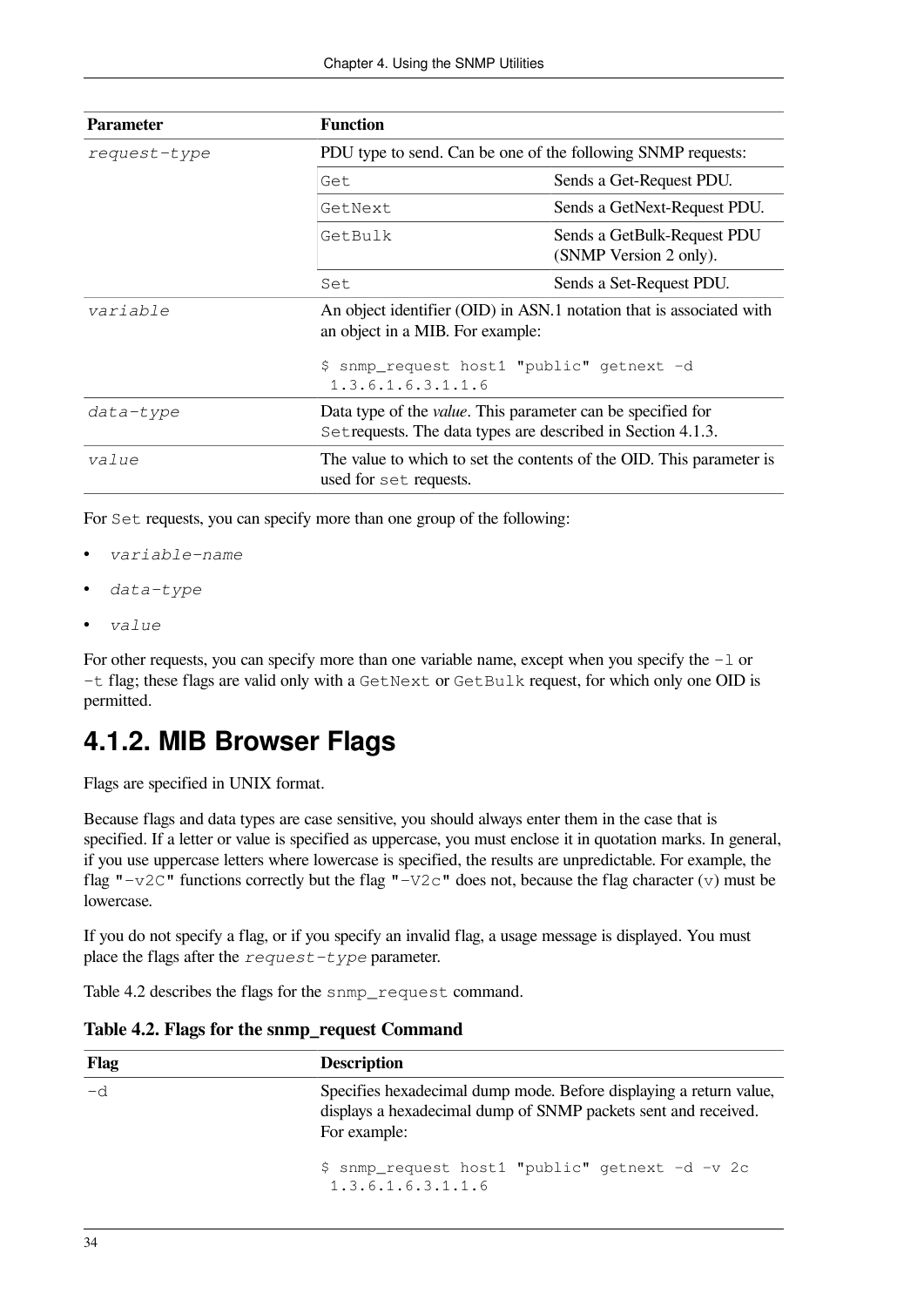| Flag           | <b>Description</b>                                                                                                                                                                                                                                                                                                                                                                                                                                                                                                                                                                                                                                                                                                                                                                                                                                                                                                                                                                                                                                                                                                                                                                                                                   |              |
|----------------|--------------------------------------------------------------------------------------------------------------------------------------------------------------------------------------------------------------------------------------------------------------------------------------------------------------------------------------------------------------------------------------------------------------------------------------------------------------------------------------------------------------------------------------------------------------------------------------------------------------------------------------------------------------------------------------------------------------------------------------------------------------------------------------------------------------------------------------------------------------------------------------------------------------------------------------------------------------------------------------------------------------------------------------------------------------------------------------------------------------------------------------------------------------------------------------------------------------------------------------|--------------|
|                | Sent:                                                                                                                                                                                                                                                                                                                                                                                                                                                                                                                                                                                                                                                                                                                                                                                                                                                                                                                                                                                                                                                                                                                                                                                                                                |              |
|                | 30290201 01040670 75626C69 63A11C02<br>$0)$ public<br>047BE9C1 BD020100 02010030 0E300C06                                                                                                                                                                                                                                                                                                                                                                                                                                                                                                                                                                                                                                                                                                                                                                                                                                                                                                                                                                                                                                                                                                                                            |              |
|                | ${, \ldots 0.0}$<br>082B0601 06030101 060500                                                                                                                                                                                                                                                                                                                                                                                                                                                                                                                                                                                                                                                                                                                                                                                                                                                                                                                                                                                                                                                                                                                                                                                         | . +          |
|                | Received:                                                                                                                                                                                                                                                                                                                                                                                                                                                                                                                                                                                                                                                                                                                                                                                                                                                                                                                                                                                                                                                                                                                                                                                                                            |              |
|                | 30820033 02010104 06707562 6C6963A2<br>$0 \ldots 3 \ldots$ . public.                                                                                                                                                                                                                                                                                                                                                                                                                                                                                                                                                                                                                                                                                                                                                                                                                                                                                                                                                                                                                                                                                                                                                                 |              |
|                | 2602047B E9C1BD02 01000201 00308200<br>${, \ldots 0}$                                                                                                                                                                                                                                                                                                                                                                                                                                                                                                                                                                                                                                                                                                                                                                                                                                                                                                                                                                                                                                                                                                                                                                                | $\delta$     |
|                | 16308200 12060A2B 06010603 01010601<br>$+ \ldots \ldots \ldots$                                                                                                                                                                                                                                                                                                                                                                                                                                                                                                                                                                                                                                                                                                                                                                                                                                                                                                                                                                                                                                                                                                                                                                      | .0           |
|                | 00020478 D917FC<br>$1.3.6.1.6.3.1.1.6.1.0 = 2027493372$                                                                                                                                                                                                                                                                                                                                                                                                                                                                                                                                                                                                                                                                                                                                                                                                                                                                                                                                                                                                                                                                                                                                                                              | . X <b>.</b> |
| -i max_ignores | Specifies the number of times the MIB browser listens for a reply<br>packet to a request if it receives an invalid packet (caused by an<br>invalid packet identifier, version, or SNMP version and command<br>combination). Specify a positive integer for the value (max_ignores).<br>If you specify a negative value, it will be converted to an unsigned<br>positive integer. If you specify 0, no retries are attempted.<br>If, after an invalid reply packet is received, a valid reply packet is<br>received, the ignore counter is reset to the value of <i>max_ignores</i> .<br>If a timeout occurs after an invalid packet is received, the packet is<br>resent, the resend counter is decremented, and the ignore counter is<br>reset to the value of max_ignores.<br>You cannot use the $-i$ flag when you perform a query with the $-1$<br>or -t flags to automatically increment the input OID and continue<br>querying a server after a general SNMP error has occurred, as may<br>happen with a faulty server. In this case, the query is terminated even<br>though the end of the MIB selection has not been reached. You must<br>manually increment the input OID to skip the error and continue<br>with the query. |              |
| -1             | Specifies loop mode. Note that this flag is the letter 1, not the<br>number 1.                                                                                                                                                                                                                                                                                                                                                                                                                                                                                                                                                                                                                                                                                                                                                                                                                                                                                                                                                                                                                                                                                                                                                       |              |
|                | Valid only if request-type is GetNext or GetBulk (where<br>flag $n$ is set to 0, and flag $m$ is set to a number greater than 0).                                                                                                                                                                                                                                                                                                                                                                                                                                                                                                                                                                                                                                                                                                                                                                                                                                                                                                                                                                                                                                                                                                    |              |
|                | Causes the master agent to traverse all the MIBs registered with<br>the master agent, starting at the first OID after the one specified in<br>the command. (Note that you can specify only one $variable$<br>name[OID].) Responses are received one at a time, and for each<br>one, the OID returned by the master agent is used in a subsequent<br>request. Corresponds to the behavior of standard mibwalk<br>programs.                                                                                                                                                                                                                                                                                                                                                                                                                                                                                                                                                                                                                                                                                                                                                                                                            |              |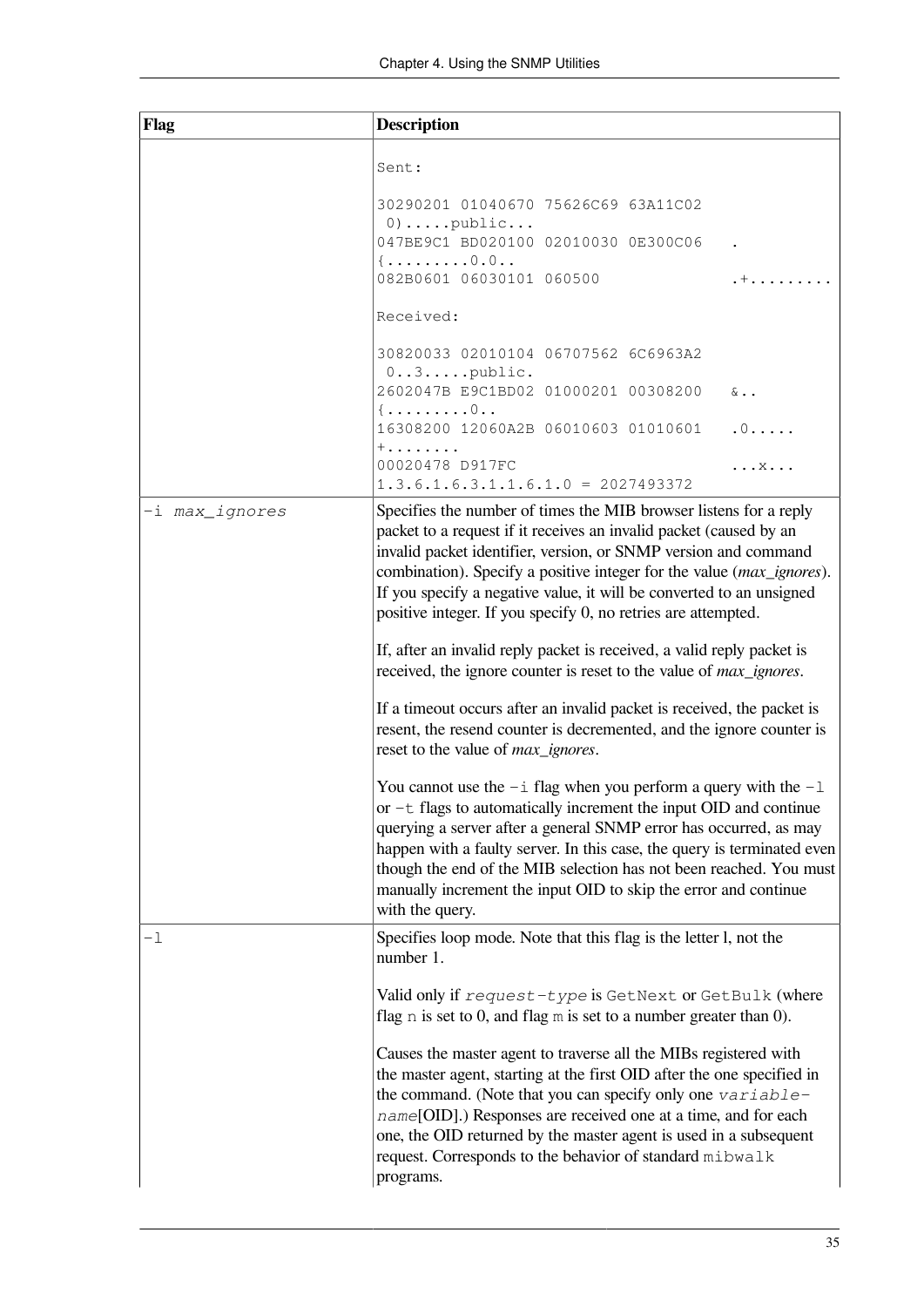| <b>Flag</b>        | <b>Description</b>                                                                                                                                                                                                                                                                                                           |
|--------------------|------------------------------------------------------------------------------------------------------------------------------------------------------------------------------------------------------------------------------------------------------------------------------------------------------------------------------|
|                    | The MIB browser reads and displays responses, and issues requests<br>until the master agent has no more data, times out, or you press Ctrl/<br>Y or Ctrl/C.                                                                                                                                                                  |
|                    | If specified with the GetBulk request, the $-n$ and $-m$ flags and<br>associated values are ignored, and the behavior is identical to that of<br>GetNext.                                                                                                                                                                    |
|                    | When the last OID handled by the master agent is reached, you<br>receive a response similar to the following for a query on OID<br>1.3.6.1.6.3.1.1.6.1 using SNMP Version 1:                                                                                                                                                 |
|                    | $1.3.6.1.6.3.1.1.6.1.0 = 693056825$<br>- no such name - returned for variable 1                                                                                                                                                                                                                                              |
|                    | For a query using SNMP Version 2, the example response is:                                                                                                                                                                                                                                                                   |
|                    | $1.3.6.1.6.3.1.1.6.1.0 = 693056825$<br>$1.3.6.1.6.3.1.1.6.1.0 = -$ end of mib view -                                                                                                                                                                                                                                         |
|                    | These examples assume that:                                                                                                                                                                                                                                                                                                  |
|                    | OID 1.3.6.1.6.3.1.1.6.1.0 is the last OID supported on the target<br>٠<br>host.                                                                                                                                                                                                                                              |
|                    | The target host is running an SNMP Version 2 agent.                                                                                                                                                                                                                                                                          |
|                    | The statement end of mib view refers to OIDs for all MIBs<br>registered with the master agent.                                                                                                                                                                                                                               |
| -m max_repetitions | Specifies the number of repetitions requested for repeating variables.<br>Applies only to the GetBulk and GetNextrequests.                                                                                                                                                                                                   |
|                    | Note that the resulting display can be confusing because the results<br>for the repeater OIDs are interleaved. That is, the OIDs are displayed<br>in alternate progression for faster memory throughput. If you specify<br>GetBulk without specifying both the -m and -n flags, the results<br>are unpredictable.            |
| -n non_repeaters   | Specifies the number of variables for which no repetition is<br>requested. Applies only to the GetBulk request. If you specify<br>$GetBulk$ without specifying both the $-m$ and $-n$ flags, the results<br>are unpredictable.                                                                                               |
| -p port            | Specifies the port where the request is to be sent. If not specified,<br>the request is sent to well-known SNMP port 161.                                                                                                                                                                                                    |
| -r max_retries     | Specifies the number of times the MIB browser resends a request<br>packet if it times out before receiving a reply. Specify a positive<br>integer for the value ( <i>max_retries</i> ). If you specify a negative value, it<br>will be converted to an unsigned positive integer. If you specify 0, no<br>retries are tried. |
|                    | If, after a timeout and a resend, a reply packet is received, the resend<br>counter is reset. After another timeout, the specified number of<br>max_retries is sent.                                                                                                                                                         |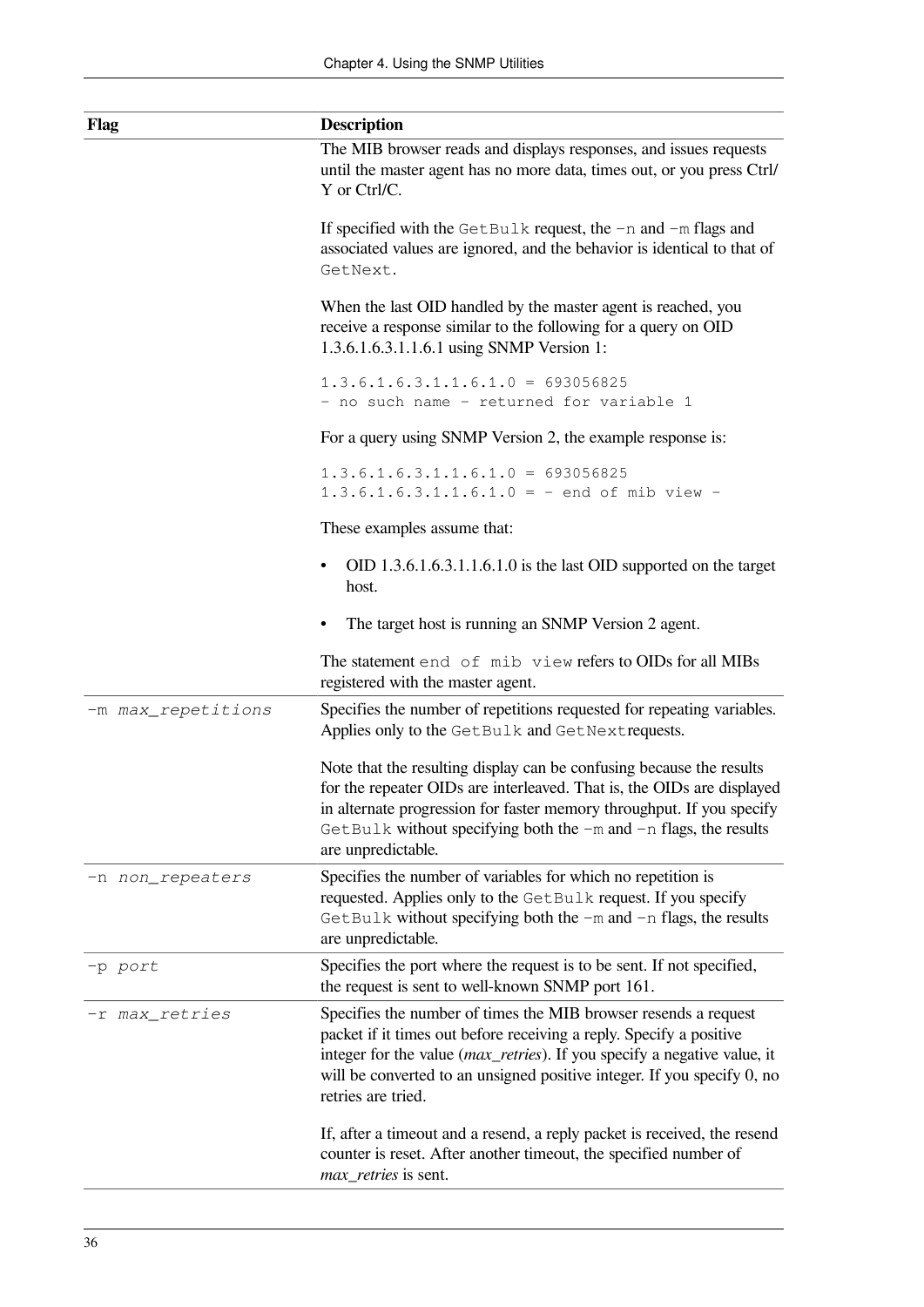| Flag              | <b>Description</b>                                                                                                                                                                                                                                                                                                                     |
|-------------------|----------------------------------------------------------------------------------------------------------------------------------------------------------------------------------------------------------------------------------------------------------------------------------------------------------------------------------------|
| -s sleep_interval | Specifies the number of seconds between iterations of sending a<br>request (for the $-r$ flag) and listening for a reply (for the $-i$ ) flag.<br>The default is 1 second. This flag is ignored if neither the $-r$ flag<br>nor the $-i$ flag are specified.<br>The $-s$ flag is useful for specifying a time to wait between resends, |
|                   | which might be necessary when a server agent is starting up.                                                                                                                                                                                                                                                                           |
| -t                | Specifies tree mode. Valid only if request-type is GetNext<br>or $GetBulk$ (where flag n is set to 0 and flag m is set to a number<br>greater than 0).                                                                                                                                                                                 |
|                   | Similar to the $-1$ flag. Directs the agent to perform a MIB walk for<br>the subtree with the variable_name as its root. The program<br>reads and prints responses and issues requests until the agent has no<br>more data for the specified subtree, times out, or is interrupted by a<br>user.                                       |
| -v version        | Specifies the SNMP version to use for sending the PDU. The<br>versions are: $2c$ or $1$ (default). Not case sensitive. You can specify<br>the flag without a space $(-\nu 2c$ and $-\nu 1)$ .                                                                                                                                          |
|                   | If request_type is getbulk, the version defaults to SNMP<br>Version 2. If you specify $-v$ 2c to send a message to an SNMP<br>Version 1 agent or subagent, it is unlikely to respond.                                                                                                                                                  |
| -w max_wait       | Specifies the maximum seconds the snmp_request program<br>waits for a reply before timing out. Cannot be 0. The default is 3.                                                                                                                                                                                                          |

The  $-i$ ,  $-r$ , and  $-s$  flags apply to individual queries. If you specify the  $-1$  or  $-t$  flags also, the values for the  $-i$ ,  $-r$ , and  $-s$  flags are applied to each iteration.

### <span id="page-44-0"></span>**4.1.3. MIB Browser Data Types**

The snmp\_request and snmp\_trapsnd commands support the data types listed in [Table](#page-44-1) 4.3. These values apply to Set requests only.

| <b>Data Type</b>  | <b>Value</b>     |
|-------------------|------------------|
| Counter           | $-c$             |
| Counter64 $1$     | $^{-1}$          |
| Display string    | $-\mathbb{D}$    |
| Gauge             | $-q$             |
| Integer           | $-\underline{i}$ |
| IP address        | $-a$             |
| NULL              | $-N$             |
| Object identifier | -d               |
| Octet             | $-\circ$         |
| Opaque string     | $-q$             |

<span id="page-44-1"></span>**Table 4.3. Data Types for the snmp\_request and snmp\_trapsnd Commands**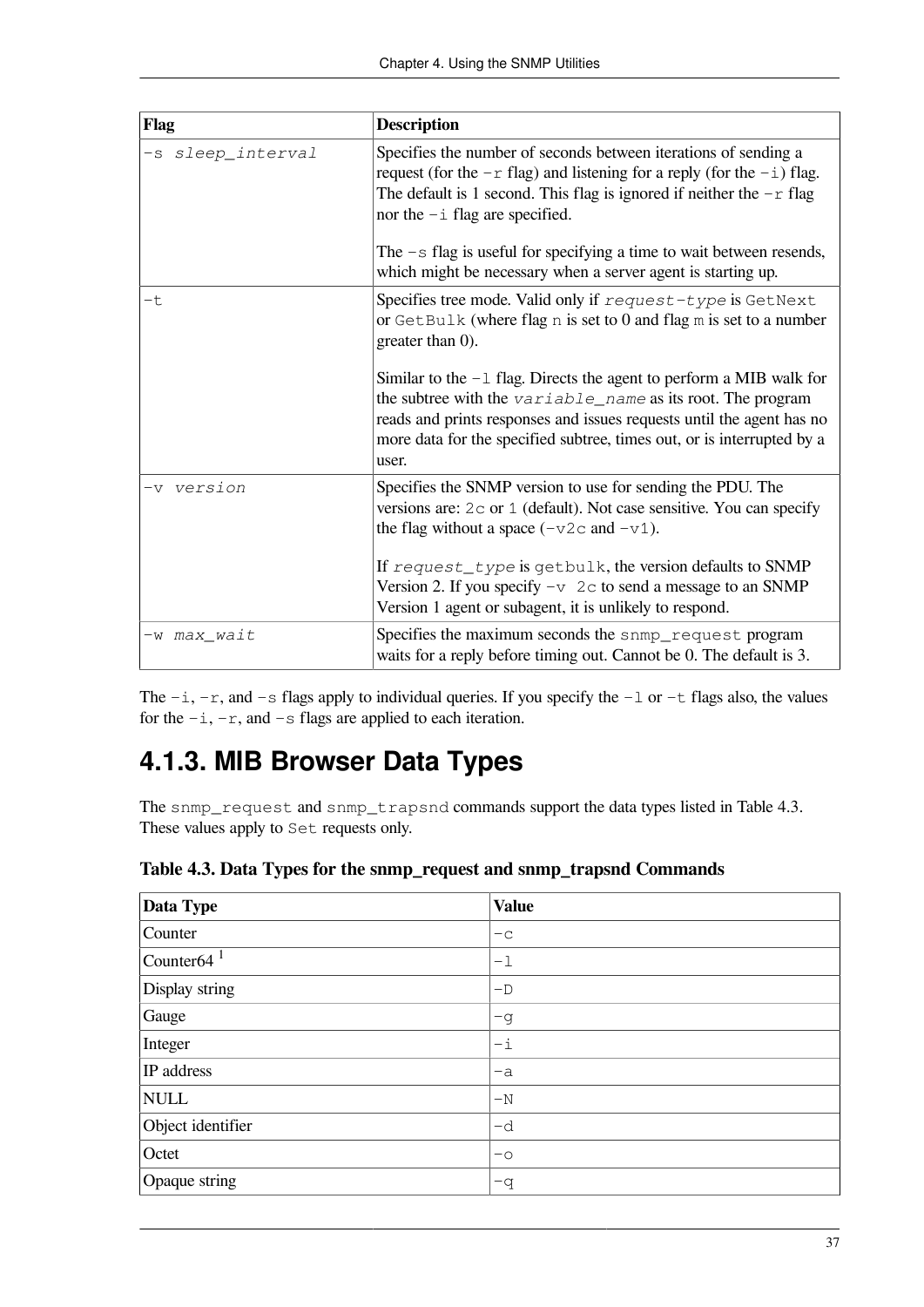| Data Type  | <b>Value</b> |
|------------|--------------|
| Time ticks | ๛            |

<sup>1</sup>For support of trap sender program (TCPIP\$SNMP\_TRAPSND.EXE) only. Properly defined, MIB variables of type Counter64 are not writable.

#### **Note**

Except for  $-1$  (Counter64), the data types are case sensitive. To preserve uppercase for display strings and NULL, enclose the value in double quotation marks. For example, "--D" or "--N".

On OpenVMS Alpha systems, you must specify the value of the  $-1$  data type as a 64-bit integer. For example:

```
$ snmp trapsnd 0.0 mynode 6 33 100 -h mynode -v2c -
_$ 1.3.6.1.2.1.1.4.0 "l" 1311768467294899695
```
On OpenVMS VAX systems, you must specify the value of the  $-1$  data type as a 16-digit hexadecimal value. For example:

 $$$  snmp\_trapsnd 0.0 mynode 6 33 100 -h mynode -v2c -\_\$ 1.3.6.1.2.1.1.4.0 "l" 0x1234567890ABCDEF

Note that alphabetic characters are not case sensitive when used with the  $-1$  data type.

For more information about the data types, see RFCs 1155 and 1902.

### **4.1.4. Command Examples for snmp\_request**

This section presents several examples of using the snmp\_request utility. In the following snmp\_request command examples:

- The valid host name is marley.dec.com.
- The "public" community is type Read, address 0.0.0.0.
- The "address\_list" community is type Read and Write, with write access for the host on which the snmp\_request program is running.
- The location has been specified as shown in the following command:

```
TCPIP> SET CONFIGURATION SNMP -
_TCPIP> /LOCATION=(FIRST="Falcon Building", SECOND="Los Angeles, CA")
```
The command responses have been edited for readability.

#### **Examples**

1. The following example shows how to retrieve the value of the MIB II variable sysDescr.0 (1.3.6.1.2.1.1.1.0). The request is successful because the OID (*variable\_name*) provided in the command line exists and is readable. This OID is returned by the subagent code that resides in the master agent.

\$ snmp\_request marley.dec.com "public" get 1.3.6.1.2.1.1.1.0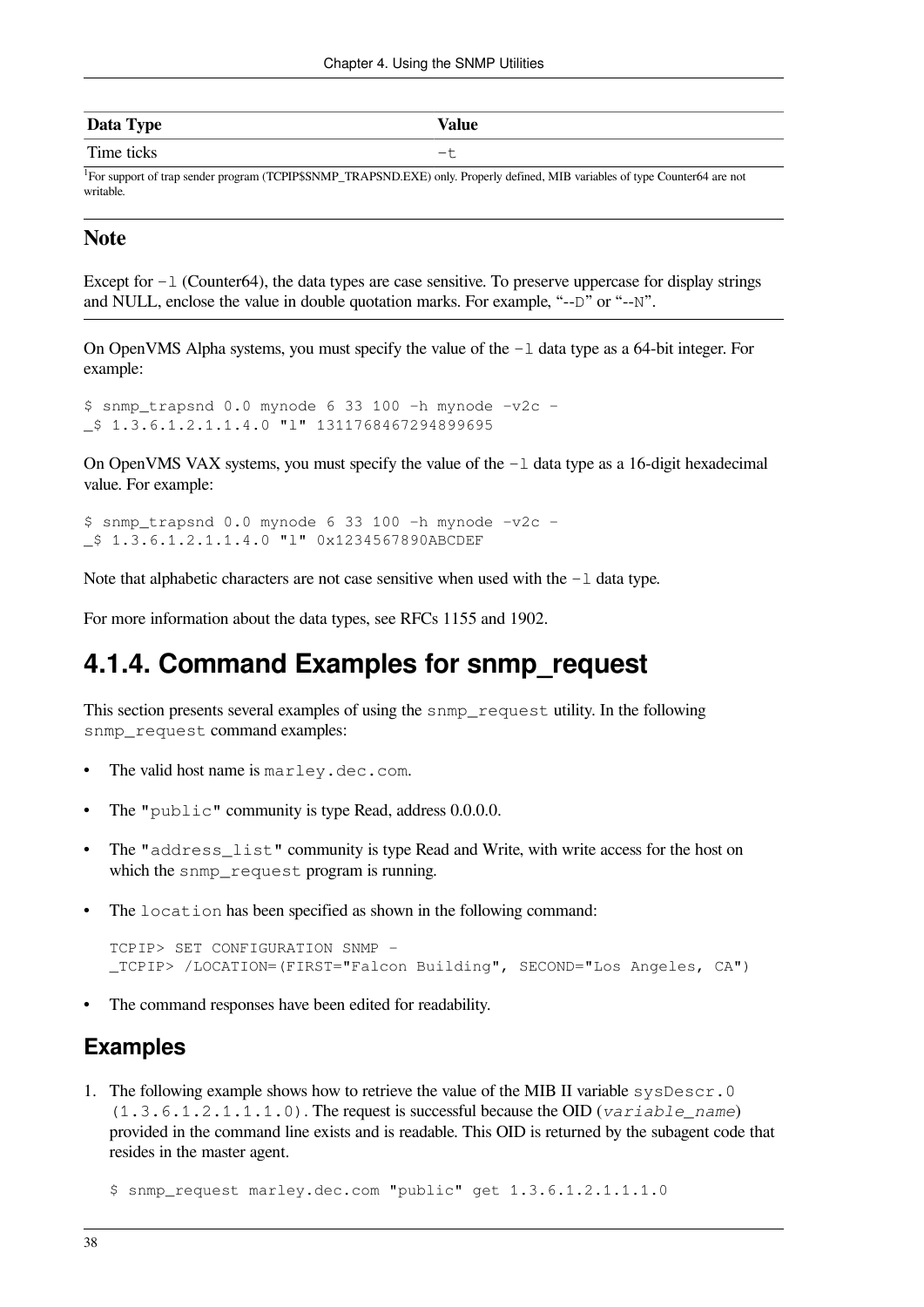1.3.6.1.2.1.1.1.0 = marley.dec.com AlphaServer 2100 4/200 OpenVMS V7.1 Digital TCP/IP Services for OpenVMS

2. The following example shows how to retrieve two MIB II variables. This example is identical to the previous example, except that two OID values are input and two returned: instance 1 of ifDescr and hrSystemUptime. Note that the first value comes from the MIB II subagent (TCPIP \$OS\_MIBS) and the second comes from the Host Resources MIB subagent (TCPIP\$HR\_MIB).

```
$ snmp_request marley.dec.com "public" get 1.3.6.1.2.1.2.2.1.2.1 -
$1.3.6.1.2.1.25.1.1.01.3.6.1.2.1.2.2.1.2.1 = LO IP Interface: LO0, OpenVMS Adapter: <none>,
        Loopback Port
```

```
1.3.6.1.2.1.25.1.1.0 = 6024942 = 0 d 16:44:9
```
3. The following example shows how to retrieve the next MIB II variable. This is similar to the command in example 1, except that a GetNext request is issued and sysObjectID.0 (1.3.6.1.2.1.1.2.0) is returned.

\$ snmp\_request marley.dec.com "public" getnext 1.3.6.1.2.1.1.1.0 1.3.6.1.2.1.1.2.0 = 1.3.6.1.4.1.36.2.15.13.7.1

4. The following example shows how to use the SNMP Version 2 GetBulk request to retrieve the MIB II variables sysUpTime.0 (1.3.6.1.2.1.1.1.0) and sysDescr.0 (1.3.6.1.2.1.1.2.0), and for the first three interfaces, the values of  $i$  fDescr (OIDs with the prefix1.3.6.1.2.1.2.2.1.2) and ifType (OIDs with the prefix 1.3.6.1.2.1.2.2.1.3).

```
$ snmp_request marley.dec.com "public" getbulk -n 2 -m 3 -
\frac{1}{2} $ 1.3.6.1.2.1.1.1.1 1.3.6.1.2.1.1.2 -
_$ 1.3.6.1.2.1.2.2.1.1 1.3.6.1.2.1.2.2.1.2 1.3.6.1.2.1.2.2.1.3
Warning: using version SNMPv2 for getbulk command.
1.3.6.1.2.1.1.1.0 = marley.dec.com AlphaStation 255/300
      OpenVMS V7.1 Digital TCP/IP Services for OpenVMS
1.3.6.1.2.1.1.2.0 = 1.3.6.1.4.1.36.2.15.13.7.11.3.6.1.2.1.2.2.1.1.1 = 11.3.6.1.2.1.2.2.1.2.1 = LO IP Interface: LO0, OpenVMS Adapter: <none>,
      Loopback Port1.3.6.1.2.1.2.2.1.3.1 = 24
1.3.6.1.2.1.2.2.1.1.3 = 31.3.6.1.2.1.2.2.1.2.3 = WE IP Interface: WE0, OpenVMS Adapter: EWA0:,
      PCI bus Ethernet Adapter
1.3.6.1.2.1.2.2.1.3.3 = 61.3.6.1.2.1.2.2.1.1.4 = 41.3.6.1.2.1.2.2.1.2.4 = WF IP Interface: WF0, OpenVMS Adapter: FWA0:,
      DEFPA PCI bus FDDI Adapter
1.3.6.1.2.1.2.2.1.3.4 = 15
```
5. The following example shows how to use the GetNext request with the  $-1$  (loop) flag to retrieve all OIDs starting at the first instance after the OID input and finishing at the end of the MIB view. Note that if an SNMP Version 2 agent is the server, the results using  $\alpha$ etbulk are identical (in general, SNMP Version 1 agents do not support getbulk requests).

\$ snmp\_request marley.dec.com "public" getnext -l 1.3.6.1.2.1.1.1.0  $1.3.6.1.2.1.1.2.0 = 1.3.6.1.4.1.36.2.15.13.7.1$  $1.3.6.1.2.1.1.3.0 = 1280260 = 0 d 3:33:22$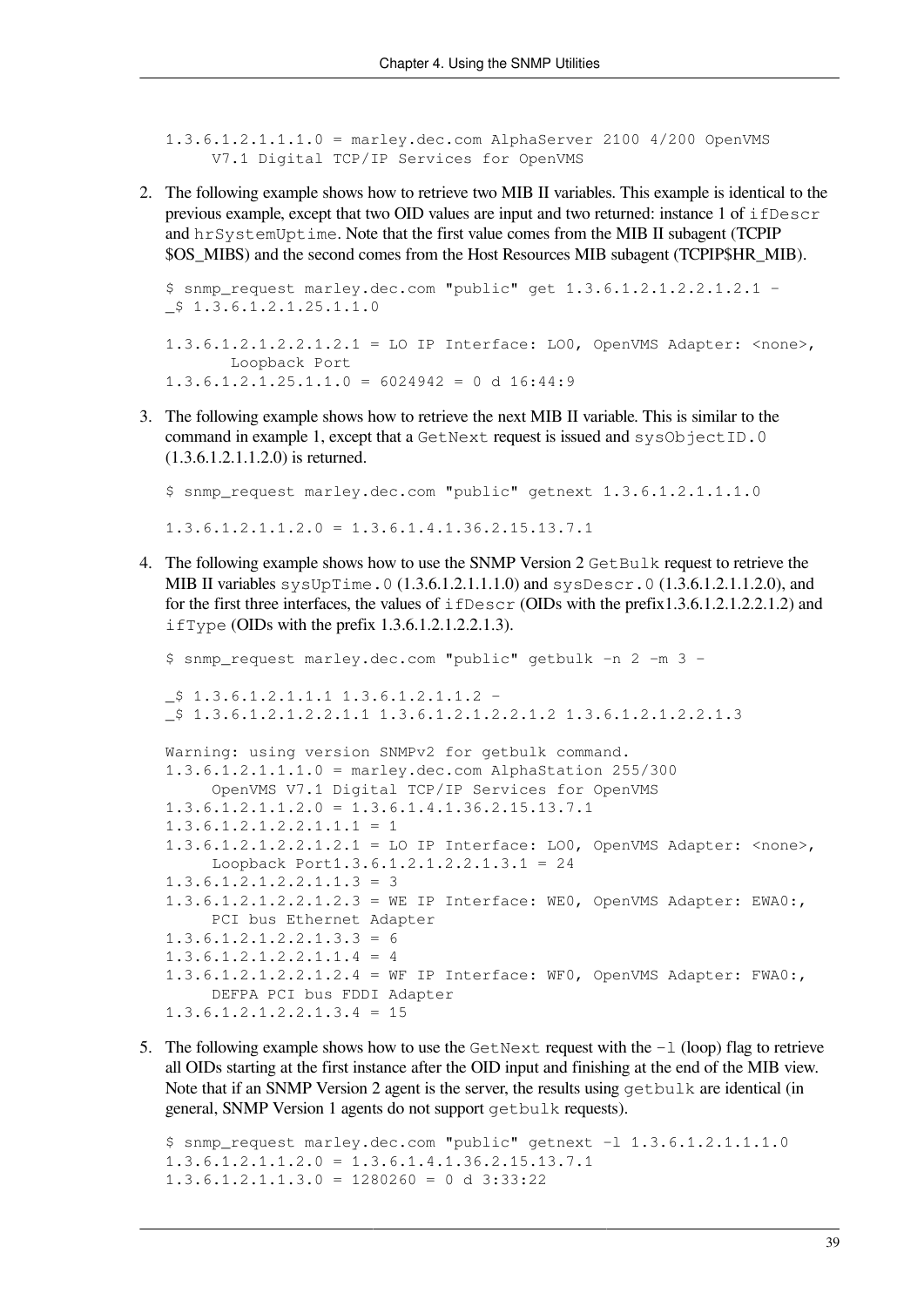```
1.3.6.1.2.1.1.4.0 = Sam Spade
1.3.6.1.2.1.1.5.0 = marley.dec.com
1.3.6.1.2.1.1.6.0 = Falcon Building Los Angeles, CA
1.3.6.1.2.1.1.7.0 = 721.3.6.1.2.1.1.8.0 = 0 = 0 d 0:0:0
.
.
.
1.3.6.1.2.1.25.5.1.1.2.294 = 5601.3.6.1.2.1.25.5.1.1.2.295 = 4721.3.6.1.6.3.1.1.6.1.0 = 1296505215- no such name - returned for variable 1
```
6. The following example uses the same command as in example 5, but it specifies the  $-t$  flag instead of the -l flag. Only OIDs with the prefix matching the input OID are returned. Note that as with other getnext request examples, the value for the input OID is not returned. If an SNMP Version 2 agent is the server, the results using getbulk are identical.

```
$ snmp_request marley.dec.com "public" getnext -t 1.3.6.1.2.1.1
1.3.6.1.2.1.1.2.0 = 1.3.6.1.4.1.36.2.15.13.7.11.3.6.1.2.1.1.3.0 = 1302232 = 0 d 3:37:21.3.6.1.2.1.1.4.0 = Sam Spade1.3.6.1.2.1.1.5.0 = marley.dec.com
1.3.6.1.2.1.1.6.0 = Falcon Building Los Angeles, CA
1.3.6.1.2.1.1.7.0 = 721.3.6.1.2.1.1.8.0 = 0 = 0 d 0:0:0
1.3.6.1.2.1.1.9.1.2.1 = 1.3.6.1.4.1.36.15.3.3.1.11.3.6.1.2.1.1.9.1.2.2 = 1.3.6.1.4.1.36.15.3.3.1.21.3.6.1.2.1.1.9.1.3.1 = Base o/s agent (OS_MIBS) capabilities
1.3.6.1.2.1.1.9.1.3.2 = Base o/s agent (HR_MIB) capabilities
1.3.6.1.2.1.1.9.1.4.1 = 0 = 0 d 0:0:01.3.6.1.2.1.1.9.1.4.2 = 0 = 0 d 0:0:0
```
7. The following example shows how to send a Set request. The request succeeds because the command line specifies the correct type for the variable, and all the conditions for enabling Set requests are met on the server.

```
$ snmp_request marley.dec.com "address_list" -
_$ set 1.3.6.1.2.1.1.4.0 "D" "Richard Blaine"
1.3.6.1.2.1.1.4.0 = Richard Blaine
```
8. The following example shows how to display the contents of packets that are sent and received. Note that only the SNMP-specific portion of the UDP packets is displayed.

```
$ snmp_request marley.dec.com "public" get -d 1.3.6.1.2.1.1.4.0
Sent:
  3082002D 02010004 06707562 6C6963A0 0..-.....public.
 2002047B E9C1BD02 01000201 00308200 ..{.........0..
 10308200 0C06082B 06010201 01040005 .0.....+........
00 \cdotReceived:
  3082003B 02010004 06707562 6C6963A2 0..;.....public.
  2E02047B E9C1BD02 01000201 00308200 ...{.........0..
  1E308200 1A06082B 06010201 01040004 .0.....+........
 0E526963 68617264 20426C61 696E65 .Richard Blaine
1.3.6.1.2.1.1.4.0 = Richard Blaine
```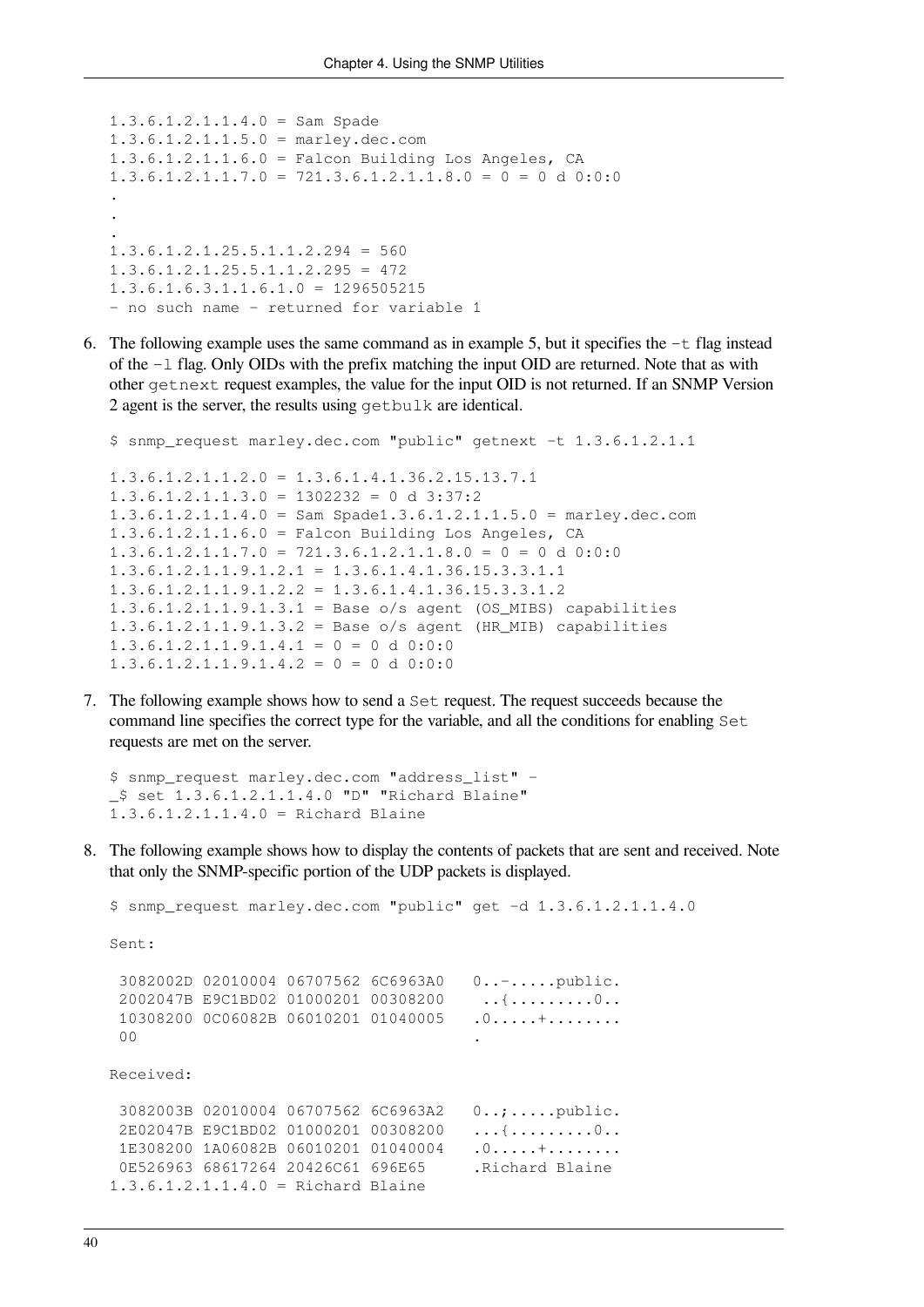# <span id="page-48-0"></span>**4.2. Using the Trap Sender and Trap Receiver Programs**

TCP/IP Services provides the following programs that allow you to set up a simple client on your system to send and receive trap messages:

• snmp\_trapsnd (TCPIP\$SNMP\_TRAPSND.EXE)

Sends SNMP Version 1 and SNMP Version 2 trap messages. Use only for testing or to send significant state changes that occur on the managed node.

snmp\_traprcv (TCPIP\$SNMP\_TRAPRCV.EXE)

Listens for SNMP trap messages and displays any it receives.

By default, these programs use UDP port 162. However, you can specify another port with the  $-p$  flag or set up an SNMP-trap service that specifies the port you want to use. Note, however, that the use of UDP port 162 is coded into standard MIBs.

Both programs support the use of the UDP (default) and TCP transports. However, the standard TCP/ IP subagents and the Chess example use UDP only. Therefore, if you specify the  $-\text{top}$  flag when you enter the snmp<sub>traprcv</sub> command, the program uses TCP to process traps only from the trap sender program or from a user application written to use TCP.

The following sections explain how to enter commands for both programs. Because flags and data types are case sensitive, you should always enter them in the case that is specified. If a letter or value is specified as uppercase, you *must* enclose it in quotation marks. In general, if you use uppercase letters where lowercase is specified, the results are unpredictable. For example, flag  $"-\nu2C"$  functions correctly but flag " $-V2c$ " does not, because the flag character (v) must be lowercase.

The trap receiver does not use the trap communities specified using the TCPIP\$CONFIG.COM command procedure or any configuration file. You set the trap communities using the trap sender program. Use the c flag to specify the community name, and the -h flag to set the host name. For more information about using these flags, see [Section](#page-50-0) 4.2.1.2.

# **4.2.1. Entering Commands for the Trap Sender Program**

The trap sender program lets you send SNMP Version 1and SNMP Version 2 trap messages. You should use this program only when you want to test the client or when significant state changes occur on the managed node.

The trap sender program encodes an SNMP Version 1 trap PDU (see RFCs 1155, 1156, 1157, and 1215) or an SNMP Version 2 trap PDU (see RFCs 1905 and 1908) into an SNMP message and sends it to the specified hosts. You use parameters and flags to specify the data fields in the trap PDU.

Traps are uniquely identified in the PDU, as follows:

- SNMP Version 1 is identified by a combination of parameters.
- SNMP Version 2 is identified by the value of snmpTrapOID.

To run the trap sender program, do the following: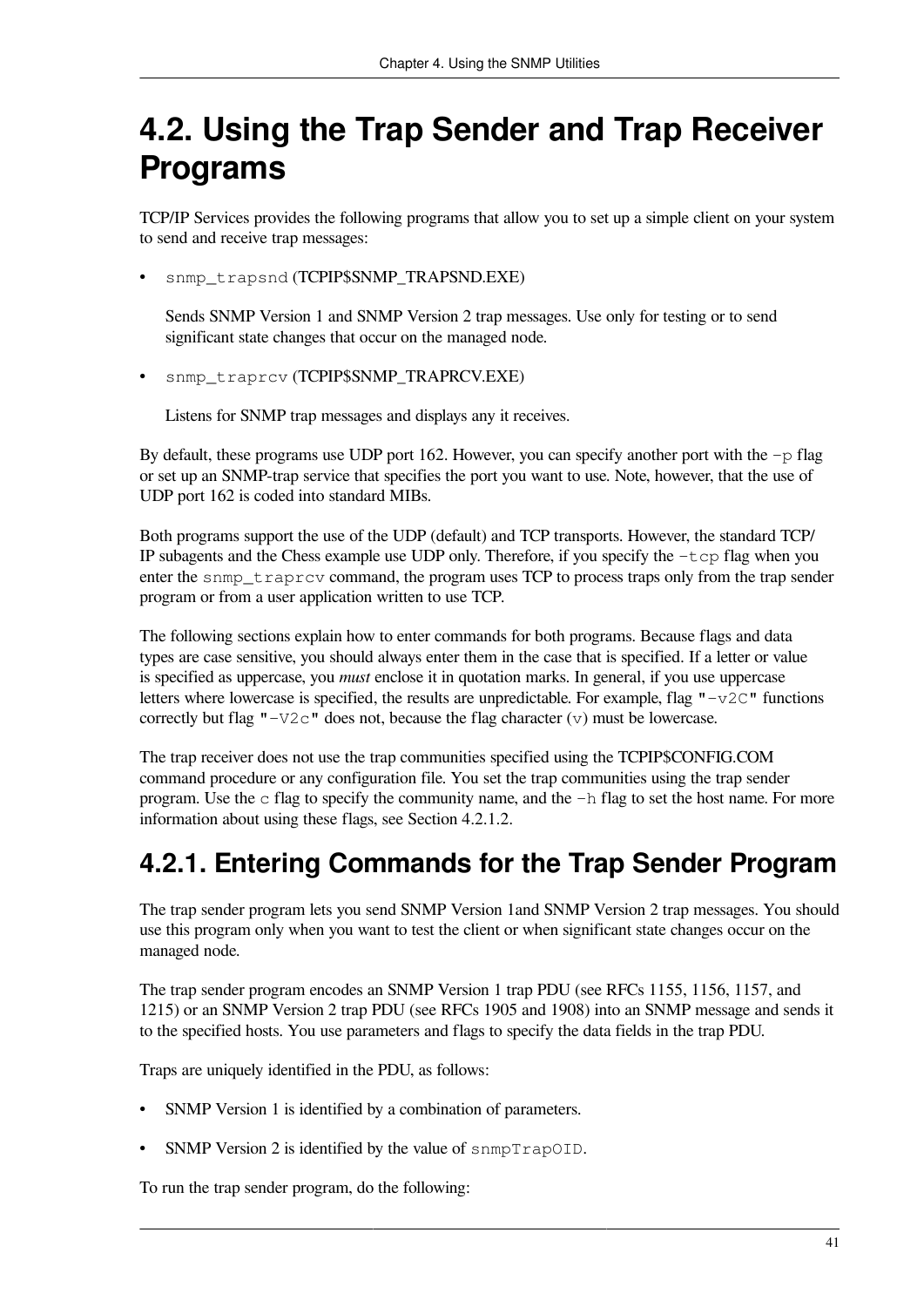1. Define a foreign command for the program:

```
$ snmp_trapsnd == "$SYS$SYSTEM:TCPIP$SNMP_TRAPSND"
```
Alternatively, you can run the SYS\$MANAGER:TCPIP\$DEFINE\_COMMANDS.COM procedure to define all the foreign commands available with TCP/IP Services.

2. Enter a command using the following format:

```
snmp_trapsnd enterprise agent generic-trap specific-trap timeticks
[-v version] [-c community] [-d] [-h host] [-p port] [-tcp]
[variable_name [data-type value]]
```
#### **4.2.1.1. Trap Sender Parameters**

[Table](#page-49-0) 4.4 describes the snmp\_trapsnd parameters. Each parameter is required, but you can specify zero, as appropriate.

| <b>Parameter</b> | <b>Description</b>                                                                                                                                                                                                                                                          |
|------------------|-----------------------------------------------------------------------------------------------------------------------------------------------------------------------------------------------------------------------------------------------------------------------------|
| enterprise       | For SNMP Version 1, specifies the enterprise object identifier (OID)<br>on whose behalf the trap is being sent. For example, 1.3.6.1.4.1.1. If<br>you specify $0$ or $0.0$ , the null OID $(0.0)$ is sent. Make sure that any<br>OID you specify conforms to the OID rules. |
|                  | For SNMP Version 2, when specified with the $-\nu 2c$ flag, represents<br>the value of snmpTrapOID.0.                                                                                                                                                                       |
| agent            | For SNMP Version 1 traps. Specifies the host name or IP address of<br>the entity on whose behalf the trap is being generated.                                                                                                                                               |
|                  | The value for the agent field is that of the primary interface for<br>the host on which the master agent (TCPIP\$ESNMP_SERVER)<br>is running. You can obtain this address using the following DCL<br>command:                                                               |
|                  | \$ SHOW LOGICAL TCPIP\$INET_HOSTADDR                                                                                                                                                                                                                                        |
|                  | You can specify the name local, which is the same as specifying<br>0, 0.0, 0.0.0, or 0.0.0.0. In these cases, the address 0.0.0.0 is sent as<br>the agent address in the SNMP Version 1 trap PDU.                                                                           |
|                  | To obtain the value of the local host, enter the following TCP/IP<br>management command:                                                                                                                                                                                    |
|                  | TCPIP> SHOW CONFIGURATION COMMUNICATION                                                                                                                                                                                                                                     |
|                  | If the information is not in address format, enter the following<br>command:                                                                                                                                                                                                |
|                  | TCPIP> SHOW HOST/LOCAL                                                                                                                                                                                                                                                      |
|                  | If the $-v2c$ flag is specified, this parameter is ignored.                                                                                                                                                                                                                 |
| generic-trap     | For SNMP Version 1, specifies the generic trap identifier in the<br>form of a number. Must be one of the following values:                                                                                                                                                  |

<span id="page-49-0"></span>**Table 4.4. Parameters for the snmp\_trapsnd Command**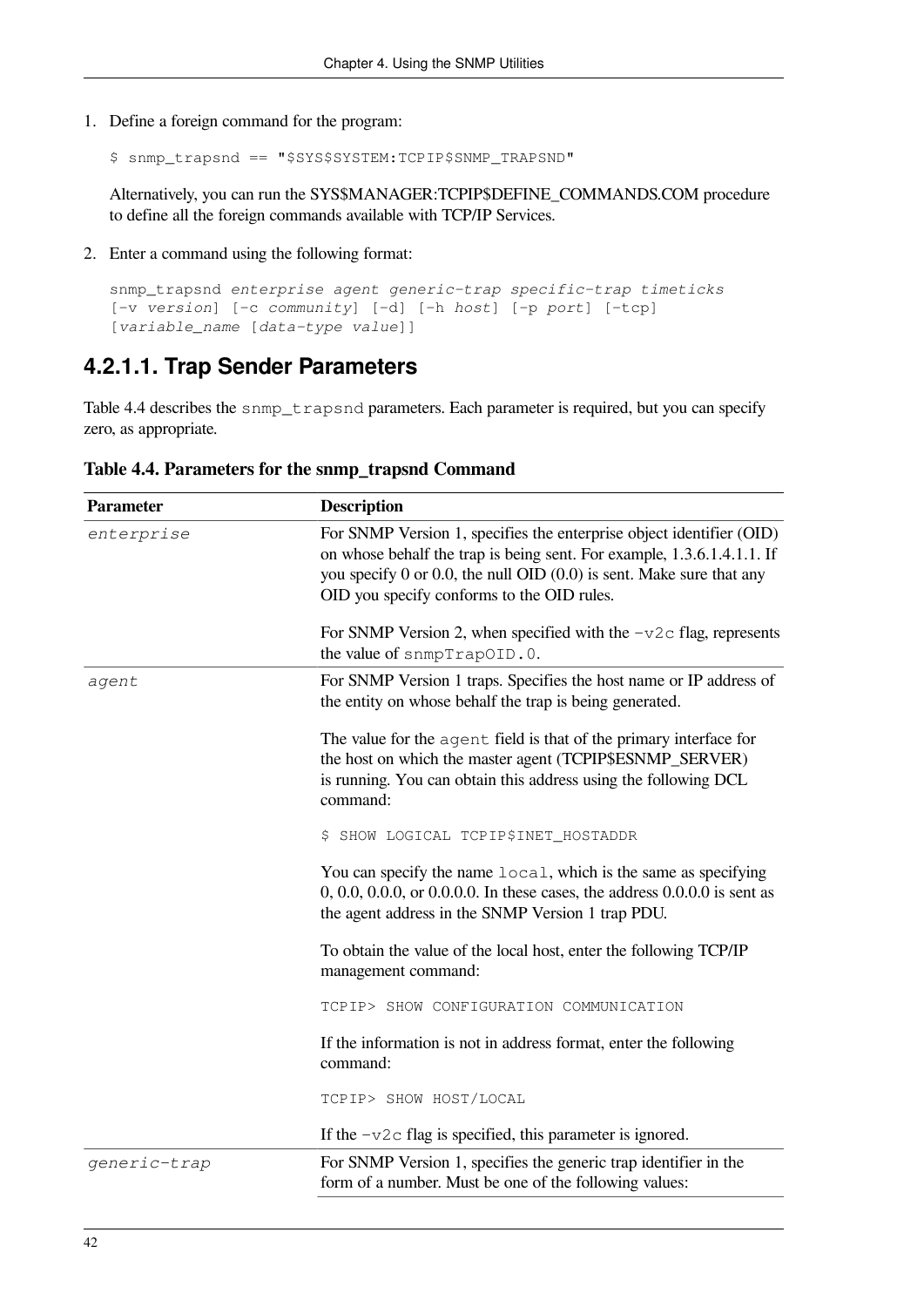| <b>Parameter</b>                       | <b>Description</b>                                                                                                                                                                                                                                                                                                                             |                       |
|----------------------------------------|------------------------------------------------------------------------------------------------------------------------------------------------------------------------------------------------------------------------------------------------------------------------------------------------------------------------------------------------|-----------------------|
|                                        | <b>SNMP Version 1 Value</b>                                                                                                                                                                                                                                                                                                                    | Object                |
|                                        | 0                                                                                                                                                                                                                                                                                                                                              | coldStart             |
|                                        | $\mathbf 1$                                                                                                                                                                                                                                                                                                                                    | warmStart             |
|                                        | C                                                                                                                                                                                                                                                                                                                                              | linkDown              |
|                                        | 3                                                                                                                                                                                                                                                                                                                                              | linkUp                |
|                                        | $\overline{4}$                                                                                                                                                                                                                                                                                                                                 | authenticationFailure |
|                                        | 5                                                                                                                                                                                                                                                                                                                                              | eqpNeighborLoss       |
|                                        | 6                                                                                                                                                                                                                                                                                                                                              | enterpriseSpecific    |
|                                        | For SNMP Version 2, when the $-v2c$ flag is specified, this<br>parameter must contain a valid OID or 0 as the value of<br>snmpTrapOID.                                                                                                                                                                                                         |                       |
|                                        |                                                                                                                                                                                                                                                                                                                                                |                       |
|                                        |                                                                                                                                                                                                                                                                                                                                                |                       |
| specific-trap                          | For SNMP Version 1, specifies the enterprise-specific trap number.<br>A numeric value greater than 0 must be present but is ignored if the<br>$-v2c$ flag is present or if generic-trap is a value other than 6<br>(enterpriseSpecific).                                                                                                       |                       |
| timeticks                              | Specifies the timestamp value associated with the generation of the<br>trap message. The timestamp value is the current time in units of<br>TIMETICKS (1/100 of a second) since the sending SNMP entity<br>started. A value of 0 causes snmp_trapsnd to send the time in<br>hundredths of a second since the operating system was last booted. |                       |
| variable_name  <br>data-<br>type value | Specifies a list of MIB variables to be included in the trap message.<br>For a list of supported values, including a value for the Counter64<br>data type, see Table 4.3.                                                                                                                                                                      |                       |

### <span id="page-50-0"></span>**4.2.1.2. Trap Sender Flags**

[Table](#page-50-1) 4.5 describes the snmp\_trapsnd flags.

<span id="page-50-1"></span>**Table 4.5. Flags for the snmp\_trapsnd Command**

| Flag           | <b>Description</b>                                                                                                                                                                              |
|----------------|-------------------------------------------------------------------------------------------------------------------------------------------------------------------------------------------------|
| -c community   | Specifies a community string to be used when<br>sending the trap. The default is public.                                                                                                        |
| -d             | Displays a hexadecimal dump of the encoded<br>packet.                                                                                                                                           |
| -h <i>host</i> | Specifies the host name or IP address (in ASN.1)<br>dot notation format) of the destination host<br>to receive the trap message. The default is<br>localhost (127.0.0.1).                       |
| -p port        | Specifies a port number on the destination host<br>where the message is to be sent. The default is<br><b>UDP 162.</b>                                                                           |
| -tcp           | Specifies that the TCP transport be used instead of<br>the default UDP transport. If a connection cannot<br>be established, the program displays the warning<br>connect - : connection refused. |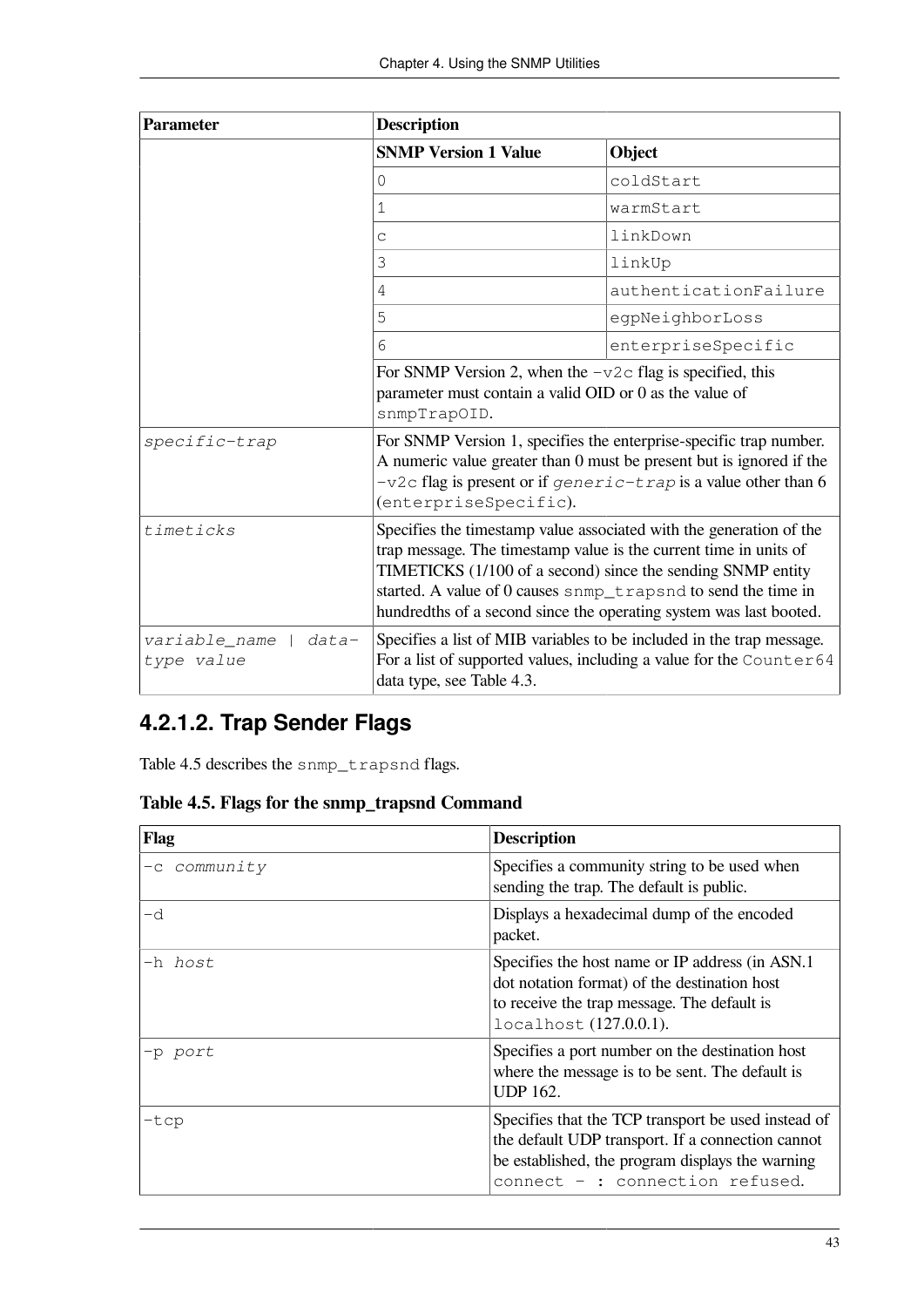| Flag        | <b>Description</b>                                                                                                                                                                                                       |
|-------------|--------------------------------------------------------------------------------------------------------------------------------------------------------------------------------------------------------------------------|
| '-v version | Specifies the SNMP version to use for sending the<br>PDU. The valid versions are $2c$ or 1 (default). You<br>can specify the flag and value without including a<br>space (for example, $-\text{v2c}$ and $-\text{v1}$ ). |

#### **4.2.1.3. Trap Sender Examples**

In the following snmp\_trapsnd command examples:

- The first line is the snmp\_trapsnd command.
- The remainder is the display received when running the trap receiver program (snmp\_traprcv) without flags included.
- 1. The following example generates a trap that originated on the localhost (specified by the agent parameter) using the default SNMP version (SNMP Version 1). The -h *host* parameter is not specified, so the trap will be sent to the local host.

```
$ snmp_trapsnd 0.0 local 0 0 0
Message received from 127.0.0.1
SNMPv1-Trap-PDU:
community - 7075626C 6963 public
enterprise - 0.0
agent address - 0.0.0.0
trap type - Cold Start (0)
timeticks - 51938978
```
2. The following example generates the same trap as in example 1, except that it specifies the use of SNMP Version 2.

```
$ snmp_trapsnd 0.0 local 0 0 0 "-v2c"
Message received from 127.0.0.1
SNMPv2-Trap-PDU:community - 7075626C 6963 
 public
sysUpTime.0 - 51938968 = 6 d 0:16:29snmpTrapOID.0 - 0.0
```
3. The following example sends values to the node mynode with the community name special.

```
$ snmp_trapsnd 1.2.3 marley.dec.com 6 33 100 -c special -h mynode
Message received from 16.20.208.68
SNMPv1-Trap-PDU:
community - 73706563 69616c special
enterprise - 1.2.3
agent address - 6.20.208.53
trap type - Enterprise-specific (6)
enterprise-specific value - (33)
timeticks - 100
```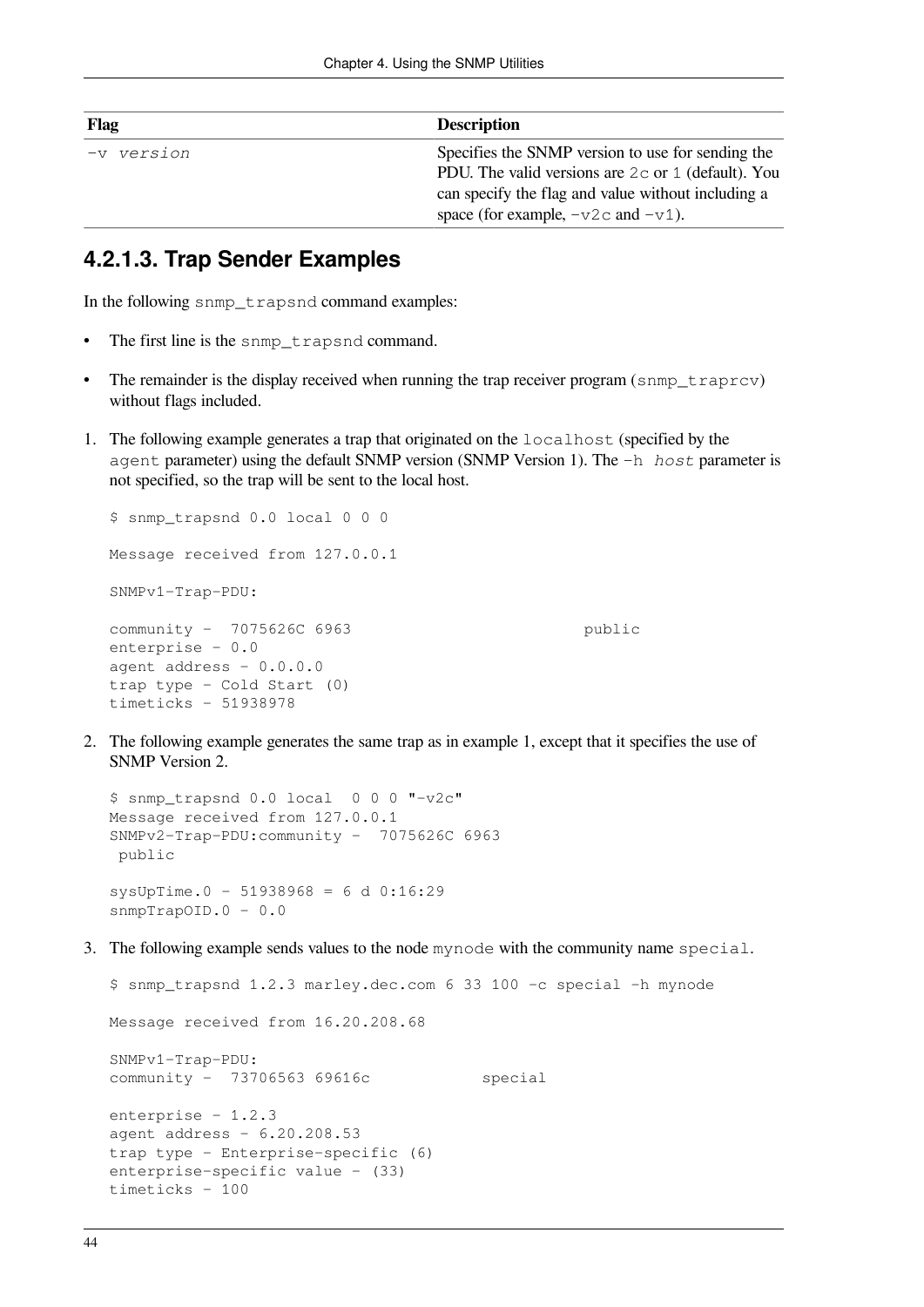## **4.2.2. Entering Commands for the Trap Receiver Program**

The trap receiver program lets you listen for, receive, and display SNMP trap messages. Until interrupted, the program continues to listen on the specified port.

If you enter commands using the default port number or another privileged port number, you must run the program from a privileged account.

To run the trap receiver program, do the following:

1. Define a foreign command for the program:

```
$ snmp_traprcv == "$SYS$SYSTEM:TCPIP$SNMP_TRAPRCV"
```
Alternatively, you can run SYS\$MANAGER:TCPIP\$DEFINE\_COMMANDS.COM to define all the foreign commands available with TCP/IP Services.

2. Enter a command using the following format:

snmp\_traprcv [-d] [-tcp] [-p *port*]

#### **4.2.2.1. Trap Receiver Flags**

<span id="page-52-0"></span>[Table](#page-52-0) 4.6 describes the snmp traprcv flags.

| <b>Table 4.6. snmp_traprcv Command Flags</b> |  |  |  |
|----------------------------------------------|--|--|--|
|----------------------------------------------|--|--|--|

| Flag    | <b>Description</b>                                                                                                                                                    |
|---------|-----------------------------------------------------------------------------------------------------------------------------------------------------------------------|
| -d      | Displays a hexadecimal and formatted dump of the<br>received packet.                                                                                                  |
| -p port | Specifies the port number on the local host on<br>which to listen for trap messages. The default is<br>162.                                                           |
| $-tcp$  | Listens on the TCP port instead of the UDP<br>(default) port. Reads only a single PDU on an<br>established connection, which is similar to the<br>behavior using UDP. |

#### **4.2.2.2. Setting Up an SNMP Trap Service**

To set up an SNMP trap service for use with the trap receiver program, enter a management command in the following format:

SET SERVICE SNMP-TRAP /PROTOCOL=UDP /USER\_NAME=TCPIP\$SNMP /PROCESS\_NAME=TCPIP\$SNMP-TRAP /FILE=TCPIP\$SYSTEM:TCPIP\$SNMP-TRAP.COM

In this command, port 170 is used as an alternative for port 162, and traps that are received on port 162 are ignored.

If you omit the /PROTOCOL qualifier or you use /PROTOCOL=TCP, the service uses the TCP transport. In this case, when you enter a command to run the trap receiver program, you must include the -tcp flag.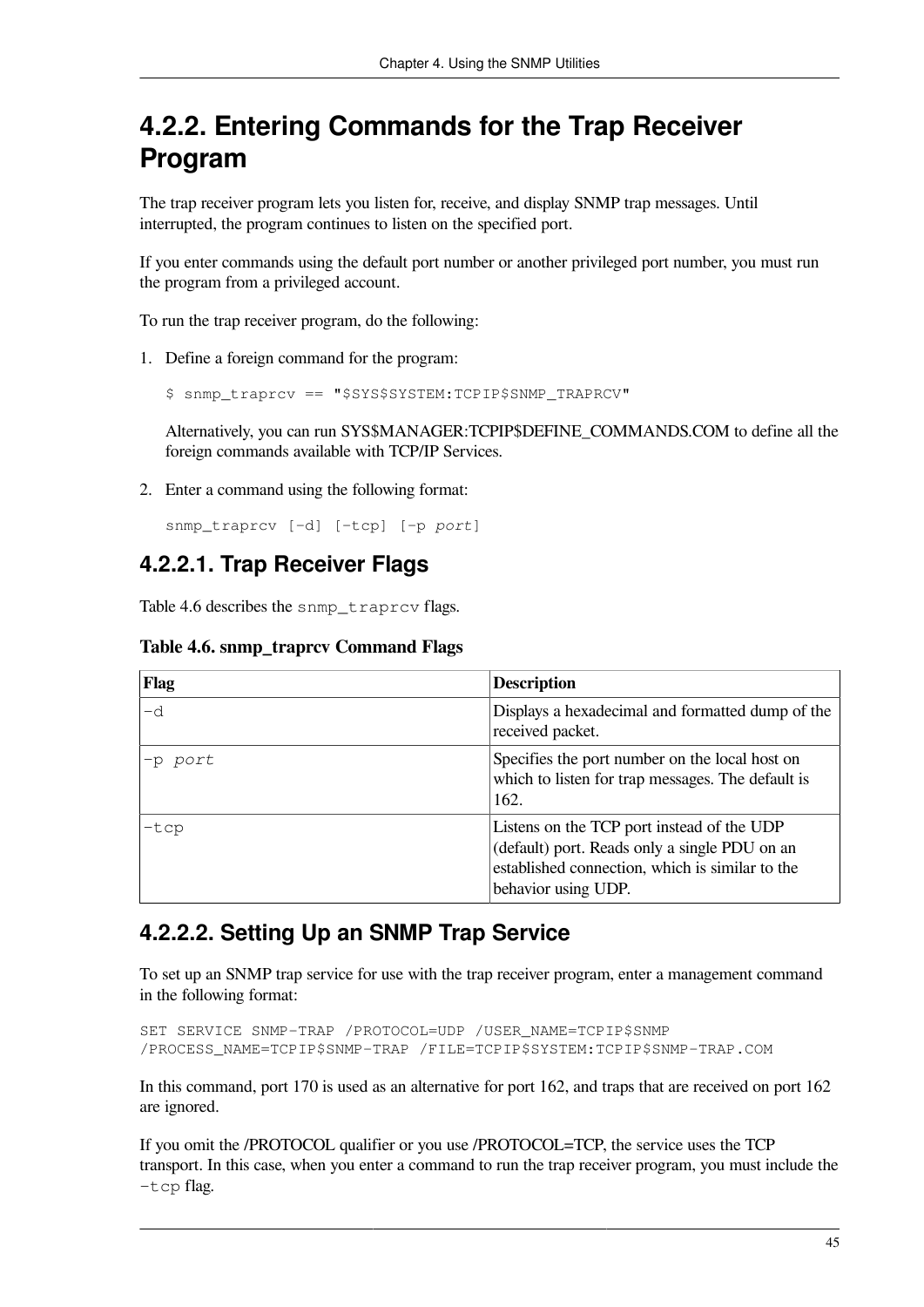With the SNMP trap service in place, the trap receiver program queries the service for the port number instead of using the default port 162. If you specify a privileged port number (less than 1024) with the / PORT qualifier, make sure you install the trap receiver program with privileges, or run the program from an account that has SYSPRV privilege. Note that the port number must be greater than zero.

#### **4.2.2.3. Trap Receiver Examples**

1. The following example requests trap information on a system that does not have traps configured and does not have SYSPRV privilege or sufficient privilege.

```
$ snmp_traprcv
No snmp-trap service entry, using default port 162.
bind - : permission denied
```
2. The example, supplied from a non-privileged account, requests trap information in hexadecimal dump format on port 1026.

```
$ snmp_traprcv -d -p 1026
Message received from 127.0.0.1
3082002A 02010004 06707562 6C6963A4 0..*.....public.
1D060547 81AD4D01 40040000 00000201 ...G..M.@.......
00020100 4304032D AED23082 0000 ....C..-..0...
SNMPv1-Trap-PDU:
community - 7075626C 6963 public
enterprise - 0.0
agent address -0.0.0.0trap type - Cold Start (0)
timeticks - 53325522
```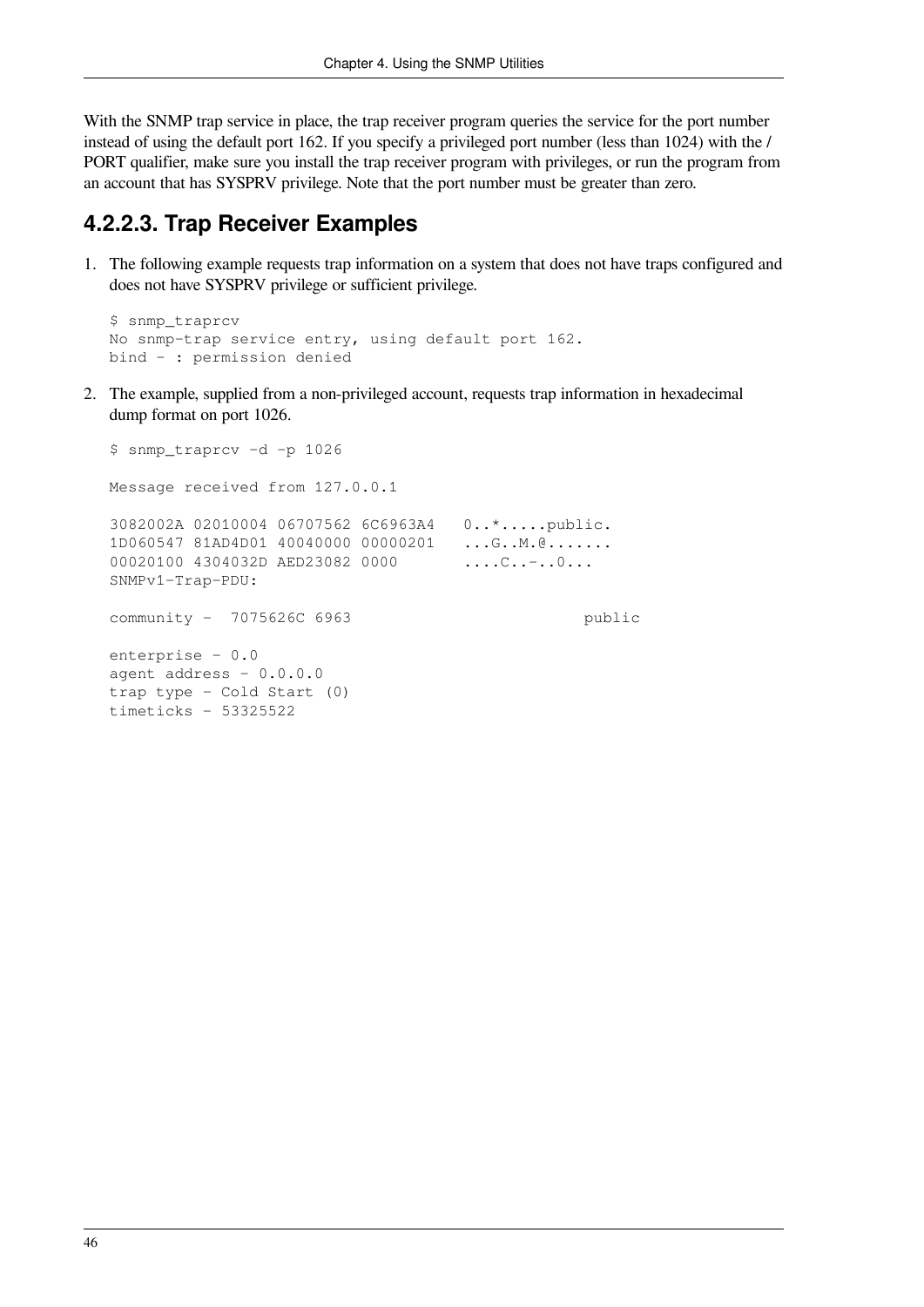# **Chapter 5. eSNMP API Routines**

This chapter provides reference information about the following types of application programming interface (API) routines in the eSNMP developer's kit:

- Interface routines [\(Section](#page-54-0) 5.1)
- Method routines ([Section](#page-67-0) 5.2)
- Support routines [\(Section](#page-75-0) 5.6)

# <span id="page-54-0"></span>**5.1. Interface Routines**

The interface routines are for developers writing the portion of the application programming interface (API) that handles the connection between the agent and the subagent. The interface routines are listed [Table](#page-54-1) 5.1 and described in the following pages.

#### <span id="page-54-1"></span>**Table 5.1. Interface Routines**

| <b>Routine</b>       | <b>Function</b>                                                                 |
|----------------------|---------------------------------------------------------------------------------|
| esnmp_init           | Initializes the subagent and initiates<br>communication with the master agent.  |
| esnmp_register       | Requests local registration of a MIB subtree.                                   |
| esnmp_unregister     | Cancels local registration of a MIB subtree.                                    |
| esnmp_register2      | Requests cluster registration of a MIB subtree.                                 |
| esnmp_unregister2    | Cancels cluster registration of a MIB subtree.                                  |
| esnmp_capabilities   | Adds a subagent's capabilities to the master agent's<br>sysORTable.             |
| esnmp_uncapabilities | Removes a subagent's capabilities from the master<br>agent's sysORTable.        |
| esnmp_poll           | Processes a pending request from the master agent.                              |
| esnmp_are_you_there  | Requests a report from the master agent to indicate<br>it is up and running.    |
| esnmp_trap           | Sends a trap message to the master agent.                                       |
| esnmp_term           | Sends a close message to the master agent.                                      |
| esnmp_sysuptime      | Converts UNIX system time into a value with the<br>same time base as sysUpTime. |

### **esnmp\_init**

esnmp\_init — Initializes the Extensible SNMP (eSNMP) subagent and initiates communication with the master agent.

#### **Syntax**

int esnmp\_init (int \*socket, char \*subagent\_identifier ) ;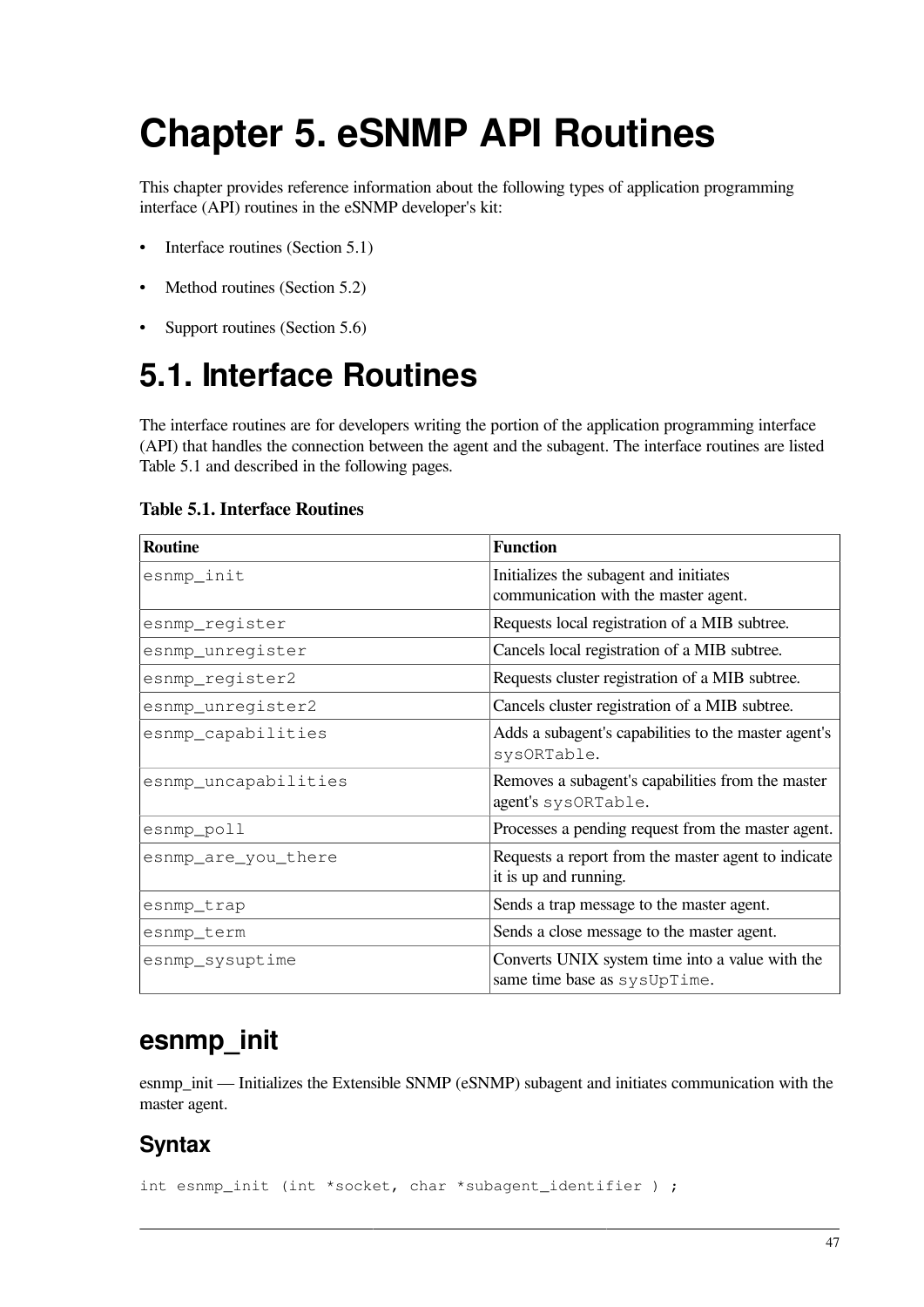#### **Arguments**

#### **socket**

The address of the integer that receives the socket descriptor used by eSNMP.

#### **subagent\_identifier**

The address of a null-terminated string that uniquely identifies this subagent (usually a program name).

### **Description**

Call this routine during program initialization or to restart the eSNMP protocol. If you are restarting, the esnmp\_initroutine clears all registrations so each subtree must be registered again.

You should attempt to create a unique subagent identifier, perhaps using the program name  $\alpha$ rgv[0] and additional descriptive text. The master agent does not open communications with a subagent whose subagent identifier is already in use.

This routine does not block waiting for a response from the master agent. After calling the esnmp\_init routine, call the esnmp\_register routine for each subtree that is to be handled by the subagent.

#### **Return Values**

| <b>ESNMP LIB NO CONNECTION</b> | Could not initialize or communicate with the<br>master agent. Try again after a delay. |
|--------------------------------|----------------------------------------------------------------------------------------|
| <b>ESNMP LIB OK</b>            | The esnmp_init routine has completed<br>successfully.                                  |
| <b>ESNMP LIB NOTOK</b>         | Could not allocate memory for the subagent.                                            |

#### **Example**

```
#include <esnmp_h>
int socket;
status = esnmp_init(&socket, "gated");
```
### **esnmp\_register**

esnmp register — Requests local registration of a single MIB subtree. This indicates to the master agent that the subagent instantiates MIB variables within the registered MIB subtree.

### **Syntax**

```
int esnmp_register ( subtree *subtree, int timeout, int priority );
```
### **Arguments**

#### **subtree**

A pointer to a subtree structure corresponding to the subtree to be handled. The code emitted by the MIB compiler files (*subtree*\_TBL.C and *subtree*\_TBL.H) externally declare and initialize the subtree structures. Refer to [Chapter](#page-26-0) 3 for more information about these files.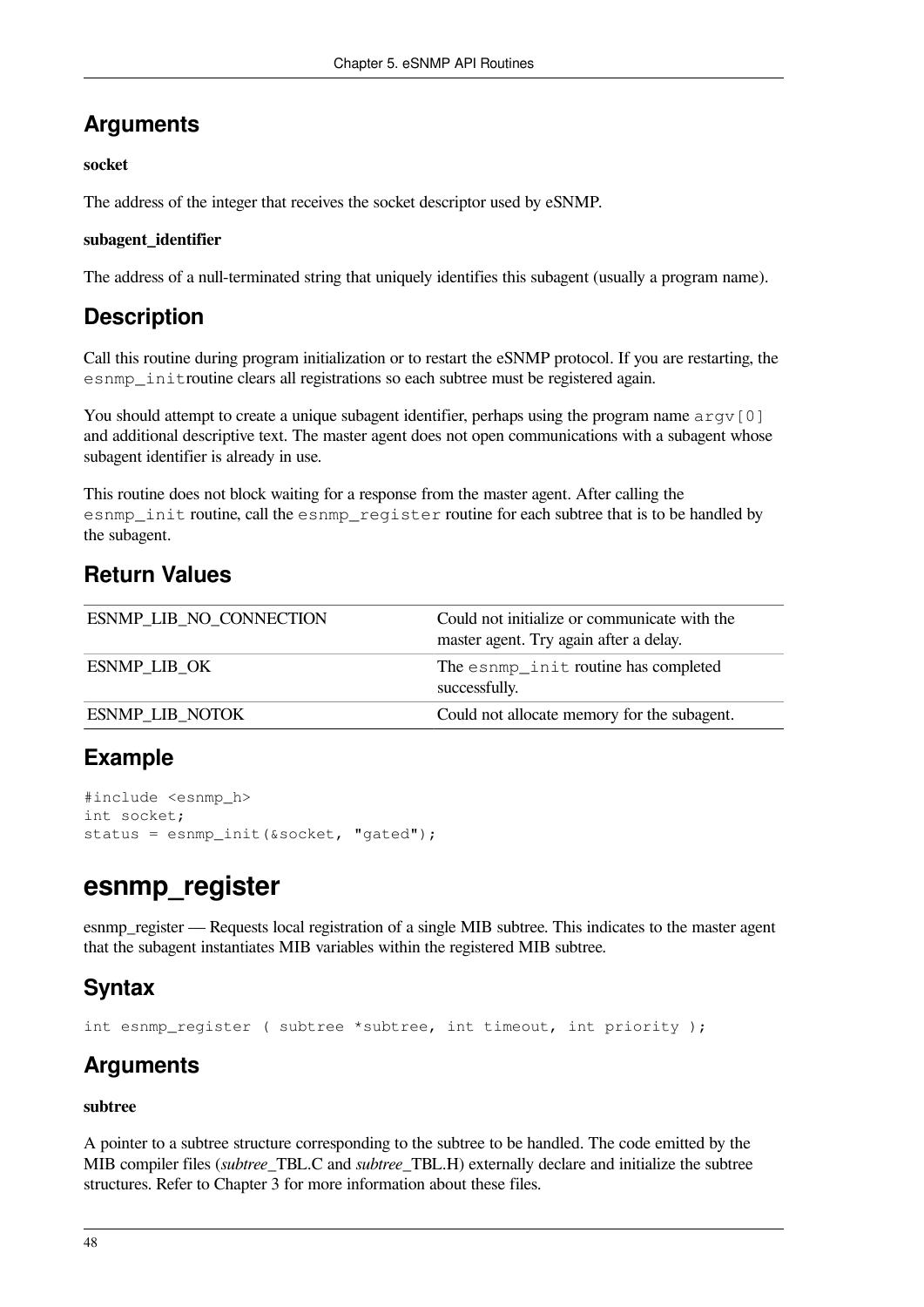#### **Note**

All memory pointed to by the subtree fields must have permanent storage since it is referenced by libesnmp for the duration of the program. You should use the data declarations emitted by the MIBCOMP program.

#### **timeout**

The number of seconds the master agent should wait for responses when requesting data in this subtree. This value must be between 0 (zero) and 300. If the value is 0, the default timeout is 3 seconds.

VSI recommends that you use the default. For information about modifying the default subagent timeout value, refer to [Section](#page-100-0) 6.2.

#### **priority**

The registration priority. The priority argument allows you to coordinate cooperating subagents to handle different configurations. The range is 1 to 255.

The entry with the largest number has the highest priority. The subagent that registers a subtree with the highest priority over a range of object identifiers gets all requests for that range of  $\overline{OLDs}$ .

Subtrees registered with the same priority are considered duplicate, and the registration is rejected by the master agent.

#### **Description**

Call the initialization routine esnmp\_init prior to calling the esnmp\_register. Call the esnmp\_register function for each subtree structure corresponding to each subtree to be handled. At any time, subtrees can be unregistered by calling esnmp\_unregister and then be reregistered by calling the esnmp register.

When restarting the eSNMP protocol by calling esnmp\_init, all registrations are cleared. All subtrees must be reregistered.

A subtree is identified by the base MIB name and the corresponding OID number of the node that is the parent of all MIB variables contained in the subtree. For example: The MIB II  $\pm$  cp subtree has an  $\circ$ ID of 1.3.6.1.2.1.6. All elements subordinate to this have the same first seven digits and are included in the subtree's object table. The subtree can also be a single MIB object (a leaf node) or even a specific instance.

By registering a subtree, the subagent indicates that it will process eSNMP requests for all MIB variables (or OIDs) within that subtree's range. Therefore, a subagent should register the most fully qualified (longest) subtree that still contains its instrumented MIB variables.

The master agent does not permit a subagent to register the same subtree more than once. However, subagents can register subtrees with ranges that overlap the OID ranges of subtrees previously registered, and subagents can also register subtrees registered by other subagents.

For example, TCP/IP Services supports MIB II. In the eSNMP environment, the  $\circ$ s mibs subagent registers the MIB II subtree ip (OID 1.3.6.1.2.1.4).

TCP/IP Services also provides the gated subagent, which registers the  $ipRootE$ ntry MIB subtree (OID1.3.6.1.2.1.4.21.1).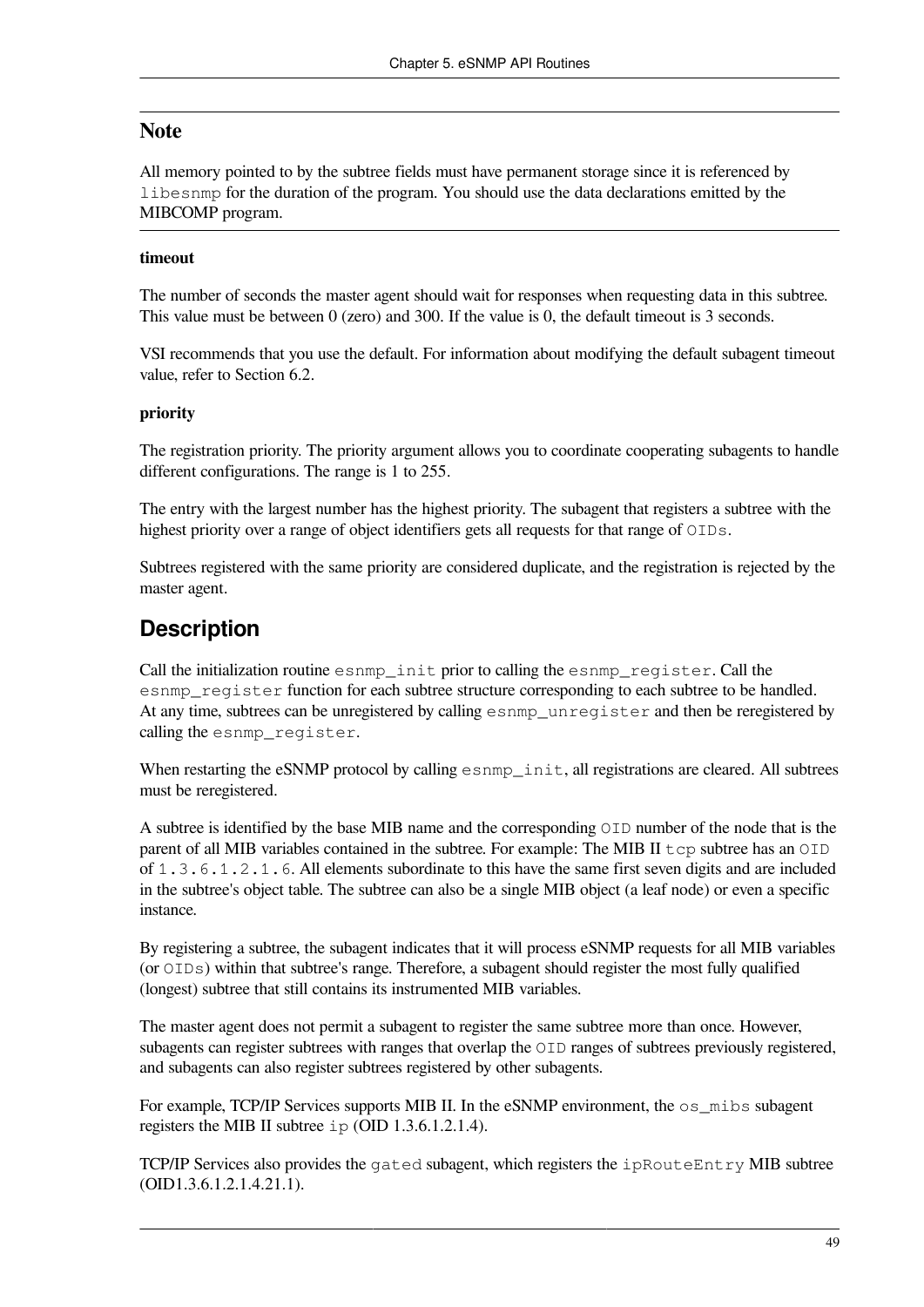These MIBs are registered at priority 1. Any subagent that registers at a higher priority (greater than 1) overrides these registrations.

A request for IpRouteIfIndex (OID1.3.5.1.2.1.4.21.1.2) is passed to the gated subagent. Requests for other ip variables, such as ipNetToMediaIfIndex (OID 1.3.5.1.2.1.4.22.1.1) are passed to the os\_mibs subagent. If the gated subagent terminates or unregisters the ipRouteEntry subtree, subsequent requests for ipRouteIfIndex will go to the os\_mibs subagent. This occurs because the ip subtree, which includes all ipRouteEntry variables, is now the authoritative region of requests for ipRouteIfIndex.

#### **Return Values**

| SNMP_LIB_OK               | The esnmp_register routine has completed<br>successfully.                                                                                    |
|---------------------------|----------------------------------------------------------------------------------------------------------------------------------------------|
| <b>ESNMP LIB BAD REG</b>  | The esnmp_init routine has not been called,<br>the timeout parameter is invalid, or the subtree has<br>already been queued for registration. |
| ESNMP_LIB_LOST_CONNECTION | The subagent has lost communications with the<br>master agent.                                                                               |

Note that the return value indicates only the initiation of the request. The actual status returned in the master agent's response will be returned in a subsequent call to the esnmp\_poll routine in the state field.

#### **Example**

```
#include <esnmp.h>
#define RESPONSE_TIMEOUT 0 /* use the default time set
                                      in OPEN message */
#define REGISTRATION_PRIORITY 10 /* priority at which subtrees
                                      will register */
int status;
extern SUBTREE ipRouteEntry_subtree;
status = esnmp_register( &ipRouteEntry_subtree,
                          RESPONSE_TIMEOUT,
                          REGISTRATION_PRIORITY );
if (status != ESNMP_LIB_OK) {
   printf ("Could not queue the 'ipRouteEntry' \n");
     printf ("subtree for registration\n");
}
```
### **esnmp\_unregister**

esnmp\_unregister — Cancels registration of a MIB subtree previously registered with the master agent.

### **Syntax**

int esnmp\_unregister ( SUBTREE \**subtree* ) ;

### **Arguments**

#### **subtree**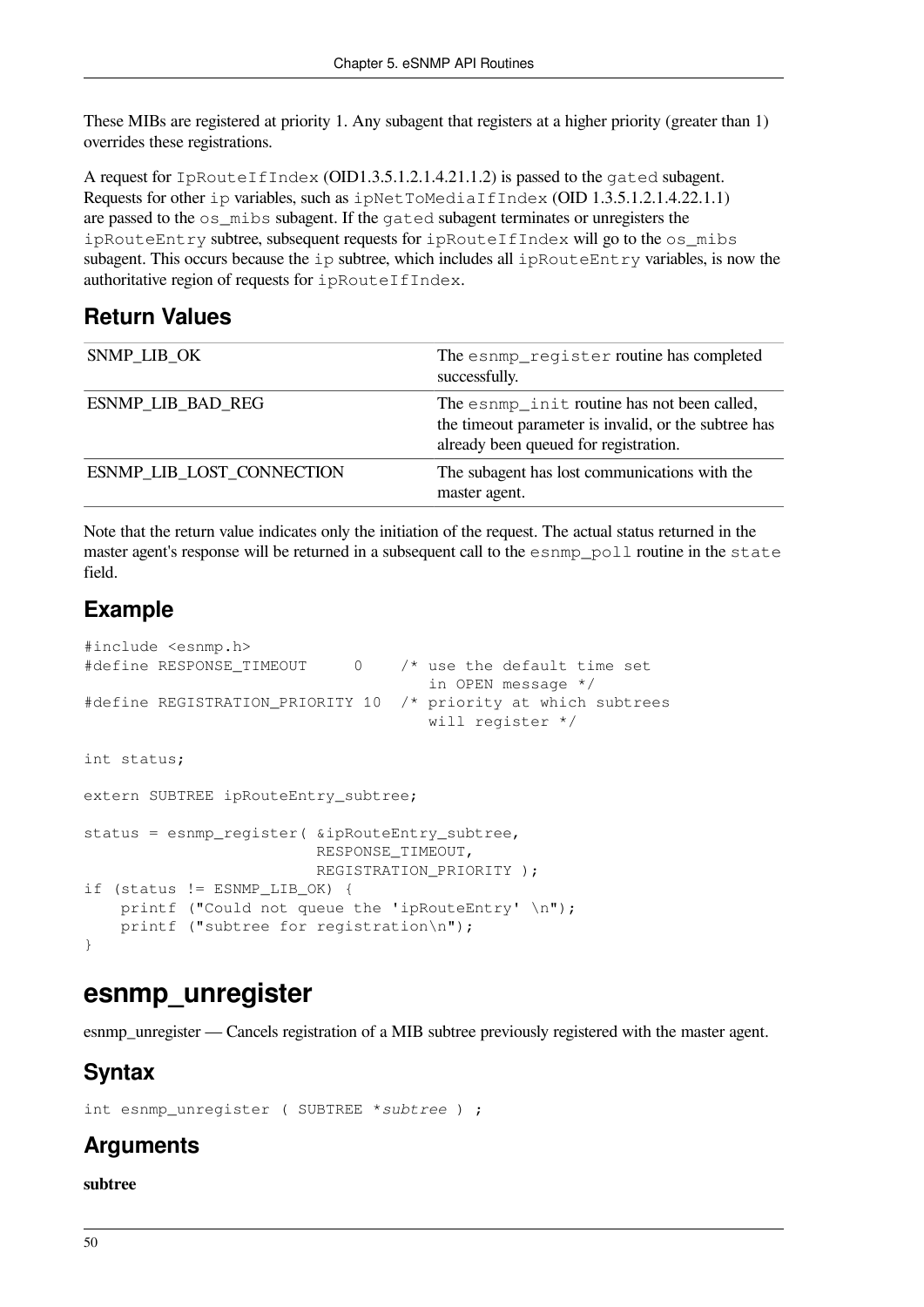A pointer to a subtree structure corresponding to the subtree to be handled. The code emitted by the MIB compiler files (*subtree*\_TBL.C and *subtree*\_TBL.H) externally declare and initialize the subtree structures. Refer to [Chapter](#page-26-0) 3 for more information about these files.

#### **Description**

This routine can be called by the application code to tell the eSNMP subagent not to process requests for variables in this MIB subtree anymore. You can later reregister a MIB subtree, if needed, by calling the esnmp\_register routine.

#### **Return Values**

| <b>SNMP LIB OK</b>               | The esnmp_unregister routine has<br>completed successfully.                                      |
|----------------------------------|--------------------------------------------------------------------------------------------------|
| <b>ESNMP LIB BAD REG</b>         | The MIB subtree was not registered.                                                              |
| <b>ESNMP LIB LOST CONNECTION</b> | The request to unregister the MIB subtree could<br>not be sent. You should restart the protocol. |

#### **Example**

```
#include <esnmp.h>
int status
extern SUBTREE ipRouteEntry_subtree;
status = esnmp_unregister (&ipRouteEntry_subtree);
switch (status) {
case ESNMP_LIB_OK:
  printf ("The esnmp unregister routine completed successfully.\n\cdot \cdot \cdot);
  break;
case ESNMP_LIB_BAD_REG:
  printf ("The MIB subtree was not registered.\n");
case ESNMP_LIB_LOST_CONNECTION:
   printf ("%s%s%s\n", "The request to unregister the ",
                        "MIB subtree could not be sent. ",
                        "You should restart the protocol.\n");
break;
}
```
### **esnmp\_register2**

esnmp\_register2 — Requests registration of a single MIB subtree. This indicates to the master agent that the subagent instantiates MIB variables within the registered MIB subtree. The esnmp\_register2 routine offers extensions to the esnmp\_register routine.

#### **Syntax**

```
int esnmp_register2 ( ESNMP_REG *reg ) ;
```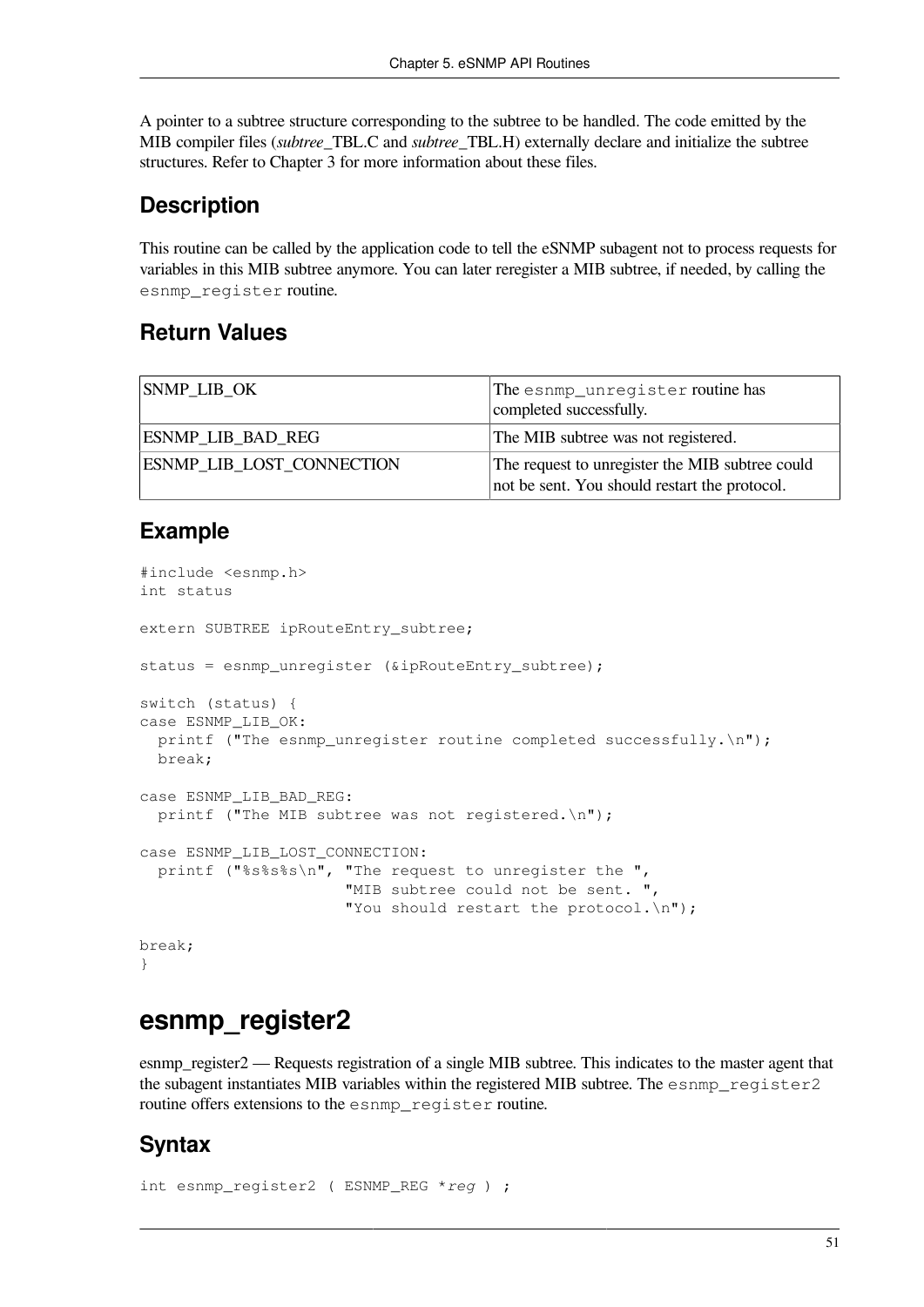### **Arguments**

#### **reg**

A pointer to an ESNMP\_REG structure that contains the following fields:

| <b>Field Name</b> | <b>Description</b>                                                                                                                                                                                                                                                                                                                            |
|-------------------|-----------------------------------------------------------------------------------------------------------------------------------------------------------------------------------------------------------------------------------------------------------------------------------------------------------------------------------------------|
| subtree           | A pointer to a subtree structure corresponding to the MIB subtree<br>to be handled. The subtree structures are externally declared<br>and initialized in the code emitted by the MIBCOMP command<br>(subtree_TBL.C and subtree_TBL.H, where subtree is the name<br>of the MIB subtree). This code is taken directly from the MIB<br>document. |
|                   | All memory pointed to by this field must have permanent storage<br>since it is referenced by libesnmp for the duration of the program.<br>You should use the data declarations emitted by the MIBCOMP<br>command.                                                                                                                             |
| priority          | The registration priority. The entry with the largest number has<br>the highest priority. The range is 1 to 255. The subagent that has<br>registered a MIB subtree with the highest priority over a range of<br>object identifiers gets all requests for that range of OIDs.                                                                  |
|                   | MIB subtrees that are registered with the same priority are<br>considered duplicates, and the registration is rejected by the master<br>agent.<br>The priority field is a mechanism for cooperating subagents to                                                                                                                              |
|                   | handle different configurations.                                                                                                                                                                                                                                                                                                              |
| timeout           | The number of seconds the master agent should wait for responses<br>when requesting data in this MIB subtree. This value must be<br>between zero and 300. If the value is zero, the default timeout (3)<br>seconds) is used. You should use the default. For information about<br>modifying the default timeout value, refer to Section 6.2.  |
| range_subid       | An integer value that, when nonzero, together with the<br>range_upper_bound field specifies a range instead of one of the MIB<br>subtree's OID subidentifiers. The range_subid field specifies the<br>OID subidentifier modified by the range_upper_bound field.                                                                              |
| range_upper_bound | An integer value that, with a nonzero range_subid field, specifies a<br>range instead of one of the MIB subtree's OID subidentifiers. The<br>range_upper_bound field provides the upper bound of the range and<br>the range_subid field provides the lower bound of the range, which<br>is the MIB subtree's OID subidentifier.               |
| options           | An integer value that, when set to ESNMP_REG_OPT_CLUSTER,<br>indicates that the registration is valid clusterwide. When the value is<br>set to zero, it indicates that the registration is valid for the local node.                                                                                                                          |
| state             | One of the following integer values that provides the caller with<br>asynchronous updates of the state of registration of this MIB subtree.<br>After the return of the esnmp_poll routine, the caller can inspect<br>this parameter.                                                                                                          |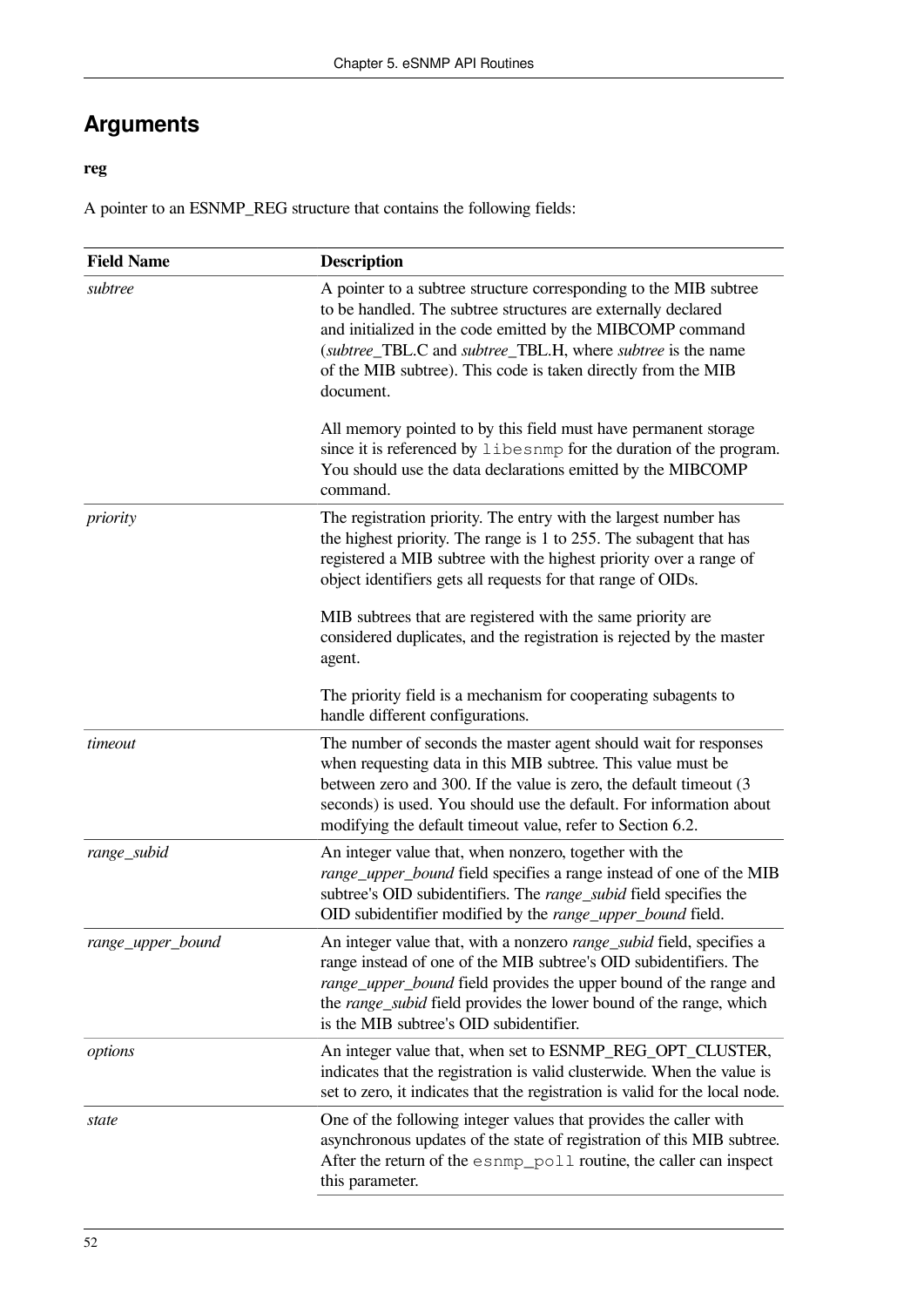| <b>Field Name</b> | <b>Description</b>                                                                                 |                                                                                                    |
|-------------------|----------------------------------------------------------------------------------------------------|----------------------------------------------------------------------------------------------------|
|                   | <b>ESNMP_REG_STATE</b><br><b>PENDING</b>                                                           | The registration is currently<br>held locally while waiting for<br>connection to the master agent. |
|                   | ESNMP_REG_STATE_SENT                                                                               | The registration was sent to the<br>master agent.                                                  |
|                   | ESNMP_REG_STATE_DONE                                                                               | The registration was successfully<br>acknowledged by the master<br>agent.                          |
|                   | <b>ESNMP_REG_STATE</b><br><b>REGDUP</b>                                                            | The registration was rejected by<br>the master agent because it was a<br>duplicate.                |
|                   | <b>ESNMP_REG_STATE</b><br><b>REGNOCLU</b>                                                          | The master agent does not<br>support cluster registrations.                                        |
|                   | ESNMP_REG_STATE_REJ                                                                                | The master agent rejected the<br>registration for other reasons.                                   |
| reserved          | This field is reserved for exclusive use by the eSNMP library. The<br>caller should not modify it. |                                                                                                    |

#### **Description**

The initialization routine (esnmp  $init$ ) must be called prior to calling the esnmp register 2 routine. The esnmp\_register2 function must be called for each subtree structure corresponding to each MIB subtree that it will be handling. At any time, MIB subtrees can be unregistered by calling esnmp\_unregister2 and then can be reregistered by calling esnmp\_register2.

When restarting the eSNMP protocol by calling esnmp\_init, all MIB subtree registrations are cleared. All MIB subtrees must be reregistered.

A MIB subtree is identified by the base MIB variable name and its corresponding OID. This tuple represents the parent of all MIB variables that are contained in the MIB subtree; for example, the MIB II tcp subtree has an OID of  $1.3.6.1.2.1.6$ . All elements subordinate to this (those that have the same first 7 identifiers) are included in the subtree's object table. A MIB subtree can also be a single MIB object (a leaf node) or even a specific instance.

By registering a MIB subtree, the subagent indicates that it will process SNMP requests for all MIB variables (or OIDs) within that MIB subtree's region. Therefore, a subagent should register the most fully qualified (longest) MIB subtree that still contains its instrumented MIB variables.

A subagent using the esnmp\_register2 routine can register the same MIB subtree for the local node and for a cluster. To register the MIB subtree for both, you must call the esnmp\_register2 routine twice: once with the ESNMP\_REG\_OPT\_CLUSTER bit set in the *options* field and once with the ESNMP\_REG\_OPT\_CLUSTER bit clear in the *options* field. Alternatively, you can register a MIB subtree for the cluster only or for the local node only, by setting or clearing the ESNMP\_REG\_OPT\_CLUSTER bit, respectively, in the *options* field.

A subagent can also register MIB subtrees that overlap the OID range of MIB subtrees that it previously registered or the OID ranges of MIB subtrees registered by other subagents.

For example, consider the two subagents os\_mibs and gated. The os\_mibs subagent registers the  $ip$  MIB subtree (1.3.6.1.2.1.4), and the gated subagent registers the  $ip$ RouteEntry MIB subtree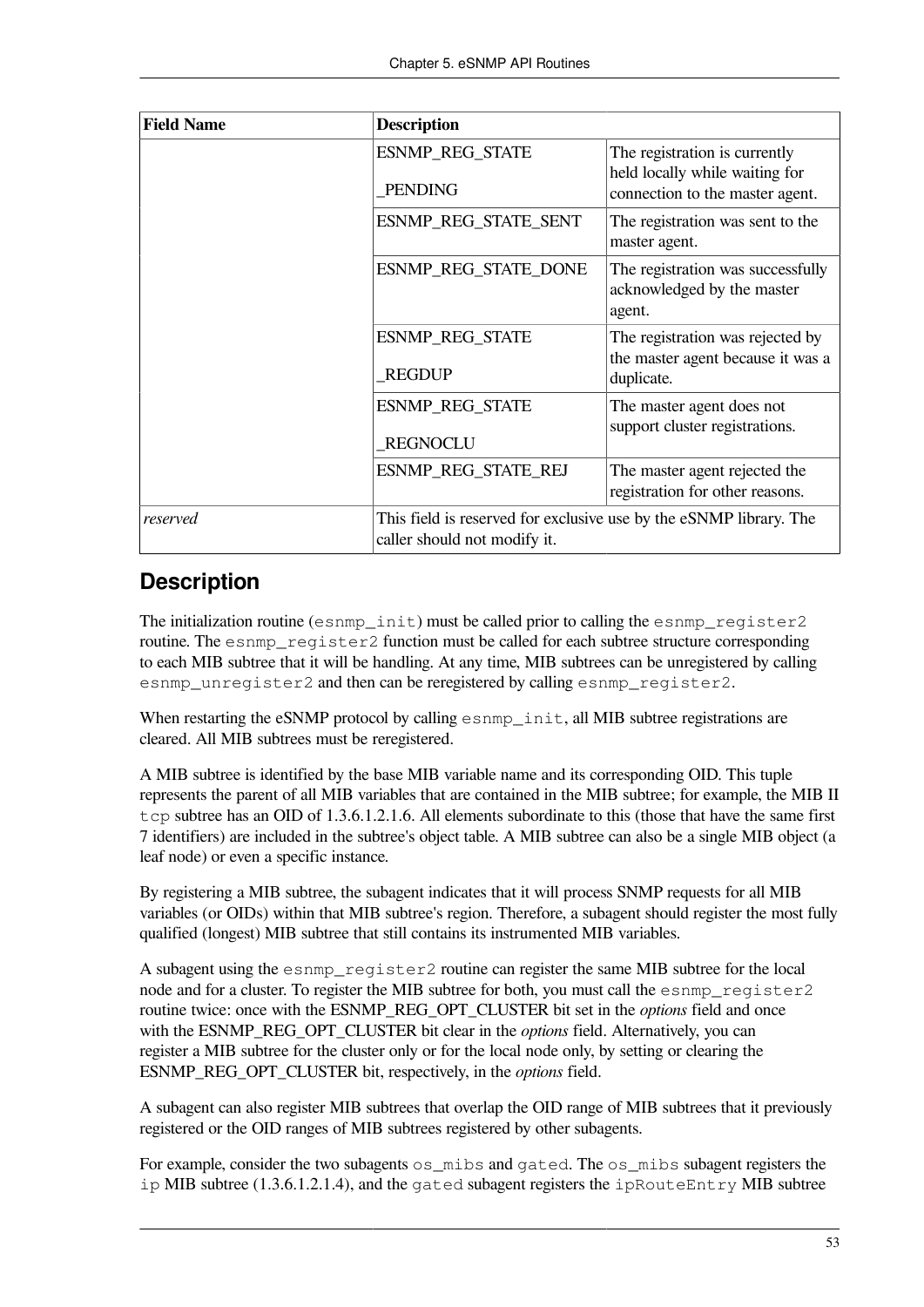(1.3.6.1.2.1.4.21.1). Both of these registrations are made with the ESNMP\_REG\_OPT\_CLUSTER bit set in the *options* field. Requests for ip MIB variables within ipRouteEntry, such as ipRouteIfIndex (1.3.6.1.2.1.4.21.1.2), are passed to the gated subagent. Requests for other ip variables, such as ipNetToMediaIfIndex  $(1.3.6.1.2.1.4.22.1.1)$ , are passed to the os\_mibs subagent. If the gated subagent terminates or unregisters the ipRouteEntry MIB subtree, subsequent requests for ipRouteIfIndex go to the os mibs subagent. This occurs because the ip MIB subtree, which includes all ipRouteEntry MIB variables, is now the authoritative region of requests for ipRouteIfIndex.

#### **Return Values**

| SNMP_LIB_OK               | The esnmp_register2 routine has completed<br>successfully.                                                                                                                                                                       |
|---------------------------|----------------------------------------------------------------------------------------------------------------------------------------------------------------------------------------------------------------------------------|
| ESNMP_LIB_BAD_REG         | The esnmp_init routine has not been called,<br>the timeout parameter is invalid, a registration<br>slot is not available, or this MIB subtree has<br>already been queued for registration. A message is<br>also in the log file. |
| ESNMP LIB LOST CONNECTION | The subagent lost communication with the master<br>agent.                                                                                                                                                                        |

Note that the return value indicates only the initiation of the request. The actual status returned in the master agent's response will be returned in a subsequent call to the esnmp\_poll routine in the state field.

#### **Example**

```
#include <esnmp.h>
#define RESPONSE_TIMEOUT 0 /* use the default time set
                                      in OPEN message */
#define REGISTRATION_PRIORITY 10 /* priority at which subtrees
                                      will register */
int status;
extern SUBTREE ipRouteEntry_subtree;
status = esnmp_register( &ipRouteEntry_subtree,
                          RESPONSE_TIMEOUT,
                          REGISTRATION_PRIORITY );
if (status != ESNMP_LIB_OK) {
   printf ("Could not queue the 'ipRouteEntry' \n");
    printf ("subtree for registration\n");
}
```
### **esnmp\_unregister2**

esnmp unregister2 — Cancels registration of a MIB subtree previously established with the master agent. Use this routine only when the MIB subtree was registered using the esnmp\_register2 routine.

#### **Syntax**

```
int esnmp_unregister2 ( ESNMP_REG *reg ) ;
```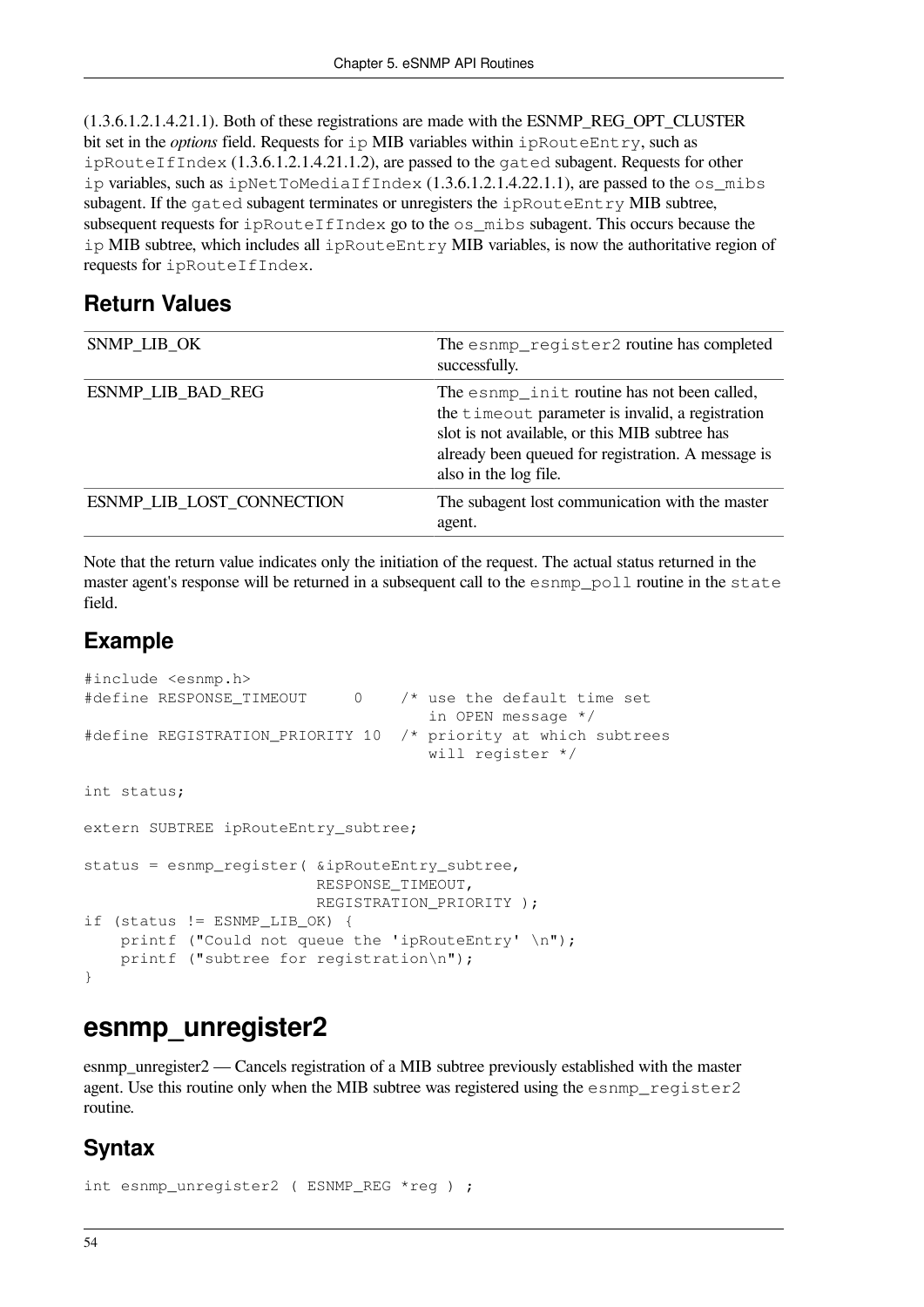#### **Arguments**

#### **reg**

A pointer to the ESNMP\_REG structure that was used when the esnmp\_register2 routine was called.

#### **Description**

This routine can be called by the application code to tell the eSNMP subagent to no longer process requests for variables in this MIB subtree. You can later reregister a MIB subtree, if needed, by calling the esnmp\_register2 routine.

#### **Return Values**

| <b>ESNMP LIB OK</b>              | The routine completed successfully.                                                              |
|----------------------------------|--------------------------------------------------------------------------------------------------|
| <b>ESNMP LIB BAD REG</b>         | The MIB subtree was not registered.                                                              |
| <b>ESNMP LIB LOST CONNECTION</b> | The request to unregister the MIB subtree could<br>not be sent. You should restart the protocol. |

#### **Example**

```
#include <esnmp.h>
int status
extern ESNMP_REG esnmp_reg_for_ip2egp;
status = esnmp_unregister2( &esnmp_reg_for_ip2egp );
switch(status) {
   case ESNMP_LIB_OK:
   printf("The esnmp_unreqister2 routine completed successfully.\n\cdot \cdot \cdot;
   break;
    case ESNMP_LIB_BAD_REG:
   printf("The MIB subtree was not registered.\n");
    break;
    case ESNMP_LIB_LOST_CONNECTION:
    printf("%s%s%s\n", "The request to unregister the ",
                       "MIB subtree could not be sent.
                       "You should restart the protocol.\n");
    break;
}
```
### **esnmp\_capabilities**

esnmp\_capabilities — Adds a subagent's capabilities to the master agent's sysORTable. The sysORTable is a conceptual table that contains an agent's object resources, and is described in RFC 1907.

#### **Syntax**

```
void esnmp capabilities ( OID *agent cap id,
                         char *agent_cap_descr ) ;
```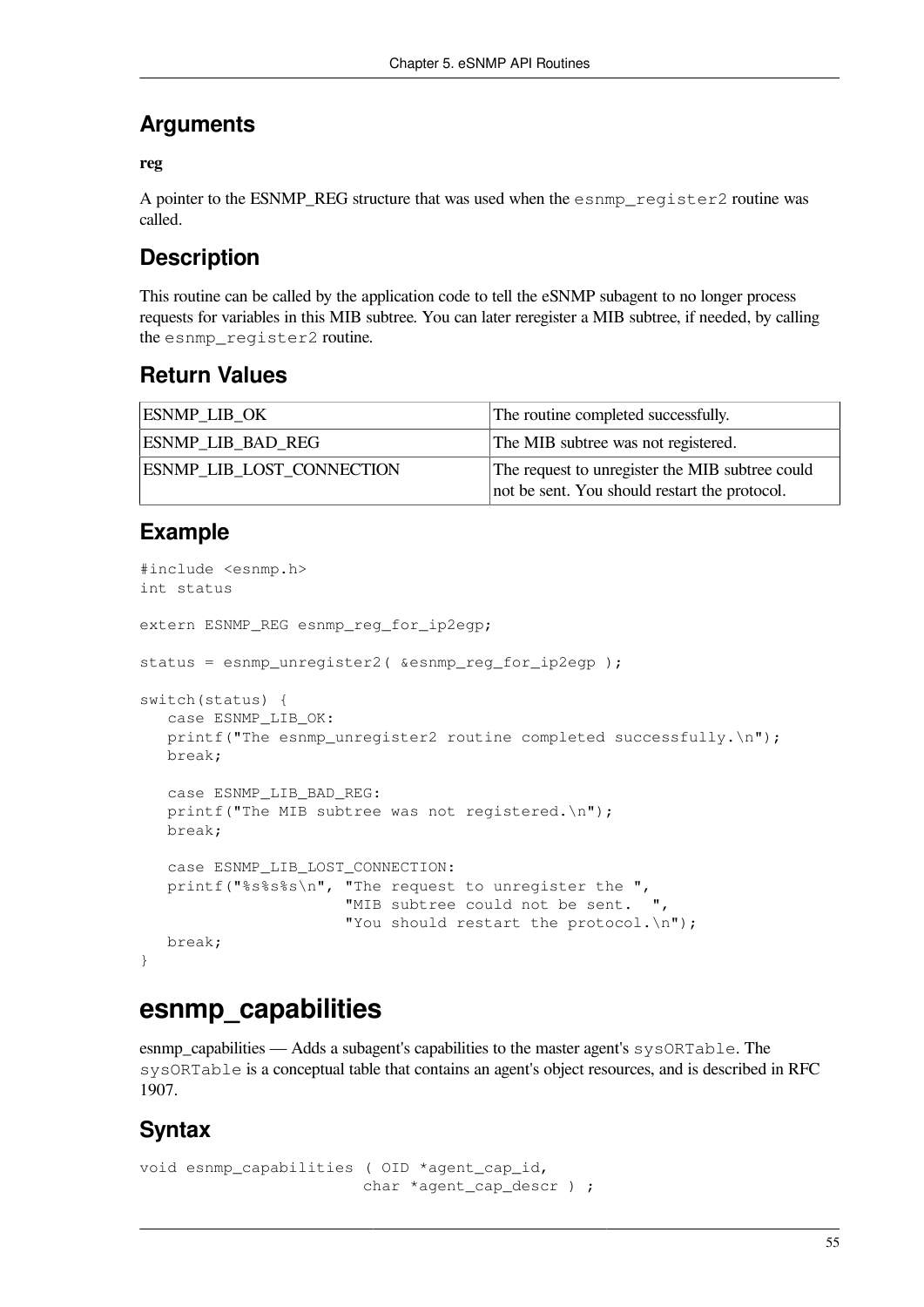#### **Arguments**

#### **agent\_cap\_id**

A pointer to an object identifier that represents an authoritative agent capabilities identifier. This value is used for the sysORID object in the sysORTable for the managed node.

#### **agent\_cap\_descr**

A pointer to a null-terminated character string describing agent\_cap\_id. This value is used for the sysORDescr object in the sysORTable for the managed node.

#### **Description**

This routine is called at any point after initializing eSNMP by a call to the esnmp\_init routine.

### **esnmp\_uncapabilities**

esnmp uncapabilities — Removes a subagent's capabilities from the master agent's  $sysORTable$ .

#### **Syntax**

```
void esnmp_uncapabilities ( OID *agent_cap_id ) ;
```
#### **Arguments**

#### **agent\_cap\_id**

A pointer to an object identifier that represents an authoritative agent capabilities identifier. This value is used for the sysORID object in the sysORTable for the managed node.

#### **Description**

This routine is called if a subagent alters its capabilities dynamically. When a logical connection for a subagent is closed, the master agent automatically removes the related entries in sysORTable.

### **esnmp\_poll**

esnmp poll — Processes a pending message that was sent by the master agent.

### **Syntax**

```
int esnmp_poll ( )
```
#### **Description**

This routine is called after the select() call has indicated data is ready on the eSNMP socket. (This socket was returned from the call to the esnmp\_init routine.)

If a received message indicates a problem, an entry is made to the SNMP log file and an error status is returned.

If the received message is a request for SNMP data, the object table is checked and the appropriate method routines are called, as defined by the developer of the subagent.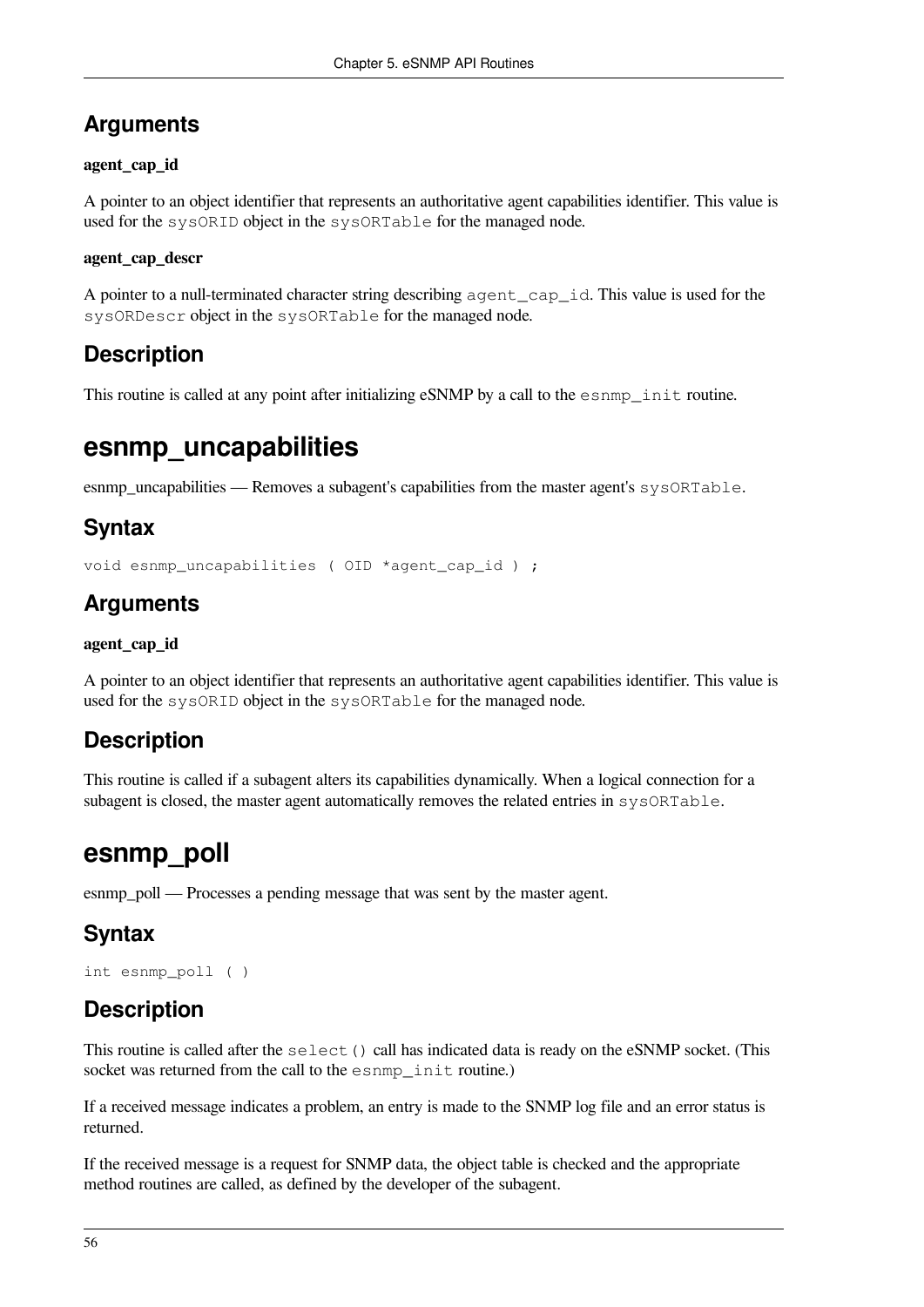#### **Return Values**

| ESNMP_LIB_OK               | The esnmp_poll routine completed<br>successfully.                                                  |
|----------------------------|----------------------------------------------------------------------------------------------------|
| ESNMP_LIB_BAD_REG          | The master agent failed in a previous registration<br>attempt. See the log file.                   |
| <b>ESNMP_LIB_DUPLICATE</b> | A duplicate subagent identifier has already been<br>received by the master agent.                  |
| ESNMP_LIB_NO_CONNECTION    | The master agent's OPEN request failed. Restart the<br>connection after a delay. See the log file. |
| <b>ESNMP_LIB_CLOSE</b>     | A CLOSE message was received.                                                                      |
| <b>ESNMP LIB NOTOK</b>     | An eSNMP protocol error occurred and the packet<br>was discarded.                                  |
| ESNMP LIB LOST CONNECTION  | Communication with the master agent was lost.<br>Restart the connection.                           |

#### **esnmp\_are\_you\_there**

esnmp are you there — Requests the master agent to report immediately that it is up and functioning.

#### **Syntax**

```
int esnmp_are_you_there ( ) ;
```
#### **Description**

The esnmp\_are\_you\_there routine does not block waiting for a response. The routine is intended to cause the master agent to reply immediately. The response should be processed by calling the esnmp\_poll routine.

If a response is not received within the timeout period, the application code should restart the eSNMP protocol by calling the esnmp\_init routine. No timers are maintained by the eSNMP library.

#### **Return Values**

| <b>ESNMP LIB OK</b>              | The request was sent.                                           |
|----------------------------------|-----------------------------------------------------------------|
| <b>ESNMP LIB LOST CONNECTION</b> | The request cannot be sent because the master<br>agent is down. |

### **esnmp\_trap**

esnmp\_trap — Sends a trap message to the master agent.

#### **Syntax**

```
int esnmp_trap ( int *generic_trap,
                int specific_trap,
                char *enterprise,
               varbind *vb ) 2;
```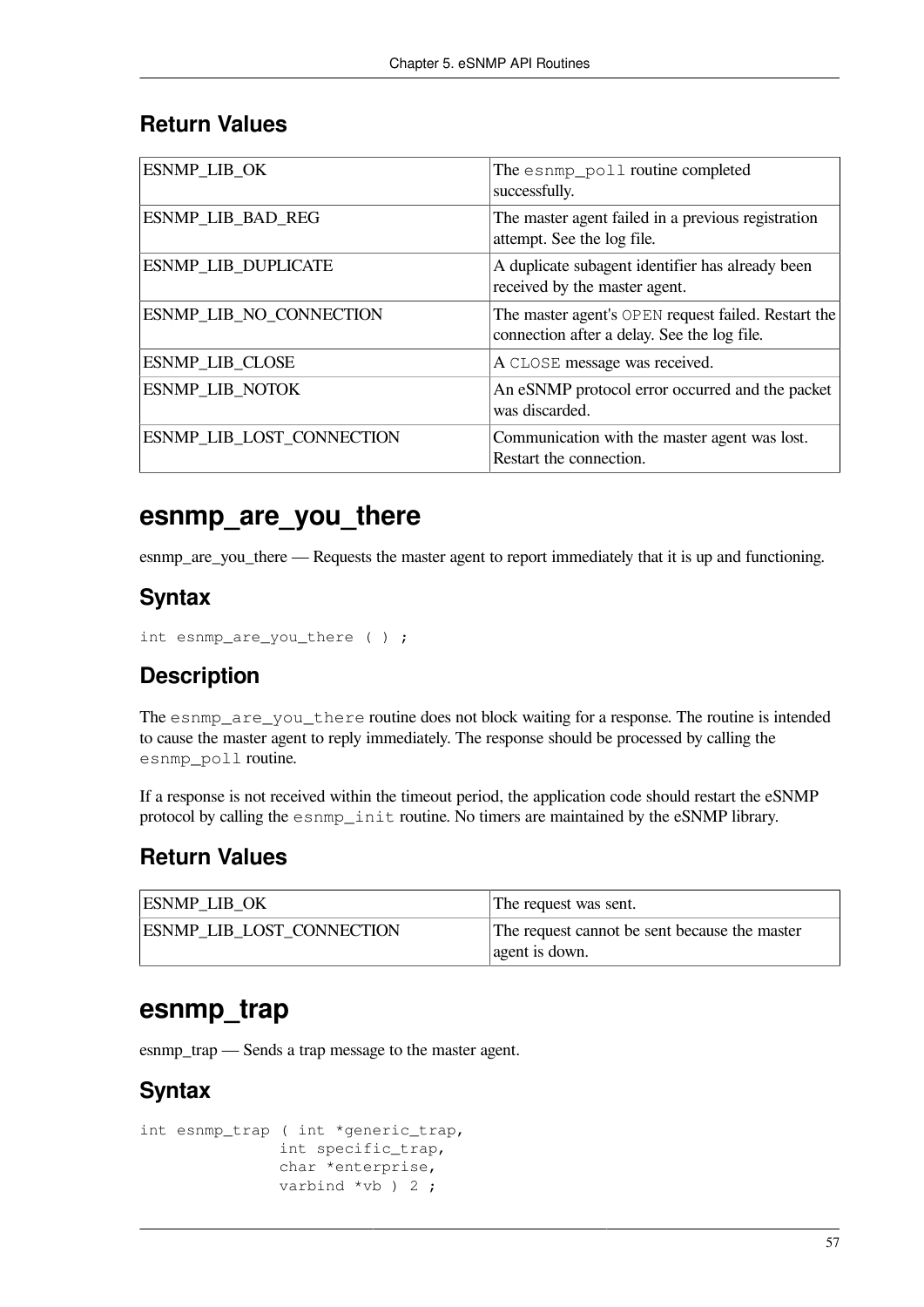#### **Arguments**

#### **generic\_trap**

A generic trap code. Set this argument value to 0 (zero) for SNMPv2 traps.

#### **specific\_trap**

A specific trap code. Set this argument value to 0 (zero) for SNMPv2 traps.

#### **enterprise**

An enterprise OID string in dot notation. Set to the object identifier defined by the NOTIFICATION-TYPE macro in the defining MIB specification. This value is passed as the value of SnmpTrapOID.0 in the SNMPv2-Trap-PDU.

**vb**

A VARBIND list of data (a null pointer indicates no data).

#### **Description**

This function can be called any time. If the master agent is not running, traps are queued and sent when communication is possible.

The trap message is actually sent to the master agent after it responds to the esnmp\_init routine. This occurs with every API call and for most esnmp\_register routines. The quickest process to send traps to the master agent is to call the esnmp\_init, esnmp\_poll, and esnmp\_trap routines.

The master agent formats the trap into an SNMP trap message and sends it to management stations based on its current configuration.

The master agent does not respond to the content of the trap. However, the master agent does return a value that indicates whether the trap was received successfully.

#### **Return Values**

| <b>ESNMP LIB OK</b>              | The routine has completed successfully.          |
|----------------------------------|--------------------------------------------------|
| <b>ESNMP LIB LOST CONNECTION</b> | Could not send the trap message to master agent. |
| <b>ESNMP LIB NOTOK</b>           | Something failed and the message could not be    |
|                                  | generated.                                       |

### **esnmp\_term**

esnmp\_term — Sends a close message to the master agent and shuts down the subagent.

#### **Syntax**

void esnmp\_term (void) ;

### **Description**

Subagents must call this routine when terminating so that the master agent can update its MIB registry quickly and so that resources used by eSNMP on behalf of the subagent can be released.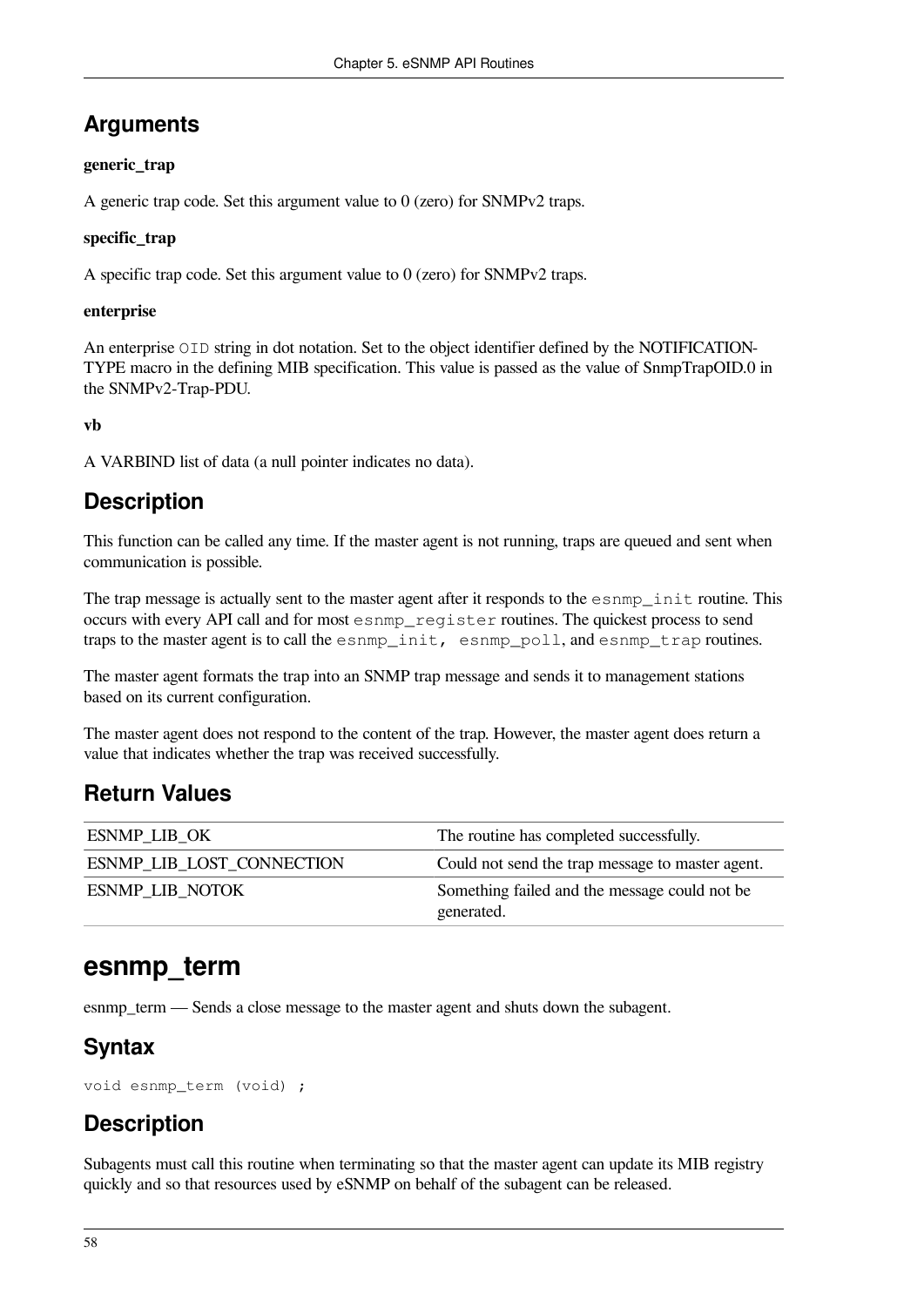#### **Return Values**

| <b>ESNMP LIB OK</b> | The esnmp_term routine always returns                |
|---------------------|------------------------------------------------------|
|                     | <b>ESNMP_LIB_OK, even if the packet could not be</b> |
|                     | sent.                                                |

#### **esnmp\_sysuptime**

esnmp sysuptime — Converts UNIX system time obtained from  $\text{gettimeofday}$  into a value with the same time base as sysUpTime.

#### **Syntax**

unsigned int esnmp\_sysuptime ( struct timeval \*timestamp ) ;

### **Argument**

#### **timestamp**

A pointer to struct timeval, which contains a value obtained from the gettimeofday system call. The structure is defined in include/sys/time.h.

A null pointer means return the current sysUpTime.

#### **Description**

This routine provides a mechanism to convert UNIX timestamps into eSNMP TimeTicks. The function returns the value that sysUpTime held when the passed timestamp was now.

This routine can be used as a TimeTicks data type (the time since the eSNMP master agent started) in hundredths of a second. The time base is obtained from the master agent in response to esnmp init, so calls to this function before that time will not be accurate.

#### **Return Values**

| 10 | An error occurred because a gettime of day          |
|----|-----------------------------------------------------|
|    | function failed. Otherwise, timestamp contains      |
|    | the time in hundredths of a second since the master |
|    | agent started.                                      |

#### **Example**

```
#include <sys/time.h>
#include <esnmp.h>
struct timeval timestamp;
gettimeofday(&timestamp, NULL);
 .
 .
 .
o_integer(vb, object, esnmp_sysuptime(&timestamp));
```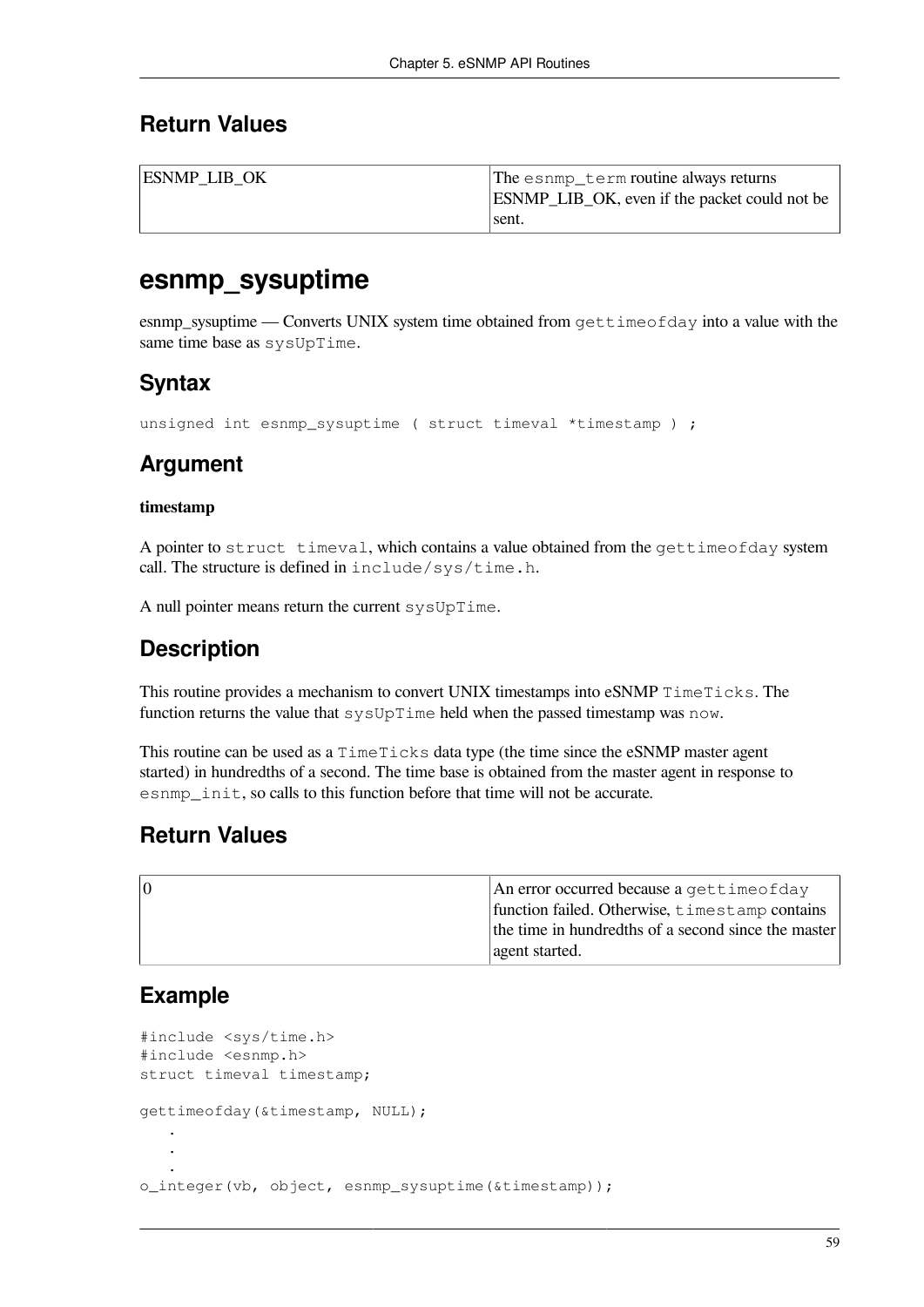# <span id="page-67-0"></span>**5.2. Method Routines**

SNMP requests may contain many encoded MIB variables. The libsnmp code executing in a subagent matches each VariableBinding with an object table entry. The object table's method routine is then called. Therefore, a method routine is called to service a single MIB variable. Since a single method routine can handle a number of MIB variables, the same method routine may be called several times during a single SNMP request.

The method routine calling interface contains the following functions:

- \*\_get respond to Get, GetNext, and GetBulk requests
- \*\_set respond to Set requests

# **\*\_get Routine**

\*\_get Routine — The \*\_get routine is a method routine for the specified MIB item, which is typically a MIB group (for example, system in MIB II) or a table entry (for example, ifEntry in MIB II).

#### **Syntax**

int mib-group\_get ( METHOD \*method ) ;

#### **Arguments**

#### **method**

A pointer to a METHOD structure that contains the following fields:

| <b>Field Name</b> | <b>Description</b>                                                                                                                                                                                                                               |
|-------------------|--------------------------------------------------------------------------------------------------------------------------------------------------------------------------------------------------------------------------------------------------|
| action            | One of ESNMP_ACT_GET,<br>ESNMP_ACT_GETNEXT, or<br>ESNMP_ACT_GETBULK.                                                                                                                                                                             |
| serial_num        | An integer number that is unique to this SNMP<br>request. Each method routine called while<br>servicing a single SNMP request receives the same<br>value of <i>serial_num</i> . New SNMP requests are<br>indicated by a new value of serial_num. |
| repeat_cnt        | Used for GetBulk only. This value indicates the<br>current iteration number of a repeating VARBIND.<br>This number increments from 1 to <i>max_repetitions</i><br>and is $0$ (zero) for non repeating VARBIND<br>structures.                     |
| max_repetitions   | The maximum number of repetitions to perform.<br>Used for GetBulk only. This will be 0 (zero)<br>for non-repeating VARBIND structures. You can<br>optimize subsequent processing by knowing the<br>maximum number repeat calls will be made.     |
| varbind           | A pointer to the VARBIND structure for which<br>you must fill in the OID and data fields. Upon<br>entry of the method routine, the <i>method-&gt;varbind-</i><br>>name field is the OID that was requested.                                      |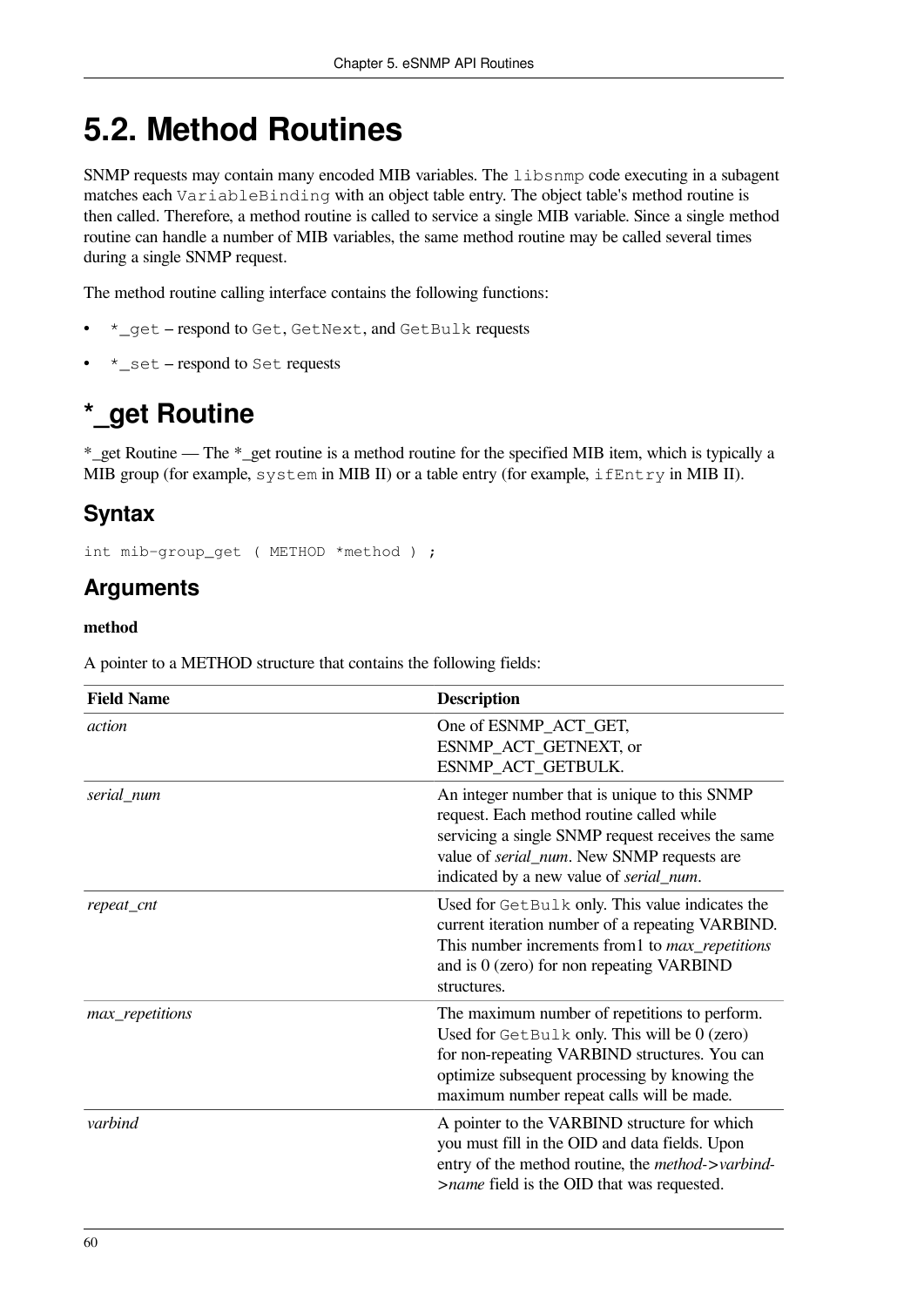| <b>Field Name</b> | <b>Description</b>                                                                                                                                                                                                                                                                                |
|-------------------|---------------------------------------------------------------------------------------------------------------------------------------------------------------------------------------------------------------------------------------------------------------------------------------------------|
|                   | Upon exit of the method routine, the <i>method</i> -<br>>varbind field contains the requested data, and<br>the <i>method-&gt;varbind-&gt;name</i> field is updated to<br>reflect the actual instance OID for the returned<br><b>VARBIND</b> structure.                                            |
|                   | The support routines (o_integer, o_string,<br>o_oid, and o_octet) are generally used to load<br>data. The libsnmp instance2oid routine is<br>used to update the OID in the <i>method-&gt;varbind-</i><br>>name field.                                                                             |
| object            | A pointer to the object table entry for the MIB<br>variable being referenced. The <i>method-&gt;object-</i><br>>object_index field is this object's unique index<br>within the object table (useful when one method<br>routine services many objects).                                            |
|                   | The <i>method-&gt;object-&gt;oid</i> field is the OID defined<br>for this object in the MIB. The instance requested<br>is derived by comparing this OID with the OID in<br>the request found in the <i>method-&gt;varbind-&gt;name</i><br>field. The oid2instance function is useful for<br>this. |

#### **Description**

These types of routines call whatever routine is specified for Get operations in the object table identified by the registered subtree.

This function is pointed to by some number of elements of the subagent object table. When a request arrives for an object, its method routine is called. The \*\_get method routine is called in response to a Get request.

#### **Return Values**

| ESNMP_MTHD_noError        | The routine completed successfully.                                          |
|---------------------------|------------------------------------------------------------------------------|
| ESNMP_MTHD_noSuchObject   | The requested object cannot be returned or does<br>not exist.                |
| ESNMP_MTHD_noSuchInstance | The requested instance of an object cannot be<br>returned or does not exist. |
| ESNMP_MTHD_genErr         | A general processing error.                                                  |

### **\*\_set Routine**

\*\_set Routine — The \*\_set method routine for a specified MIB item, which is typically a MIB group (for example, system in MIB II) or a table entry (for example, ifEntry in MIB II).

#### **Syntax**

int mib-group\_set ( METHOD \*method ) ;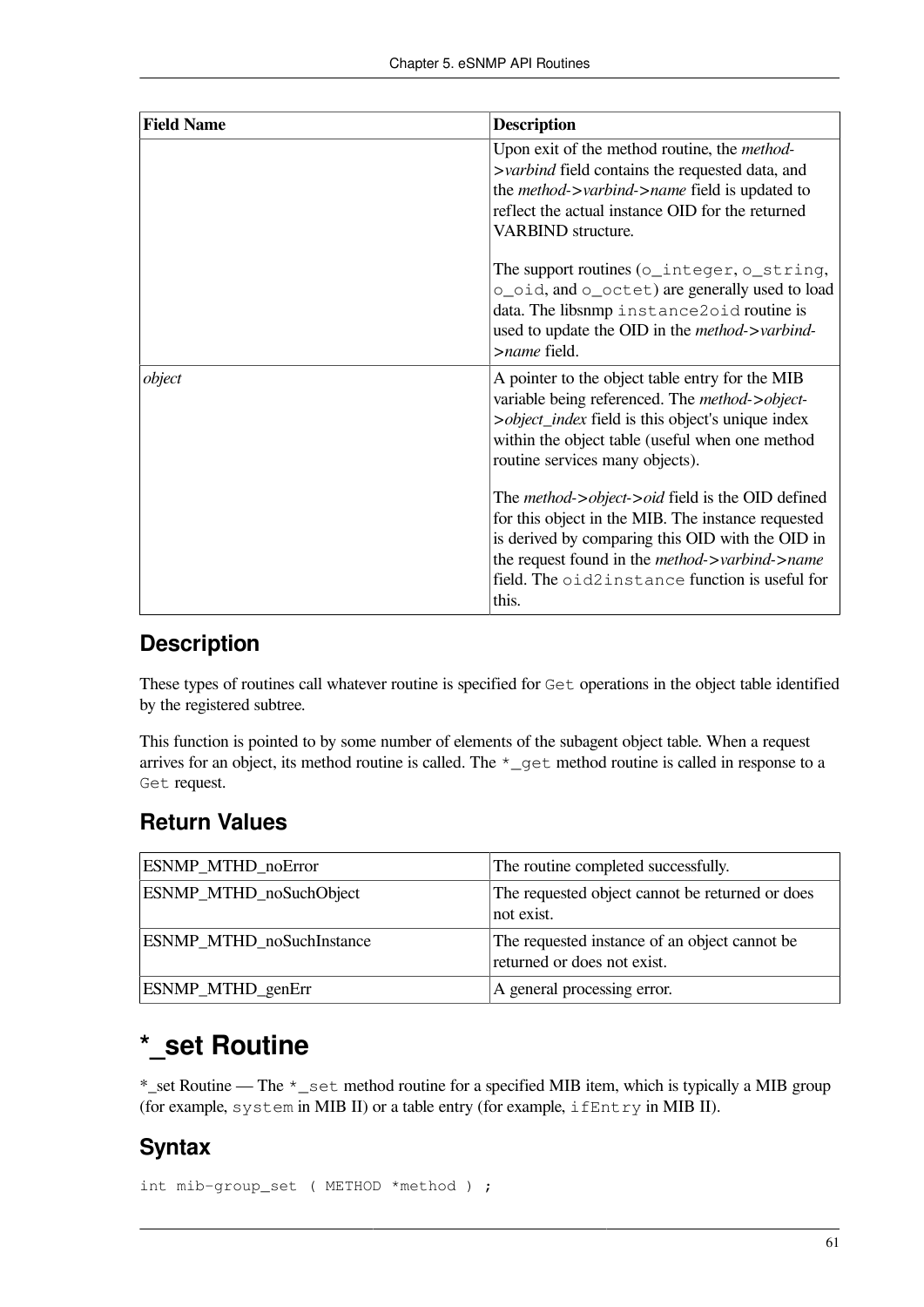### **Arguments**

#### **method**

A pointer to a METHOD structure that contains the following fields:

| <b>Field Name</b> | <b>Description</b>                                                                                                                                                                                                                                                                                                                                                                                                                                                                                                                           |                                                                                                                                                                                                             |
|-------------------|----------------------------------------------------------------------------------------------------------------------------------------------------------------------------------------------------------------------------------------------------------------------------------------------------------------------------------------------------------------------------------------------------------------------------------------------------------------------------------------------------------------------------------------------|-------------------------------------------------------------------------------------------------------------------------------------------------------------------------------------------------------------|
| action            | One of ESNMP_ACT_SET, ESNMP_ACT_UNDO, or<br>ESNMP_ACT_CLEANUP.                                                                                                                                                                                                                                                                                                                                                                                                                                                                               |                                                                                                                                                                                                             |
| serial num        | An integer number that is unique to this SNMP request. Each<br>method routine called while servicing a single SNMP request<br>receives the same value as <i>serial_num</i> . New SNMP requests are<br>indicated by a new value of serial_num.                                                                                                                                                                                                                                                                                                |                                                                                                                                                                                                             |
| varbind           | A pointer to the VARBIND structure that contains the MIB<br>variable's supplied data value and name (OID). The instance<br>information has already been extracted from the OID and placed in<br>the <i>method-&gt;row-&gt;instance</i> field.                                                                                                                                                                                                                                                                                                |                                                                                                                                                                                                             |
| object            | A pointer to the object table entry for the MIB variable being<br>referenced. The method->object->object-index field is this object's<br>unique index within the object table (useful when one method<br>routine services many objects).<br>The method->object->oid field is the OID defined for this object in<br>the MIB.                                                                                                                                                                                                                  |                                                                                                                                                                                                             |
|                   |                                                                                                                                                                                                                                                                                                                                                                                                                                                                                                                                              |                                                                                                                                                                                                             |
| flags             | A read-only integer bitmask set by the libesnmp routine. If set,<br>the ESNMP_FIRST_IN_ROW bit indicates that this call is the first<br>object to be set in the row. If set, the ESNMP_LAST_IN_ROW bit<br>indicates that this call is the last object to be set in the row. Only<br>METHOD structures with the ESNMP_LAST_IN_ROW bit set are<br>passed to the method routines for commit, undo, and cleanup phases.                                                                                                                          |                                                                                                                                                                                                             |
| row               | A pointer to a ROW_CONTEXT structure (defined in the<br>ESNMP.H header file). All Set requests to the method routine that<br>refer to the same group and that have the same instance number will<br>be presented with the same row structure. The method routines can<br>accumulate information in the row structures during Set requests<br>for use during the commit and undo phases. The accumulated data<br>can be released by the method routines during the cleanup phase.<br>The ROW_CONTEXT structure contains the following fields: |                                                                                                                                                                                                             |
|                   | instance                                                                                                                                                                                                                                                                                                                                                                                                                                                                                                                                     | An address of an array containing<br>the instance OID for this<br>conceptual row. The libesnmp<br>routine builds this array by<br>subtracting the object OID from<br>the requested variable binding<br>OID. |
|                   | instance_len                                                                                                                                                                                                                                                                                                                                                                                                                                                                                                                                 | The size of the <i>method-&gt;row-</i><br>>instance field.                                                                                                                                                  |
|                   | context                                                                                                                                                                                                                                                                                                                                                                                                                                                                                                                                      | A pointer to be used privately by<br>the method routine to reference                                                                                                                                        |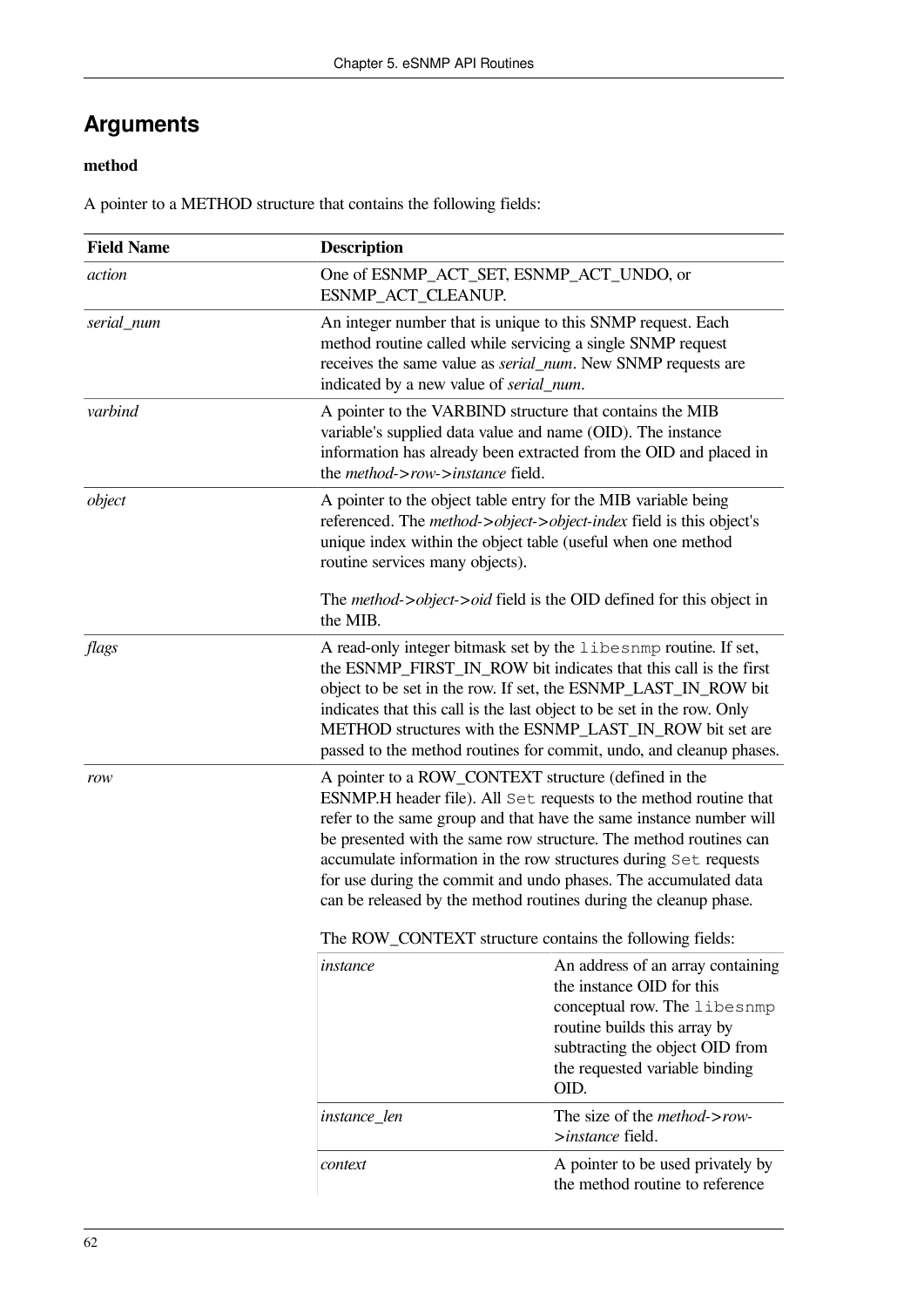| <b>Field Name</b> | <b>Description</b> |                                                                                                                  |
|-------------------|--------------------|------------------------------------------------------------------------------------------------------------------|
|                   |                    | data needed for processing this<br>request.                                                                      |
|                   | save               | A pointer to be used privately by<br>the method routine to reference<br>data needed for undoing this<br>request. |
|                   | state              | An integer to be used privately by<br>the method routine for holding<br>any state information it requires.       |

#### **Description**

The libesnmp routines call whatever routine is specified for Set operations in the object table identified by the registered subtree.

This function is pointed to by some number of elements of the subagent object table. When a request arrives for an object, its method routine is called. The \*\_set method routine is called in response to a Set request.

#### **Return Values**

| ESNMP_MTHD_noError             | The routine completed successfully.                           |
|--------------------------------|---------------------------------------------------------------|
| ESNMP_MTHD_notWritable         | The requested object cannot be set or was not<br>implemented. |
| ESNMP_MTHD_wrongType           | The data type for the requested value is the wrong<br>type.   |
| ESNMP_MTHD_wrongLength         | The requested value is the wrong length.                      |
| ESNMP_MTHD_wrongEncoding       | The requested value is represented incorrectly.               |
| ESNMP_MTHD_wrongValue          | The requested value is out of range.                          |
| ESNMP_MTHD_noCreation          | The requested instance can never be created.                  |
| ESNMP_MTHD_inconsistentName    | The requested instance cannot currently be created.           |
| ESNMP_MTHD_inconsistentValue   | The requested value is not consistent.                        |
| ESNMP_MTHD_resourceUnavailable | A failure due to some resource constraint.                    |
| ESNMP_MTHD_genErr              | A general processing error.                                   |
| ESNMP_MTHD_commitFailed        | The commit phase failed.                                      |
| ESNMP_MTHD_undoFailed          | The undo phase failed.                                        |

# **5.3. Processing \*\_set Routines**

This following is the sequence of operations performed for  $\star$  set routines:

- 1. Every variable binding is parsed and its object is located in the object table. A METHOD structure is created for each VARBIND structure. These METHOD structures point to a ROW\_CONTEXT structure, which is useful for handling these phases. Objects in the same conceptual row all point to the same ROW\_CONTEXT structure. This determination is made by checking the following:
	- The referenced objects are in the same MIB group.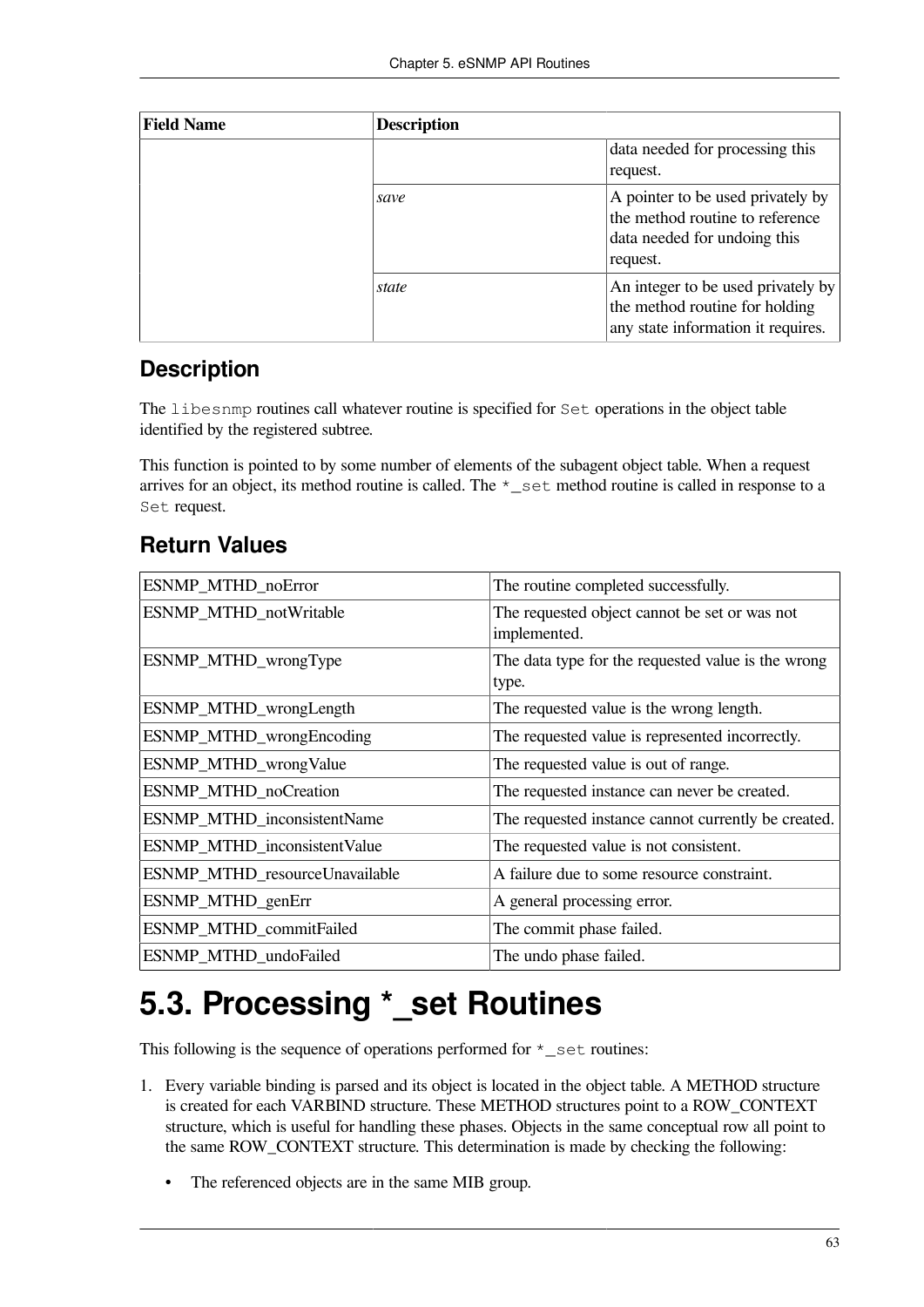- The VARBIND structures have the same instance OIDs.
- 2. Each ROW\_CONTEXT structure is loaded with the instance information for that conceptual row. The ROW\_CONTEXT structure context and save fields are set to NULL, and the state field is set to ESNMP\_SET\_UNKNOWN structure.
- 3. The method routine for each object is called and is passed its METHOD structure with an action code of ESNMP\_ACT\_SET.

If all method routines return success, a single method routine (the last one called for the row) is called for each row, with *method->action* equal to ESNMP\_ACT\_COMMIT.

If any row reports failure, all rows that were successfully committed are told to undo the phase. This is accomplished by calling a single method routine for each row (the same one that was called for the commit phase), with a *method->action* equal to ESNMP\_ACT\_UNDO.

4. Each row is released. The same single method routine for each row is called with a *method->action* equal to ESNMP\_ACT\_CLEANUP. This occurs for every row, regardless of the results of previous processing.

The action codes are processed as follows:

ESNMP\_ACT\_SET

Each object's method routine is called during the SET phase, until all objects are processed or a method routine returns an error status value. (This is the only phase during which each object's method routine is called.) For variable bindings in the same conceptual row, *method->row* points to a common ROW\_CONTEXT.

The *method->flags* bitmask has the ESNMP\_LAST\_IN\_ROW bit set, if this is the last object being called for this ROW\_CONTEXT. This enables you to do a final consistency check, because you have seen every variable binding for this conceptual row.

The method routine's job in this phase is to determine whether the Set request will work, to return the correct SNMP error code if it does not, and to prepare any context data it needs to actually perform the Set request during the COMMIT phase.

The *method->row->context* field is private to the method routine; libesnmp does not use it. A typical use is to store the address of an emitted structure that has been loaded with the data from the VARBIND for the conceptual row.

• ESNMP\_ACT\_COMMIT

Even though several variable bindings may be in a conceptual row, only the last one in order of the Set request is processed. Of all the method routines that point to a common row, only the last method routine is called.

This method routine must have available to it all necessary data and context to perform the operation. It must also save a snapshot of current data or whatever it needs to undo the Set operation, if required. The *method->row->save* field is intended to hold a pointer to whatever data is needed to accomplish this. A typical use is to store the address of a structure that has been loaded with the current data for the conceptual row. The structure is one that has been automatically generated by the MIBCOMP command.

The *method->row->save* field is also private to the method routine; libesnmp does not use it.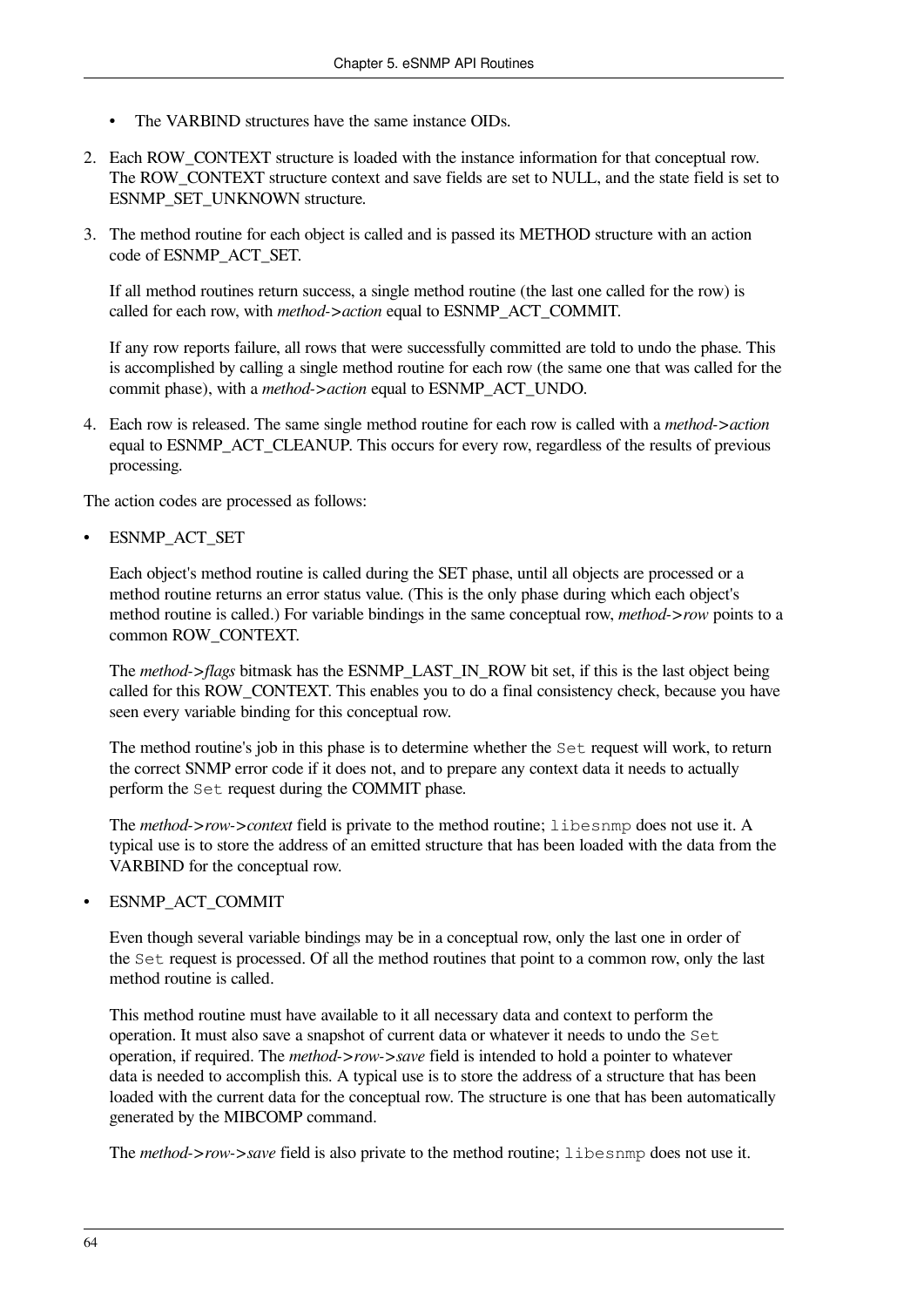If this operation succeeds, return ESNMP\_MTHD\_noError; otherwise, return a value of ESNMP\_MTHD\_commitFailed.

If any errors were returned during the COMMIT phase, libesnmp enters the UNDO phase; if not, it enters the CLEANUP phase.

### **Note**

If the Set request spans multiple subagents and another subagent fails, the UNDO phase may occur even if the Set operation is successful

ESNMP\_ACT\_UNDO

For each conceptual row that was successfully committed, the same method routine is called with *method->action* equal to ESNMP\_ACT\_UNDO. The ROW\_CONTEXT structures that have not yet been called for the COMMIT phase are not called for the UNDO phase; they are called for CLEANUP phase.

The method routine should attempt to restore conditions to what they were before it executed the COMMIT phase. (This is typically done using the data pointed to by the *method->row->save* field.)

If successful, return ESNMP\_MTHD\_noError; otherwise, return ESNMP\_MTHD\_undoFail.

• ESNMP\_ACT\_CLEANUP

Regardless of what else has happened, at this point each ROW\_CONTEXT participates in cleanup phase. The same method routine that was called for in the COMMIT phase is called with *method- >action* equal to ESNMP\_ACT\_CLEANUP.

This indicates the end of processing for the set request. The method routine should perform whatever cleanup is required; for instance, freeing dynamic memory that might have been allocated and stored in *method->row->context* and *method->row->save* fields, and so on.

The function return status value is ignored for the CLEANUP phase.

# **5.4. Method Routine Applications Programming**

You must write the code for the method routines declared in the *subtree*\_TBL.H file. Each method routine has one argument, which is a pointer to the METHOD structure, as follows:

```
int mib_group_get(
         METHOD *method int mib_group_set(
         METHOD *method );
```
The Get method routines are used to perform Get, GetNext, and GetBulk operations.

The Get method routines perform the following tasks:

• Extract the instance portion of the requested OID. You can do this manually by comparing the *method->object->oid* field (the object's base OID) to the *method*-> *varbind->name* field (the requested OID). You can use the oid2instance support routine to do this.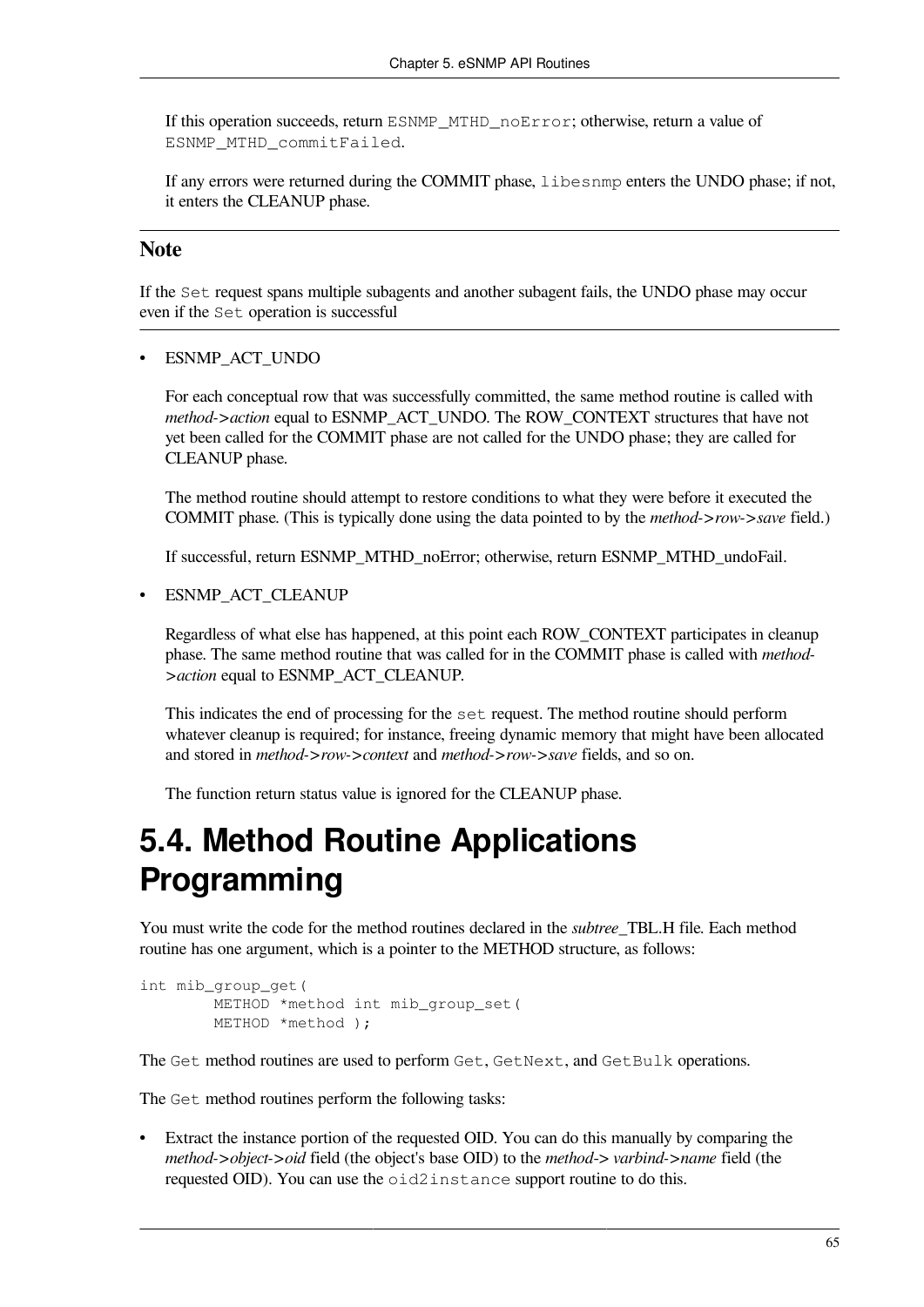- Determine the instance validity. The instance OID can be null or any length, depending on what was requested and how your object was selected. You may be able to reject the request immediately by checking on the instance OID.
- Extract the data. Based on the instance OID and *method->action* field, determine what data, if any, is to be returned.
- Load the response OID back into the method routine's VARBIND structure. Set the *method- >varbind* field with the OID of the actual MIB variable instance you are returning. This is usually accomplished by loading an array of integers with the instance OID you wish to return and calling the instance2OID support routine.
- Load the response data back into the method routine's VARBIND structure.

Use one of the support routines with the corresponding datatype to load the *method->varbind* field with the data to return:

- o\_integer
- o\_string
- o\_octet
- o\_oid

These routines make a copy of the data you specify. The libesnmp function manages any memory associated with copied data. The method routine must manage the original data's memory.

The routine does any necessary conversions to the type defined in the object table for the MIB variable and copies the converted data into the *method->varbind* field. See [Section](#page-73-0) 5.5 for information on data value representation.

Return the correct status value, as follows:

| ESNMP MTHD noError        | The routine completed successfully or no errors<br>were found.      |
|---------------------------|---------------------------------------------------------------------|
| ESNMP_MTHD_noSuchInstance | There is no such instance of the requested object.                  |
| ESNMP_MTHD_noSuchObject   | No such object exists.                                              |
| ESNMP_MTHD_genErr         | An error occurred and the routine did not complete<br>successfully. |

# <span id="page-73-0"></span>**5.5. Value Representation**

The values in a VARBIND structure for each data type are represented as follows. (Refer to the ESNMP.H file for a definition of the OCT and OID structures.)

• ESNMP\_TYPE\_Integer32 (*varbind->value.sl* field)

This is a 32-bit signed integer. Use the  $\circ$  integer routine to insert an integer value into the VARBIND structure. Note that the prototype for the value argument is unsigned long; therefore, you may need to cast this to a signed integer.

• ESNMP\_TYPE\_DisplayString, ESNMP\_TYPE\_Opaque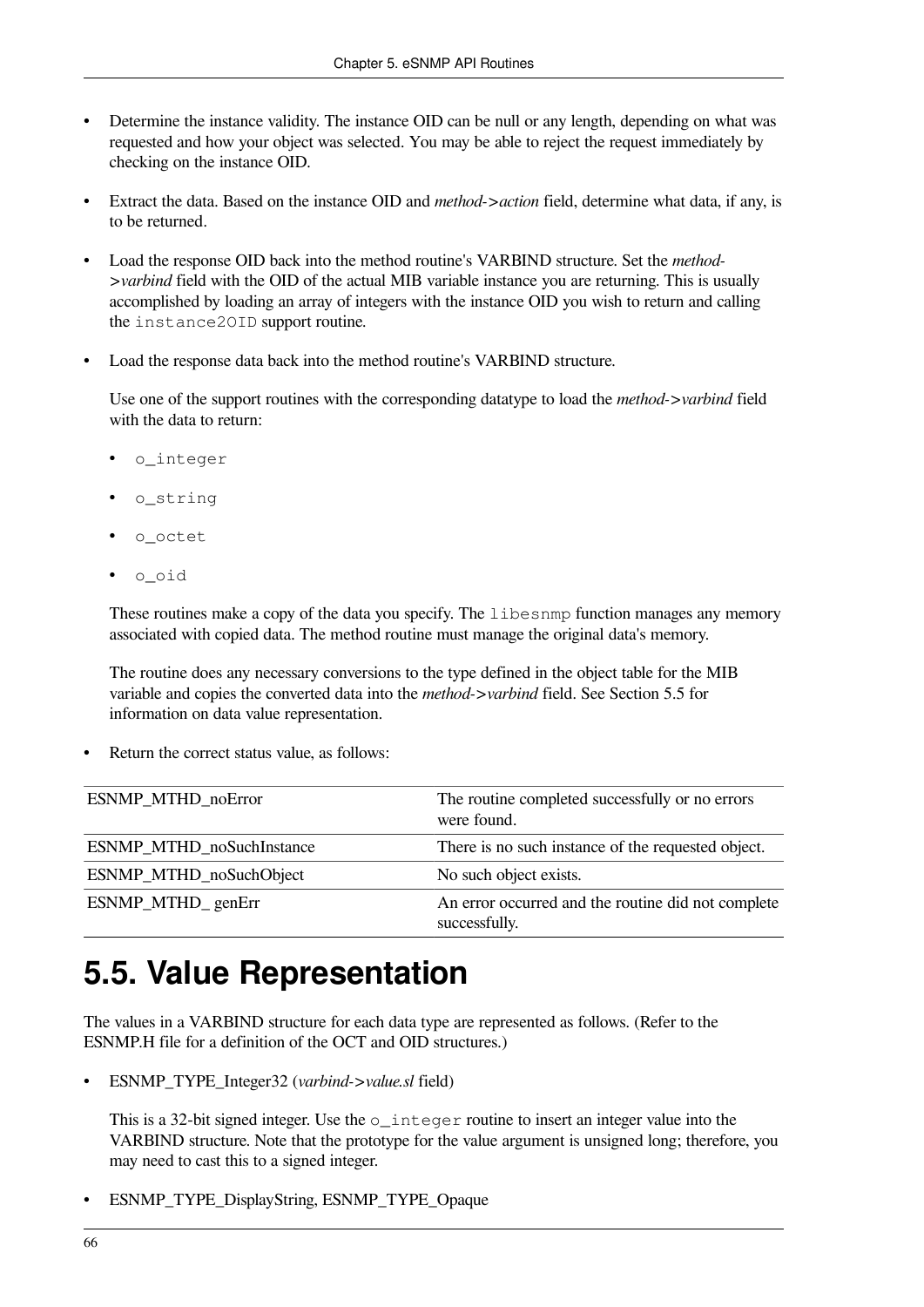ESNMP\_TYPE\_OctetString (*varbind->value.oct* field)

This is an octet string. It is contained in the VARBIND structure as an OCT structure that contains a length and a pointer to a dynamically allocated character array.

The *displaystring* is different only in that the character array can be interpreted as ASCII text, but the *octetstring* can be anything. If the *octetstring* contains bits or a bit string, the OCT structure contains the following:

- A length equal to the number of bytes needed to contain the value that is  $((qty-bits 1)/8 + 1)$
- A pointer to a buffer containing the bits of the bitstring in the form *bbbbb..bb*, where the *bb* octets represent the bitstring itself, bit 0 comes first, and so on. Any unused bits in the last octet are set to zero.

Use the  $\circ$  string support routine to insert a value into the VARBIND structure, which is a buffer and a length. New space is allocated and the buffer is copied into the new space.

Use the  $\circ$  octet routine to insert a value into the VARBIND structure, which is a pointer to an OCT structure. New space is allocated and the buffer pointed to by the OCT structure is copied.

• ESNMP\_TYPE\_ObjectId (*varbind->value.oid* and the *varbind->name* fields)

This is an object identifier. It is contained in the VARBIND structure as an OID structure that contains the number of elements and a pointer to a dynamically allocated array of unsigned integers, one for each element.

The *varbind->name* field is used to hold the object identifier and the instance information that identifies the MIB variable. Use the OID2Instance function to extract the instance elements from an incoming OID on a request. Use the instance2oid function to combine the instance elements with the MIB variable's base OID to set the VARBIND structure's name field when building a response.

Use the  $\circ$  oid function to insert an object identifier into the VARBIND structure when the OID value to be returned as data is in the form of a pointer to an OID structure.

Use the  $\circ$  string function to insert an OID into the VARBIND structure when the OID value to be returned as data is in the form of a pointer to an ASCII string containing the OID in dot format; for example: 1.3.6.1.2.1.3.1.1.2.0.

#### • ESNMP\_TYPE\_NULL

This is the NULL, or empty, type. This is used to indicate that there is no value. The length is zero and the value in the VARBIND structure is zero filled.

The incoming VARBIND structures on a Get, GetNext, and GetBulk will have this data type. A method routine should never return this value. An incoming Set request never has this value in a VARBIND structure.

• ESNMP\_TYPE\_IpAddress (*varbind->value.oct* field)

This is an IP address. It is contained in the VARBIND structure in an OCT structure that has a length of 4 and a pointer to a dynamically allocated buffer containing the 4 bytes of the IP address in network byte order.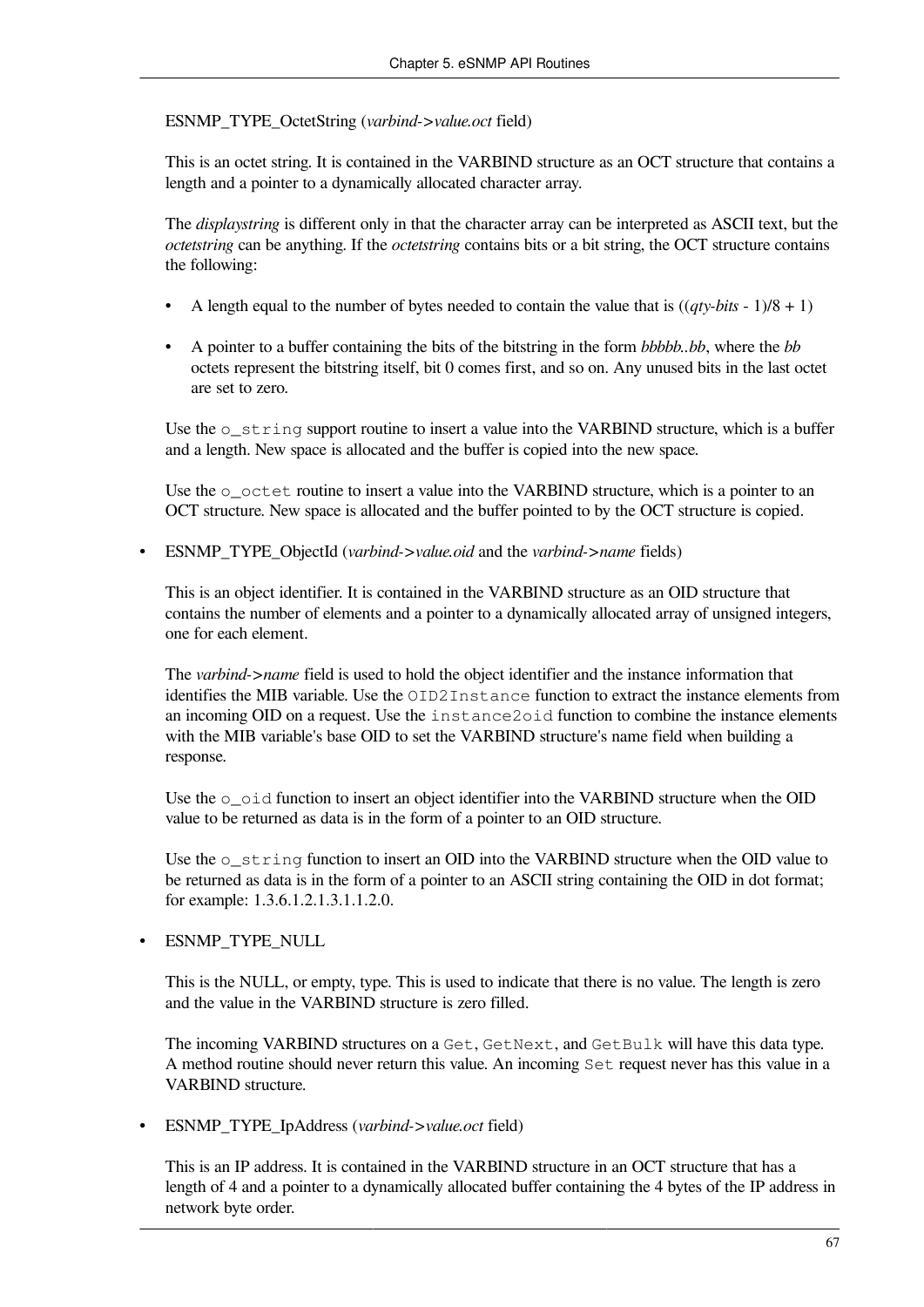Use the  $\circ$  integer function to insert an IP address into the VARBIND structure when the value is an unsigned integer in network byte order.

Use the  $\circ$  string function to insert an IP address into the VARBIND structure when the value is a byte array (in network byte order). Use a length of 4.

• ESNMP\_TYPE\_Integer32

ESNMP\_TYPE\_Counter32

ESNMP\_TYPE\_<Gauge32 (*varbind->value.ul* field)

The 32-bit counter and 32-bit gauge data types are stored in the VARBIND structure as an unsigned integer.

Use the o\_integer function to insert an unsigned value into the VARBIND structure.

• ESNMP\_TYPE\_TimeTicks (*varbind->value.ul* field)

The 32-bit timeticks type values are stored in the VARBIND structure as an unsigned integer.

Use the o\_integer function to insert an unsigned value into the VARBIND structure.

• ESNMP\_TYPE\_Counter64 (*varbind->value.ul64* field)

The 64-bit counter is stored in a VARBIND structure as an unsigned longword, which, on an OpenVMS Alpha system, has a 64-bit value.

Use the o\_integer function to insert an unsigned longword (64 bits) into the VARBIND structure.

# **5.6. Support Routines**

The support routines are provided as a convenience for developers writing method routines that handle specific MIB elements. The following support routines are provided:

| <b>Routine</b> | <b>Function</b>                              |
|----------------|----------------------------------------------|
| o_integer      | Loads an integer value.                      |
| o_octet        | Loads an octet value.                        |
| o_oid          | Loads an OID value.                          |
| o_string       | Loads a string value.                        |
| o_counter64    | Loads a Counter64 variable into the varbind. |
| str2oid        | Converts a string OID to dot notation.       |
| sprintoid      | Converts an OID into a string.               |
| instance2oid   | Creates a full OID for a value.              |
| oid2instance   | Extracts an instance and loads an array.     |
| inst2ip        | Returns an IP address for an OID.            |
| cmp_oid        | Compares two OIDs.                           |
| cmp_oid_prefix | Compares an OID's prefix.                    |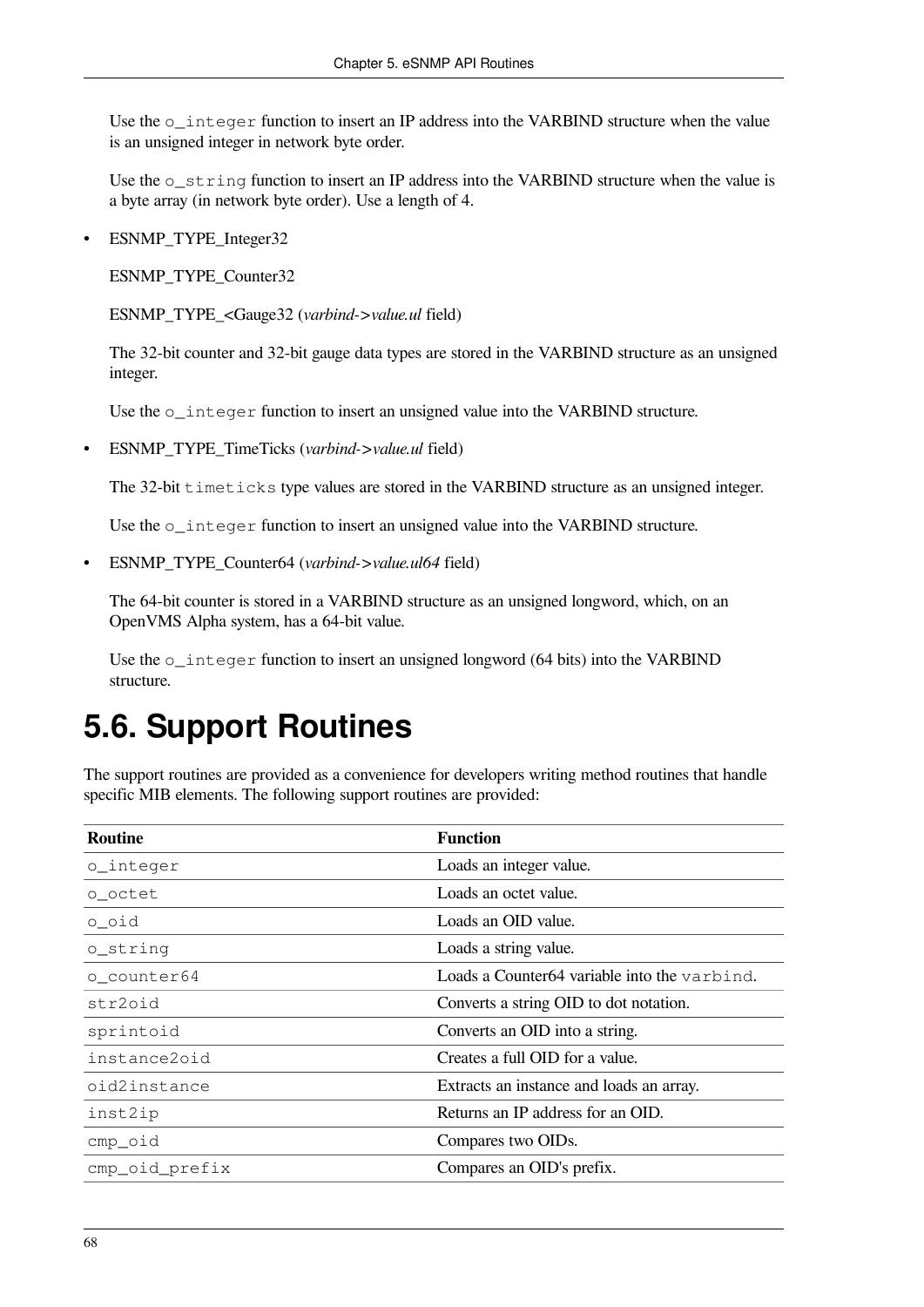| <b>Routine</b>    | <b>Function</b>                                                                        |
|-------------------|----------------------------------------------------------------------------------------|
| clone_oid         | Makes a copy of an OID.                                                                |
| free_oid          | Frees a buffer.                                                                        |
| clone_buf         | Duplicates a buffer.                                                                   |
| mem2oct           | Converts a string to an oct structure.                                                 |
| cmp_oct           | Compares two octets.                                                                   |
| clone_oct         | Makes a copy of an oct structure.                                                      |
| free_oct          | Frees a buffer attached to an oct structure.                                           |
| free_varbind_date | Frees the fields in the VARBIND structure.                                             |
| set_debuq_level   | Sets the logging level.                                                                |
| is_debuq_level    | Tests the logging level.                                                               |
| ESNMP_LOG         | Directs log messages.                                                                  |
| print_varbind     | Displays the varbind and its structure.                                                |
| set_select_limit  | Sets the error limit for SNMP client requests.                                         |
| _set_progname     | Sets the program name to be displayed in log<br>messages.                              |
| restore_progname_ | Resets the program name back to the previous<br>name.                                  |
| _parse_progname   | Parses the application file name to determine the<br>program name.                     |
| esnmp_cleanup     | Closes a socket that is used by a subagent for<br>communicating with the master agent. |

## **o\_integer**

o\_integer — Loads an integer value into the VARBIND structure with the appropriate type. This function does not allocate the VARBIND structure.

## **Syntax**

```
int o_integer ( VARBIND *vb,
               OBJECT *obj,
               unsigned long value );
```
## **Arguments**

**vb**

A pointer to the VARBIND structure that is supposed to receive the data.

**obj**

A pointer to the OBJECT structure for the MIB variable associated with the OID in the VARBIND structure.

#### **value**

The value to be inserted into the VARBIND structure.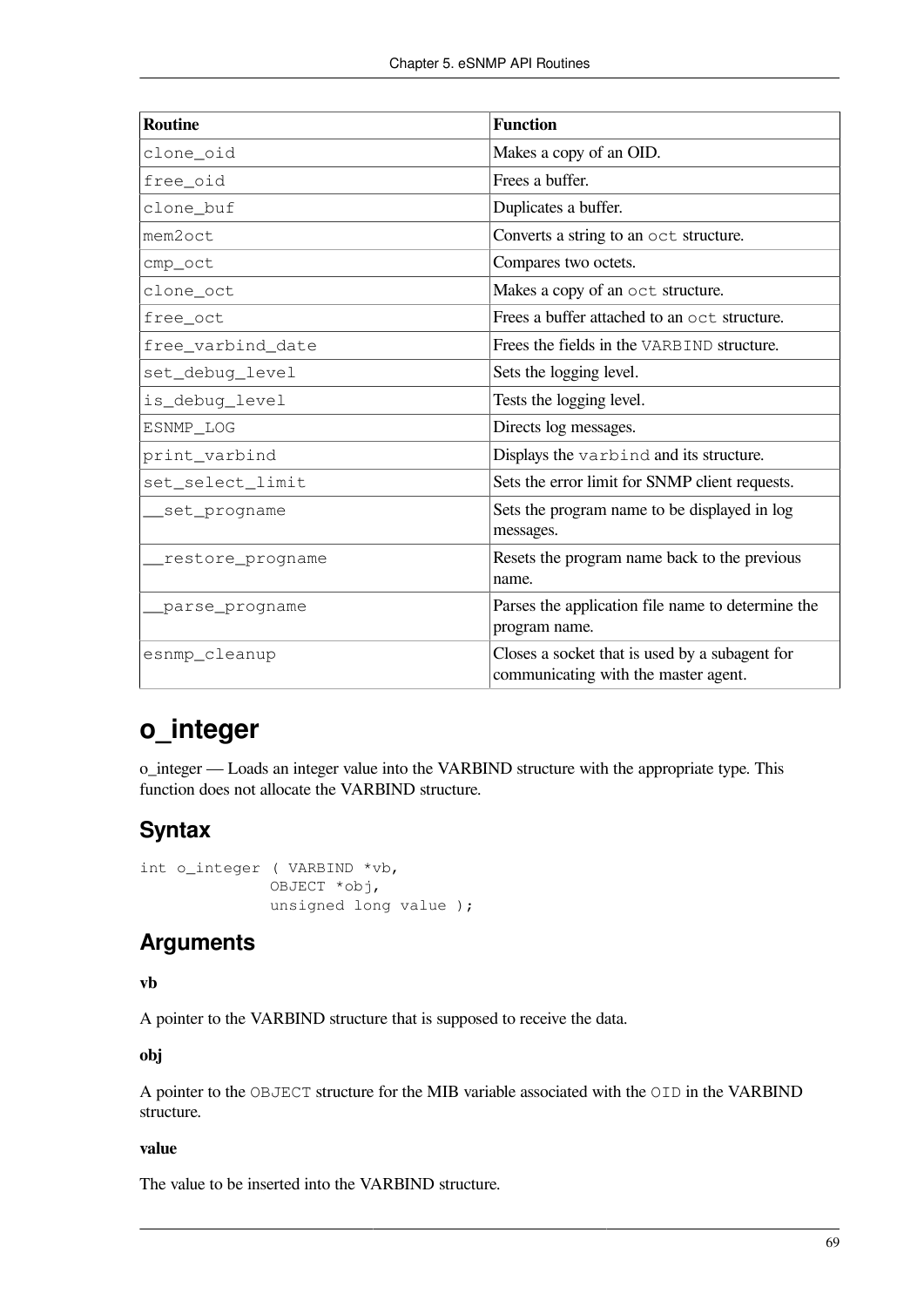The real type as defined in the object structure must be one of the following; otherwise, an error is returned.

| ESNMP_TYPE_Integer32  | 32-bit integer              |
|-----------------------|-----------------------------|
| ESNMP_TYPE_Counter32  | 32-bit counter (unsigned)   |
| ESNMP_TYPE_Gauge32    | 32-bit gauge (unsigned)     |
| ESNMP_TYPE_TimeTicks  | 32-bit timeticks (unsigned) |
| ESNMP_TYPE_UInteger32 | 32-bit integer (unsigned)   |
| ESNMP_TYPE_Counter64  | 64-bit counter (unsigned)   |
| ESNMP_TYPE_IpAddress  | Implicit octet string (4)   |

### **Note**

If the real type is IpAddress, then eSNMP assumes that the 4-byte integer is in network byte order and packages it into an octet string.

### **Return Values**

| <b>ESNMP MTHD noError</b> | The routine completed successfully. |
|---------------------------|-------------------------------------|
| <b>ESNMP_MTHD_genErr</b>  | An error has occurred.              |

## **Example**

```
#include <esnmp.h>
#include "ip_tbl.h" <-- for ipNetToMediaEntry_type definition
VARBIND *vb = method->varbind;
OBJECT *object = method->object;
ipNetToMediaEntry_type *data;
:
: assume buffer and structure member assignments occur here
:
switch(arg) {
case I_atIfIndex:
return o_integer(vb, object, data->ipNetToMediaIfIndex);
```
## **o\_octet**

o\_octet — Loads an octet value into the VARBIND structure with the appropriate type. This function does not allocate the VARBIND structure.

## **Syntax**

```
int o_octet ( VARBIND *vb,
             OBJECT *obj,
             unsigned long value );
```
## **Arguments**

**vb**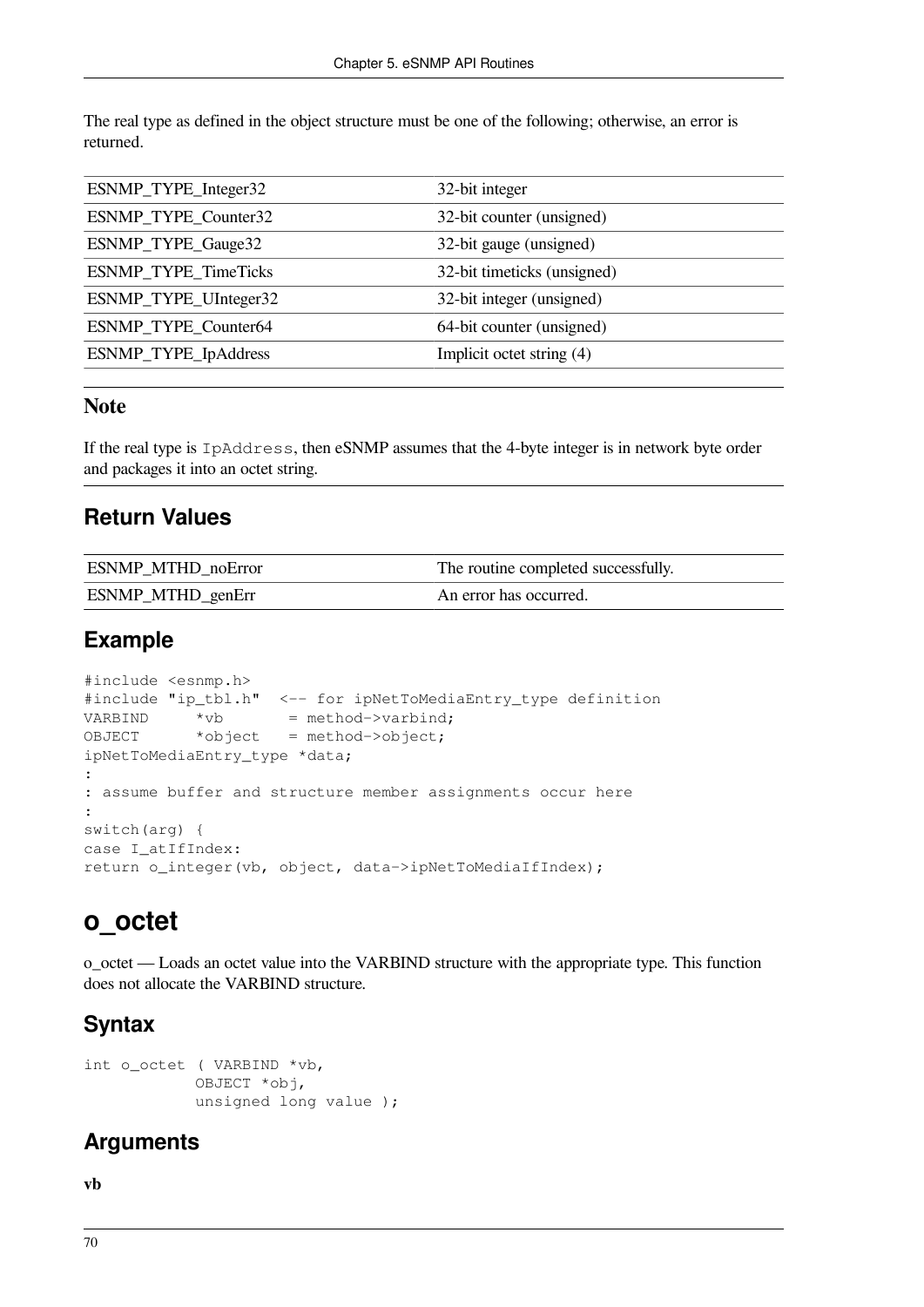A pointer to the VARBIND structure that is supposed to receive the data.

If the original value in the *vb* field is not null, this routine attempts to free it. So if you dynamically allocate memory or issue the malloc command to allocate your own VARBIND structure, fill the structure with zeros before using it.

#### **obj**

A pointer to the OBJECT structure for the MIB variable associated with the OID in the VARBIND structure.

#### **value**

The value to be inserted into the VARBIND structure.

The real type as defined in the object structure must be one of the following; otherwise, an error is returned.

| ESNMP_TYPE_OCTET_STRING  | Octet string (ASN.1)                                             |
|--------------------------|------------------------------------------------------------------|
| ESNMP_TYPE_IpAddress     | Implicit octet string (4) (in octet form, network<br>byte order) |
| ESNMP_TYPE_DisplayString | DisplayString (textual convention)                               |
| <b>ESNMP_TYPE_Opaque</b> | Implicit octet string                                            |

### **Return Values**

| <b>ESNMP MTHD noError</b> | The routine completed successfully. |
|---------------------------|-------------------------------------|
| <b>ESNMP_MTHD_genErr</b>  | An error occurred.                  |

### **Example**

```
#include <esnmp.h>
#include "ip_tbl.h" <-- for ipNetToMediaEntry_type definition
VARBIND *vb = method->varbind;
OBJECT *object = method->object;
ipNetToMediaEntry_type *data;
:
: assume buffer and structure member assignments occur here
:
switch(arg) {
 case I_atPhysAddress:
 return o_octet(vb, object, &data->ipNetToMediaPhysAddress);
```
## **o\_oid**

o\_oid — Loads an OID value into the VARBIND structure with the appropriate type. This function does not allocate the VARBIND structure.

### **Syntax**

```
int o_oid ( VARBIND *vb,
           OBJECT *obj,
           OID *oid );
```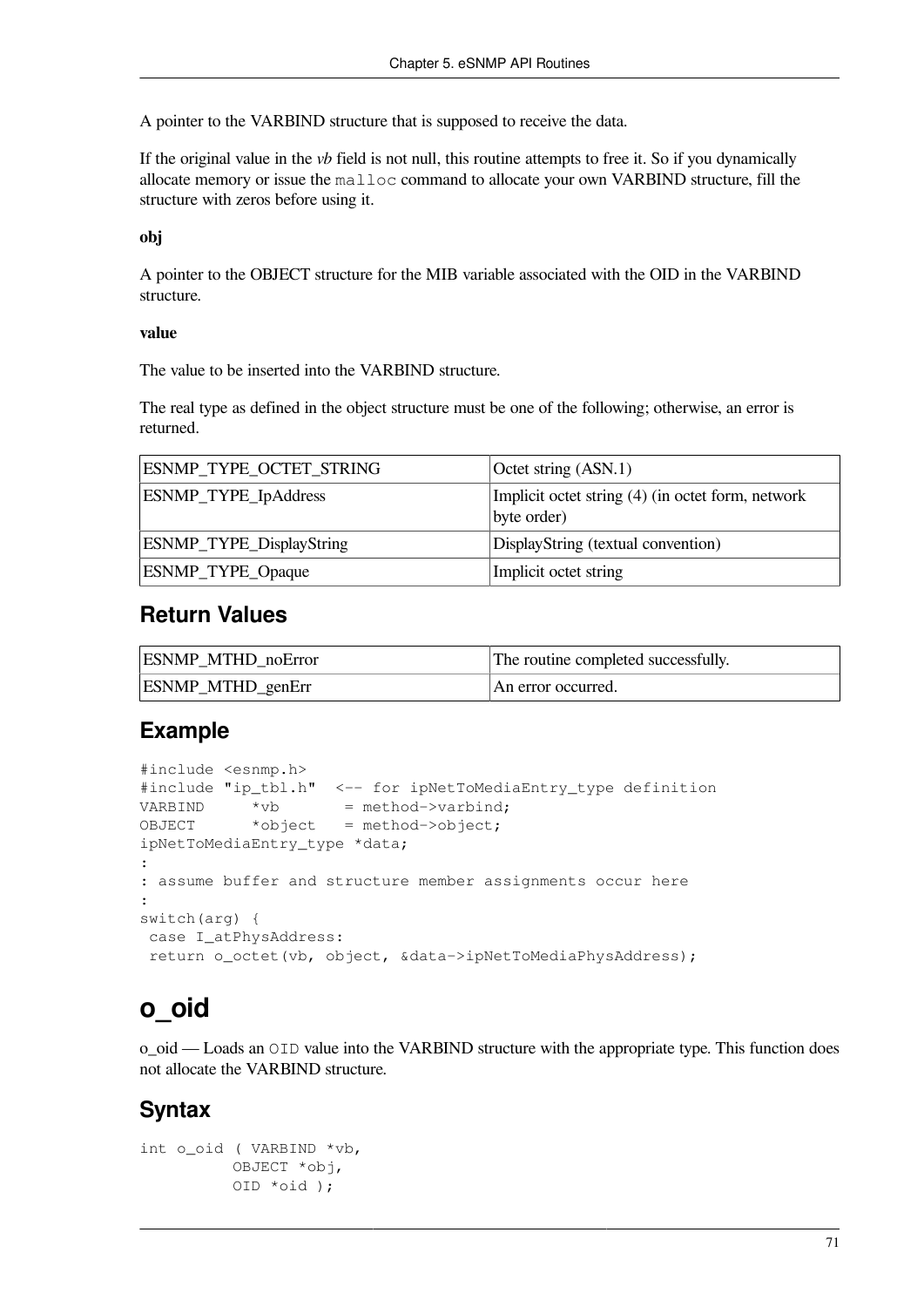## **Arguments**

#### **vb**

A pointer to the VARBIND structure that is supposed to receive the data.

If the original value in the VARBIND structure is not null, this routine attempts to free it. So if you dynamically allocate memory or issue the malloc command to allocate your own VARBIND structure, fill the structure with zeros before using it.

#### **obj**

A pointer to the OBJECT structure for the MIB variable associated with the OID in the VARBIND structure.

#### **oid**

The value to be inserted into the VARBIND structure as data. For more information about OID length and values, see [Chapter](#page-26-0) 3.

The real type as defined in the object structure must be ESNMP\_TYPE\_OBJECT\_IDENTIFIER.

## **Return Values**

| <b>ESNMP MTHD noError</b> | The routine completed successfully. |
|---------------------------|-------------------------------------|
| ESNMP_MTHD_genErr         | An error occurred.                  |

## **Example**

```
#include <esnmp.h>
#include "ip_tbl.h" <-- for ipNetToMediaEntry_type definition
VARBIND *vb = method->varbind;
OBJECT *object = method->object;
ipNetToMediaEntry_type *data;
:
: assume buffer and structure member assignments occur here
:
switch(arg) {
 case I_atObjectID:
  return o_oid(vb, object, &data->ipNetToMediaObjectID);
```
## **o\_string**

o\_string — Loads a string value into the VARBIND structure with the appropriate type. This function does not allocate the VARBIND structure.

## **Syntax**

```
int o string ( VARBIND *vb,
              OBJECT *obj,
              unsigned character *ptr,
              int len );
```
## **Arguments**

**vb**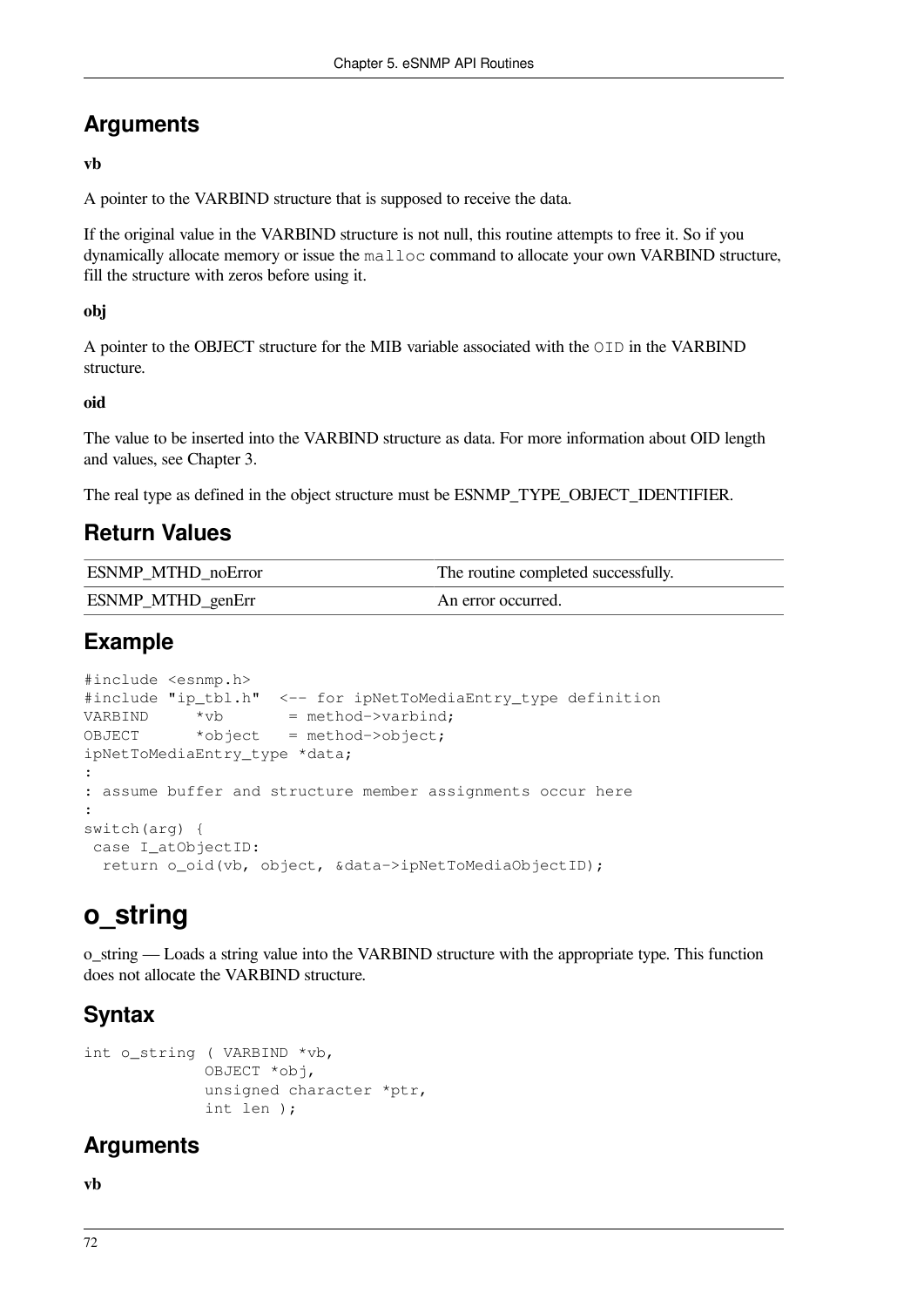A pointer to the VARBIND structure that is supposed to receive the data.

If the original value in the VARBIND structure is not null, this routine attempts to free it. So if you dynamically allocate memory or issue the malloc command to allocate your own VARBIND structure, fill the structure with zeros before using it.

#### **obj**

A pointer to the OBJECT structure for the MIB variable associated with the OID in the VARBIND structure.

#### **ptr**

The pointer to the buffer containing data to be inserted into the VARBIND structure as data.

**len**

The length of the data in buffer pointed to by *ptr*.

The real type as defined in the object structure must be one of the following; otherwise, an error is returned.

| ESNMP_TYPE_OCTET_STRING      | Octet string (ASN.1)                                                   |
|------------------------------|------------------------------------------------------------------------|
| ESNMP_TYPE_IpAddress         | Implicit octet string (4) (in octet form, network<br>byte order)       |
| ESNMP_TYPE_DisplayString     | DisplayString (textual convention)                                     |
| ESNMP_TYPE_NsapAddress       | Implicit octet string                                                  |
| ESNMP_TYPE_Opaque            | Implicit octet string                                                  |
| ESNMP_TYPE_OBJECT_IDENTIFIER | Object identifier (ASN.1) (in dot notation, for<br>example: 1.3.4.6.3) |

### **Return Values**

| <b>ESNMP MTHD noError</b> | The routine completed successfully. |
|---------------------------|-------------------------------------|
| <b>ESNMP_MTHD_genErr</b>  | An error occurred.                  |

### **Example**

```
#include <esnmp.h>
#include "ip_tbl.h" <-- for ipNetToMediaEntry_type definition
VARBIND *vb = method->varbind;<br>OBJECT *object = method->object:
            *object = method->object;
ipNetToMediaEntry_type *data;
:
: assume buffer and structure member assignments occur here
:
switch(arg) {
 case I_atPhysAddress:
    return o_string(vb, object, data->ipNetToMediaPhysAddress.ptr,
                                  data->ipNetToMediaPhysAddress.len);
```
## **o\_counter64**

o\_counter64 — Loads a counter64 value into the VARBIND structure.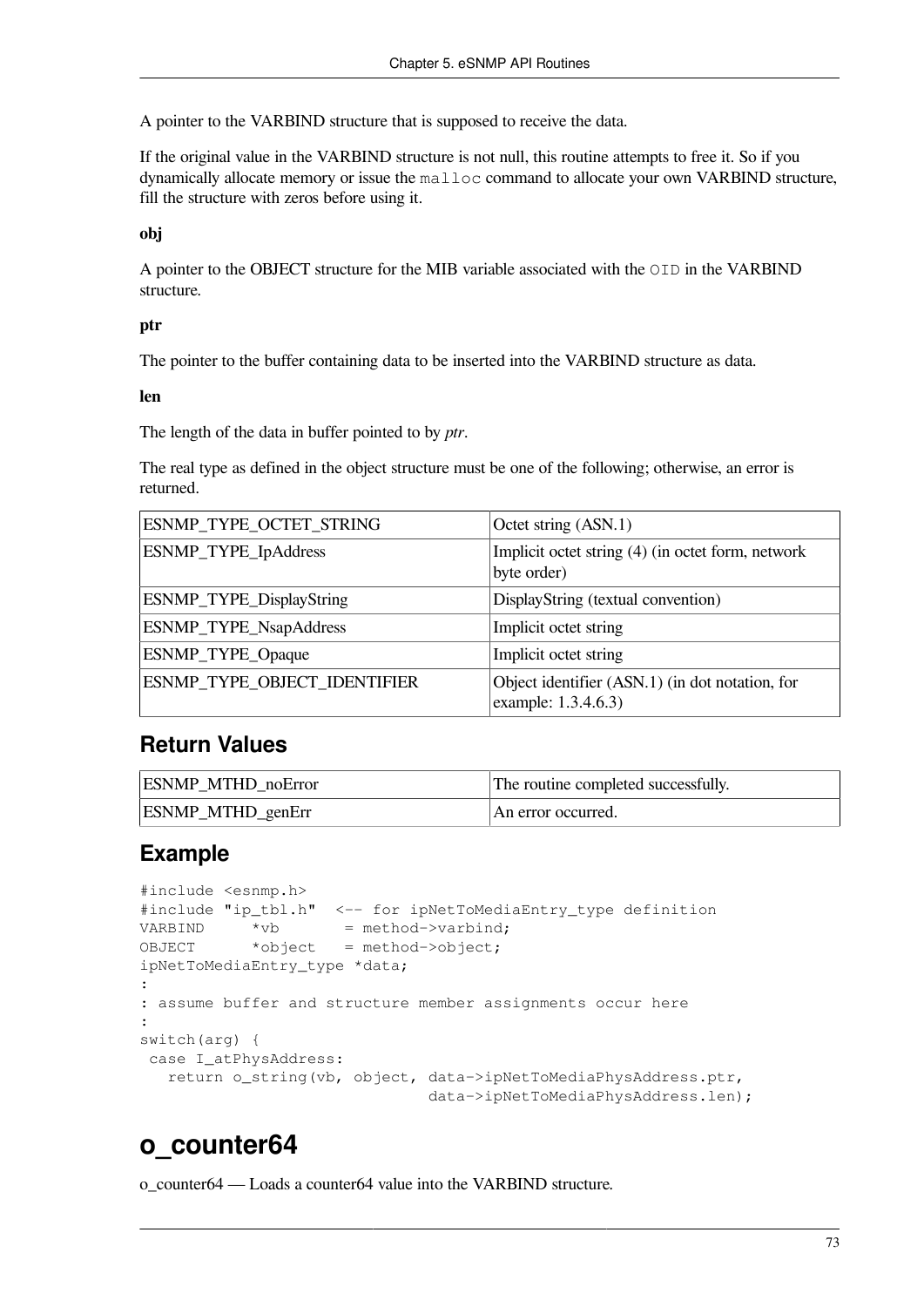## **Syntax**

```
int o_counter64 ( VARBIND *vb,
                 OBJECT *obj,
                 uint64 value ); (for Alpha)
                 uint64_vax value ; (for VAX))
```
## **Arguments**

#### **vb**

A pointer to the VARBIND structure that is supposed to receive the data.

#### **obj**

A pointer to the OBJECT structure for the MIB variable associated with the OID in the VARBIND structure.

#### **value**

The 8-byte value to be inserted into the VARBIND structure, passed as an array of two integers.

The real type as defined in the object structure must be ESNMP\_TYPE\_Counter64. Otherwise, an error is returned.

## **Example**

See the example for the o\_integer routine.

## **Return Values**

| <b>ESNMP MTHD noError</b> | No error was generated. |
|---------------------------|-------------------------|
| <b>ESNMP_MTHD_genErr</b>  | An error was generated. |

## **str2oid**

str2oid — Converts a null-terminated string  $OID$  in dot notation to an  $OID$  structure. The  $str2oid$ routine does not allocate an OID structure.

## **Syntax**

```
oid *str2oid ( oid *oid,
               char *s );
```
## **Arguments**

#### **oid**

The value to be inserted as data into the VARBIND structure. For more information about OID length and values, see [Chapter](#page-26-0) 3.

#### **s**

A null string or empty string returns an OID structure that has one element of zero.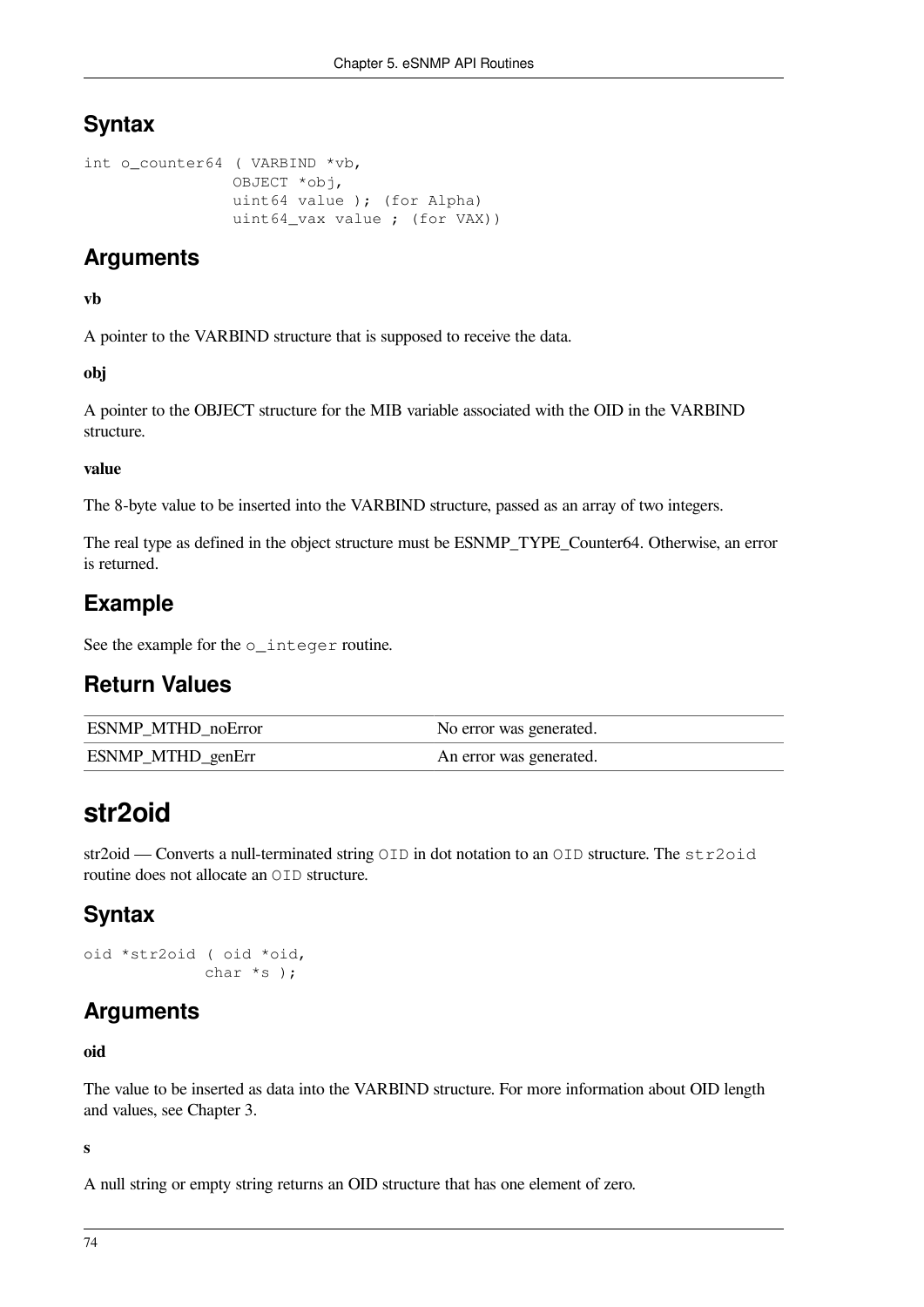### **Description**

The routine dynamically allocates the buffer and inserts its pointer into the OID structure passed in the call. The caller must explicitly free this buffer. The OID can have a maximum of 128 elements.

### **Return Values**

| null | An error occurred. Otherwise, the pointer to the       |
|------|--------------------------------------------------------|
|      | <b>OID</b> structure (its first argument) is returned. |

## **Example**

```
include <esnmp.h>
OID abc;
if (stroid (&abc, "1.2.5.4.3.6") == NULL
    DPRINTF((WARNING, "It did not work...\n");
```
## **sprintoid**

sprintoid — Converts an OID into a null-terminated string.

### **Syntax**

char \*sprintoid ( char \*buffer, oid \*oid );

## **Description**

An OID can have up to 128 elements. A full-sized OID can require a large buffer.

## **Return Values**

The return value points to its first argument.

## **Example**

```
#include <esnmp.h>
#define SOMETHING_BIG 1024
OID abc;
char buffer[SOMETHING BIG];
:
: assume abc gets initialized with some value
:
printf("dots=%s\n", sprintoid(buffer, &abc));
```
## **instance2oid**

instance2oid — Copies the object's base OID and appends a copy of the instance array to make a complete OID for a value. This routine does not allocate an OID structure. It only allocates the array containing the elements.

## **Syntax**

```
oid instance2oid ( oid *new,
                   object *obj,
```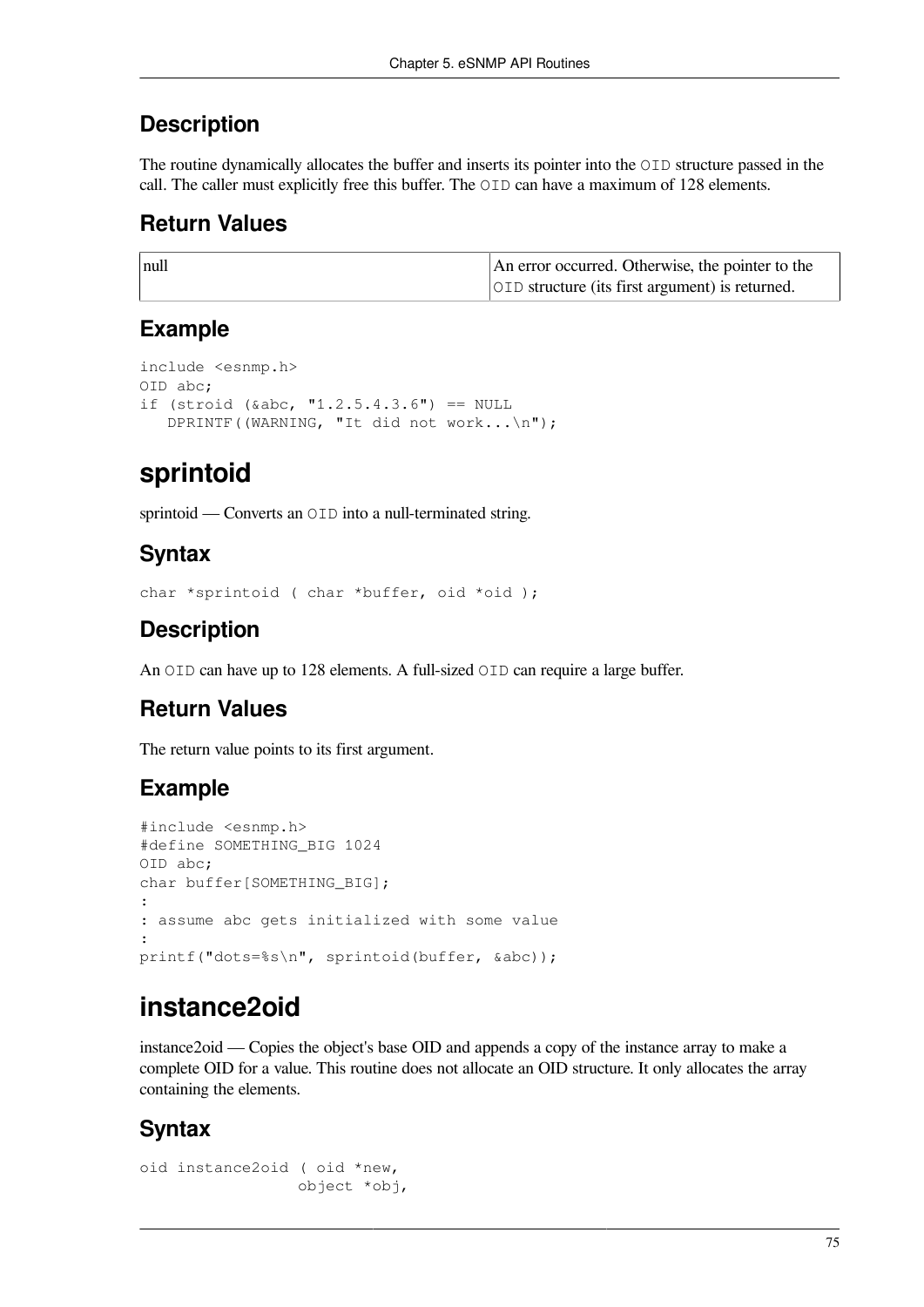```
 unsigned int *instance,
 int *len );
```
## **Arguments**

#### **new**

A pointer to the OID that is to receive the new OID value.

#### **obj**

A pointer to the object table entry for the MIB variable being obtained. The first part of the new OID is the OID from this MIB object table entry.

#### **instance**

A pointer to an array of instance values. These values are appended to the base OID obtained from the MIB object table entry to construct the new OID.

#### **len**

The number of elements in the instance array.

### **Description**

The instance array may be created by oid2instance or constructed from key values as a result of a GetNext command (see [Chapter](#page-8-0) 1).

This routine dynamically allocates the buffer and inserts its pointer into the OID structure passed in the call. The caller must explicitly free the buffer.

You should point to the OID structure receiving the new values and then call the instance2oid routine. Previous values in the OID structure are freed (that is,  $f \text{re} \in \text{oid}$  is called first), and then the new values are dynamically allocated and inserted. Be sure the initial value of the new OID is all zeros. If you do not want the initial value freed, make sure the new OID structure is all zeros.

### **Return Values**

| null | An error occurred. Otherwise, the pointer to the |
|------|--------------------------------------------------|
|      | $\vert$ OID structure <i>(new)</i> is returned.  |

### **Example**

```
#include <esnmp.h>
VARBIND *vb: \leftarrow filled in
OBJECT *object; <-- filled in
unsigned int instance[6];
-- Construct the outgoing OID in a GETNEXT
-- Instance is N.1.A.A.A.A where A's are IP address --
instance[0] = data->ipNetToMedianIfIndex;instance[1] = 1;for (i = 0; i < 4; i++) {
instance[i+2]=((unsigned char *)(&data->ipNetToMediaNetAddress))[i];
}
instance2oid(&vb->name, object, instance, 6);
```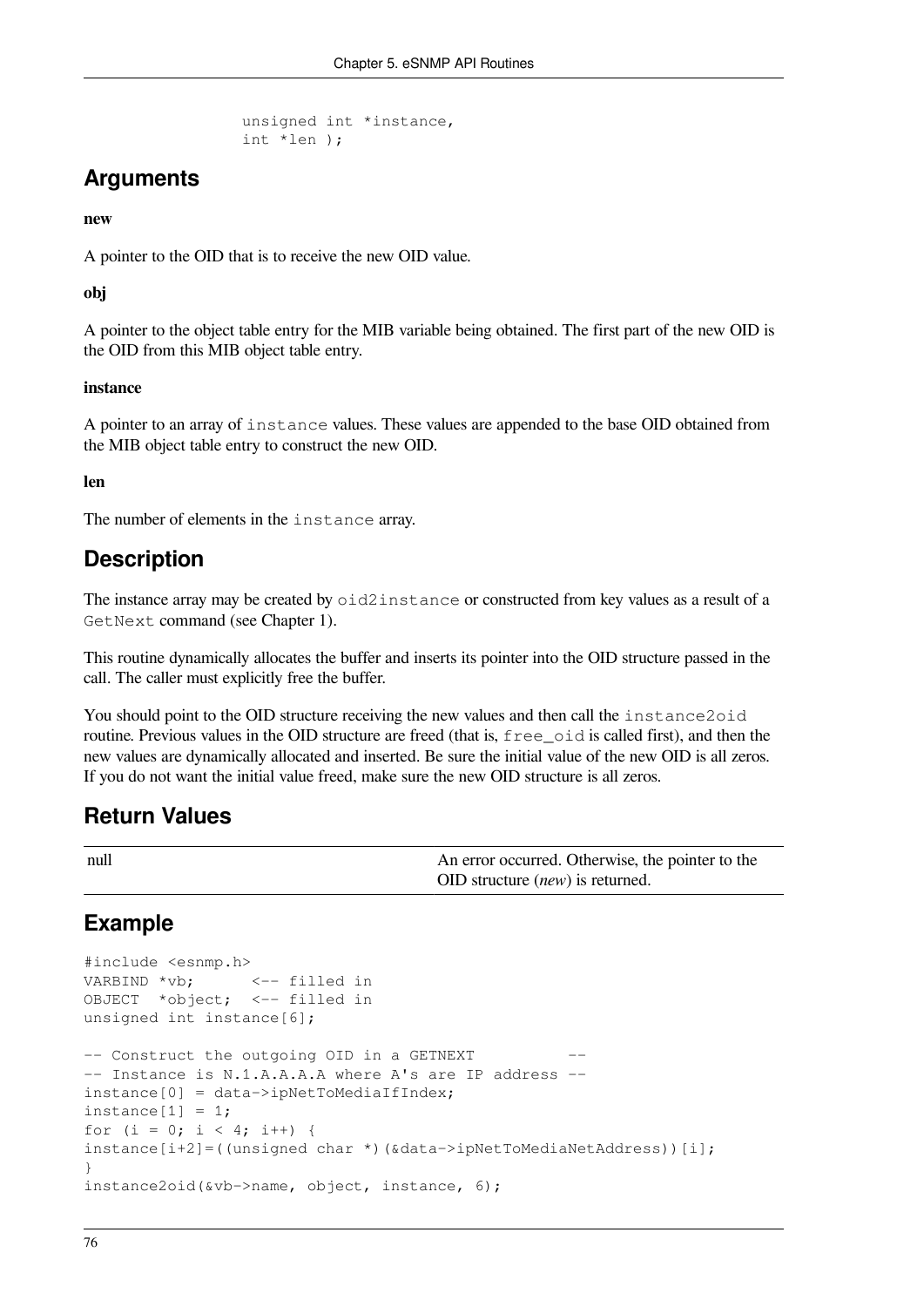## **oid2instance**

oid2instance — Extracts the instance values from an OID structure and copies them to the specified array of integers. The routine then returns the number of elements in the array.

## **Syntax**

```
int oid2instance ( oid *oid,
                   object *obj,
                   unsigned int *instance,
                   int *max_len );
```
## **Arguments**

#### **oid**

A pointer to an incoming OID containing an instance or part of an instance.

#### **obj**

A pointer to the object table entry for the MIB variable.

#### **instance**

A pointer to an array of unsigned integers where the index is placed.

#### **max\_len**

The number of elements in the instance array.

## **Description**

The instance values are the elements of an OID beyond those that identify the MIB variable. These elements identify a specific instance of a MIB value.

If there are more elements in the OID structure than specified by the max\_len parameter, the function copies the number of elements specified by  $max$  len only and returns the total number of elements that would have been copied had there been space.

## **Return Values**

| Less than zero    | An error occurred. This is not returned if the<br>object was obtained by looking at this OID.                            |
|-------------------|--------------------------------------------------------------------------------------------------------------------------|
| <b>Zero</b>       | No instance elements.                                                                                                    |
| Greater than zero | The returned value indicates the number of<br>elements in the index. This could be larger than the<br>max_len parameter. |

## **Example**

```
#include <esnmp.h>
OID *incoming = &method->varbind->name;
OBJECT *object = method->object;
int instLength;
unsigned int instance[6];
```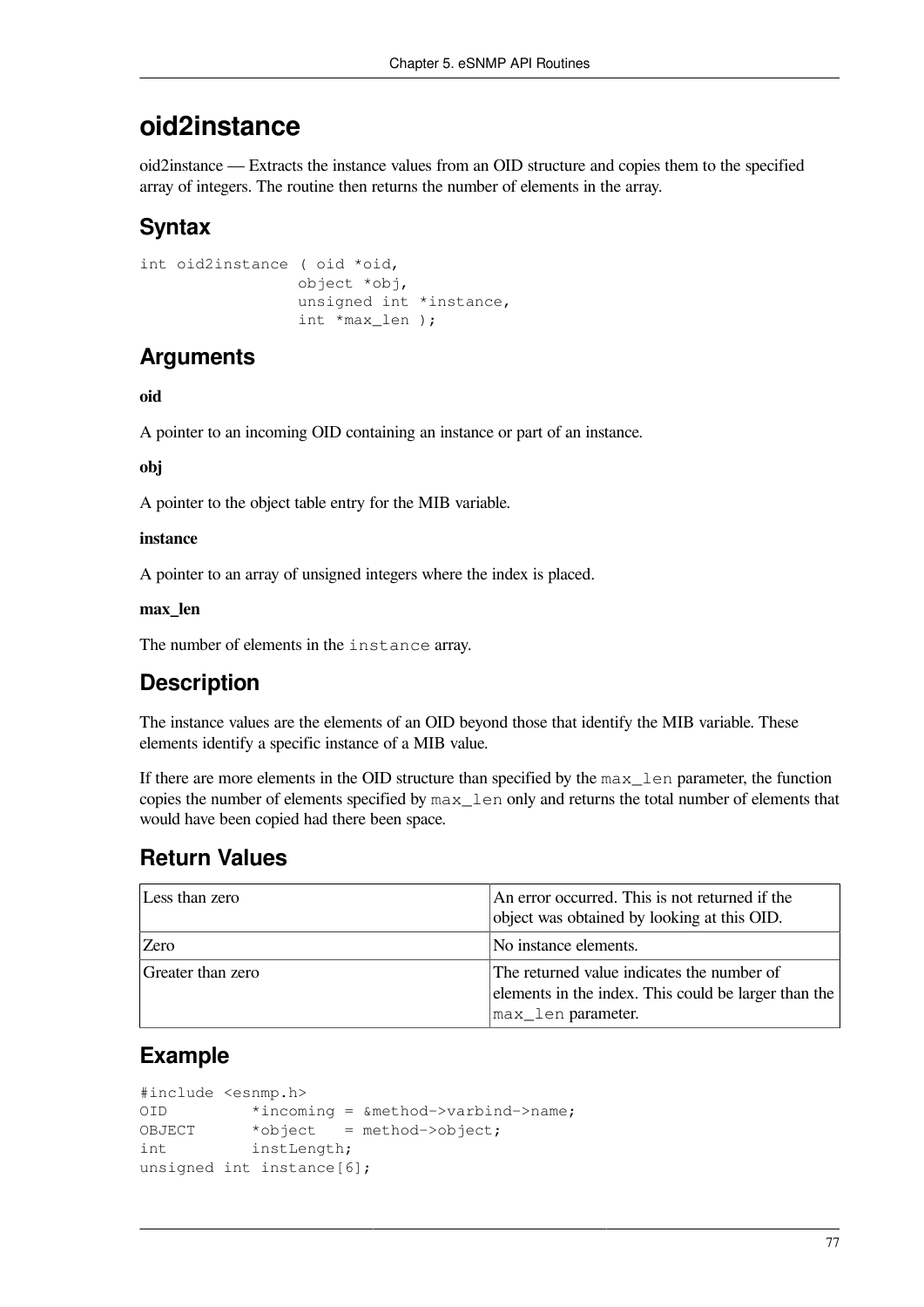```
-- in a GET operation --
-- Expected Instance is N.1.A.A.A.A where A's are IP address --
instLength = oid2instance(incoming, object, instance, 6);
if (instLength != 6)
     return ESNMP_MTHD_noSuchInstance;
```
The N will be in instance  $[0]$  and the IP address will be in instance  $[2]$ , instance  $[3]$ , instance[4], and instance[5].

## **inst2ip**

inst2ip — Returns an IP address derived from an OID instance.

## **Syntax**

```
int inst2ip ( unsigned int *instance,
             int *length,
              unsigned int *ipaddr,
              int *exact,
              int *carry );
```
## **Arguments**

#### **instance**

A pointer to an array of unsigned int containing the instance numbers returned by the oid2instance routine to be converted to an IP address.

The range for elements is between zero and 255. Using the EXACT mode, the routine returns 1 if an element is out of range. Using the NEXT mode, a value greater than 255 causes that element to overflow. In this case, the value is set to 0 and the next most significant element is incremented; therefore, it returns a lexically equivalent value of the next possible *ipaddr*.

#### **length**

The number of elements in the instance array. Instances beyond the fourth are ignored. If the length is less than four, the missing values are assumed to be zero. A negative length results in an *ipaddr* value of zero. For an exact match (such as Get), there must be exactly four elements.

#### **ipAddr**

A pointer indicating where to return the IP address value. This routine is in network byte order (the most significant element is first).

#### **exact**

Can either be TRUE or FALSE.

TRUE means do an EXACT match. If any element is greater than 255 or if there are not exactly four elements, a value of 1 is returned. The carry argument is ignored.

FALSE means do a NEXT match. That is, the lexically next IP address is returned, if the carry value is set and the length is at least four. If there are fewer than four elements, this function assumes the missing values are zero. If any one element contains a value greater than 255, the value is zeroed and the next most significant element is incremented. Returns a 1 (one) only when there is a carry from the most significant (the first) value.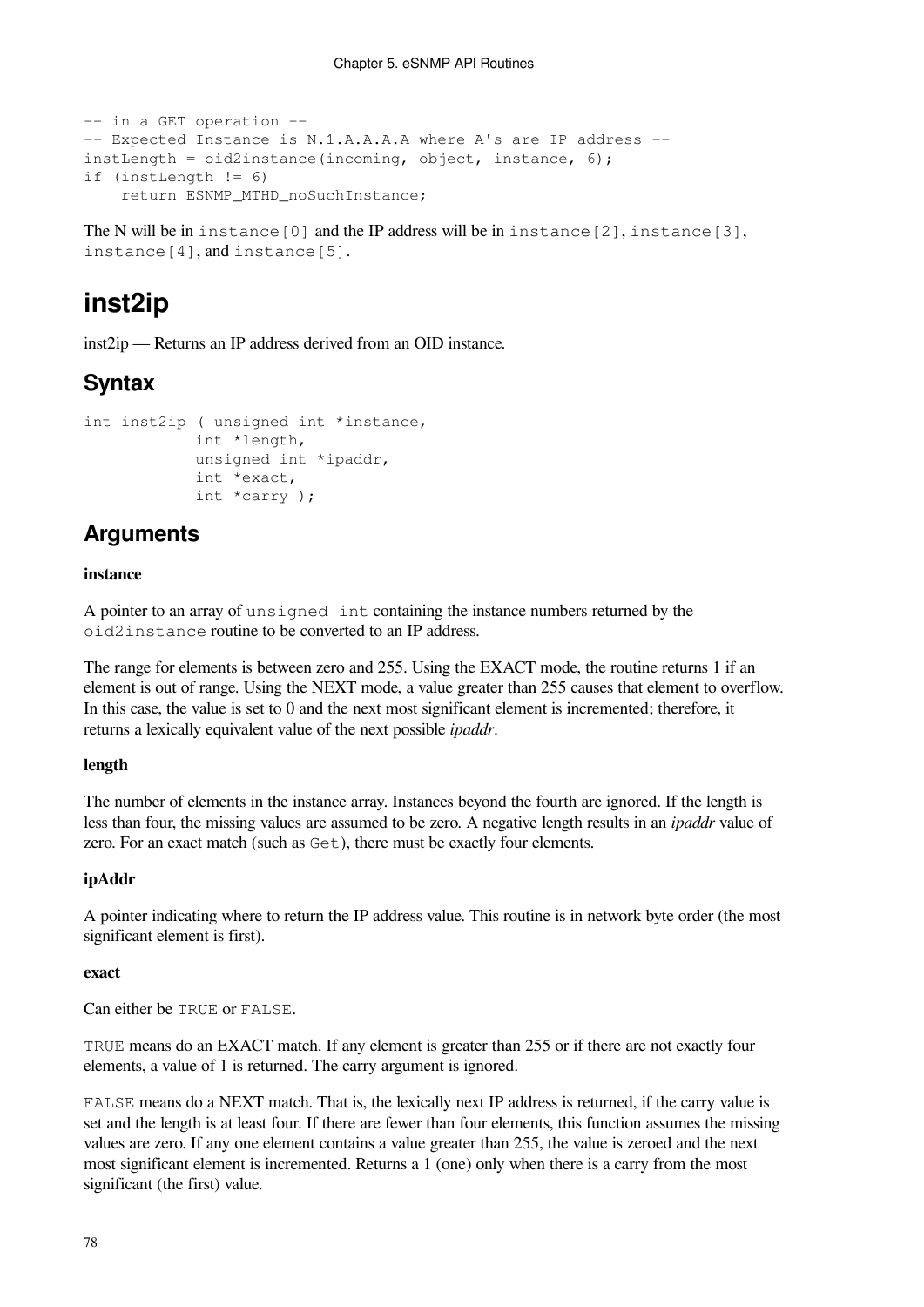#### **carry**

Adds to the IP address on a NEXT match. If you are trying to determine the next possible IP address, pass in a one. Otherwise, pass in a zero. A length of less than 4 cancels the carry.

### **Description**

Use the EXACT mode for evaluating an instance for Get and Set operations. For GetNext and GetBulk operations, use the NEXT mode. When using NEXT mode, this routine assumes that the search for data will be performed using greater than or equal to matches.

### **Return Values**

| Carry value is $0$ | The routine completed successfully.                                                                                                 |
|--------------------|-------------------------------------------------------------------------------------------------------------------------------------|
| Carry value is 1   | For EXACT match, an error occurred. For NEXT<br>match, there was a carry. If there was a carry, the<br>returned <i>ipaddr</i> is 0. |

### **Examples**

1. The following example converts an instance to an IP address for a Get operation, which is an EXACT match.

```
#include <esnmp.h>
OID *incoming = &method->varbind->name;
OBJECT *object = method->object;
int instLength;
unsigned int instance[6];
unsigned int ip_addr;
int iface;
-- The instance is N.1.A.A.A.A where the A's are the IP address--
instLength = oid2instance(incoming, object, instance, 6);
if (instLength == 6 \& 8 !inst2ip(\&instance[2], 4, \&ip_addr, TRUE, 0)) {
    iface = (int) instance[0];
}
else
    return ESNMP_MTHD_noSuchInstance;
```
2. The following example shows a GetNext operation in which there is only one key or in which the *ipaddr* value is the least significant part of the key. This is a NEXT match; therefore, a value of 1 is passed back for the carry value.

```
#include <esnmp.h>
OID *incoming = &method->varbind->name;
OBJECT *object = method->object;
int instLength;
unsigned int instance[6];
unsigned int ip_addr;
int iface;
-- The instance is N.1.A.A.A.A where the A's are the IP address--
instLength = oid2instance(incoming, object, instance, 6);
iface = (instLength < 1) ? 0 :(int) instance[0];
```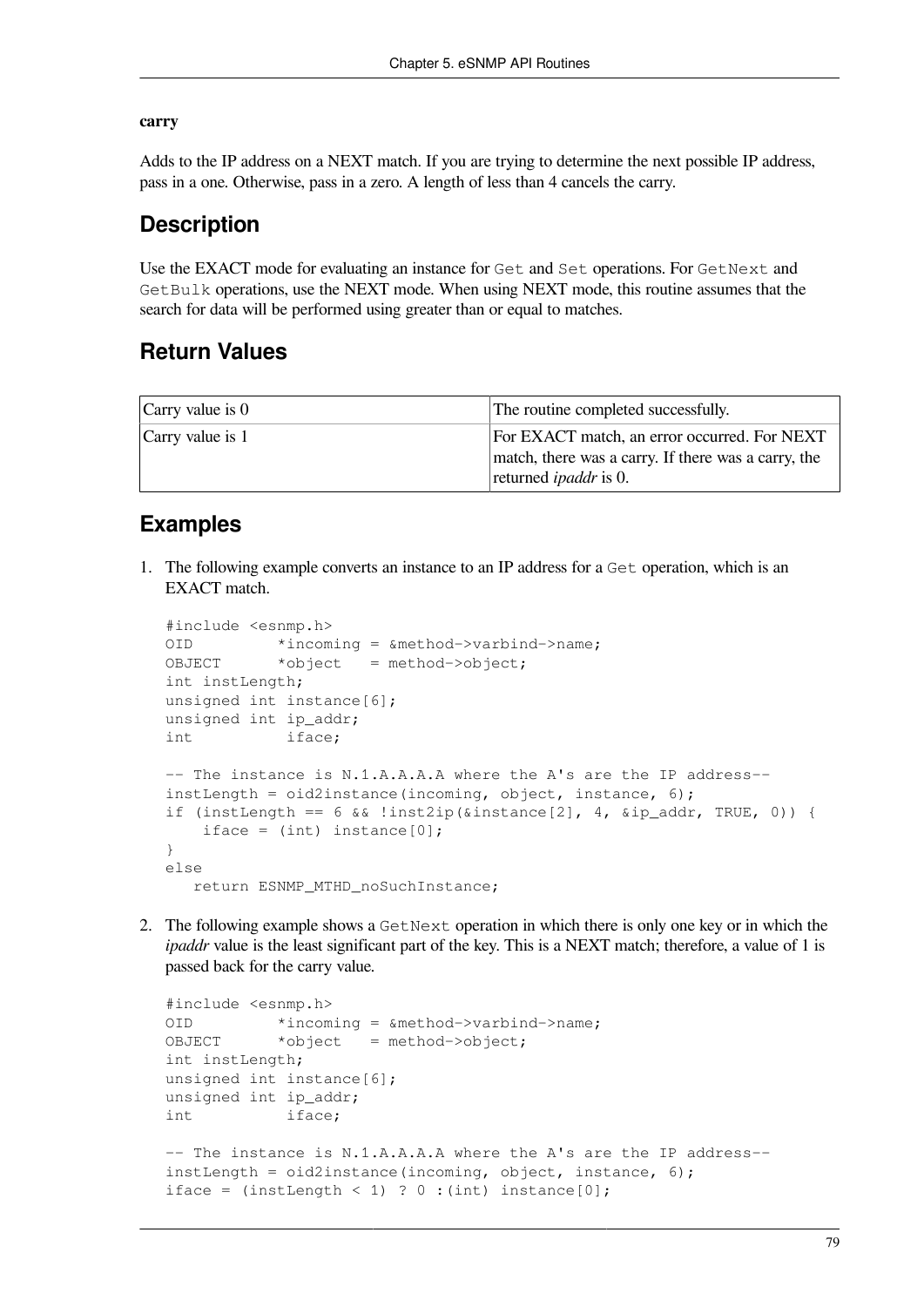iface += inst2ip(&instance[2], instLength - 2, &ip\_addr, FALSE, 1);

3. In the following example, the search key consists of multiple parts. If you are doing a GetNext operation, you must find the next possible value for the search key, so that you can perform a cascaded greater-than or equal-to search.

The search key consists of a number and two *ipaddr* values. These are represented in the instance part of the OID as *n*.A.A.A.A.B.B.B.B, where:

- *n* is a single value integer.
- The A.A.A.A portion makes up one IP address.
- The B.B.B.B portion makes up a second IP address.

If all elements are given, the total length of the search key is 9. In this case, you perform the operation as follows:

- Convert the least significant part of the key (that is, the B.B.B.B portion), by calling the inst2ip routine, passing it a 1for the carry and (*length* - 5) for the length.
- If the conversion of the B.B.B.B portion generates a carry (that is, returns 1), you pass it to the next most significant part of the key.
- Convert the A.A.A.A portion by calling the inst2ip routine, passing it (*length* 1) for the length and the carry returned from the conversion of the B.B.B.B portion.
- The most significant element *n* is a number; therefore, add the carry from the A.A.A.A. conversion to the number. If the result overflows, then the search key is not valid.

```
#include <esnmp.h>
OID *incoming = &method->varbind->name;
OBJECT *object = method->object;
int instLength;
unsigned int instance[9];
unsigned int ip_addrA;
unsigned int ip addrB;
int iface;
int carry;
-- The instance is N.A.A.A.A.B.B.B.B --
instLength = oid2instance(incoming, object, instance, 9);
iface = (instLength < 1) ? 0 :(int) instance[0];
carry = inst2ip(&instance[1], instLength - 1, &ip addrB, FALSE, 1);
carry = inst2ip(&instance[5], instLength - 5, &ip addrA, FALSE, carry);
iface += carry;
if (iface > carry) {
-- a carry caused an overflow in the most significant element
return ESNMP_MTHD_noSuchInstance;
}
```
### **cmp\_oid**

cmp\_oid — Compares two OID structures.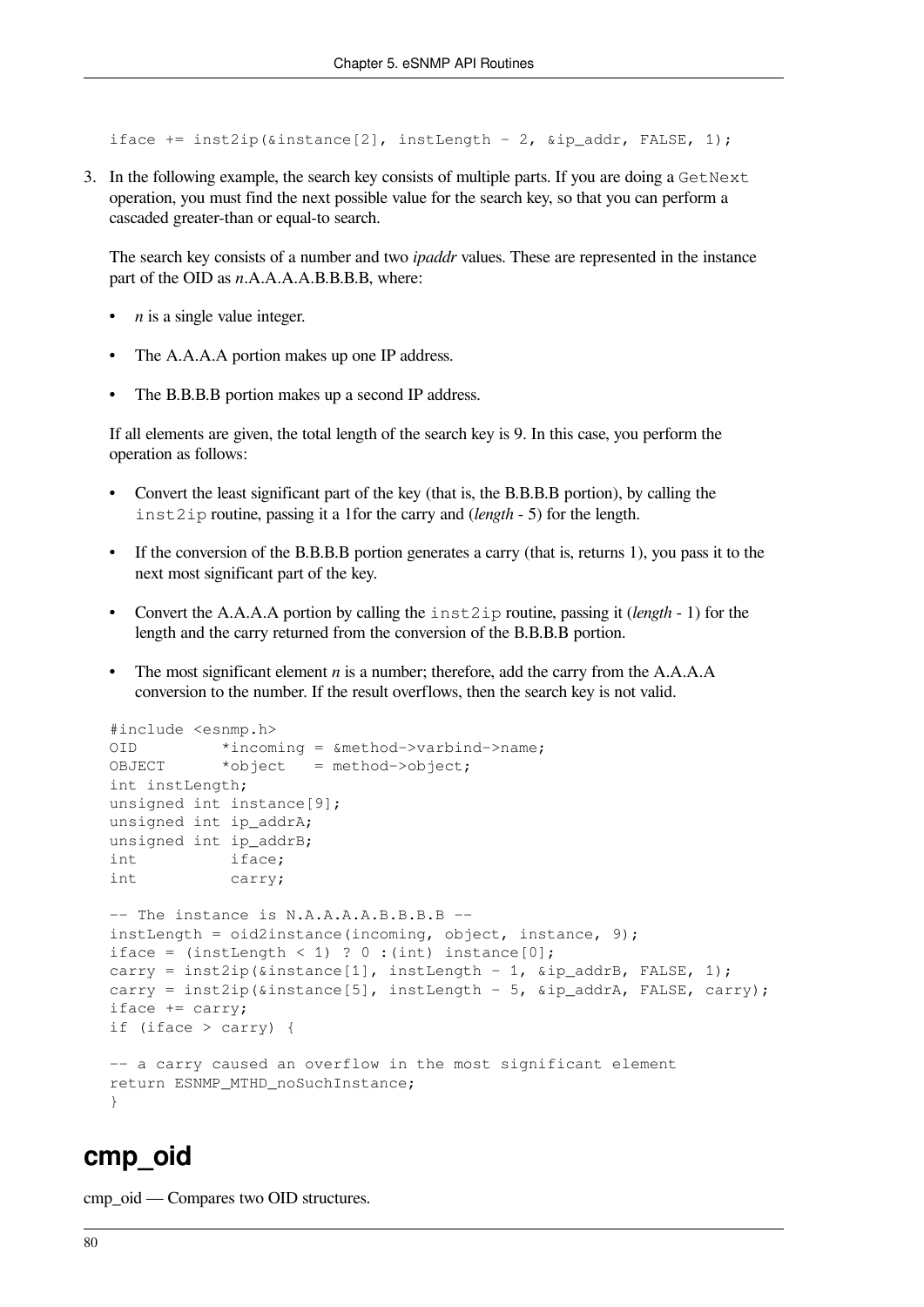## **Syntax**

```
int cmp_oid ( oid *q, oid *p );
```
## **Description**

This routine does an element-by-element comparison, from the most significant element (element 0) to the least significant element. If all other elements are equal, the OID with the least number of elements is considered less.

## **Return Values**

| The OID q is less than OID p.         |
|---------------------------------------|
| The OID $q$ is in OID $p$ .           |
| The OID $q$ is greater than OID $p$ . |

## **cmp\_oid\_prefix**

cmp\_oid\_prefix — Compares an OID against a prefix.

## **Syntax**

```
int cmp_oid_prefix ( oid *q, oid *prefix );
```
## **Description**

A prefix could be the OID on an object in the object table. The elements beyond the prefix are the instance information.

This routine does an element-by-element comparison, from the most significant element (element 0) to the least significant element. If all elements of the prefix OID match exactly with corresponding elements of the OID *q* structure, it is considered an even match if the OID *q* structure contains additional elements. The  $\overline{OID}$  *q* structure is considered greater than the prefix if the first nonmatching element is larger. It is considered smaller if the first nonmatching element is less.

## **Return Values**

| The OID is less than the prefix.    |
|-------------------------------------|
| The OID is in prefix.               |
| The OID is greater than the prefix. |

## **Example**

```
#include <esnmp.h>
OID *q;
OBJECT *object;
if (cmp\_oid\_prefix(q, \&object->oid) == 0) printf("matches prefix\n");
```
## **clone\_oid**

clone oid — Makes a copy of the OID. This routine does not allocate an OID structure.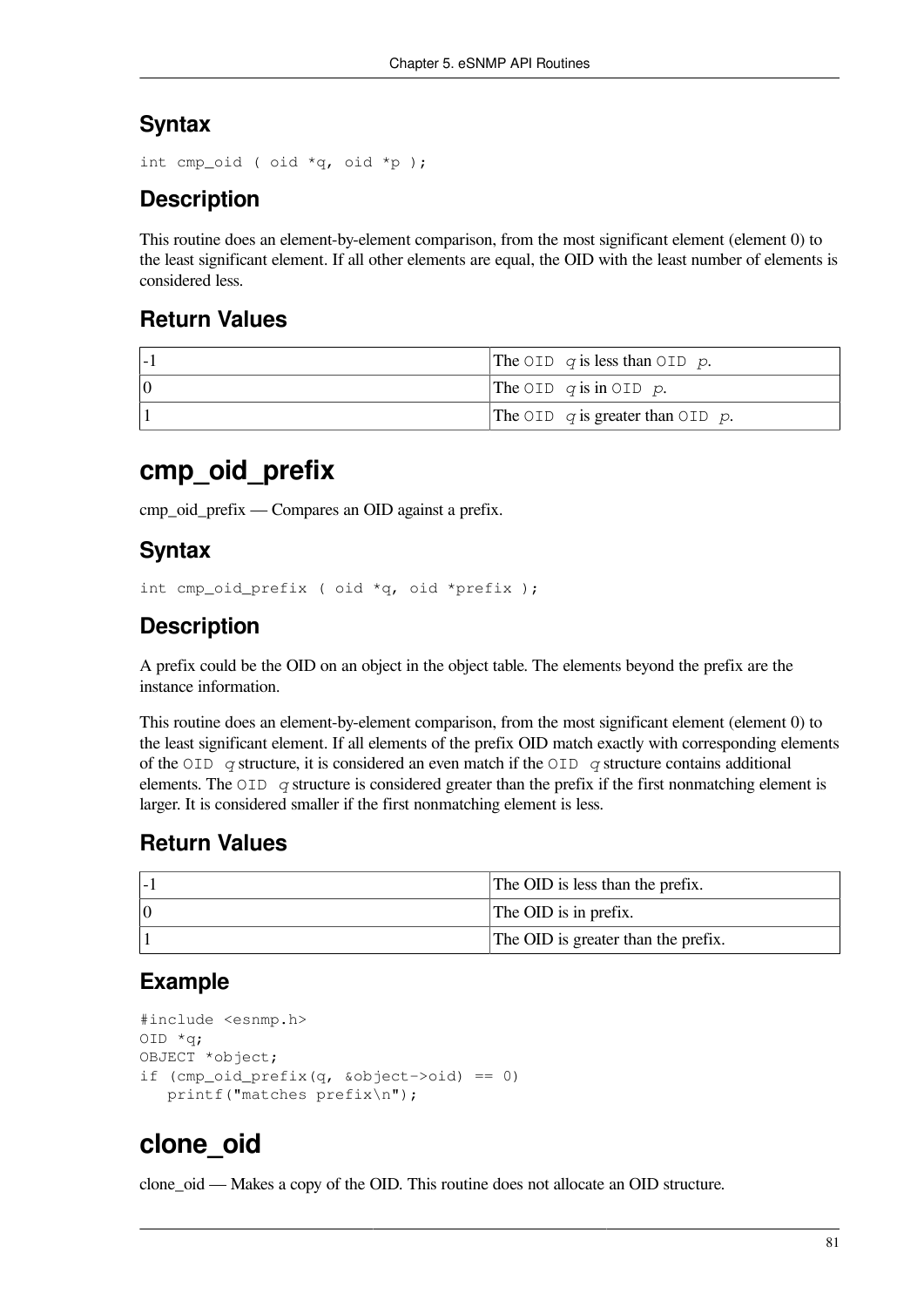## **Syntax**

```
oid clone_oid ( oid *new, oid *oid );
```
## **Arguments**

#### **new**

A pointer to the OID structure that is to receive the copy.

**oid**

A pointer to the OID structure where the data is to be obtained.

## **Description**

This routine dynamically allocates the buffer and inserts its pointer into the OID structure received. The caller must explicitly free this buffer.

Point to the OID structure that is to receive the new OID values and call this routine. Any previous value in the new OID structure is freed (using the free\_oid routine) and the new values are dynamically allocated and inserted. To preserve an existing OID structure, initialize the new OID structure with zeros.

If the old OID structure is null or contains a null pointer to its element buffer, a new OID of [0.0] is generated.

## **Return Values**

Null An error or the pointer to the OID is returned.

## **Example**

```
#include <esnmp.h>
OID oid1;
OID oid2;
:
: assume oid1 gets assigned a value
:
memset(&oid2, 0, sizeof(OID));
if (clone_oid(&oid2, &oid1) == NULL)
     DPRINTF((WARNING, "It did not work\n"));
```
## **free\_oid**

free\_oid — Frees the OID structure's buffer. This routine does not deallocate the OID structure itself; it deallocates the elements buffer attached to the structure.

## **Syntax**

```
void free_oid ( oid *oid );
```
## **Description**

This routine frees the buffer pointed to by the *OID->elements* field and zeros the field and the NELEM structure.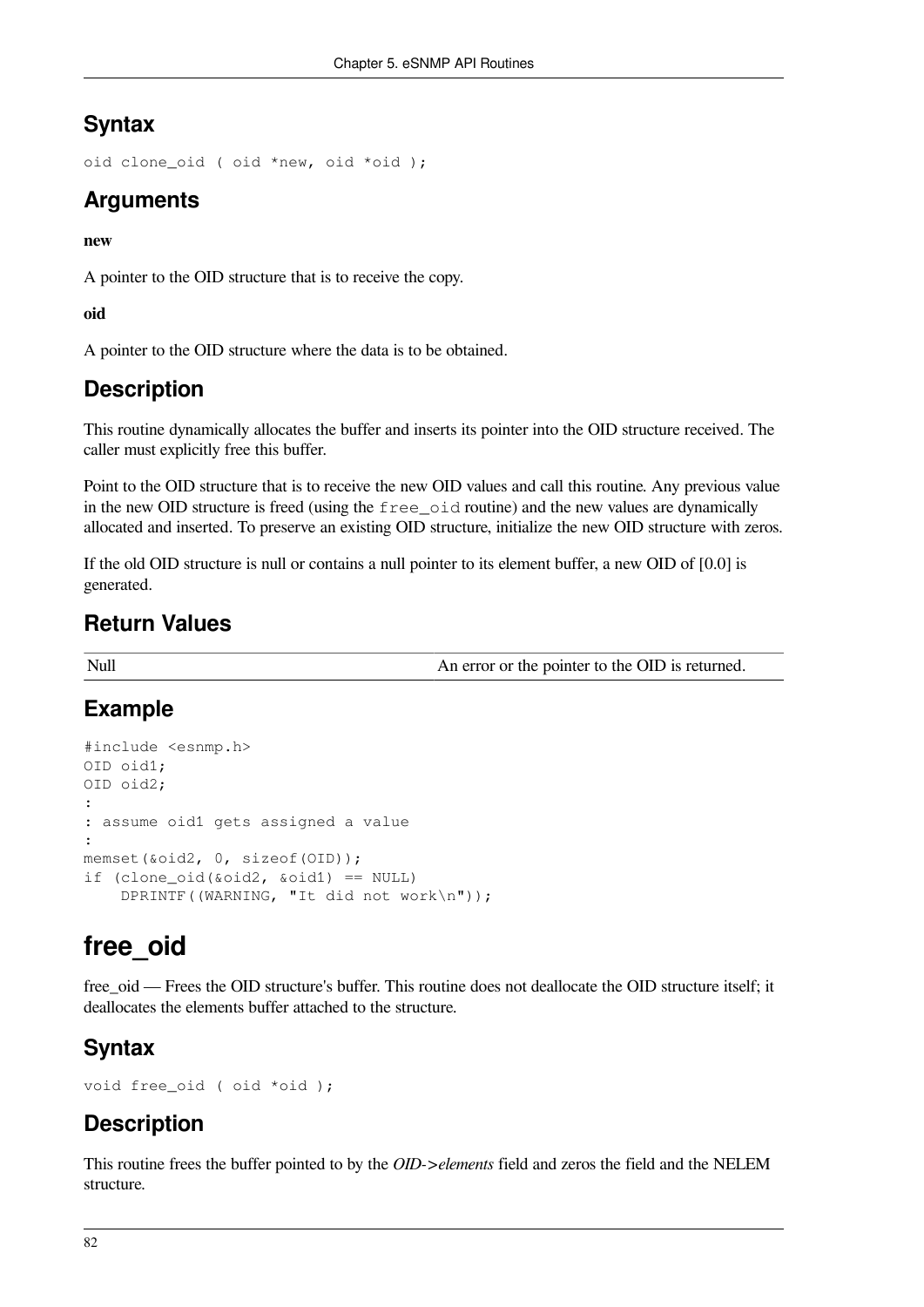## **Example**

```
include <esnmp.h>
OID oid;
:
: assume oid was assigned a value (perhaps with clone_oid()
: and we are now finished with it.
:
free_oid(&oid);
```
## **clone\_buf**

clone\_buf — Duplicates a buffer in a dynamically allocated space.

## **Syntax**

```
char clone_buf ( char *str, int *len );
```
## **Arguments**

#### **str**

A pointer to the buffer to be duplicated.

#### **len**

The number of bytes to be copied.

## **Description**

One extra byte is always allocated at the end and is filled with zeros. If the length is less than zero, the duplicate buffer length is set to zero. A buffer pointer is always returned, unless there is a malloc error.

## **Return Values**

| $\vert$ Null | A malloc error. Otherwise, the pointer to the         |
|--------------|-------------------------------------------------------|
|              | allocated buffer that contains a copy of the original |
|              | buffer is returned.                                   |

## **Example**

```
#include <esnmp.h>
char *str = "something nice";
char *copy;
copy = clone_buf(str, strlen(str));
```
## **mem2oct**

mem2oct — Converts a string (a buffer and length) to an oct structure with the new buffer's address and length.

## **Syntax**

oct \*mem2oct ( oct \*new, char \*buffer, int \*len );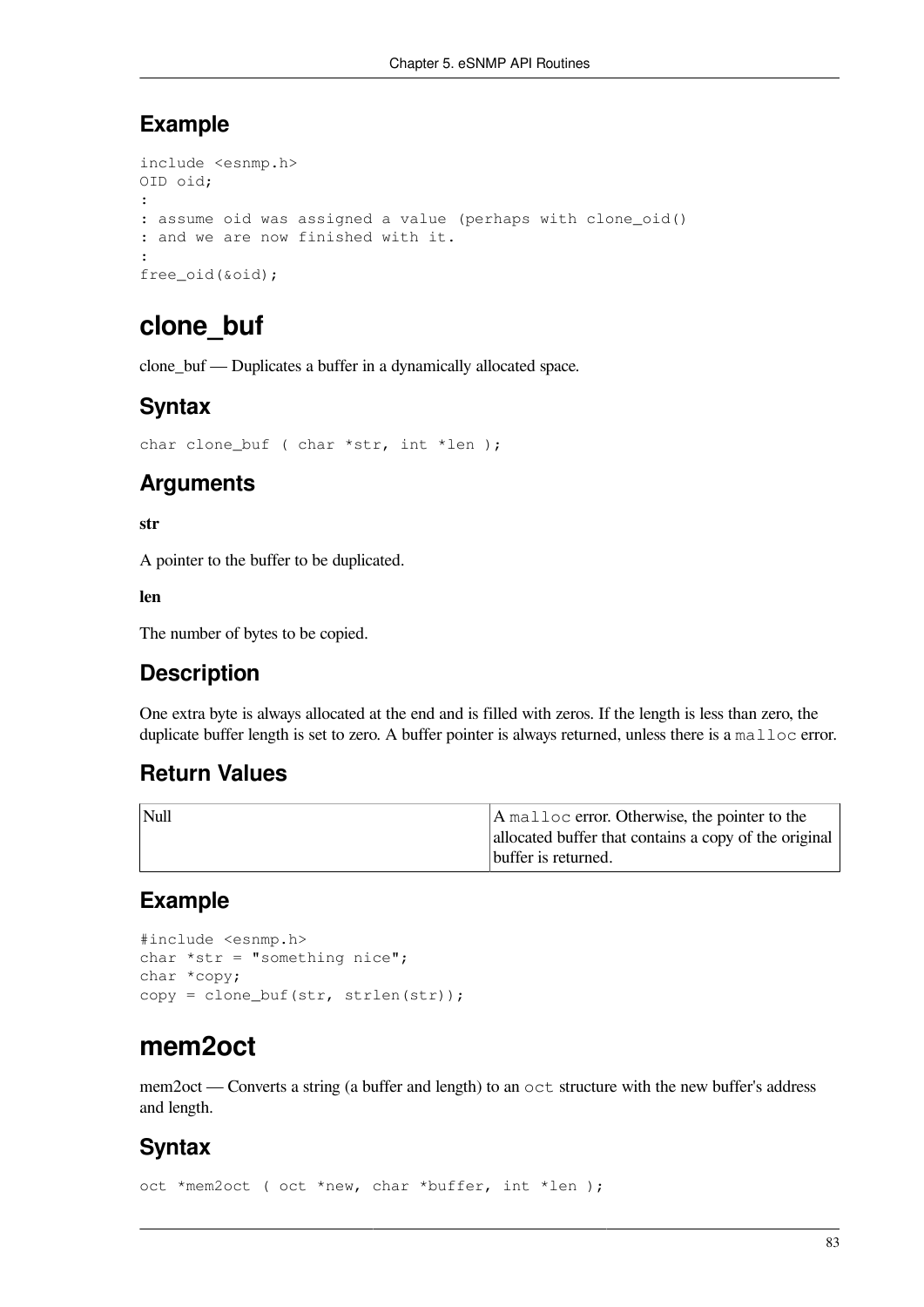## **Argument**

#### **new**

A pointer to the oct structure receiving the data.

#### **buffer**

Pointer to the buffer to be converted.

**len**

Length of buffer to be converted.

## **Description**

The mem2oct routine dynamically allocates the buffer and inserts its pointer into the oct structure. The caller must explicitly free this buffer.

This routine does not allocate an oct structure and does not free data previously pointed to in the oct structure before making the assignment.

## **Return Values**

| Null | An error occurred. Otherwise, the pointer to the |
|------|--------------------------------------------------|
|      | oct structure (the first argument) is returned.  |

## **Example**

```
#include <esnmp.h>
char buffer;
int len;
OCT abc;
...buffer and len are initialized to something...
memset(&abc, 0, sizeof(OCT));
if (mem2oct(&abc, buffer, len) == NULL)
     DPRINTF((WARNING, "It did not work...\n"));
```
## **cmp\_oct**

cmp\_oct — Compares two octet strings.

## **Syntax**

int cmp oct ( oct \*oct1, oct \*oct2 );

## **Arguments**

### **oct1**

Pointer to the first octet string.

**oct2**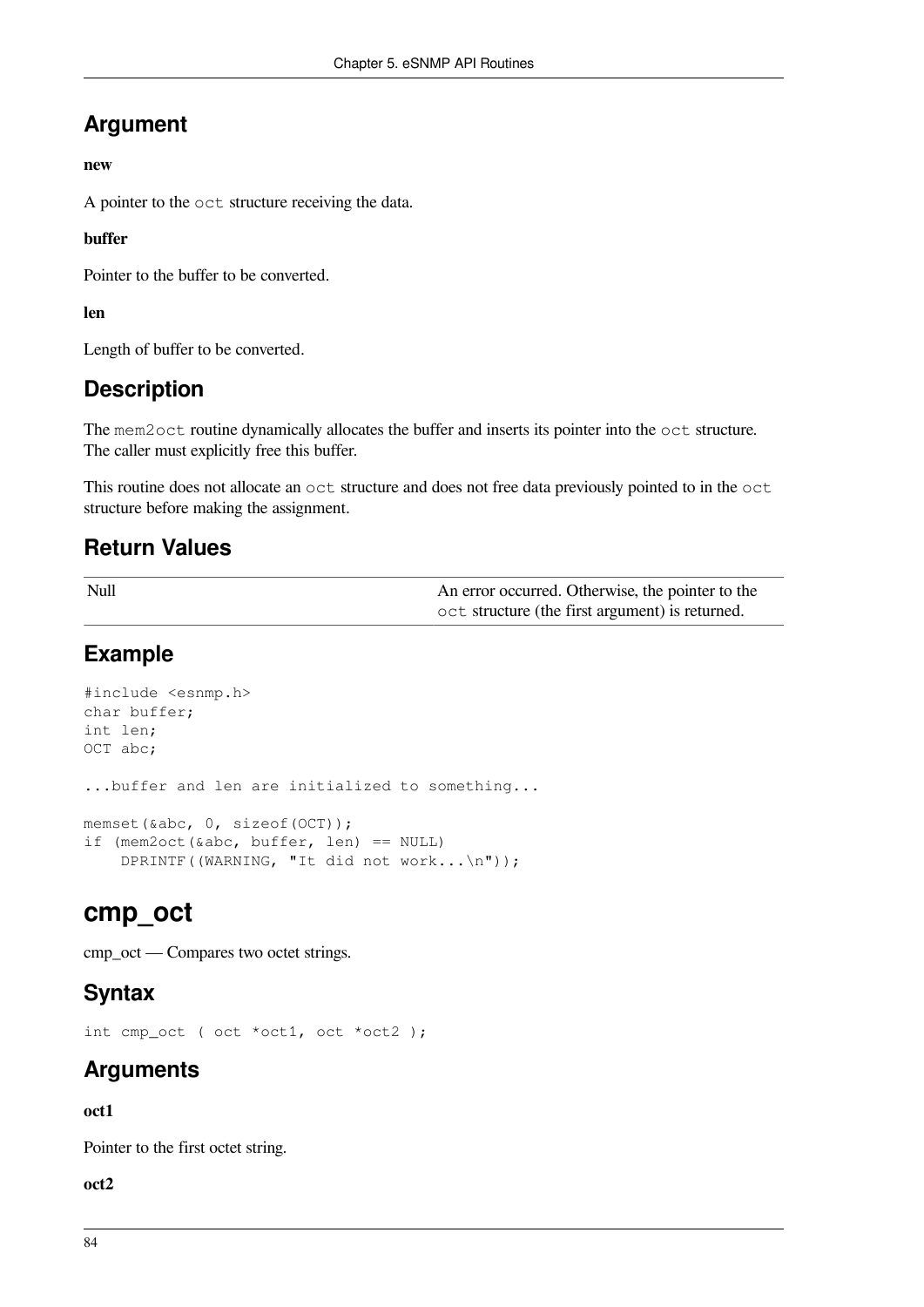Pointer to the second octet string.

## **Description**

The two octet strings are compared byte-by-byte to determine the length of the shortest octet string. If all bytes are equal, the lengths are compared. An octet with a null pointer is considered the same as a zerolength octet.

## **Return Values**

| The string pointed to by the first oct is less than<br>the second.    |
|-----------------------------------------------------------------------|
| The string pointed to by the first oct is equal to<br>the second.     |
| The string pointed to by the first oct is greater<br>than the second. |

### **Example**

```
#include <esnmp.h>
OCT abc, efg;
...abc and efg are initialized to something...
if (cmp oct(\&abc, \&efc fg) > 0)
    DPRINTF((WARNING, "octet abc is larger than efg...\n\timesn"));
```
## **clone\_oct**

clone\_oct — Makes a copy of the data in an oct structure. This routine does not allocate an oct structure; it allocates the buffer pointed to by the oct structure.

## **Syntax**

oct clone\_oct ( oct \*new, oct \*old );

## **Arguments**

#### **new**

A pointer to the oct structure receiving the data.

#### **old**

A pointer to the oct structure where the data is to be obtained.

## **Description**

The clone\_oct routine dynamically allocates the buffer, copies the data, and updates the oct structure with the buffer's address and length. The caller must free this buffer.

The previous value of the buffer on the new oct structure is freed prior to the new buffer being allocated. If you do not want the old value freed, initialize the new oct structure before cloning.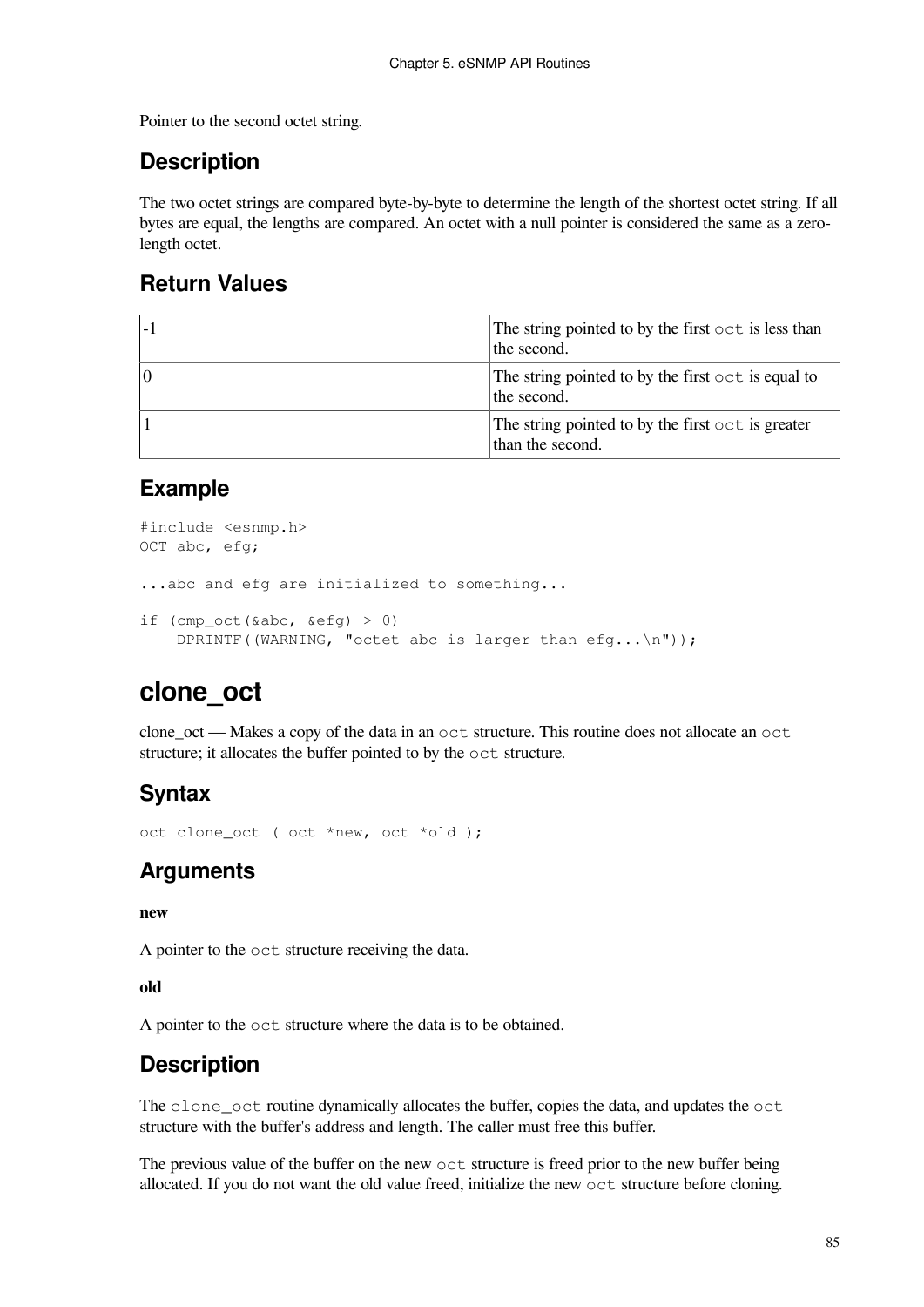### **Return Values**

| Null | An error occurred. Otherwise, the pointer to the |
|------|--------------------------------------------------|
|      | oct structure (the first argument) is returned.  |

### **Example**

```
#include <esnmp.h>
OCT octet1;
OCT octet2;
:
: assume octet1 gets assigned a value
:
memset(&octet2, 0, sizeof(OCT));
if (clone oct(&octet2, &octet1) == NULL DPRINTF((WARNING, "It did not work\n"));
```
## **free\_oct**

free\_oct — Frees the buffer attached to an oct structure. This routine does not deallocate the oct structure; it deallocates the buffer to which the oct structure points.

## **Syntax**

```
void free_oct ( oct *oct );
```
## **Description**

This routine frees the dynamically allocated buffer to which the oct structure points, and zeros the pointer and length on the oct structure. If the oct structure is already null, this routine does nothing.

If the buffer attached to the oct structure is already null, this routine sets the length field of the oct structure to zero.

## **Example**

```
#include <esnmp.h>
OCT octet;
:
: assume octet was assigned a value (perhaps with mem2oct()
: and we are now finished with it.
:
free_oct(&octet);
```
## **free\_varbind\_data**

free\_varbind\_data — Frees the dynamically allocated fields in the VARBIND structure. However, this routine does not deallocate the VARBIND structure itself; it deallocates the name and data buffers to which the VARBIND structure points.

### **Syntax**

```
void free_varbind_data ( varbind *vb );
```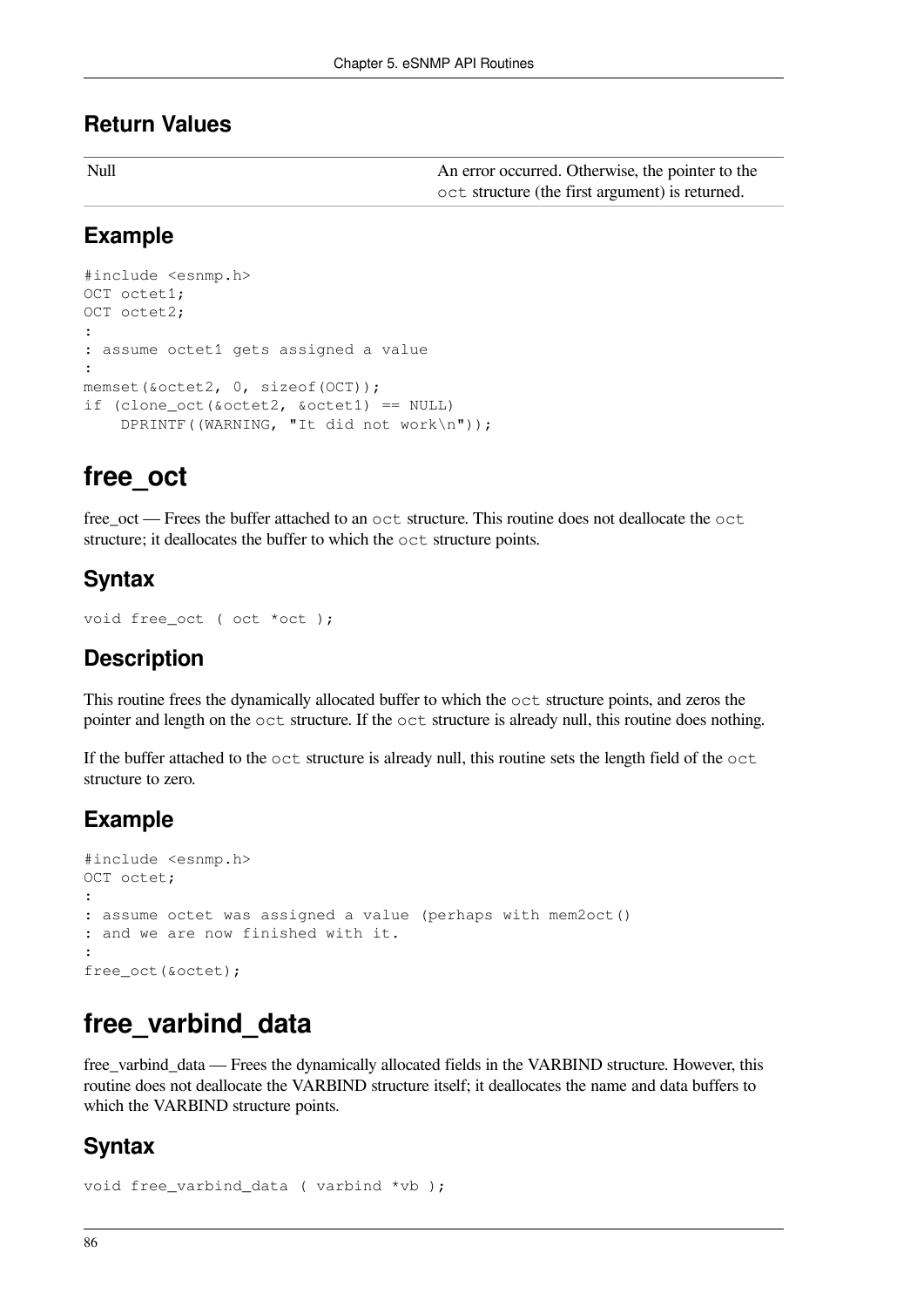## **Description**

This routine performs a free\_oid (vb->name) operation. If indicated by the vb->type field, it then frees the vb->value data using either the free\_oct or the free\_oid routine.

## **Example**

```
#include <esnmp.h>
VARBIND *vb;
vb = (VARBIND*)malloc(sizeof(VARBIND));
clone_oid(&vb->name, oid);
clone_oct(&vb->value.oct, data);
:
: some processing that uses vb occurs here
:
free_varbind_data(vb);
free(vb);
```
## set debug level

set debug level — Sets the logging level, which dictates what log messages are generated. The program or module calls the routine during program initialization in response to run-time options.

## **Syntax**

void set\_debug\_level ( int stat, unsigned integer null );

## **Arguments**

**stat**

The logging level. The following values can be set individually or in combination:

| <b>Level</b>   | <b>Meaning</b>                                                                    |
|----------------|-----------------------------------------------------------------------------------|
| <b>ERROR</b>   | Used when a bad error occurred; requires a restart.                               |
| <b>WARNING</b> | Used when a packet cannot be handled; also<br>implies ERROR. This is the default. |
| <b>TRACE</b>   | Used when tracing all packets; also implies<br><b>ERROR</b> and <b>WARNING</b> .  |

**null**

This parameter is not used by OpenVMS. It is supplied for compatibility with UNIX.

## **Description**

The logging level will be ERROR, WARNING, or TRACE.

If you specify TRACE, all three types of errors are generated. If you specify ERROR, only error messages are generated. If you specify WARNING, both error and warning messages are generated.

To specify logging levels for the messages in your subagent, use the ESNMP\_LOG routine.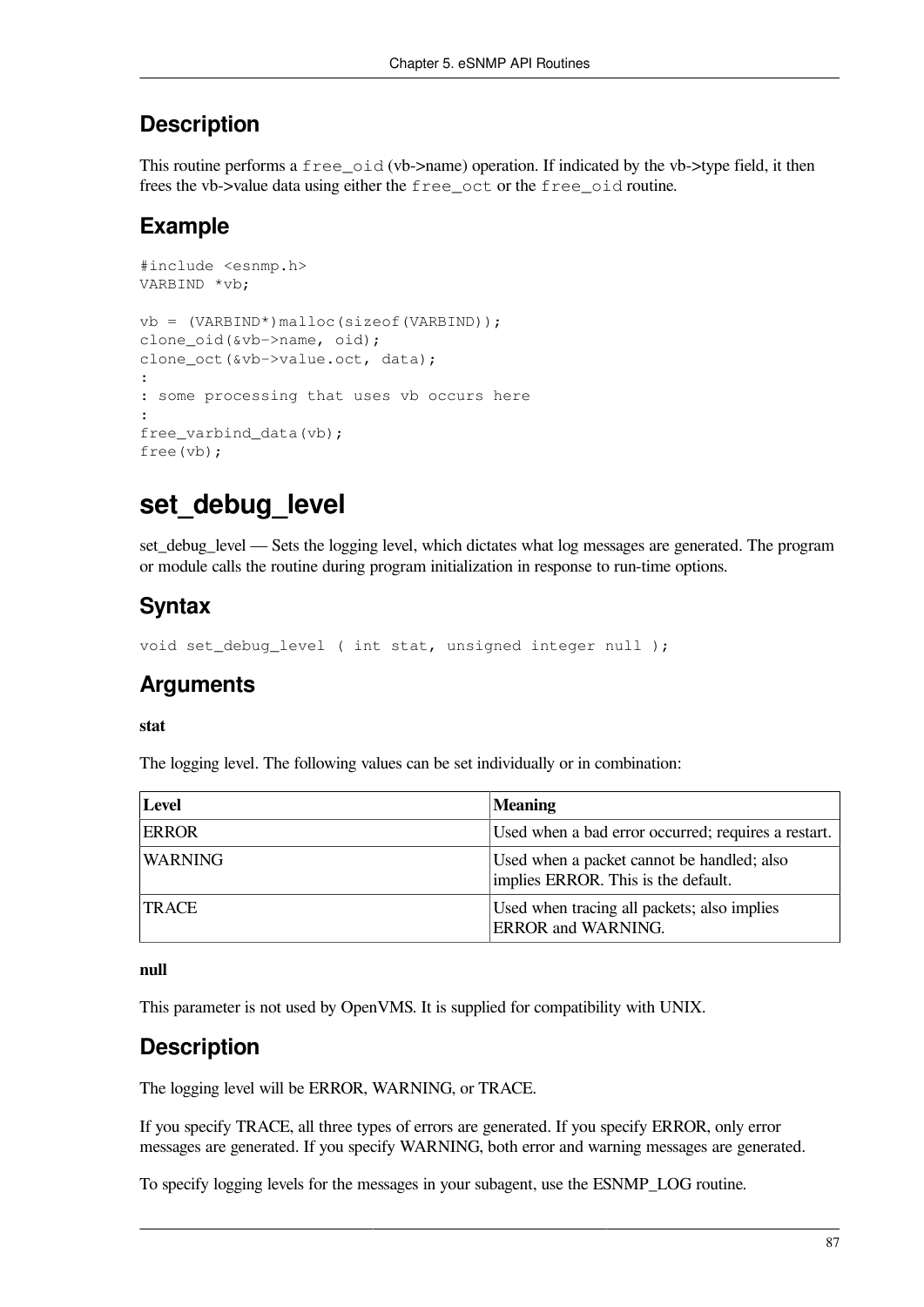## **Example**

```
#include <esnmp.h>
if (strcmp("-t", argv[1] {
     set_debug_level(TRACE, NULL);
} else {
     set_debug_level(WARNING, NULL);
}
```
## **is\_debug\_level**

is\_debug\_level — Tests the logging level to see whether the specified logging level is set.

## **Additional Information**

You can test the logging levels as follows:

| <b>Level</b>   | <b>Meaning</b>                                                                |
|----------------|-------------------------------------------------------------------------------|
| <b>ERROR</b>   | Used when a bad error occurs, requiring restart.                              |
| <b>WARNING</b> | Used when a packet cannot be handled; this also<br>implies ERROR.             |
| <b>TRACE</b>   | Used when tracing all packets; this also implies<br><b>ERROR</b> and WARNING. |

## **Syntax**

int is\_debug\_level ( int type );

### **Return Values**

| <b>TRUE</b>  | The requested level is set and the ESNMP_LOG<br>will generate output, or output will go to the<br>specified destination. |
|--------------|--------------------------------------------------------------------------------------------------------------------------|
| <b>FALSE</b> | The logging level is not set.                                                                                            |

## **Example**

#include <esnmp.h>

```
if (is_debug_level(TRACE))
     dump_packet()
```
## **ESNMP\_LOG**

ESNMP\_LOG — This is an error declaration C macro defined in the ESNMP.H header file. It gathers the information that it can obtain and sends it to the log.

## **Syntax**

```
ESNMP_LOG ( level, format, ... );
```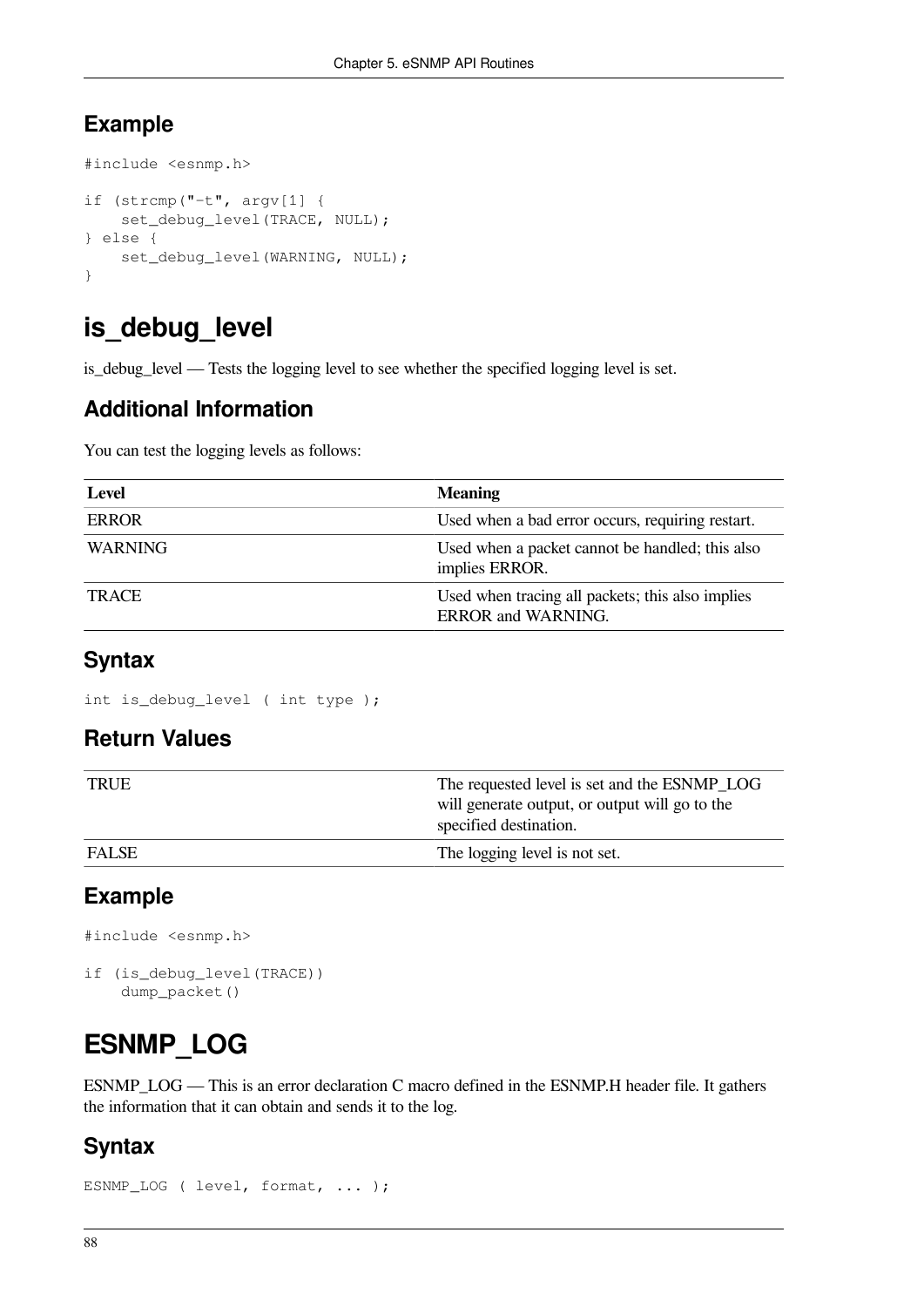### **Description**

The esnmp  $log$  routine is called using the ESNMP LOG macro, which uses the helper routine esnmp\_logs to format part of the text. Do not use these functions without the ESNMP\_LOG macro. For example:

#define ESNMP\_LOG(level, x) if (is\_debug\_level(level)) { \ esnmp\_log(level, esnmp\_logs x, \_\_LINE\_\_, \_\_FILE\_\_); }

Where:

- $x$  is a text string; for example, a printf statement.
- *level* is one of the following:

| <b>ERROR</b> | Declares an error condition.                       |
|--------------|----------------------------------------------------|
| WARNING      | Declares a warning.                                |
| TRACE        | Puts a message in the log file if trace is active. |

For more information about configuration options for logging and tracing, refer to the *VSI TCP/IP Services for OpenVMS Management* guide.

### **Example**

```
#include <esnmp.h>
ESNMP_LOG( ERROR, ("Cannot open file %s\n", file));
```
## **\_\_print\_varbind**

print varbind — Displays the VARBIND and its contents. This routine is used for debugging purposes. To use this routine, you must set the debug level to TRACE. Output is sent to the specified file.

### **Syntax**

\_\_print\_varbind ( VARBIND \*vb, int indent );

## **Arguments**

#### **vb**

The pointer to the VARBIND structure to be displayed. If the *vb* pointer is NULL, no output is generated.

#### **indent**

The number of bytes of white space to place before each line of output.

## set select limit

set\_select\_limit — Sets the eSNMP select error limit. For more information, see [Section](#page-100-0) 6.1.

### **Syntax**

set\_select\_limit ( char \*progname );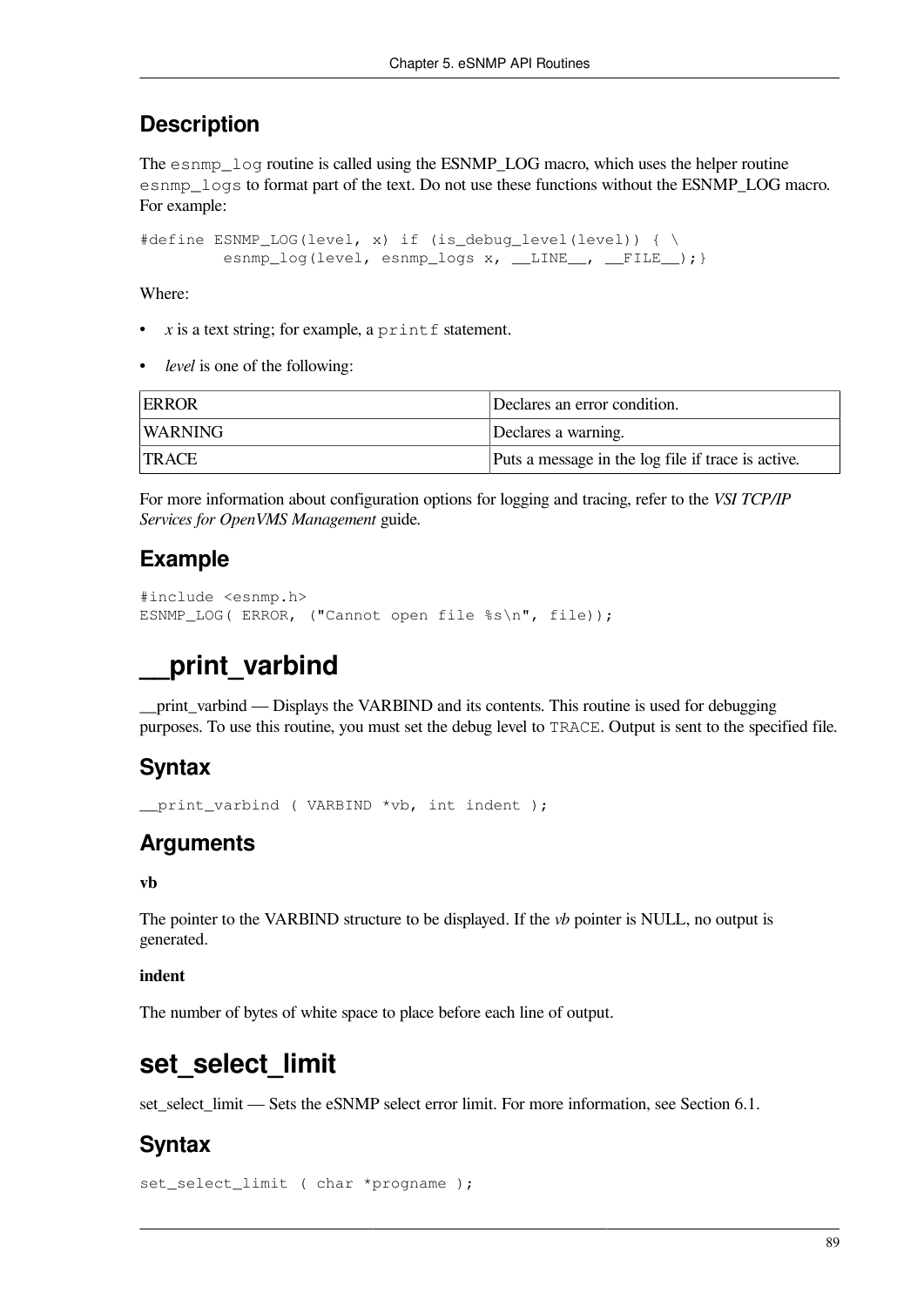### **Arguments**

#### **progname**

The subagent name. This argument is valid with DPI versions only. With AgentX, the argument is NULL because subagents do not get names.

### **Return Values**

| <b>ESNMP MTHD noError</b> | No error was generated. |
|---------------------------|-------------------------|
| ESNMP_MTHD_genErr         | An error was generated. |

## **\_\_set\_progname**

set progname — Specifies the program name that will be displayed in log messages. This routine should be called from the main during program initialization. It needs to be called only once.

### **Syntax**

```
__set_progname ( char *prog );
```
### **Arguments**

#### **prog**

The program name as taken from  $argv[0]$ , or some other identification for entity-calling logging routines.

## **Example**

```
#include "esnmp.h"
__set_progname(argv[0]);
```
## **\_\_restore\_progname**

\_\_restore\_progname — Restores the program name from the second application of the set. This routine should be called only after the set progname routine has been called. You can use this to restore the most recent program name only.

## **Syntax**

```
__restore_progname ( );
```
## **Example**

```
#include "esnmp.h"
__restore_progname();
```
## **\_\_parse\_progname**

\_\_parse\_progname — Parses the full file specification to extract only the file name and file extension.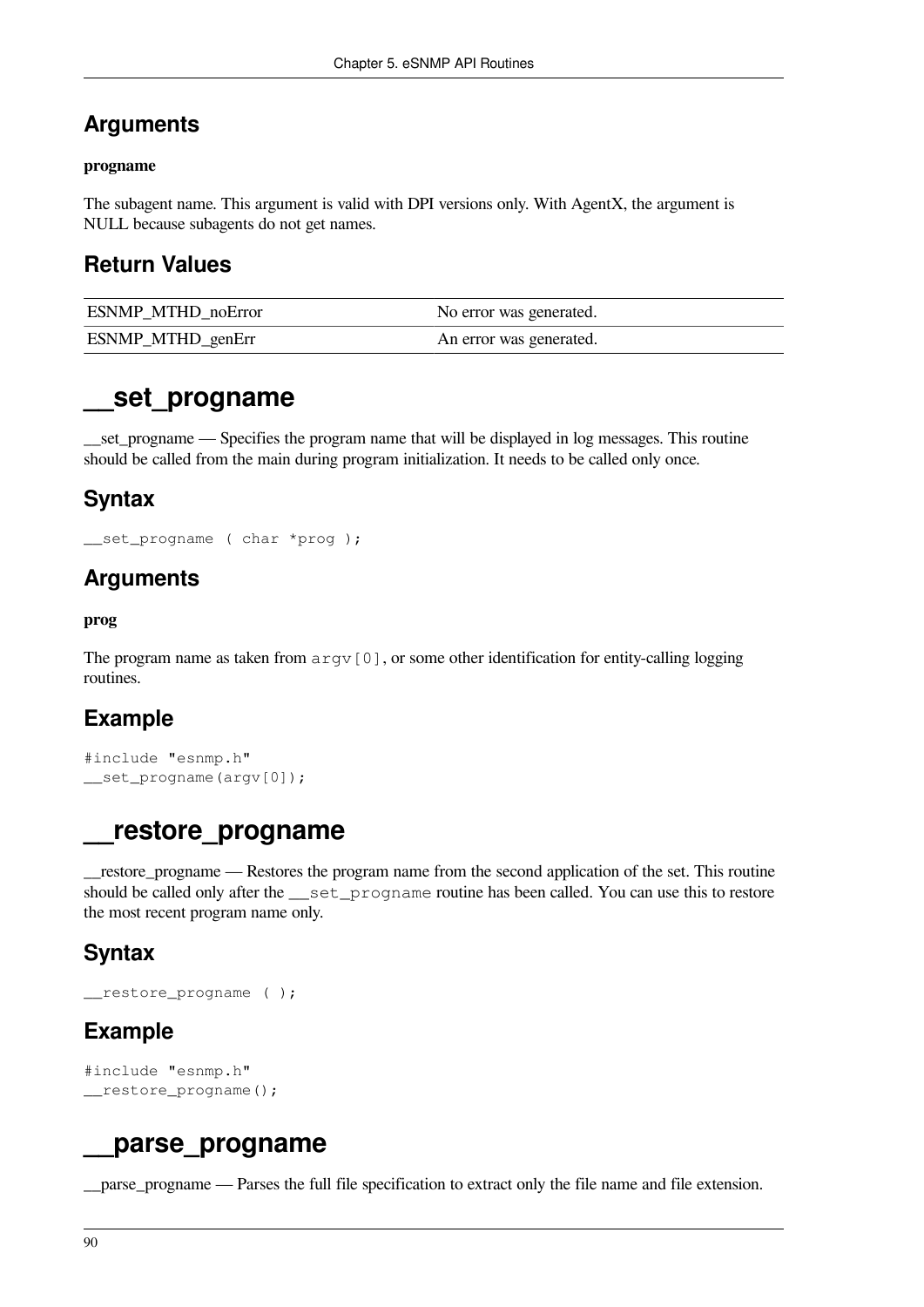## **Syntax**

```
__parse_progname ( file-specification );
```
## **Arguments**

### **file-specification**

The full file specification for the subagent.

## **Example**

```
#include "esnmp.h"
static char Progname[100];
sprintf (Progname, "%s%.8X", __parse_progname(prog), getpid());
```
## **esnmp\_cleanup**

esnmp\_cleanup — Closes open sockets that are used by the subagent for communicating with the master agent.

## **Syntax**

```
esnmp_cleanup ( );
```
## **Example**

```
#include "esnmp.h"
int rc = ESNMP_LIB_OK;
rc = esnmp_cleanup();
```
## **Return Values**

| <b>ESNMP LIB NOTOK</b> | There was no socket. |
|------------------------|----------------------|
| <b>ESNMP LIB OK</b>    | Success.             |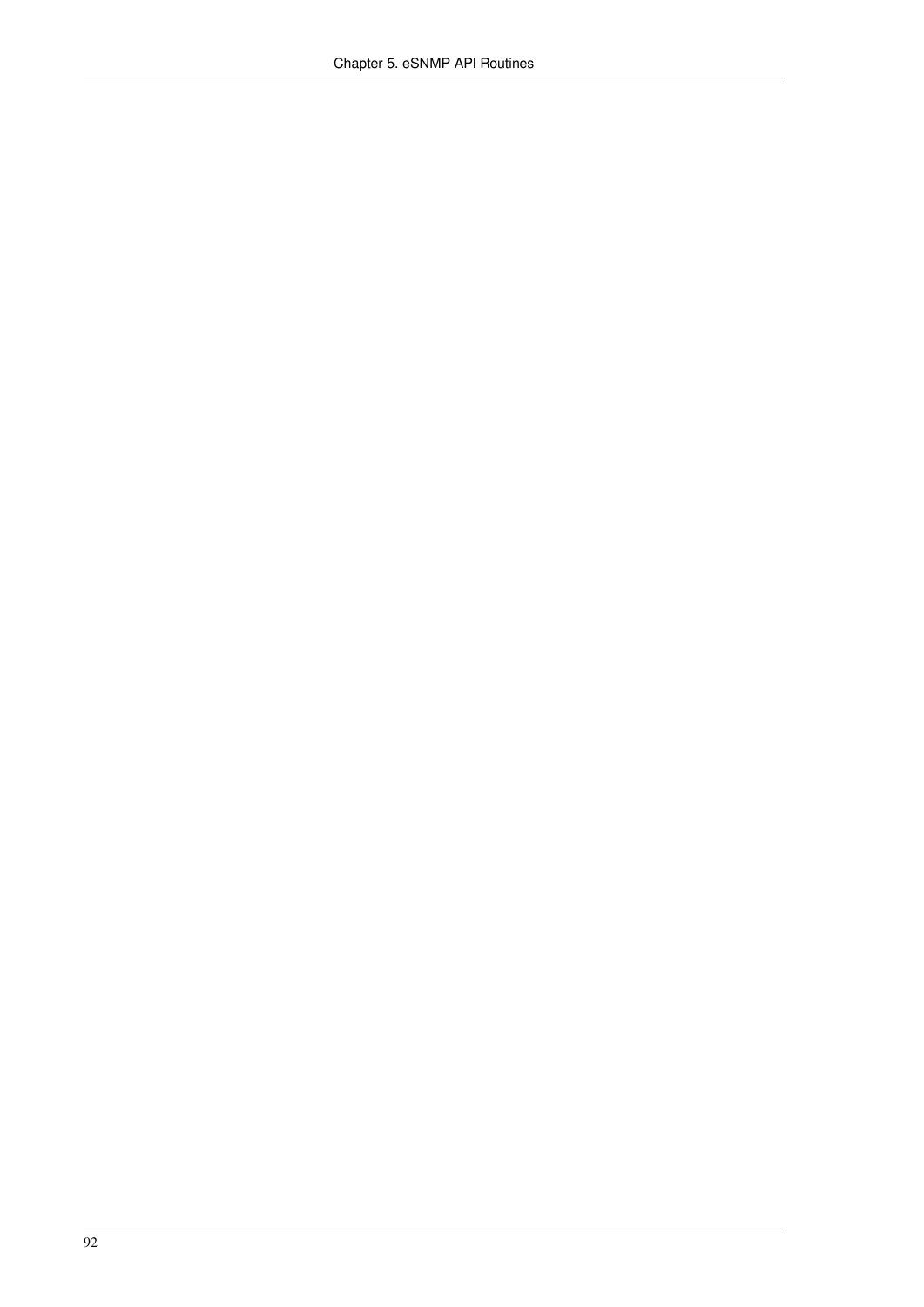# **Chapter 6. Troubleshooting eSNMP Problems**

The eSNMP modules provided with TCP/IP Services include troubleshooting features that are useful in controlling the way your subagent works.

This chapter describes:

- How to modify the subagent error limit ([Section](#page-100-0) 6.1)
- How to modify the default subagent timeout value ([Section](#page-100-1) 6.2)
- Log files [\(Section](#page-101-0) 6.3)

For additional information about troubleshooting SNMP problems, see the *VSI TCP/IP Services for OpenVMS Management* guide.

# <span id="page-100-0"></span>**6.1. Modifying the Subagent Error Limit**

In certain circumstances, some subagent programs might enter a loop where a select() call repeatedly returns a -1 error value. (Note that standard SNMP subagents and the Chess example provided in TCPIP\$EXAMPLES should not exhibit this behavior.)

You can define the logical name TCPIP\$SNMP\_SELECT\_ERROR\_LIMIT to modify the number of times a -1 error value can be returned from a select() call.

The valid TCPIP\$SNMP\_SELECT\_ERROR\_LIMIT values range from 1 to less than  $2^{32} - 1$  (default 100). When defining the error limit, remember:

- Do not use commas when defining the number.
- If you defined the limit as 0, no limit is set.
- A defined value greater than or equal to 4000000000 triggers warning messages.

For example, to define TCPIP\$SNMP\_SELECT\_ERROR\_LIMIT to limit the number of times a -1 error value is returned to 1, 000, enter the following command:

<span id="page-100-1"></span>\$ DEFINE/SYSTEM TCPIP\$SNMP\_SELECT\_ERROR\_LIMIT 1000

# **6.2. Modifying the Subagent Timeout**

You can define the logical name TCPIP\$ESNMP\_DEFAULT\_TIMEOUT to modify the default time allowed (3 seconds) before timeout occurs because of the lack of response by the subagent to the master agent. The ability to define the timeout is especially useful for slower systems and systems with heavy network traffic. The logical name is translated at startup time.

The TCPIP\$ESNMP\_DEFAULT\_TIMEOUT value is from 0 to 60 seconds. (You should use 0 only for testing purposes, such as simulating problems on a heavily loaded host or network.) If the value you specify contains non-numeric digits or is outside the allowed range, the default value of 3 seconds is used.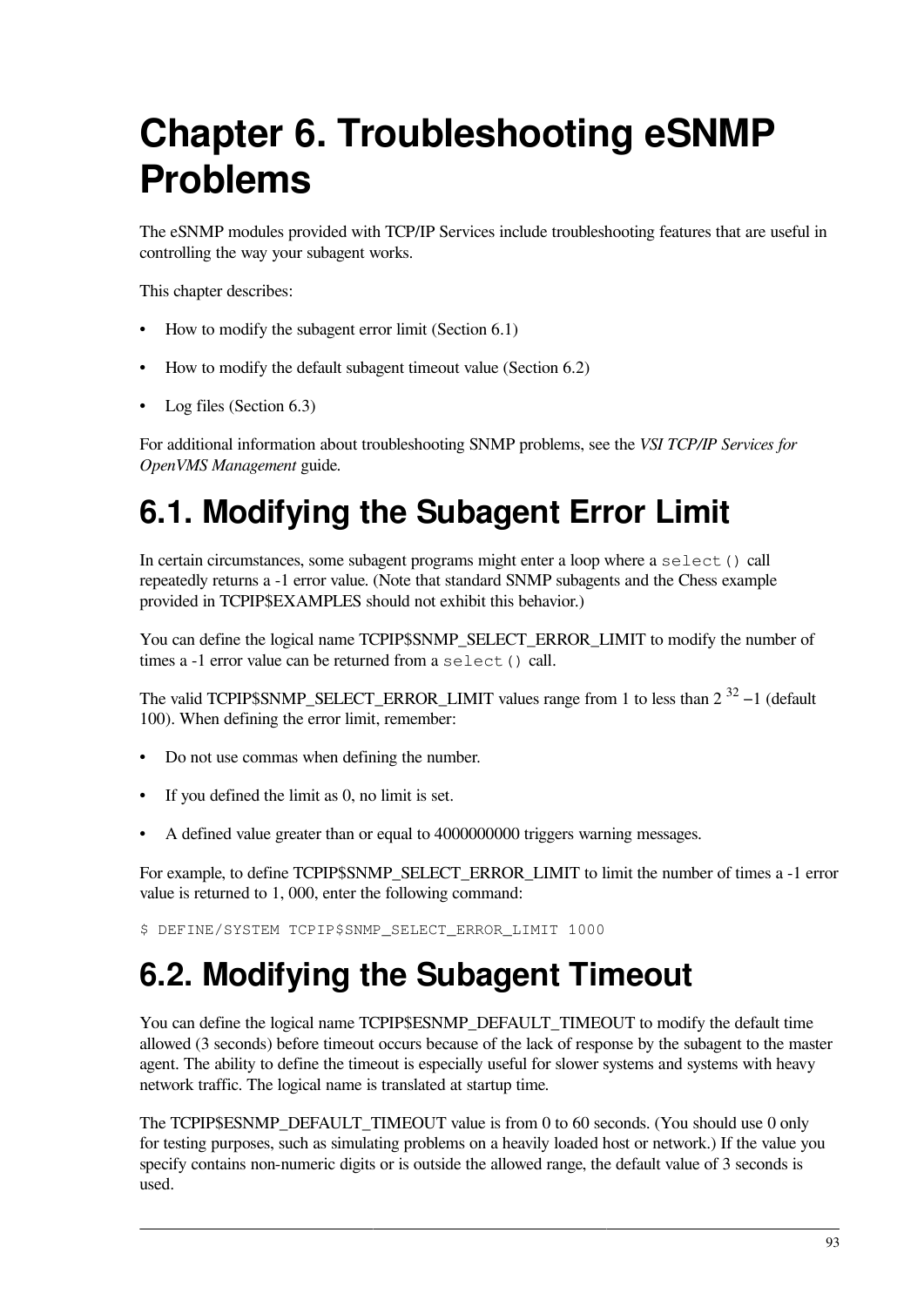For example, to define TCPIP\$ESNMP\_DEFAULT\_TIMEOUT to time out after 6 seconds of inactivity between the master agent and subagents, enter the following command:

\$ DEFINE/SYSTEM TCPIP\$ESNMP\_DEFAULT\_TIMEOUT 6

When a subagent registers with the master agent, it can specify a value that overrides the value you set with logical name TCPIP\$ESNMP\_DEFAULT\_TIMEOUT. The standard MIB II and Host Resources MIB subagents use the default value of 3 seconds. Refer to the description of the esnmp register routine for more information.

# <span id="page-101-0"></span>**6.3. Log Files**

All output redirected from SYS\$OUTPUT for the SNMP agent process is logged to \*.LOG files in the SYS\$SYSDEVICE:[TCPIP\$SNMP] directory. Output redirected from SYS\$ERROR is logged to \*.ERR files in the same directory.

Output redirected from SYS\$OUTPUT for the agent process is logged to the following files:

- TCPIP\$ESNMP.LOG (for the master agent)
- TCPIP\$OS\_MIBS.LOG (for the MIB II)
- TCPIP\$HR\_MIB.LOG (for the Host Resources MIB)

Output redirected from SYS\$ERROR is logged to the following files:

- TCPIP\$ESNMP.ERR (for the master agent)
- TCPIP\$OS\_MIBS.ERR (for the MIB II)
- TCPIP\$HR\_MIB.ERR (for the Host Resources MIB)

Data is flushed to the log files when the corresponding process terminates. Each invocation of the TCPIP \$SNMP\_RUN.COM procedure purges these files, retaining at least the last seven versions (the exact number depends on the value of the CLUSTER\_NODES system parameter).

The log files are located in the SYS\$SYSDEVICE:[TCPIP\$SNMP] directory along with the TCPIP \$SNMP\_CONF.DAT file, which is a text representation of the SNMP configuration data generated by the master agent during startup.

The contents of the SNMP log files are written to SYS\$SYSDEVICE:[TCPIP\$SNMP] when the process stops or when you stop it (for example, by entering the STOP/ID= *xxx* command). After a process restarts, it creates a new version of the files. If a process executes without errors, \*.ERR files might not be created.

Writing to SYS\$OUTPUT and SYS\$ERROR from custom subagents is controlled by qualifiers on the RUN command in the TCPIP\$EXTENSION\_MIB\_RUN.COM procedure. See [Chapter](#page-26-0) 3 for information about including extension subagent commands in the startup procedure.

Custom subagents that do not write to SYS\$OUTPUT and SYS\$ERROR might not produce a .LOG or .ERR file.

TCP/IP Services does not support writing log files to locations other than the SYS\$SYSDEVICE:[TCPIP \$SNMP] directory.